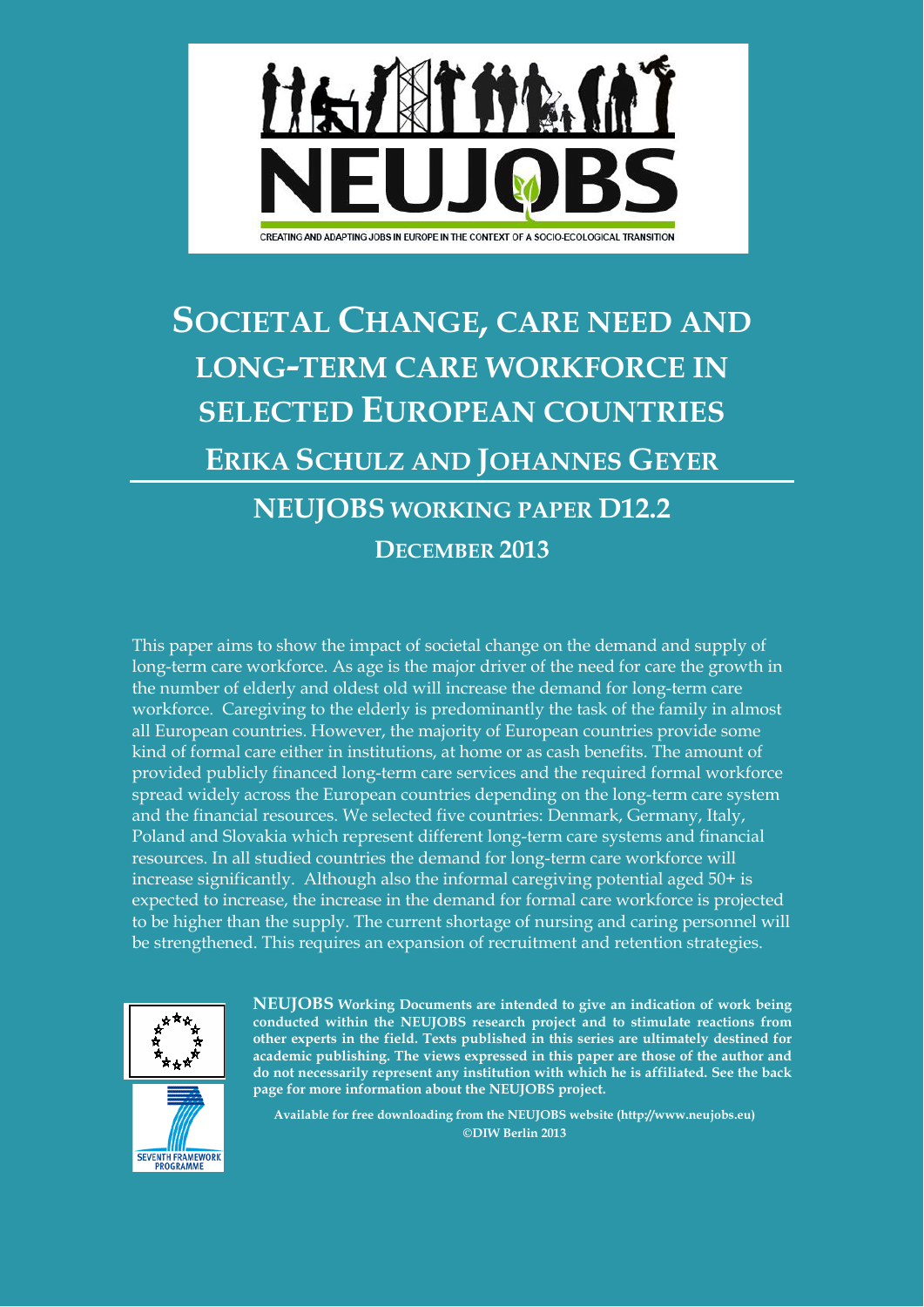#### 2 | SCHULZ AND GEYER

## **CONTENTS**

| $\mathbf{1}$   |                                                                               |
|----------------|-------------------------------------------------------------------------------|
| $\overline{2}$ |                                                                               |
|                |                                                                               |
|                |                                                                               |
|                | 2.2.1                                                                         |
|                | 2.2.2                                                                         |
| 3              |                                                                               |
|                |                                                                               |
|                |                                                                               |
| $\overline{4}$ |                                                                               |
|                |                                                                               |
|                | Significant increase in the number of elderly and oldest old 23<br>4.1.1      |
|                | 4.1.2                                                                         |
|                |                                                                               |
|                | 4.3 Impact on the need of formal care and the long-term care workforce 30     |
|                | Changes in the number of people receiving formal care  30<br>4.3.1            |
|                | Changes in the demand for (public financed) formal care workforce 32<br>4.3.2 |
|                | 4.3.3                                                                         |
| 5              |                                                                               |
|                |                                                                               |
|                |                                                                               |
| 6              |                                                                               |
|                |                                                                               |

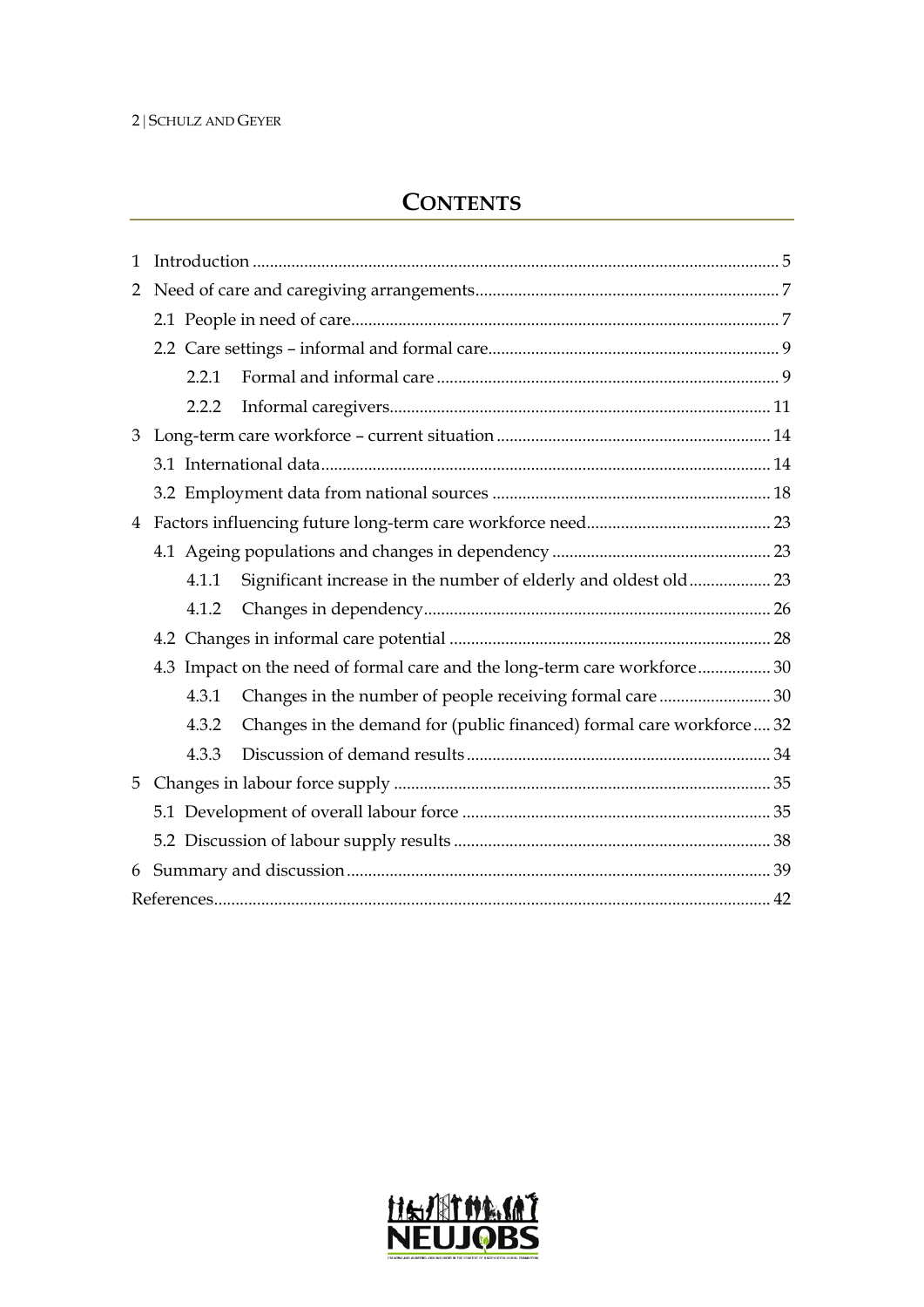## **LIST OF TABLES AND FIGURES**

| Table 1  |                                                                        |    |
|----------|------------------------------------------------------------------------|----|
| Table 2  |                                                                        |    |
| Table 3  | Share of persons aged 50+ providing informal care to someone inside    |    |
|          |                                                                        |    |
| Table 4  |                                                                        |    |
| Table 5  | Employment in residential care and social work activities in 2011 15   |    |
| Table 6  | Employment in residential care and social work without                 |    |
| Table 7  | Staff working with nursing and care in Denmark - full time             |    |
| Table 8  | Long-term care workforce by vocational qualifications in Germany       |    |
| Table 9  |                                                                        |    |
| Table 10 |                                                                        |    |
| Table 11 | Life expectancy at birth, at age 65, and at age 80 in 2010 and 2025 24 |    |
| Table 12 |                                                                        |    |
| Table 13 | Development in the number of dependent people 2010 to 2025 27          |    |
| Table 14 | Changes in the number of people aged $50+$ with impairments in at      |    |
| Table 15 | Changes in informal caregiver aged 50+ taken changes in living         |    |
| Table 16 |                                                                        |    |
| Table 17 | Dependent and estimated care giving arrangements in 2010 and 2025 32   |    |
| Table 18 | Demand for formal long-term care personnel based on national           |    |
|          |                                                                        |    |
| Table 19 | Demand for formal long-term care personnel based on EU LFS data  34    |    |
| Table 20 |                                                                        |    |
| Table 21 | Employment by sectors - results of the NEMESIS model (in 1000)  37     |    |
| Table 22 | Changes in employment between 2010 and 2025 - results of the           | 38 |
| Table 23 | Changes in the demand for long-term care workforce and in the          |    |
| Table 24 | Share of people reporting severe impairments in daily living by sex    |    |
| Table 25 |                                                                        |    |
| Table 26 | Formal long-term care workforce (nurses and personal carers) 48        |    |
| Table 27 | Employment in long-term care by term of work agreement in              |    |
|          |                                                                        |    |
| Table 28 | Employment in home care services by profession and field of activity   |    |
|          |                                                                        |    |
| Table 29 | Employment in nursing homes by profession and field of activity in     |    |
| Table 30 |                                                                        |    |
| Table 31 | Changes in the staff working with nursing and care in Denmark  53      |    |
|          |                                                                        |    |

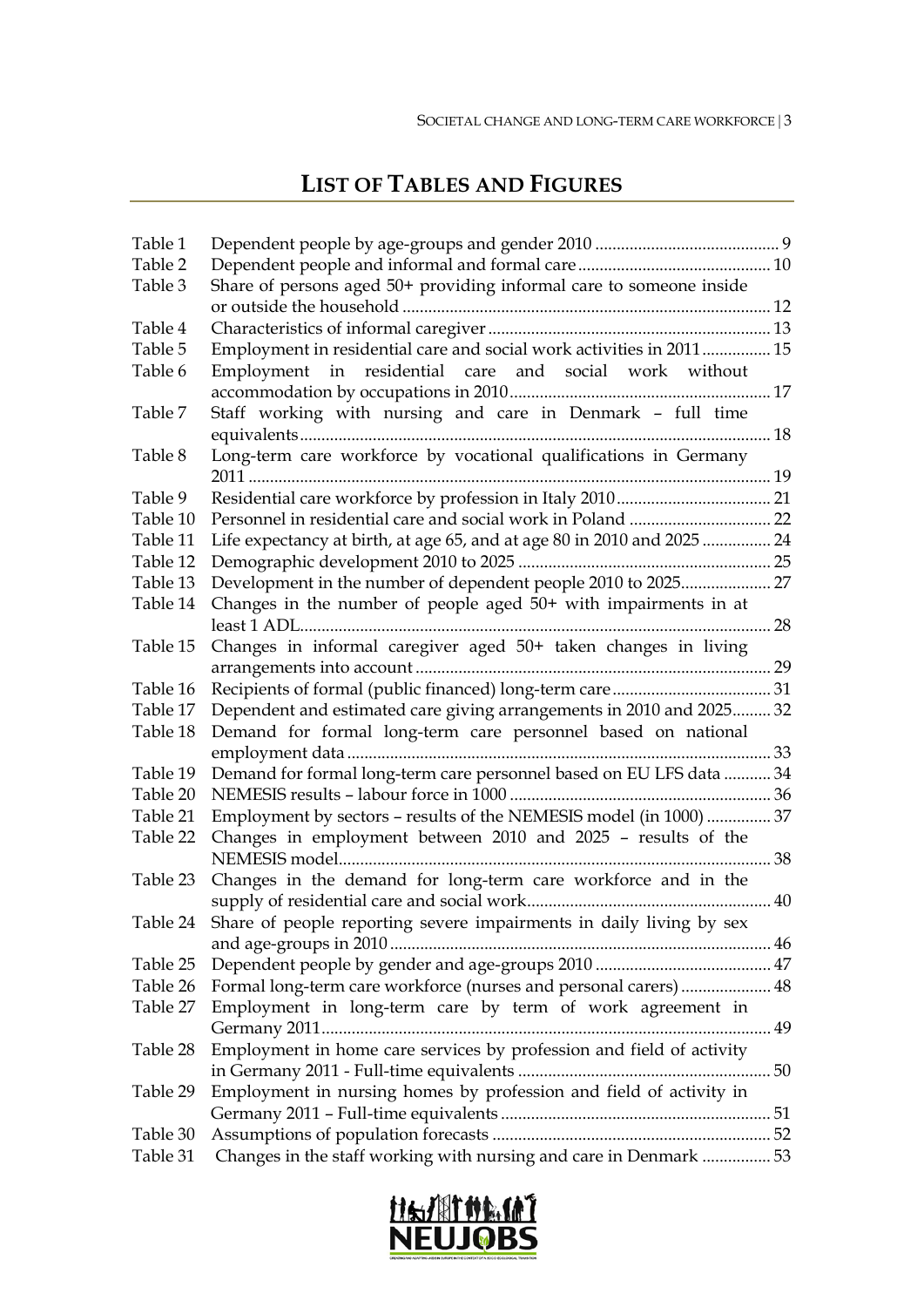| Table 32 | Changes in the demand for formal long-term care workforce by           |    |
|----------|------------------------------------------------------------------------|----|
|          |                                                                        | 54 |
| Table 33 | Demand for workforce in (public financed) long-term care activities in |    |
|          |                                                                        | 55 |
| Table 34 | Changes in the demand for formal long-term care workforce and          |    |
|          |                                                                        | 55 |
| Table 35 | Occupational structure of formal and informal paid workforce in        |    |
|          |                                                                        |    |
| Table 36 | People with and without impairments in ADL and IADL 57                 |    |
| Table 37 |                                                                        |    |
| Table 38 |                                                                        |    |
| Table 39 |                                                                        |    |
| Table 40 | Changes in living arrangements of the elderly between 2010 and 2025 65 |    |
| Table 41 | Changes in the number of elderly and their living arrangements by      |    |
|          |                                                                        |    |
| Table 42 |                                                                        |    |
| Table 43 | Changes in recipients of home help in nursing homes or nursing         |    |
|          |                                                                        |    |
| Table 44 | Beneficiaries of the long-term care insurance in Germany in 2010 and   |    |
|          |                                                                        |    |
| Table 45 |                                                                        |    |
| Table 46 |                                                                        |    |
| Table 47 | Development of recipients of formal long-term care services in         |    |
|          |                                                                        |    |
| Table 48 | Share of people receiving informal care from inside or outside the     |    |
|          |                                                                        |    |
|          |                                                                        |    |
|          |                                                                        |    |
| Figure 1 |                                                                        |    |
| Figure 2 |                                                                        |    |
| Figure 3 |                                                                        |    |
| Figure 4 |                                                                        |    |

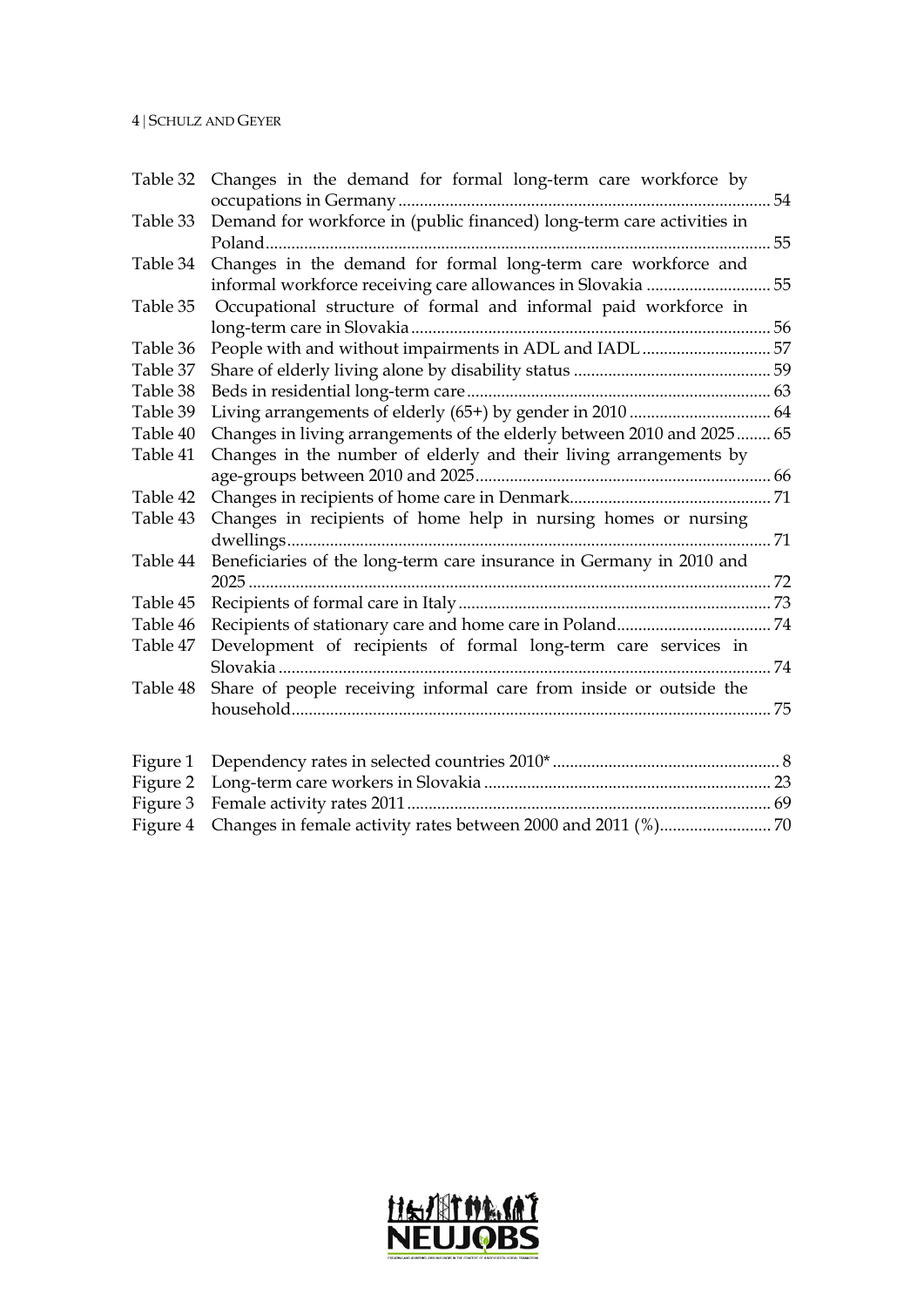# **SOCIETAL CHANGE, CARE NEED, AND LONG-TERM CARE WORKFORCE IN SELECTED EUROPEAN COUNTRIES**

## **ERIKA SCHULZ, JOHANNES GEYER**[∗](#page-4-0) **NEUJOBS WORKING PAPER D12.3**

## **1 Introduction**

-

All European countries are facing the same development in the next decades: the baby boom generation will reach the oldest age groups and the share of the elderly in total population will increase significantly. Because age is the major driver of the need of long-term care the further demographic development will have an important impact on the demand for informal care giving as well as on long-term care services and its workforce. Help and personal care to the elderly is predominantly a task of family members in almost all European countries. Spouses, daughters, daughters in law and other family members are the main caregivers (EUROFAMCARE, 2006). ). At the same time household compositions will change in the near future with more elderly living alone and declining abilities to provide a large amount of family care. The expected increase in the need for long-term care and the changes in household compositions intensified the discussion of an adequate (publicly financed) provision of formal care (Da Roit and Le Bihan, 2008). In the majority of European countries some kind of formal long-term care is available, either as institutional care, as home care services and/or as cash benefits. But the provided amount and basket of long-term care services depends strongly on the long-term care system, and differs widely across the Member States. Often, care giving tasks and services are split between the health care system and the social service system. Both, the amount of provided formal care services and the division of tasks influence the size and occupational structure of the long-term care workforce.

As persons in need of care prefer to stay at home for as long as possible, the availability of home care or cash benefits to organize adequate home care services is essential. These types of services are complementary to family care. Only if long-term care giving at home is not (longer) possible, persons in need of care have to move into a nursing home. The future need of long-term care workforce depends therefore not only on the

<span id="page-4-0"></span><sup>∗</sup> Erika Schulz and Johannes Geyer are researchers at the German Institute of Economic Research (DIW) Berlin. The paper is based on the country reports of our partners, namely Golinowska, S., Kocot, E. and Sowa, A. (CASE) for Poland, Radvanský, M. and Lichner, I. (Ekonomický ústav SAV) for Slovakia and Coda Moscarola, F. (CeRP-CCA and University of Turin) for Italy. The country reports for Germany and Denmark were prepared by Schulz, E. (DIW). Dr. Erika Schulz, DIW Berlin, [eschulz@diw.de,](mailto:eschulz@diw.de) Dr. Johannes Geyer, DIW Berlin, jgeyer@diw.de.

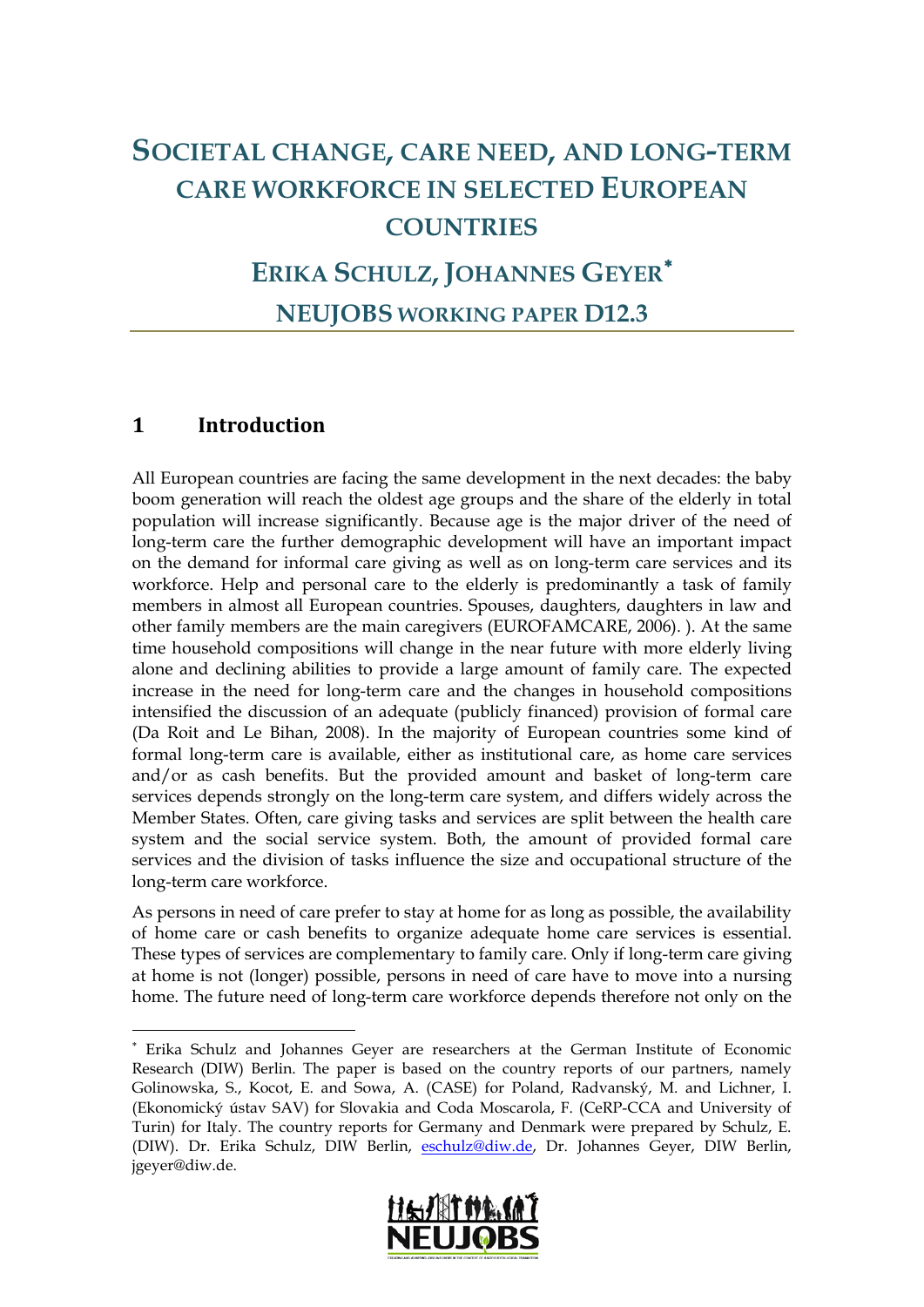demographic change and the change in impairments in activities of daily living (ADLs), but also on the availability of potential informal carer as well as the availability of and eligibility criteria for (publicly financed) formal care services. This report focuses on the impact of societal change on the need of formal care and the formal long-term care workforce.

In the past decades the impact of ageing on the sustainability of public finances became an important policy topic. The Economic Policy Committee (EPC) and the European Commission (EC) Directorate General Economic and Financial Affairs – (DG ECFIN) carried out studies showing the impact of ageing population on age-related public finances, in particular on public pension systems as well as on health and long-term care expenditures (EPC, 2001; EC EPC, 2006, EC EPC, 2009, EC EPC, 2012). Furthermore, within the research framework programmes the EC supported several projects dealing with the impact of ageing on pensions, health and long-term care (for example 'Ageing, health and retirement' (AGIR) (Mortensen, 2005; Schulz, 2004), 'Ageing, Health Status and Determinants of Health Expenditure' (AHEAD) (Bebbington and Shapiro, 2006), 'Health systems and long-term care for older people in Europe - Modelling the interfaces and links between prevention, rehabilitation, quality of services and informal care' (INTERLINKS) (Allen et al., 2011) or EUROFAMCARE (2006). The OECD carried out studies focussing on the long-term care systems and the available care services in OECD countries (for example OECD, 2005). The increasing needs for long-term care and the declining potential of informal caregivers intensified the discussion about the necessary formal long-term care workforce to substitute for informal care (Fujisana and Colombo, 2009; Colombo et al., 2011). The ANCIEN (Assessing the Need of care in European Nations) project, financed under the 7th framework programme and finalized in 2012, analysed the long-term care systems and policies in 21 European countries (Mot et al., 2012). These countries were clustered (Kraus et al., 2010) and for one country out of four clusters detailed analyses were carried out. The analyses of the impact of changing care need on the demand for formal and informal care as well as on the changes in long-term care workforce were based on a flow model (Geerts, 2011; Geerts, Willeme, Mot, 2012). The detailed analyses were carried out for the Netherlands, Germany, Spain and Poland.

This report aims to discuss the impact of societal change on the demand for and supply of formal care workforce taking into account the results of the aforementioned studies in particular the results of the ANCIEN project. We selected five EU-countries: Denmark, Germany, Italy, Poland and Slovakia. These represent European countries from the north (Denmark), the center (Germany), the south (Italy), and new Member States (Poland and Slovakia). The countries differ with respect to the share of nursing and care workforce in total employment, the expected change in population size and age-structure, the long-term care systems and the economic situation. The latter, due to differences in earnings potentials of nursing and care professionals, also influences the migration of care workers between European countries. In particular, both Poland and Slovakia reported significant migration outflows of nursing professions, while Germany is a net recipient. With the exception of CeRP (Italy) all partners were involved in the ANCIEN project.

Country specific analyses were carried out by experts of each country (with the exception of Denmark) using a common template for the research topics included in

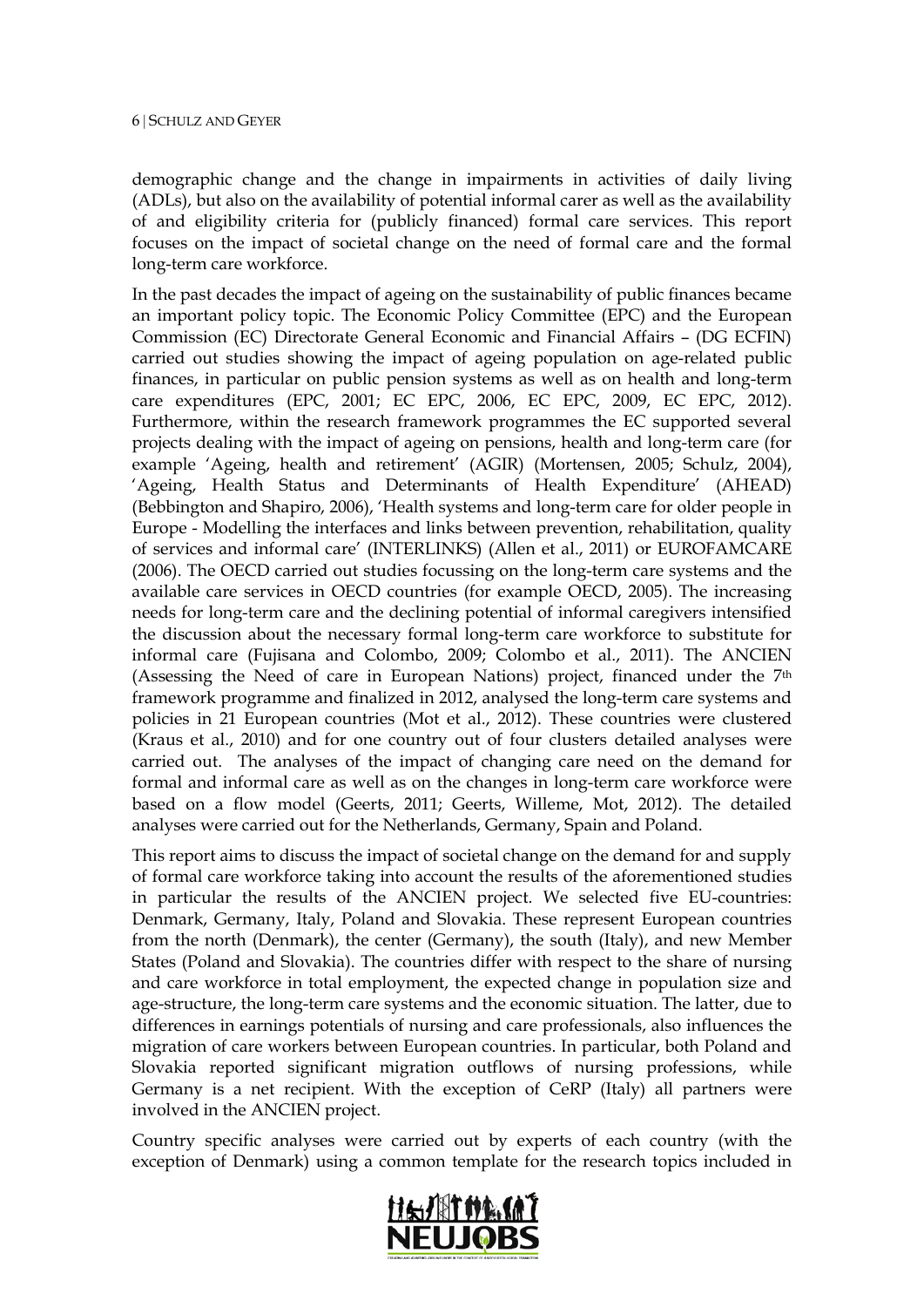the report and the same approach for long-term care workforce estimation. This report includes the results of the country reports.

The report is structured as follows: Section 2 provides an overview of the number of people in need of care and the realized care giving arrangements. Section 3 shows the current size and occupational structure of long-term care workforce. Section 4 discusses the factors influencing the future demand for long-term care workforce. In section 5 the changes in the supply of formal care workforce are discussed. Section 6 shows the results and discusses strategies to adapt supply to the growing demand.

## **2 Need of care and caregiving arrangements**

## **2.1 People in need of care**

The demand for long-term care workforce depends on the number of people in need of care and the ability to perform every-day tasks by themselves. The estimation of the quantity of people in need of care is not straightforward. Information on care need is rare. According to the definition of the OECD people in need of care are persons 'with a reduced degree of functional capacity, physical or cognitive, and who are consequently dependent for an extent period of time on help with basic activities of daily living (ADL), such as bathing, dressing, eating, getting in and out of bed or chair, moving around and using the bathroom. This is frequently provided in combination with basic medical care, prevention, rehabilitation or services of palliative care. Longterm care services also include lower-level care related to help with instrumental activities of daily living (IADL), such as help with housework, meals, shopping and transportation' (Fujisawa and Colombo, 2009).

For European countries two surveys provide comparable information on dependency and impairments of the population in private households: the European Union Statistics on Income and Living Conditions (EU SILC) and the Survey of Health, Ageing and Retirement in Europe (SHARE). The EU SILC includes a question concerning the self-assessed impairments in daily activities. The question is "For at least the past 6 months, to what extent have you been limited because of a health problem in activities people usually do? Would you say you have been – severely limited, - limited but not severely or – not limited at all?" This is a self-perceived health question and does not distinguish culture, age, gender or the respondents own ambitions (EU SILC description). In the Ageing Report 2012 (EC EPC, 2012) these data are used as a proxy for dependency to calculate the future development of long-term care expenditure. Figure 1 shows the share of people reporting severe impairments in performing every-day tasks for our five studied countries. In general, the share of people with self-perceived impairments increases with age for males and females in all studied countries (Table 24 in appendix 1). Nevertheless, significant differences across countries exist. The highest dependency rates are reported in Slovakia, the lowest in Denmark. In Slovakia around two third of people aged 85+ reported severe impairments in ADL, in Denmark only around 11 %. In the other countries (Germany, Italy and Poland) dependency rates lie between these two extremes. The dependency rates are higher for females than for males in particular in the older age-groups. The

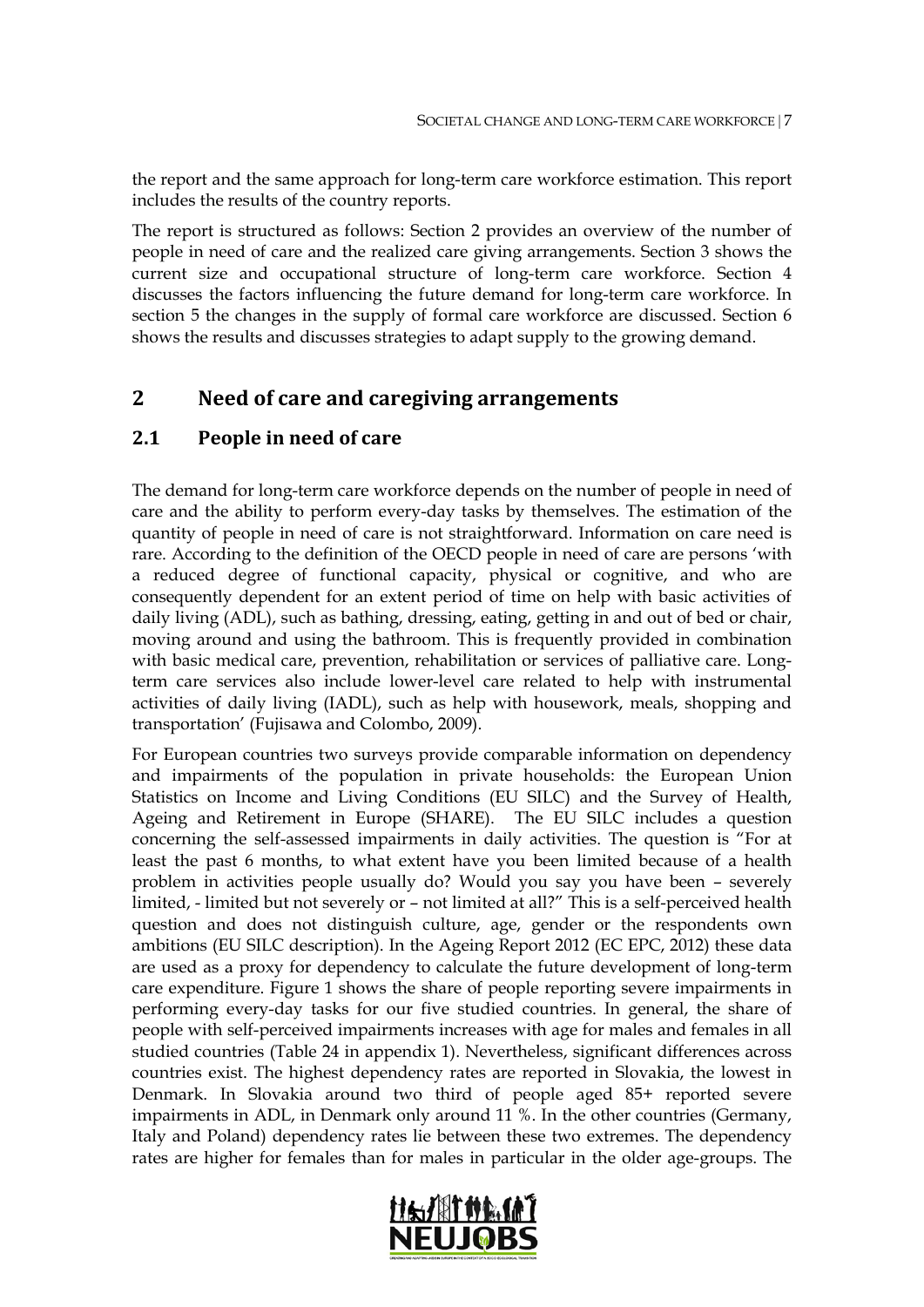#### 8 | SCHULZ AND GEYER

dependency rate in the highest age-group is influenced by the share of females in very old ages. Women are living longer (than men), but often not in good health.



<span id="page-7-0"></span>**Figure 1 Dependency rates in selected countries 2010\***

Based on these dependency rates and the Eurostat population the number of dependent people in the five countries is calculated.[1](#page-7-1) In 2010 in the five countries together around 14.3 million people reported to have severe impairments in daily activities, thereof 6.3 million males and 8 million females (Table 1). In Denmark around 370,000 were dependent, in Germany 7.9 million, in Italy 3.1 million, in Poland 2.5 million and in Slovakia 475,000. On average of the five studied countries is one third of the dependent population aged 75+; among men around a quarter and among women 37 %. Females are living longer, but often they suffer from impairments in daily living due to longstanding illnesses. Table 25 in appendix 1 provides an overview of dependent people by age-groups and gender in the five studied countries.

<span id="page-7-1"></span><sup>&</sup>lt;sup>1</sup> The EU SILC survey is carried out in private households. As the probability to live in institutions increases with age, the prevalence rates in the older age-groups may be underestimated (EC EPC, 2012).



<sup>\*)</sup> Share of people with severe impairments in activities they usually do for at least 6 months. Source: Eurostat, EU SILC; calculation of DIW Berlin.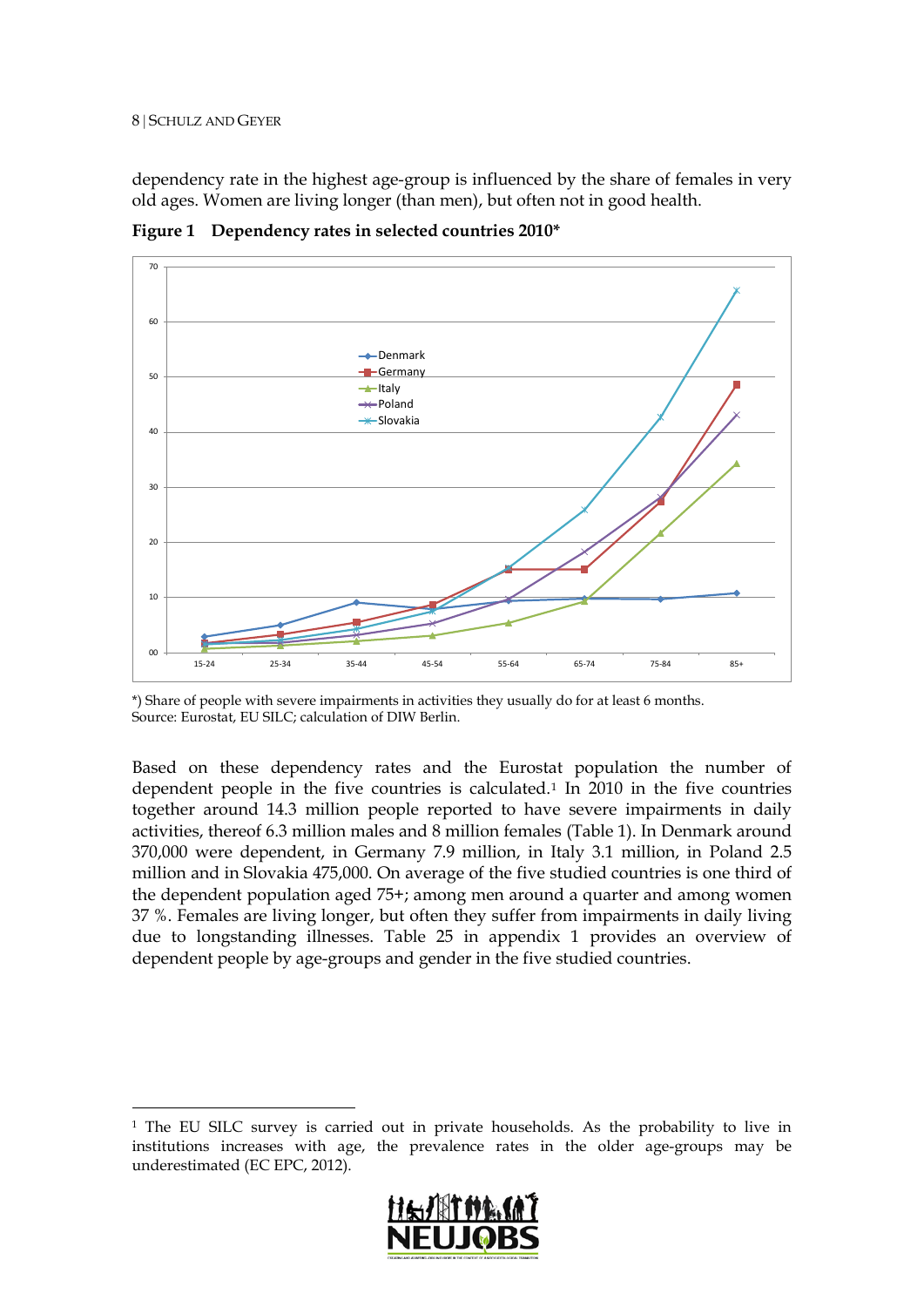| Age-         |                 | Denmark         |                                                                           |     | Germany |                 |             | Italy |                    |     | Poland |                 |     | Slovakia |                 |              | All |         |
|--------------|-----------------|-----------------|---------------------------------------------------------------------------|-----|---------|-----------------|-------------|-------|--------------------|-----|--------|-----------------|-----|----------|-----------------|--------------|-----|---------|
| groups Total |                 | Men             | Women Total                                                               |     | Men     | WomenITotal     |             | Men   | Women Total        |     | Men    | Women Total Men |     |          | Women Total     |              | Men | Women   |
|              |                 |                 |                                                                           |     |         |                 |             |       | Total              |     |        |                 |     |          |                 |              |     |         |
|              |                 |                 |                                                                           |     |         |                 |             |       | Age-structure in % |     |        |                 |     |          |                 |              |     |         |
| $0 - 44$     | 41              | 42              | 41                                                                        | 17  | 20      | 14              | 12          | 17    | 9                  | 19  | 24     | 14              | 17  | 21       | 14 <sub>1</sub> | 17           | 21  | 14      |
| 45-64        | 35              | 37              | 33                                                                        | 33  | 40      | 28              | 21          | 24    | 19                 | 31  | 35     | 27              | 34  | 40       | 30              | 30           | 36  | 26      |
| 65-74        | 14              | 11 <sub>1</sub> | 16                                                                        | 19  | 20      | 17 <sub>l</sub> | 18          | 19    | 18 <sup>1</sup>    | 20  | 19     | 21              | 21  | 19       | 22              | 19           | 19  | 18      |
| $75+$        | 11 <sub>1</sub> | 10              | 11 <sub>1</sub>                                                           | 31  | 20      | 41              | 48          | 40    | 53                 | 30  | 21     | 37              | 29  | 20       | 34              | 34           | 24  | 42      |
|              |                 |                 |                                                                           |     |         |                 |             |       | in 1000 persons    |     |        |                 |     |          |                 |              |     |         |
| Total        | 371             | 169             | 202                                                                       | 847 | 3 587   | 4               | 260 3 143 1 | 255   | 889 2              | 490 | 128    | 362             | 475 | 183      | 291             | 14 326 6 322 |     | 8 0 0 4 |
|              |                 |                 | Source: Eurostat, EU SILC: Huisman et al 2013; calculation of DIW Berlin. |     |         |                 |             |       |                    |     |        |                 |     |          |                 |              |     |         |

<span id="page-8-0"></span>**Table 1 Dependent people by age-groups and gender 2010**

The SHARE survey of people aged 50+ living in private households provide information on impairments in activities of daily living (ADL) and instrumental activities of daily living (IADL). The share of people with impairments in at least 1 ADL ranges for men from 8 % to 16 % and for women from 10 % to 22 %. Only a small share reported impairments solely in IADL, and a large share had no impairments at all. The SHARE results are shown in appendix 2.

## **2.2 Care settings – informal and formal care**

#### **2.2.1 Formal and informal care**

We can observe a large variation of coping strategies of people reporting longstanding impairments in their activities: many rely on third-party help and care, other are able to cope with their impairments themselves. Depending on the long-term care system dependent people can receive publicly financed help and care from formal home care services or in institutions. However, in almost all countries dependent people receive a significant amount of help and care by family members with and without the (publicly or privately financed) help of formal care workforce (Riedel and Kraus, 2011). A part of dependent people copes with its situation by themselves using new technologies, privately financed helpers, and measures to adapt the home to the requirements of the impairments. If the partner is living in the same household, he or she often perform household chores that were usually done by the impaired partner. The changing division of responsibilities for these activities between partners is most often not considered as 'informal help and care'; it is taken as a matter of course. Thus, receiving 'no care' does not necessarily mean that there is no active help within the household.

Based on the information of EU SILC and the data on informal caregivers and formal care recipients collected by the OECD the number of dependents, the number of people receiving formal care at home and in institutions as well as the share of people relying on informal care is calculated. Table 2 shows the results. In Poland 96 % of the dependent people receive informal or no care, in Slovakia their share amounts to 75 %, whereas it lies around 69 % in Germany and Italy, and at 53 % in Denmark. The Ageing Report 2012 provides similar results based on information from their partner institutes (EC EPC, 2012).

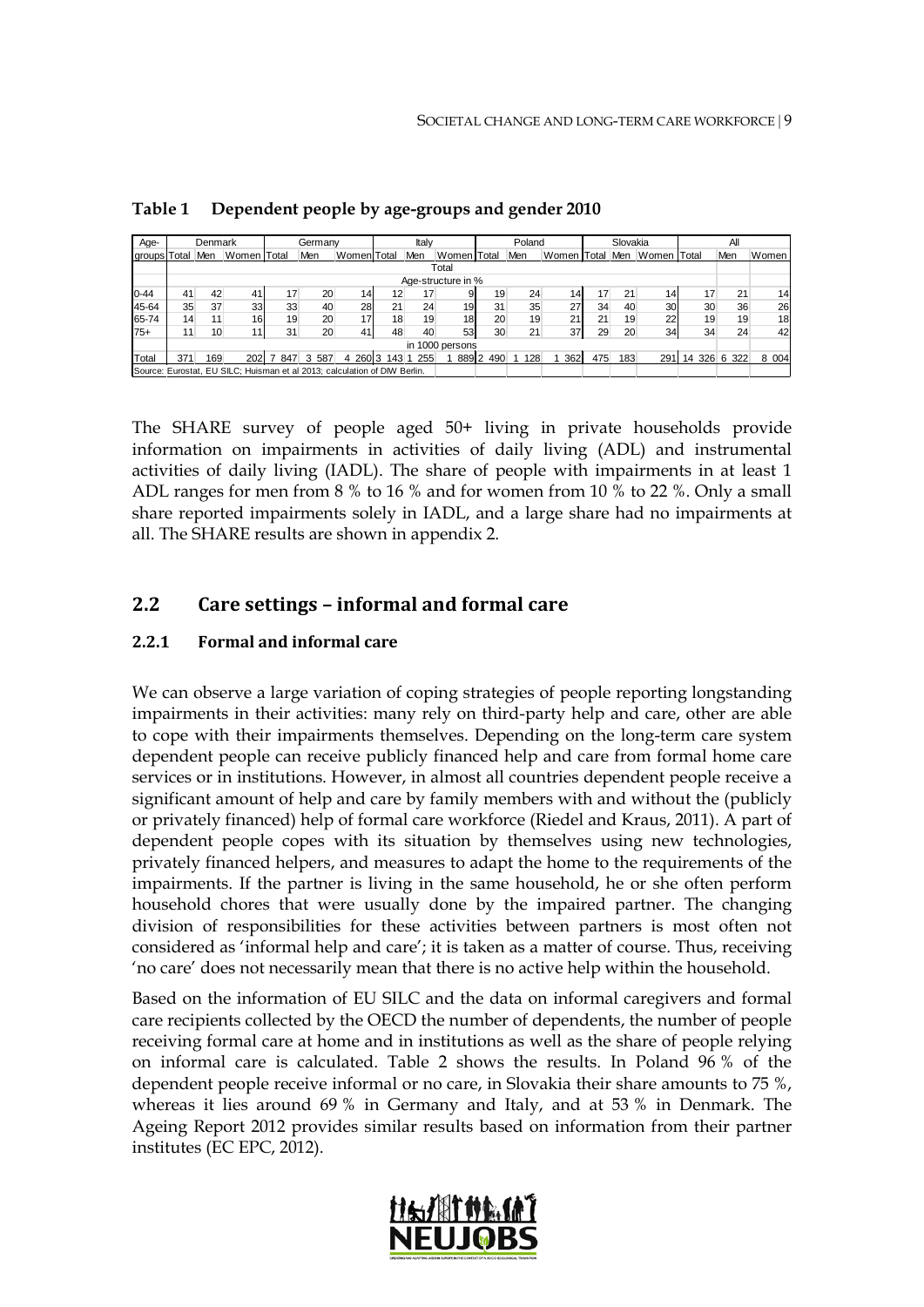|                           | Number of                    |         |                                                                         | Formal care recipients | Relying solely | Thereof                |       |         |  |  |
|---------------------------|------------------------------|---------|-------------------------------------------------------------------------|------------------------|----------------|------------------------|-------|---------|--|--|
|                           | dependent                    | at home |                                                                         | in institutions        | on informal    | <b>Informal Carers</b> |       | No Care |  |  |
|                           | 2010<br>2010                 |         |                                                                         | 2010                   | or no care     | 2006                   |       | 2010    |  |  |
|                           |                              |         |                                                                         |                        | in 1000        |                        |       |         |  |  |
| <b>Denmark</b>            | 371                          | 128     |                                                                         | 44                     | 199            | 19                     |       | 180     |  |  |
| 7 847<br>1 677<br>Germany |                              |         |                                                                         | 753                    | 5 4 1 6        | 3 2 5 6                |       | 2 161   |  |  |
| Italy                     | 3 1 4 3                      | 597     |                                                                         | 386                    | 2 160          | 4 0 35                 | $***$ |         |  |  |
| <b>IPoland</b>            | 2 4 9 0                      | 2 *     |                                                                         | 88                     | 2 3 9 9        | 1 2 1 4                |       | 1 185   |  |  |
| ISlovakia                 | 475                          | 83      |                                                                         | 33 <sup>1</sup>        | 358            | 57                     | $***$ | 301     |  |  |
| <b>Total</b>              | 14 326                       | 2 489   |                                                                         | 1 306                  | 10 532         | 8 5 8 0                |       | 3 8 2 6 |  |  |
|                           | (*)2006;**) 2003; ***) 2010; |         |                                                                         |                        |                |                        |       |         |  |  |
|                           |                              |         | Source: Eurostat, EU SILC; OECD Health Data; calculation of DIW Berlin. |                        |                |                        |       |         |  |  |

<span id="page-9-0"></span>**Table 2 Dependent people and informal and formal care**

The number of dependent people who receive no care is lower when we take informal caregivers into account. With the exception of Slovakia information on informal caregivers is rare. For most countries we report data from 2006, for Italy only data from 2003 is available. The number of informal caregivers in Italy is higher than the number of dependent people. That can be explained by the accounting method: not only are the main caregivers accounted for, but all members of the family or friends who provide some kind of help and care. Thus, on average a dependent person receive help and care from more than one person. As the information on informal care relies on surveys with different questions and possibilities to answer these questions (only main caregivers versus all caregivers; only personal care versus all kind of help and care) the results are not fully comparable between the countries.

According to the data collected by the OECD, in Denmark 5 % of dependent people receive solely informal care and 48 % receive no care. Thus, a great share of dependent people is living independently in its own home. They are able to cope with their impairments themselves with or without the help of the partner. In Germany around 42 % receive solely informal care and another 28 % receive no care. In Italy, as mentioned above, all dependent people receive some kind of informal care or help. In Poland 49 % receive informal care and another 48 % receive no care. In Slovakia only 12 % receive informal care and 63 % receive no care. As mentioned above these figures have to be interpreted with caution, because the information stem from different calendar years and are based on different questionnaires. Our partners from Italy (Coda Moscarola, 2013) and Slovakia (Radvanky and Lichner, 2013) confirmed the data on formal care recipients mentioned by the OECD. However, the data for Italy do not include the relevant number of caretakers privately paid by families to assist the elderlies and disabled at home. In Slovakia the mentioned informal caregiver refer to the number of care allowance recipients. For Denmark the Statistical Office provides a higher number of formal home care recipients (around 177,000). In Germany the numbers of formal home care include also persons receiving cash benefits for selforganized care (almost provided by informal family caregiver). The data on formal care

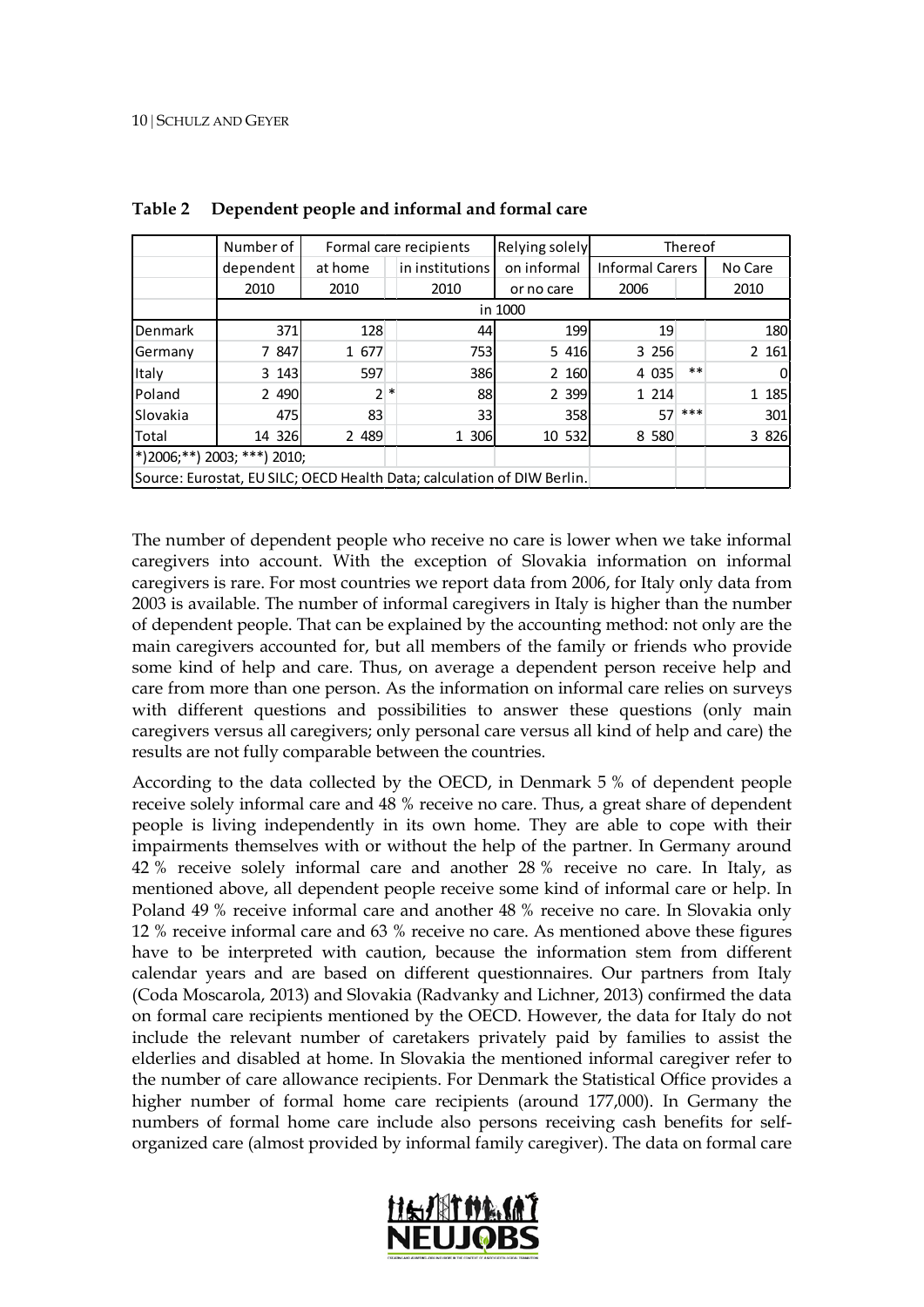recipients collected by our Polish partner are significantly higher than the data provided by the OECD: 140,000 recipients of institutional care and around 150,000 recipients of home care (Golinowska et al., 2013). But the figures provided by Golinowska et al. are based on a broader definition of persons in need of care, which is not identical to the definition of people in need of long-term care of the OECD. Despite the different sources of data, all figures show that significant differences in care arrangements across the studied countries exist. These differences in the division of care tasks between the state and the family can be explained by the long-term care system as well as the availability of and the access to publicly financed formal care services. The regulations for the studied countries are documented in appendix 3.

The five studied countries have different long-term care systems ranging from a comprehensive social assistance system in Denmark to a nearly non existing long-term care system in Poland. In general, in Poland and Slovakia the vast majority of care giving to the elderly is the responsibility of the family. Formal care giving is rare, and in Poland the available places in nursing homes are often privately financed. In Italy each municipality has his own LTC system with significant differences in the amount of provided services depending not at least on the financial situation of the municipality. The German LTC system provides services in kind or in cash only to people with at least substantial impairments in ADL as well as in IADL and requires in particular for institutional care high co-payments.

#### **2.2.2 Informal caregivers**

The available (publicly financed) long-term care services and the required co-payments have a significant influence on the amount of informal care provided by the family and other informal caregiver. In general informal care comprises all kinds of help (for example help with financial tasks, shopping) and personal care, but the definition of 'informal care' used for the analyses varies across surveys and studies. Vilaplana Prieto (2011), for example, used the Eurobarometer 67.3 survey examining the public opinion about health care and long-term care in Europe (Eurobarometer 2007). The Eurobarometer includes a question on help and care to people in need of. Vilaplana Prieto used a broad definition of 'informal caregiver' by including all kinds of help and care provided in the last ten years. As a results in Denmark 0.8 million people aged 25- 64 years are informal caregiver, in Germany 9 million (22 %), in Italy 5.9 million, in Poland 5.3 million, and in Slovakia 0.7 million. Pickard (2011) used the same data, but she included only people (aged 15+) who provide help with one or more ADL or two and more ADL tasks. The number of informal caregivers is consequently lower. Around 14 % of people aged 15+ provide help in one or more ADL tasks and 7 % in two or more ADL tasks in Germany. The corresponding shares were 10.5 % and 7 % in Denmark, 12 % and 9 % in Italy, 17 % and around 14 % in Poland, and 14 % and 10 % in Slovakia. Women are more likely to provide informal care than men, and the probability to provide informal care increases with age. More than 50 % of informal caregiver is aged 45+; around 20 % are aged 65+.

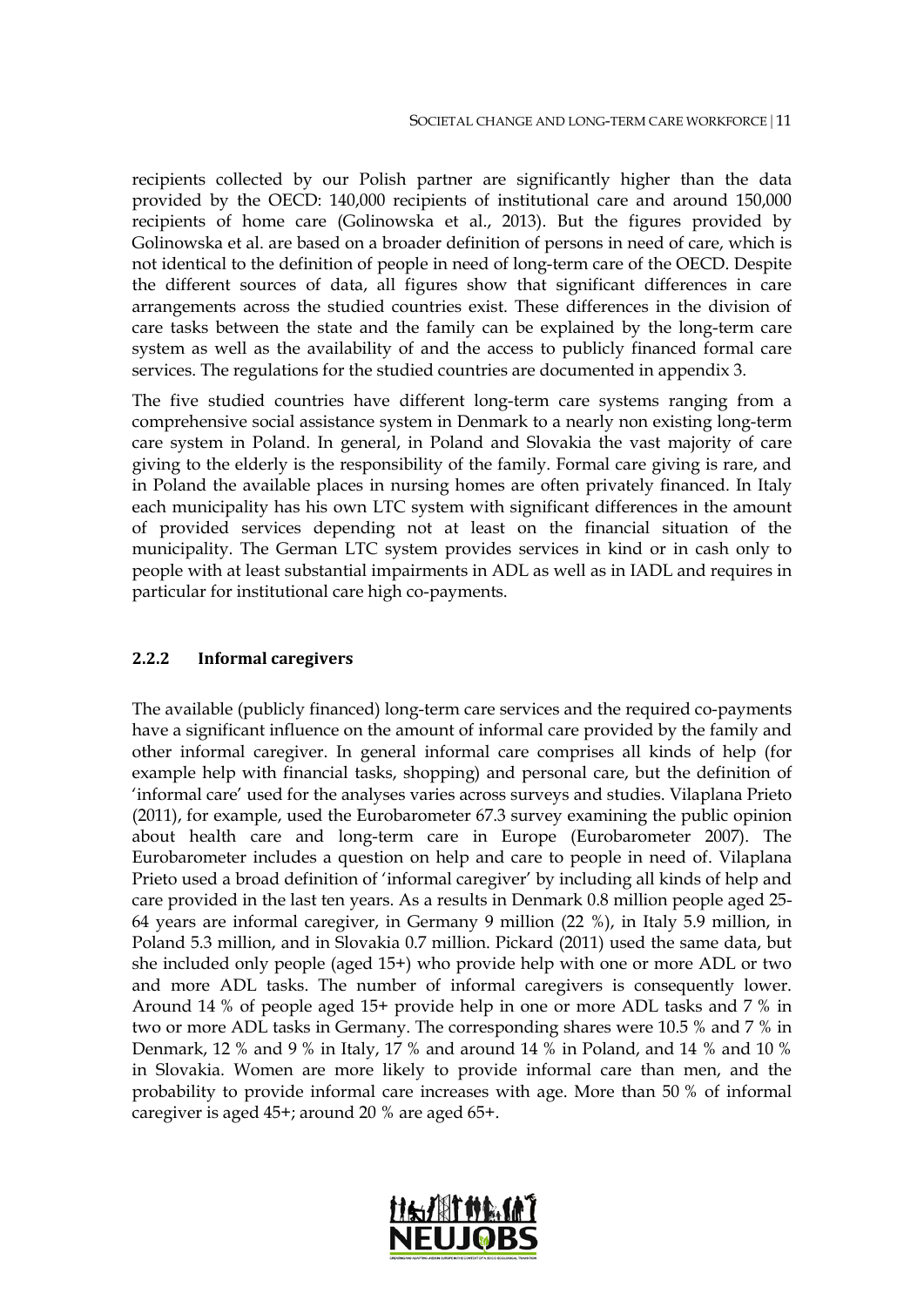The SHARE survey which includes only people aged 50+, includes specific questions on the provision of personal care to people inside and outside the household. Information on help and care provided to someone outside the household is distinguished between types of help and care provided, and how often help and care is provided. Information on provided care to someone inside the household relies on personal care provided on a regular basis for at least three months. The definition of informal care provided inside the household is also applied to help and care provided by caregiver outside the household. Thus, we focus on personal care provided on a regular (inside the household) or almost daily (outside the household) basis. The questionnaire asks about care provided in the last 12 months or since the last interview. Information is available since wave 1 for Denmark, Germany, Italy, and since wave 2 for Poland.

The share of informal caregivers inside and outside the household depends on the living arrangements and the available (publicly financed) formal care. The share of personal care provided inside the household in Denmark is significantly lower than in the other studied countries (Table 3). Denmark has a comprehensive social service system providing the so called permanent home help to people in need of help and care in the recipient's home irrespective from potentially available informal caregivers. In Italy and Poland – both with a less generous long-term care system - the share of people providing care to someone inside the household is twice as high as in Denmark. In Germany the share of people providing care inside the household is in-between, including also caregiving to people receiving cash benefits for self-organized informal care.

|                                                                                                                        |        | Denmark |       |       | Germany |       |       | Italy   |       | Poland |         |       |
|------------------------------------------------------------------------------------------------------------------------|--------|---------|-------|-------|---------|-------|-------|---------|-------|--------|---------|-------|
|                                                                                                                        | Males  | Females | Total | Males | Females | Total | Males | Females | Total | Males  | Females | Total |
| Share of people aged 50+ providing                                                                                     |        |         |       |       |         |       |       |         |       |        |         |       |
| regular personal care to someone<br>inside the household                                                               | 3.79   | 5.52    | 4.60  | 5.14  | 7.58    | 6.31  | 7.23  | 10.44   | 8.88  | 8.59   | 10.58   | 9.66  |
| personal care to someone outside<br>the household almost daily                                                         | (0,66) | 1.35    | 1.03  | 1.36  | 3.85    | 2.72  | 2.89  | 6.07    | 4.64  | 1.26   | 3.42    | 2.49  |
| Personal care to someone outside<br>the household                                                                      | 3.67   | 8.36    | 6.17  | 4.02  | 7.74    | 6.06  | 6.13  | 12.26   | 9.50  | 2.43   | 5.06    | 3.93  |
| all kind of help and care outside the                                                                                  | 48.80  | 42.96   | 45.69 | 38.09 | 30.59   | 33.98 | 23.16 | 23.93   | 23.58 | 20.26  | 18.09   | 19.02 |
| <b>household</b><br>Source: SHARE wave 1 and 2 (Poland wave 2 only); pooled data, weighted; calculation of DIW Berlin. |        |         |       |       |         |       |       |         |       |        |         |       |

<span id="page-11-0"></span>**Table 3 Share of persons aged 50+ providing informal care to someone inside or outside the household**

While the care provided inside the household refers to personal care provided on a regular basis, the care given to someone outside the household is surveyed for all kinds of help and personal care. In all studied countries a high share of people aged 50+ provides some help or care to someone outside the household. The share of people providing any kind of help and care is higher for males than for females. Males provide often help with financial tasks or doing repairs. In Denmark around 50 % of people aged 50+ provide some kind of help and care to someone outside the household. Focusing only on personal care changes the picture: In Poland 4 %, in

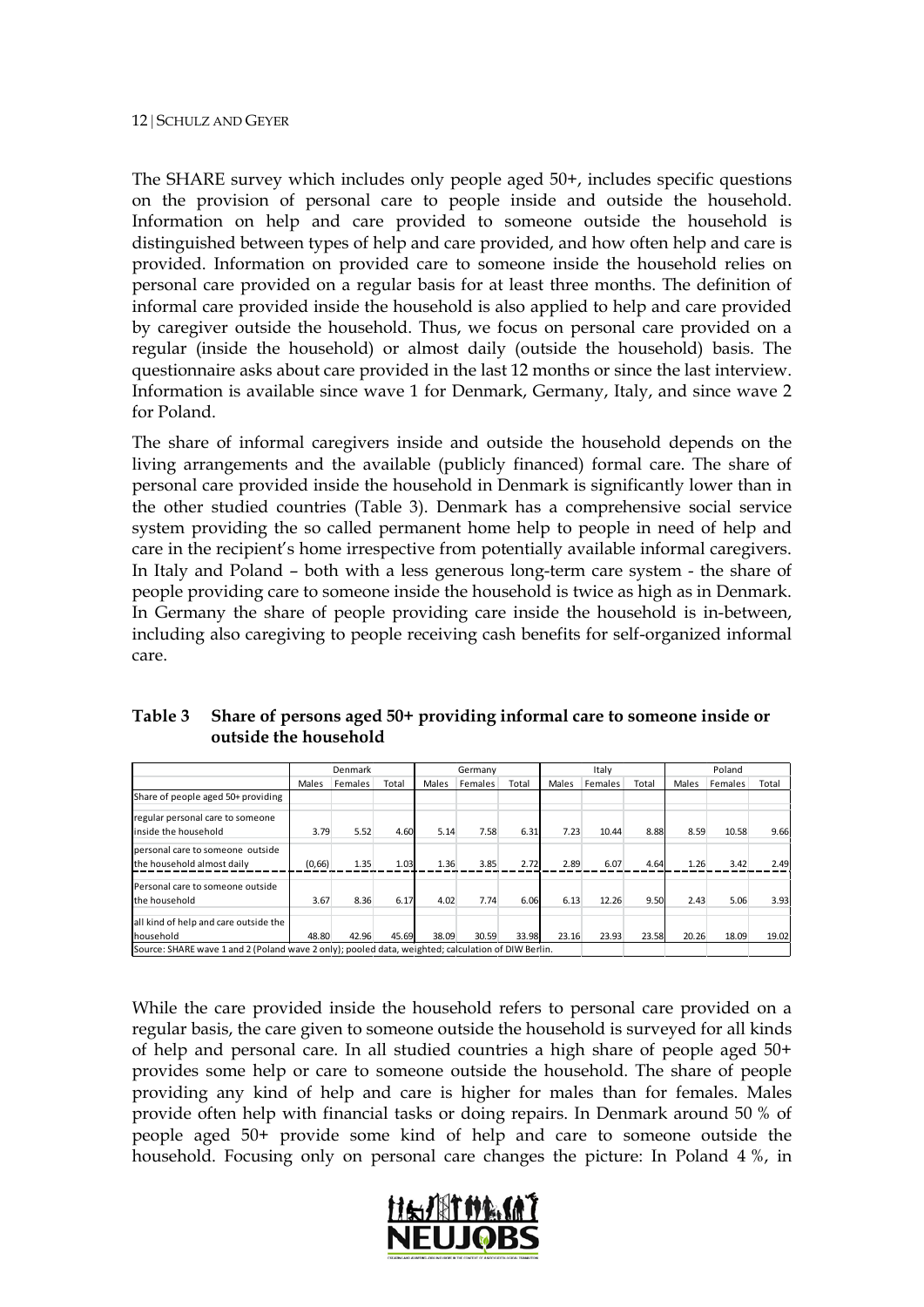Denmark and Germany 6 % and in Italy around 10 %of people aged 50+ provide personal care to someone outside the household. This is a significant lower share as in the case were all types of help and care are included. The share of females providing personal care is twice as high as of males indicating that personal care is mainly the tasks of women.

If we go a step further and focus only on personal care provided on an almost daily basis, which is comparable with the care giving inside the household, again the share of caregivers is lower. In Denmark only 1 % provides personal care on a daily basis to someone outside the household, in Germany around 3 %, in Italy around 5 % and in Poland 2.5 %. The results for Poland have to be interpreted with caution due to the small sample size. However, the living arrangements have also an impact on the division of care giving inside and outside the household. In Poland the probability is high that dependent people who rely on intensive personal care are living together with their children, in particular if they are singles. The EUROFAMCARE report stated that 69 % of caregivers live with the person in need in the same household in Poland, but only 45 % in Italy and 37 % in Germany (EUROFAMCARE, 2006). In the Danish case, there is a clear division between family care and long-term care services provided by the communities. The home-based help mainly covers personal care and domestic tasks, whereas the family members help the dependent to remain socially active (Vilaplana Prieto, 2011). Pickard and King (2012) who analyzed informal personal care provision to older people based on SHARE data (wave 2) came to similar results. The share of informal caregiver to older people is calculated to be 4 % in Poland and around 5 % in Germany.

Table 4 shows the characteristics of informal caregivers. Around three quarter of people providing regular personal care to someone outside the household is females and a high share, ranging from 80 % in Poland to 90 % in Denmark, is aged 50-69 years. That means a high share of informal care is provided outside the household is done by people in working age. Care outside the household is given to a parent or to other members of the family. Inside the household care giving to the partner is common (ranging from 48 % in Poland to 85 % in Denmark). Thus, the share of females is lower and the age of caregiver is higher than in the case of caregiving outside the household.

|                  |                                                                                                            |          |                                     |            | People providing personal care to someone |            |            |           |  |  |  |
|------------------|------------------------------------------------------------------------------------------------------------|----------|-------------------------------------|------------|-------------------------------------------|------------|------------|-----------|--|--|--|
|                  |                                                                                                            |          | outside the houshold (almost daily) |            | inside the household (regulary)           |            |            |           |  |  |  |
|                  |                                                                                                            |          |                                     | share      |                                           |            |            |           |  |  |  |
|                  |                                                                                                            |          | share                               | caregiving |                                           |            |            |           |  |  |  |
|                  | share of                                                                                                   | share of | caregiving                          | to other   | share of                                  | share of   | share      | share     |  |  |  |
|                  | caregiver                                                                                                  | female   | to one                              | caregiver  | female                                    | caregiving | caregiving |           |  |  |  |
|                  | aged 50-69<br>member*<br>caregiver<br>parent                                                               |          |                                     |            |                                           | caregiver  | to partner | to other* |  |  |  |
| <b>Denmark</b>   | 90.03                                                                                                      | 72.17    | 29.49                               | 13.81      | 61.29                                     | 56.42      | 84.52      | 5.13      |  |  |  |
| Germany          | 83.80                                                                                                      | 77.46    | 43.86                               | 16.49      | 59.59                                     | 57.65      | 62.63      | 21.31     |  |  |  |
| <b>Italy</b>     | 83.48                                                                                                      | 72.02    | 33.54                               | 25.56      | 60.27                                     | 60.64      | 49.92      | 28.25     |  |  |  |
| Poland           | 80.02                                                                                                      | 78.22    | 31.63                               | 38.80      | 63.21                                     | 59.13      | 47.63      | 23.60     |  |  |  |
| *) Except child. |                                                                                                            |          |                                     |            |                                           |            |            |           |  |  |  |
|                  | Source: SHARE wave 1 and 2 (Poland wave 2 only); pooled data; weighted results; calculation of DIW Berlin. |          |                                     |            |                                           |            |            |           |  |  |  |

<span id="page-12-0"></span>**Table 4 Characteristics of informal caregiver**

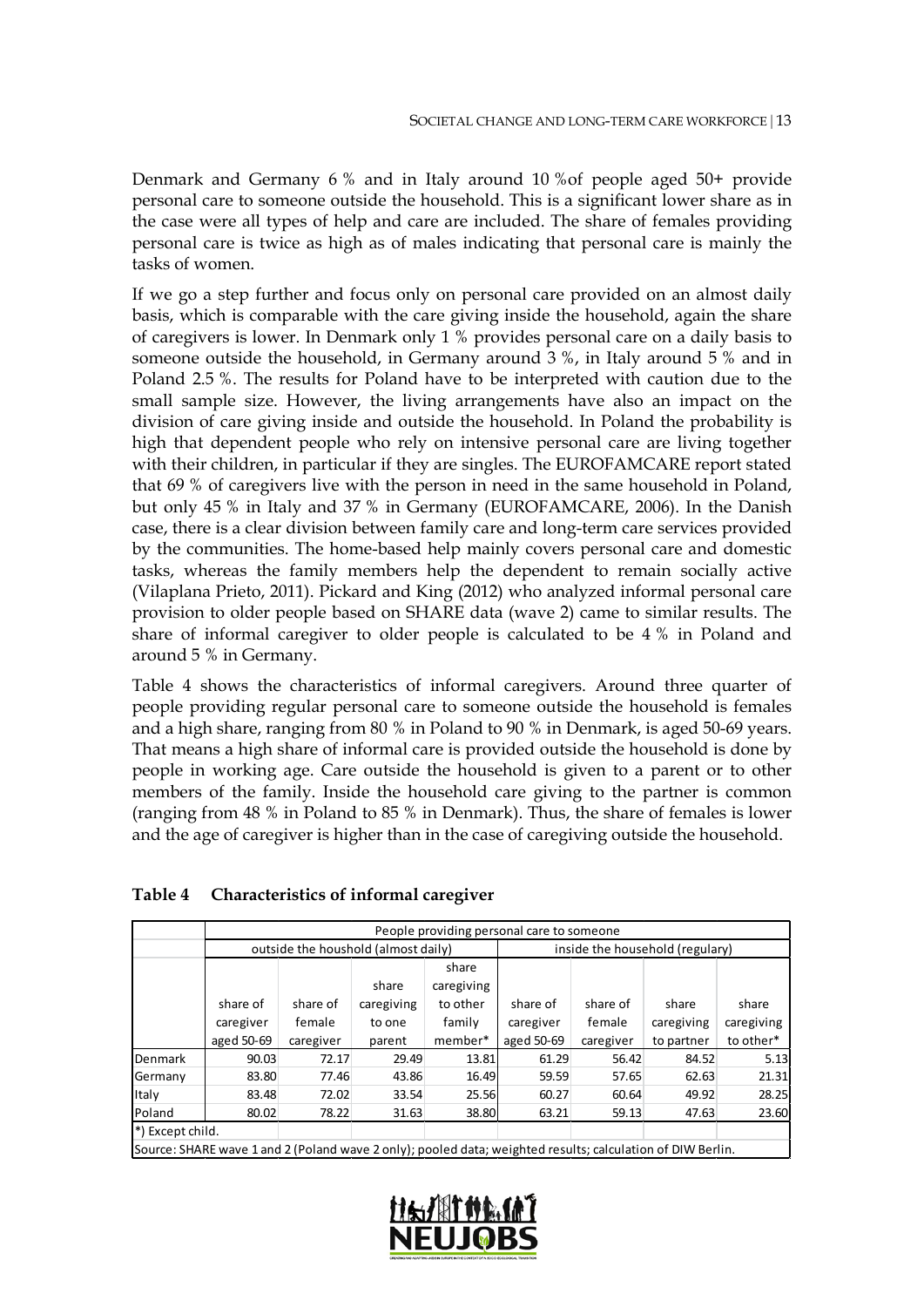Unfortunately Slovakia is not included in the SHARE survey. A research project focussing on the characteristics of family carers aged 18-64 who receive care allowance for caring for dependent family members (at least 8 hours daily) in Slovakia provide some information (Bednarik, Brichtova and Repkova, 2011). Care allowance is means tested and the amount depends on the income of the people cared for. In 2010, 82 % of the 57,000 recipients of care allowances included in the survey were women, 18 % men. Most recipients were adult children (40 %) providing care to their parents, and 47 % were aged 51-64 years. 3 % provided care to more than one family member. Around half of the recipients were unemployed (47 %) at the beginning of care giving; only 2 % were employed beside their care giving activities. In Slovakia part-time employment is not common. In 2010 only around 4 % worked part-time. As the recipients of care allowance provide care for at least 8 hours a day and part-time jobs are rare, comparability of employment and care giving is rendered difficult. Radvanský and Lichner (2013) estimated that additionally around 112,000 persons provide informal care without receiving any kind of care allowances.

## **3 Long-term care workforce – current situation**

## **3.1 International data**

The European labour force survey (EU LFS) provides information on the (formal) labour force in residential care and social services without accommodation. Residential care includes nursing homes, institutional care for mental health and substance abuse, institutions for elderly and disabled as well as other residential care. Social work without accommodation includes activities to the elderly and disabled and other social work activities. The EU LFS accounts all persons active for at least 1 hour per week in the mentioned areas, independent from the source of finance (public or private). Thus also privately financed legal formal caregivers and helpers are included.

In 2011, in the EU27 around 4.5 million people were employed in residential care activities, thereof 1.4 million in nursing homes and 1.6 million in elderly homes and homes for the disabled. Social work was provided by 4.9 million employees, thereof 1.5 million engaged in social care for the elderly and disabled. The share of employment in residential care in total employment is 2.1 %. A share of 0.6 % of total employment is engaged in nursing homes. About 2.2 % of total employment is engaged in social work and 0.7 % in social activities for the elderly. Thus, in the EU 27 on average around 1.3 % of total employment (2.8 million people) is engaged in the main areas of long-term care, nursing homes and social care activities for the elderly.

In Denmark with a comprehensive social assistance system and the strict priority of home care the employment in social activities without accommodation is higher than in residential care, around 200,000 compared to 122,000 (Table 5). The share of residential care as well as of social work in total employment is the highest among the five studied countries and in the EU27. Around 4.5 % of all employed people are

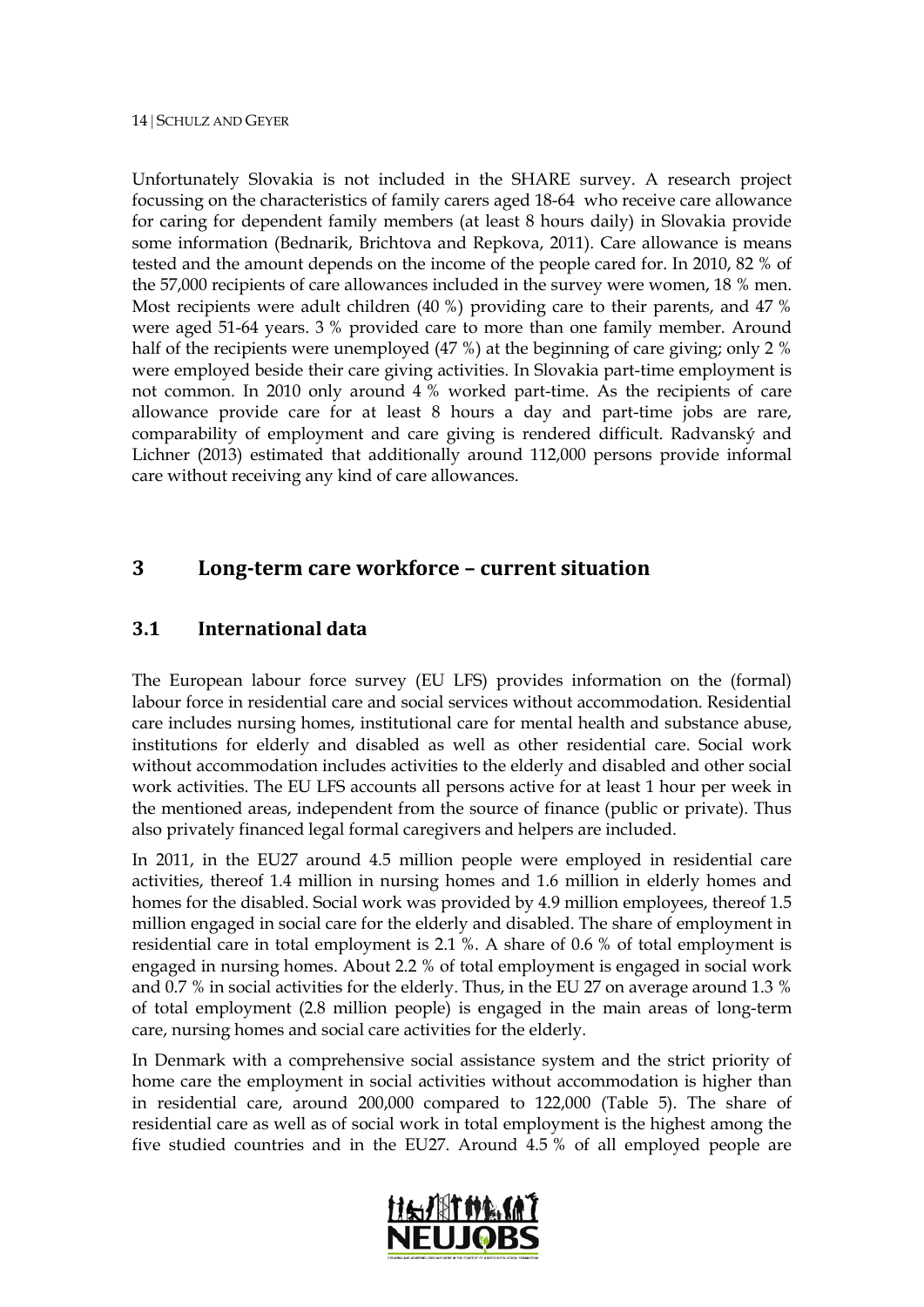working in residential care and 7.4 % in social work activities in Denmark, compared to 2.1 % (residential care) and 2.2 % (social work) on average in the EU27. Unfortunately no information for employment in nursing homes or social activities for the elderly is available for Denmark.

|     | NACE Rev2 classification                                                 | Denmark                  | Germany | Italy                                 | Poland                     | Slovakia        | 5 countries | EU27* |
|-----|--------------------------------------------------------------------------|--------------------------|---------|---------------------------------------|----------------------------|-----------------|-------------|-------|
|     |                                                                          |                          |         |                                       | Employment in 1000 persons |                 |             |       |
| Q   | Human health and social work                                             | 509                      | 4854    | 1694                                  | 923                        | 158             | 8138        | 20983 |
| 87  | Residential care activities                                              | 122                      | 1109    | 223                                   | 96                         | 26              | 1575        | 4175  |
| 871 | nursing care activities                                                  |                          | 491     | 86                                    | 20                         | $6 \mid$        | 603         | 1381  |
| 872 | for mental health and substance abuse                                    |                          | 19      | 29                                    | $\overline{7}$             | $\mathsf{S}$    | 60          | 425   |
| 873 | for elderly and disabled                                                 | ÷,                       | 520     | 90                                    | 28                         | 10 <sup>1</sup> | 647         | 1601  |
| 879 | Other                                                                    |                          | 80      | 18                                    | 41                         | $\mathsf{S}$    | 143         | 768   |
| 88  | Social work activities without accommodation                             | 200                      | 891     | 202                                   | 122                        | 25              | 1440        | 4408  |
| 881 | for the elderly and disabled                                             |                          | 311     | 74                                    | 43                         | 20 <sup>1</sup> | 449         | 1465  |
| 889 | Other                                                                    | ÷,                       | 580     | 128                                   | 79                         | $\mathsf{S}$    | 792         | 2943  |
|     |                                                                          |                          |         | Share of female employment (%)        |                            |                 |             |       |
| Q   | Human health and social work                                             | 80.9                     | 76.8    | 68.6                                  | 81.8                       | 83.6            | 76.0        | 77.9  |
| 87  | Residential care activities                                              | 83.1                     | 76.4    | 84.6                                  | 77.4                       | 88.2            | 78.3        | 81.0  |
| 871 | nursing care activities                                                  |                          | 70.0    | 87.7                                  | 83.2                       | 95.5            | 73.3        | 79.0  |
| 872 | for mental health and substance abuse                                    |                          | 67.4    | 78.2                                  | 75.2                       | 91.0            | 75.4        | 73.2  |
| 873 | for elderly and disabled                                                 | $\overline{\phantom{a}}$ | 83.2    | 84.5                                  | 79.6                       | 87.7            | 83.3        | 85.4  |
| 879 | Other                                                                    |                          | 73.1    | 81.2                                  | 73.3                       | 77.9            | 74.3        | 79.6  |
| 88  | Social work activities without accommodation                             | 80.1                     | 73.8    | 85.8                                  | 90.8                       | 91.0            | 78.1        | 82.8  |
| 881 | for the elderly and disabled                                             |                          | 81.9    | 85.3                                  | 90.1                       | 90.7            | 83.6        | 83.6  |
| 889 | Other                                                                    |                          | 69.4    | 86.1                                  | 91.2                       | 92.4            | 74.4        | 82.4  |
|     |                                                                          |                          |         | Share of elderly (55+) employment (%) |                            |                 |             |       |
| Q   | Human health and social work                                             | 19.6                     | 16.5    | 17.8                                  | 15.1                       | 16.2            | 16.8        | 17.1  |
| 87  | Residential care activities                                              | 20.2                     | 16.3    | 9.9                                   | 10.9                       | 19.8            | 15.4        | 16.4  |
| 871 | nursing care activities                                                  |                          | 15.4    | 10.8                                  | 8.7                        | 27.4            | 14.6        | 15.7  |
| 872 | for mental health and substance abuse                                    | $\overline{\phantom{m}}$ | 13.8    | 4.9                                   | 16.3                       | 12.5            | 9.7         | 16.5  |
| 873 | for elderly and disabled                                                 |                          | 17.7    | 10.7                                  | 12.3                       | 16.7            | 16.5        | 17.7  |
| 879 | Other                                                                    |                          | 13.5    | 9.1                                   | 10.2                       | 23.0            | 12.4        | 15.2  |
| 88  | Social work activities without accommodation                             | 16.2                     | 17.6    | 9.9                                   | 14.2                       | 12.9            | 16.0        | 16.7  |
| 881 | for the elderly and disabled                                             |                          | 15.5    | 12.1                                  | 17.8                       | 14.1            | 15.1        | 17.3  |
| 889 | Other                                                                    |                          | 18.8    | 8.6                                   | 12.2                       | 8.2             | 16.4        | 16.4  |
|     | *) Only countries with detailed 3digits data.                            |                          |         |                                       |                            |                 |             |       |
|     | Source: Eurostat, EU LFS; Statistics Denmark; calculation of DIW Berlin. |                          |         |                                       |                            |                 |             |       |

<span id="page-14-0"></span>

|  | Table 5 Employment in residential care and social work activities in 2011 |  |
|--|---------------------------------------------------------------------------|--|
|--|---------------------------------------------------------------------------|--|

For the other countries information on employment on NACE2 3digit codes are available[2.](#page-14-1) In Germany, around 1.1 million people are engaged in residential care activities, thereof 491,000 in nursing homes and 520,000 in homes for the elderly and disabled. 891,000 are employed in social work activities, thereof 311,000 in activities for the elderly and disabled. Thereby 2.8 % of total employment is engaged in residential care activities and 1.2 % in nursing homes, which is a higher share than the EU average. 2.2 % of total employment is engaged in social work and 0.8 % in social work activities for the elderly and disabled, which is similar to the EU average.

<span id="page-14-1"></span> <sup>2</sup> The data show small differences to the 2digit data mentioned before due to sample size problems.

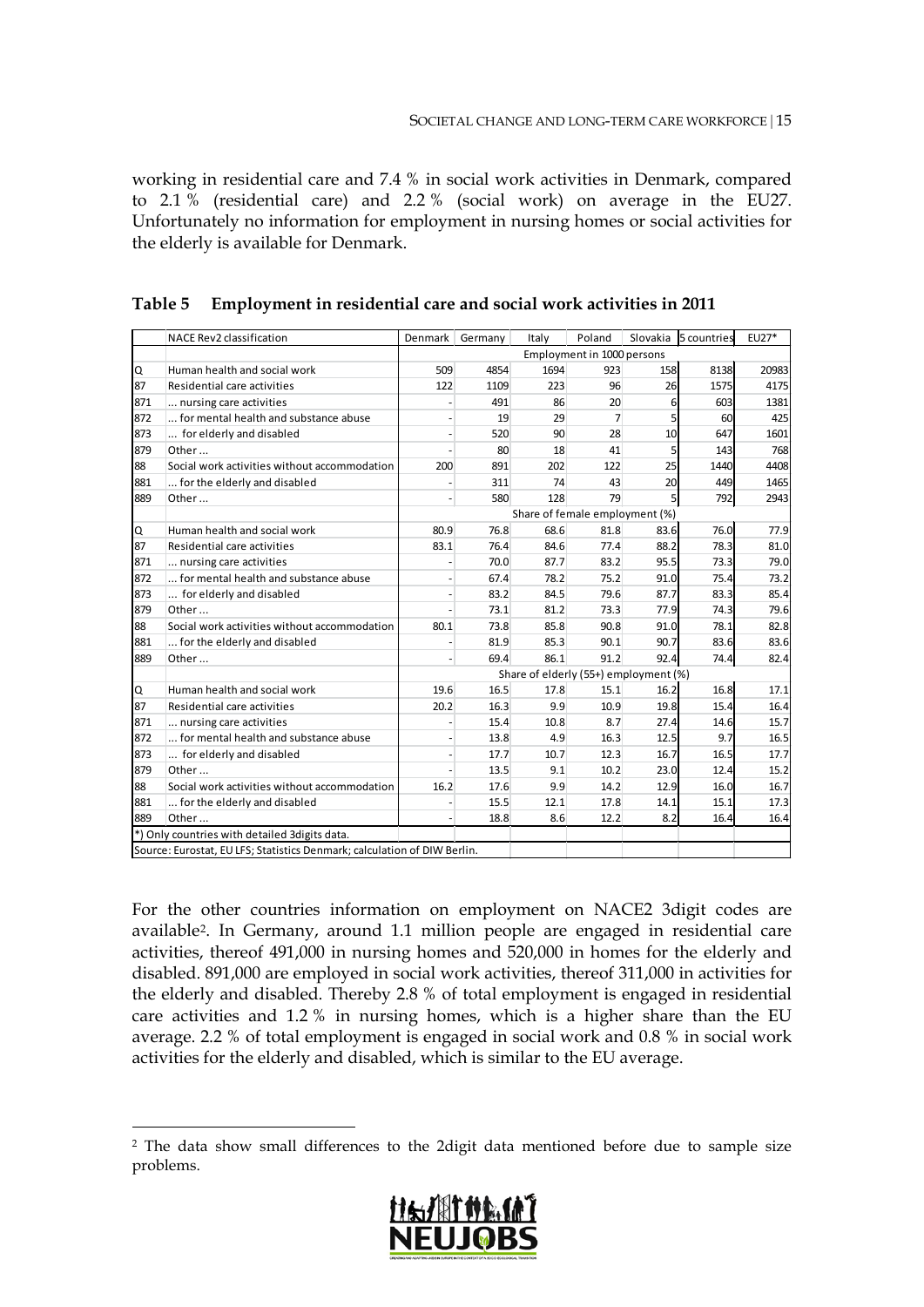In Italy, Poland and Slovakia is the share of employment in residential care and social work in total employment is well below the EU average. In Italy 223,000 people are engaged in residential care, thereof 86,000 in nursing homes (0.4 % of total employment). The employment in social work amounts to 203,000 thereof in activities for elderly and disabled 74,000 (0.3 % of total employment). In Poland only 96,000 people are employed in residential care, thereof 20,000 in nursing homes (that is 0.1 % of total employment). The employment in social work activities is 123,000, in social activities for the elderly 43,000 (0.3 % of total employment). Poland shows the lowest share of nursing and social work activities for the elderly among the five studied countries. In Slovakia which has a similar population as Denmark only 27,000 people are employed in residential care (less than a quarter of the employment in Denmark), thereof 6,000 in nursing homes. In social work are 25,000 people employed, thereof 20,000 in activities for the elderly.

#### **Age-groups and gender**

Nursing care and social work are still the occupational fields of women. In 2011, in the EU on average 81 % of employees in residential care were females, in social work their share was 83 %. In nursing homes 79 % were females, and in social work for the elderly around 84 %. Whilst in all five studied countries female employment dominates, differences among the countries exist ranging from 70 % in nursing homes in Germany to 96 % in Slovakia. In social work activities the differences in the share of female employment are lower, ranging from 82 % in Germany to 91 % in Slovakia.

In the EU average the share of employment 55+ in nursing homes is 16 %, in social work for the elderly 17 %. In the five studied countries the share of elderly workers in nursing homes varies between around 9 % in Poland and 27 % in Slovakia, in social work for the elderly between 12 % in Italy and 18 % in Poland. Long-term care to the elderly is a physic and psychic hard work with bad working conditions, such as long working times, shift working, no career progression, not adequately appreciated jobs (Fujisawa and Colombo, 2013).

#### **Occupations**

The EU LFS provides also information on occupational structure of employed people in residential care and social work without accommodation. Data on occupations is not available for all personnel engaged in residential care or social work due to the sample size restrictions. Information refers to occupations with reliable data. Table 6 shows the occupational structure in the five studied countries. In residential care and social work three main occupational fields related to care giving can be observed: nursing and personal care occupations, social work occupations and teaching occupations.

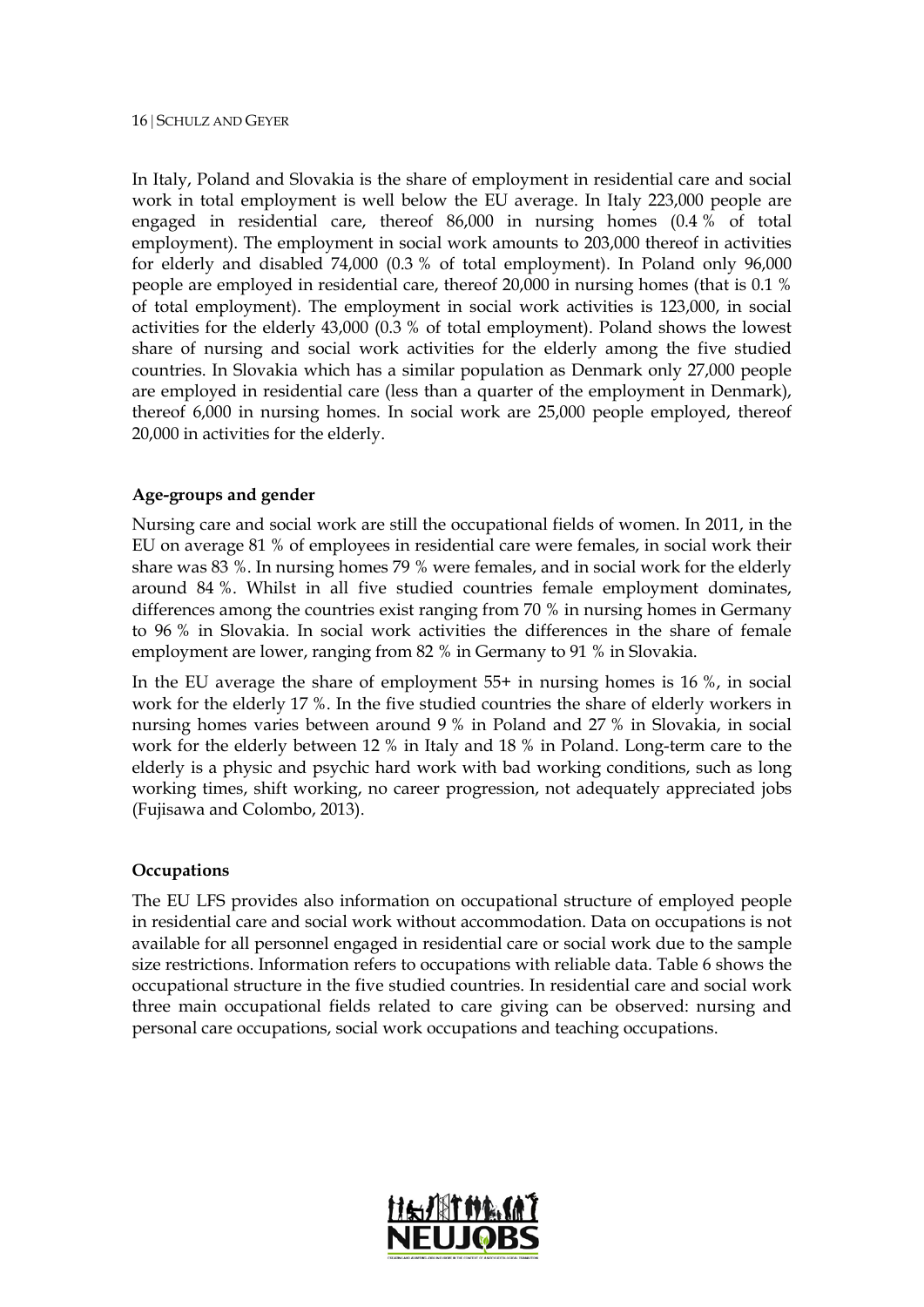|                                                                                                                                 |          |                 |         | Residential care |        |                 |                 | Social work without accommodation |         |        |          |
|---------------------------------------------------------------------------------------------------------------------------------|----------|-----------------|---------|------------------|--------|-----------------|-----------------|-----------------------------------|---------|--------|----------|
| Occupations                                                                                                                     | ISCO88   | Denmark Germany |         | Italy            | Poland | Slovakia        | Denmark Germany |                                   | Italy   | Poland | Slovakia |
|                                                                                                                                 |          |                 |         |                  |        | in 1000 persons |                 |                                   |         |        |          |
| Managers                                                                                                                        | 120-131  | 0.691           | 3.208   | 0.850            |        | 0.313           | 2.143           | 8.575                             | 2.233   | 3.454  |          |
| Business + administrative professionals                                                                                         | 241, 247 |                 | 1.028   |                  |        |                 | 1.441           | 6.003                             |         | 2.052  |          |
| Finance, administrative and tax associate                                                                                       |          |                 |         |                  |        |                 |                 |                                   |         |        |          |
| professionals                                                                                                                   | 341-344  | 1.415           | 12.764  | 4.421            | 3.115  | 0.529           | 1.074           | 26.588                            | 0.833   | 8.491  |          |
| Office and customer service clerks                                                                                              | 411-422  | 2.342           | 19.946  | 0.688            | 1.281  | 0.274           | 1.449           | 37.409                            | 3.370   | 6.825  |          |
| Health professionals (except nursing)                                                                                           | 222      |                 |         | 0.469            | 0.453  |                 |                 |                                   |         | 0.725  |          |
| Health associate professionals (except nursing)                                                                                 | 322      | 3.450           | 10.058  | 38.837           | 5.938  | 0.359           | 2.723           | 7.559                             | 17.851  | 3.726  |          |
| Nursing and midwifery professionals                                                                                             | 223      | 0.306           |         | 0.311            | 9.686  |                 |                 |                                   | 0.644   | 1.943  |          |
| Nursing and midwifery associate professionals                                                                                   | 323      | 2.166           | 61.707  |                  |        | 4.161           |                 | 87.874                            | 0.569   |        |          |
| Personal care and related workers                                                                                               | 513      | 73.571          | 130.764 | 101.984          | 9.161  | 7.456           | 102.314         | 133.798                           | 41.800  | 24.861 | 21.307   |
| Social work professionals                                                                                                       | 244      |                 | 45.114  | 0.833            | 0.533  | 1.879           | 0.149           | 130.865                           | 1.437   | 9.234  | 0.228    |
| Social work associate professionals                                                                                             | 346      | 1.878           | 316.216 | 23.235           | 16.510 | 0.232           | 3.554           | 142.334                           | 16.225  | 27.767 |          |
| Housekeeping and restaurant services workers                                                                                    | 512      | 3.256           | 102.003 | 11.108           | 3.969  | 1.726           | 2.283           | 32.104                            | 6.442   | 1.160  |          |
| Domestic and related helpers, cleaners and                                                                                      |          |                 |         |                  |        |                 |                 |                                   |         |        |          |
| launderers                                                                                                                      | 913      | 4.898           | 47.556  | 14.311           | 10.207 | 3.815           | 4.698           | 28.093                            | 14.538  | 3.775  | 0.233    |
| Teaching professionals                                                                                                          | 232-235  |                 | 0.467   |                  | 13.338 |                 | 1.662           | 4.365                             | 1.133   | 4.347  |          |
| Teaching associate professionals                                                                                                | 331-334  | 17.647          | 79.967  | 5.088            | 0.000  | 1.476           | 59.989          | 72.552                            | 60.483  |        | 0.416    |
| Building related workers (incl. gardeners)*                                                                                     |          |                 | 10.903  | 3.156            | 0.296  | 0.226           |                 | 6.297                             |         |        | 0.229    |
| Machine operators, assemblers, drivers                                                                                          | 826-832  |                 | 15.014  | 0.628            | 1.645  | 0.401           |                 | 18.449                            |         | 1.356  |          |
| Other service workers (cleaners, porter)                                                                                        | 914, 915 | 1.679           | 16.660  | 3.040            | 0.672  |                 | 0.968           | 6.139                             | 4.726   |        |          |
| Manufacturing labourers (incl. Agricultural)                                                                                    | 931, 932 |                 | 59.824  |                  |        |                 |                 | 17.412                            |         |        |          |
| Other**                                                                                                                         |          |                 | 0.818   | 0.182            |        |                 | 0.192           | 2.394                             |         |        |          |
| No answer                                                                                                                       |          |                 | 15.336  |                  |        |                 |                 | 12.699                            |         |        |          |
| total                                                                                                                           |          | 113.299         | 949.353 | 209.141          | 76.804 | 22.848          | 184.640         | 781.511                           | 172.282 | 99.716 | 22.413   |
| *) ISCO codes 611, 712-714, 721-743. -**) ISCO codes 214, 311, 522.                                                             |          |                 |         |                  |        |                 |                 |                                   |         |        |          |
| Source: EU LFS, due to sample size problems only the employment in main occupational fields in sector Q87 and Q88 are included. |          |                 |         |                  |        |                 |                 |                                   |         |        |          |

#### <span id="page-16-0"></span>**Table 6 Employment in residential care and social work without accommodation by occupations in 2010**

The share of nursing and personal care in residential care varies among the countries from 64 % in Denmark to 21 % in Germany and in social work from 95 % in Slovakia to 25 % in Italy. In Germany the geriatric nurses are accounted as social work occupations. Caregiving to children plays a significant role in social work activities in Denmark and Italy with a share of teaching occupations of around one third. As mentioned above, these figures have to be interpreted with caution due to the sample size problems.

The OECD collected data on nurses and personal carers engaged in long-term care activities. No data for Poland could be collected. For Italy data are available only for the year 2003 (Table 26 in appendix 1). In 2009, in Denmark around 79,000 nurses and personal carers are employed that is 8.9 persons per 100 population aged 65+; in Germany 642,000 (3.8 persons per 100 population 65+), in Italy 407,000 in 2003 (3.7 persons per 100 population 65+), and in Slovakia around 11,000 (1.7 persons per 100 population 65+). The differences in the availability of nurses and personal carer indicate the differences in the generosity of the long-term care systems among the studied countries.

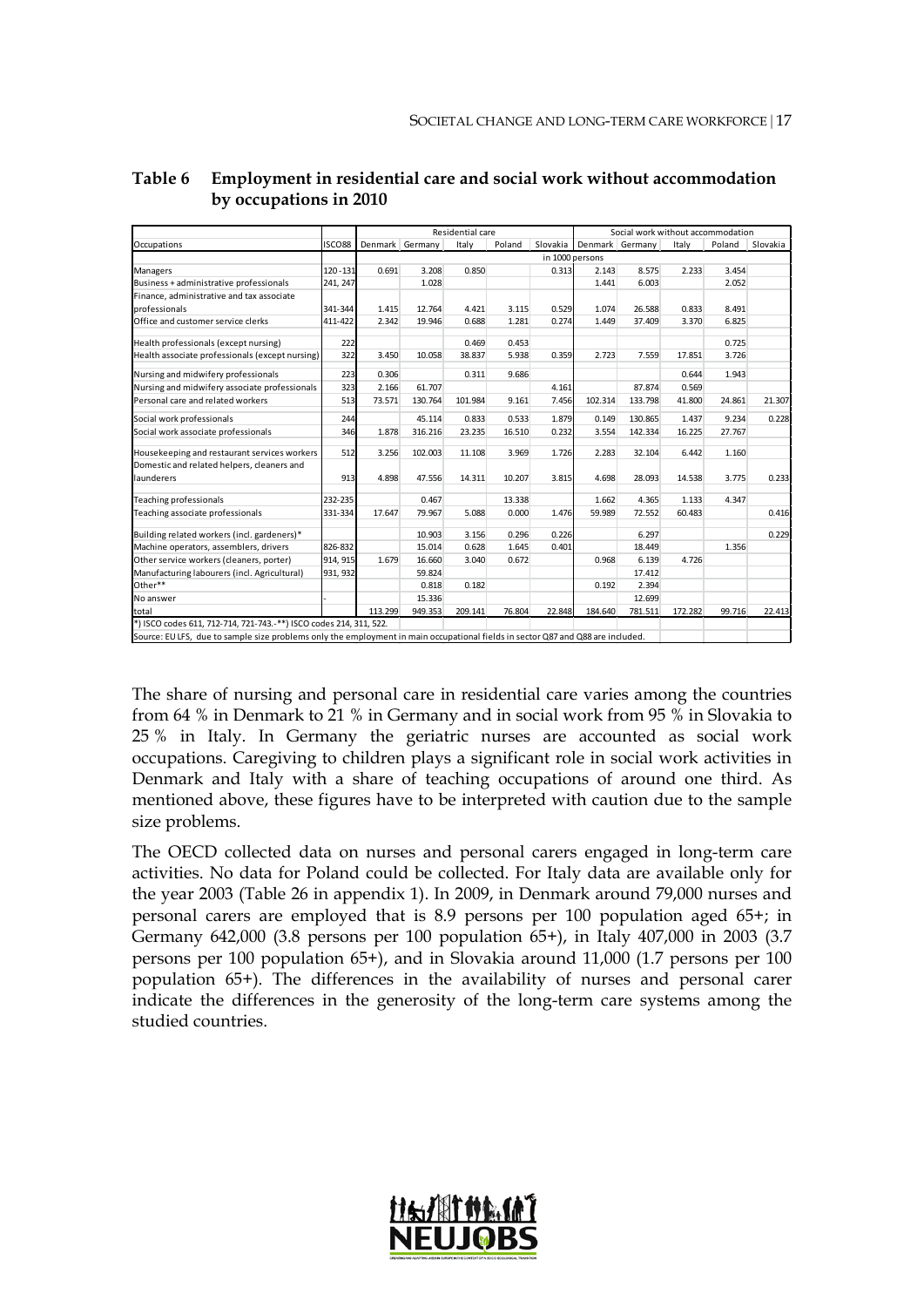## **3.2 Employment data from national sources**

In addition to the international statistics the involved partners collected employment data from national sources. While the EU LFS data are based on a survey carried out in private households and thus on information of the employed persons concerning their occupation and the economic sector of their workplace, the national data are based on administrative data collected by Ministries, or other public organisations (Poland), municipalities (Denmark), directly from the providers of care (Germany) or the National Statistical Office (Italy, Slovakia). Caused by the different methods used for data collection the employment data differ in size and structure. However, both kinds of statistics provide useful information. National data which provide additional information to the international sources of the EU LFS or the OECD data are shown below.

#### *Denmark*

In Denmark the provision of long-term care services as one field of social activities is the responsibility of the municipalities. They employ nurses, social workers and other staff for the fields of social services like residential care or care to elderly, disabled, people with special needs and child care. The employees carry out different kinds of activities and it is not possible to identify the activities related to long-term care giving.

| <b>Occupations</b>                                                                                        | 2010 |          | 2011 |          | 2012 |         |
|-----------------------------------------------------------------------------------------------------------|------|----------|------|----------|------|---------|
| Total                                                                                                     |      | 97 683   |      | 94 503   |      | 91 590  |
| Management                                                                                                |      | 348      |      | 299      |      | 266     |
| <b>Nurse</b>                                                                                              |      | 7 626    |      | 7 801    |      | 7 797   |
| Physiotherapist                                                                                           |      | 407      |      | 423      |      | 427     |
| Catering officer etc. (matron) (-2010)                                                                    |      | 3 250    |      | $\Omega$ |      | O       |
| Occupational therapist                                                                                    |      | 580      |      | 583      |      | 576     |
| Teacher (-2010)                                                                                           |      | 3        |      | 0        |      |         |
| Pedagogue, Teacher (2011-)                                                                                |      | O        |      | 1 2 9 3  |      | 1 1 9 6 |
| Pedagogue (-2010)                                                                                         |      | 1 100    |      | 0        |      |         |
| Psychologist                                                                                              |      | 20       |      | 18       |      | 19      |
| Social worker etc.                                                                                        |      | 48       |      | 90       |      | 86      |
| Administrative work (-2010)                                                                               |      | 1 800    |      | O        |      |         |
| Administration, Office and secretary work (2011-)                                                         |      | 0        |      | 1 904    |      | 1 772   |
| Office and secretary work (-2010)                                                                         |      | 1 284    |      | O        |      |         |
| Caretaker etc.                                                                                            |      | 1 242    |      | 1 322    |      | 1 2 6 3 |
| Pedagogue assistant etc. (-2010)                                                                          |      | 85       |      | O        |      |         |
| Social and health workers etc. (-2010)                                                                    |      | 47 331   |      | o        |      |         |
| Social and health workers, Pedagogue assistant etc (2011-)                                                |      | 0        |      | 57 379   |      | 54 576  |
| Social and health care assistants etc.                                                                    |      | 28 085   |      | 16 489   |      | 17 191  |
| Cleaning etc.                                                                                             |      | 3 9 3 8  |      | 3 4 5 3  |      | 3 164   |
| Assistant in kitchen etc. (-2010)                                                                         |      | 537      |      | $\Omega$ |      |         |
| Catering officer etc. (matron) (2011-)                                                                    |      | $\Omega$ |      | 3 450    |      | 3 2 5 9 |
| *) Staff in all measures for elderly, handicapped and juveniles with special problems, but no child care. |      |          |      |          |      |         |
| Source: Statistics Denmark.                                                                               |      |          |      |          |      |         |

<span id="page-17-0"></span>**Table 7 Staff working with nursing and care in Denmark – full time equivalents**

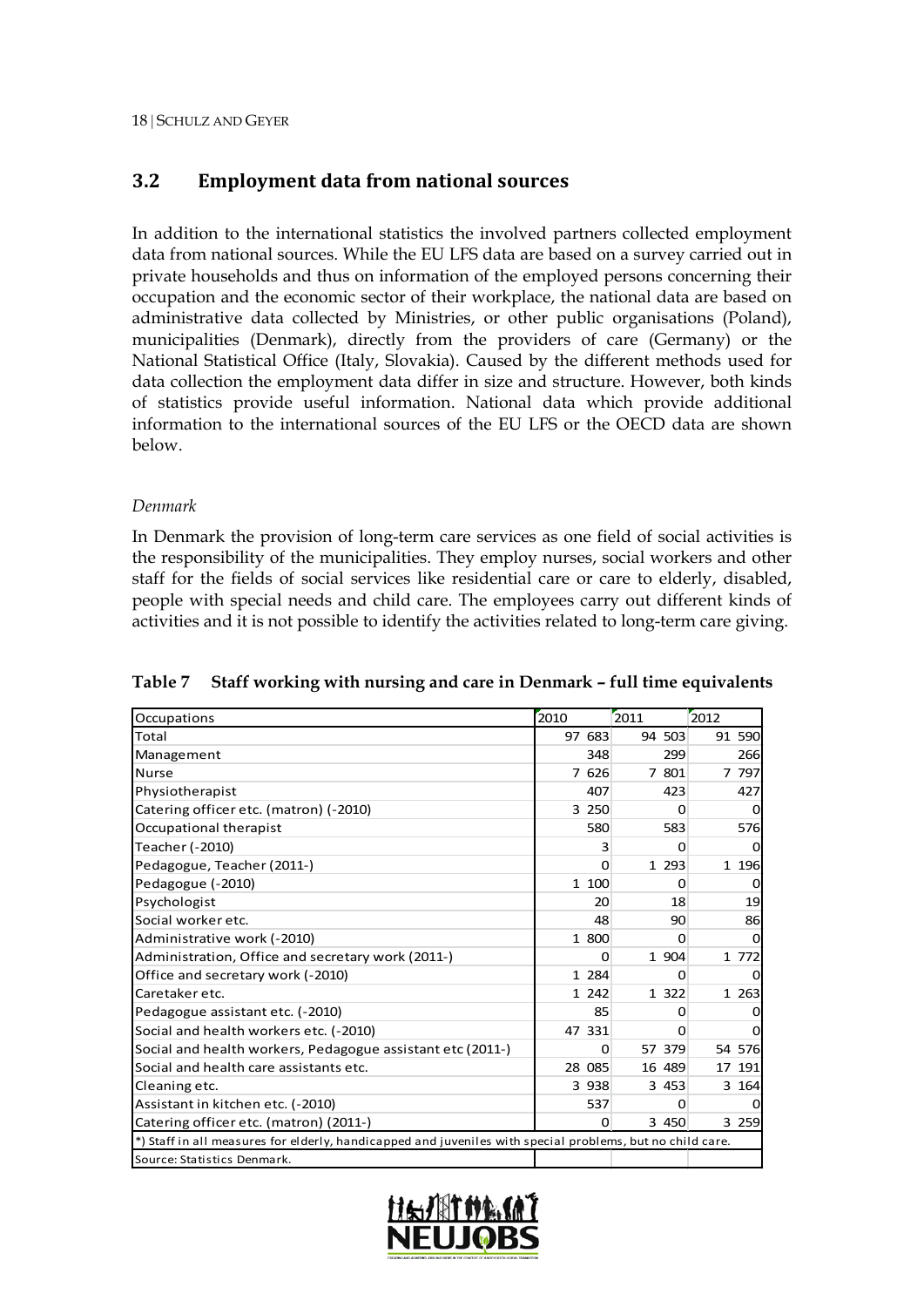Table 7 provides the number of employees working with nursing and care measured in full-time equivalents (FTE). The data are provided by the municipalities. The staff mainly active in measures for elderly, handicapped and juveniles with special needs are included. In total in 2010 around 98,000 FTE were employed. The number of FTE was lower in 2011 and 2012, e.g. due to changes in the accounting system. Around 75,000 FTE were social workers including personal carers, around 8,000 were nurses.

#### *Germany*

The long-term care statistics which is carried out every other year provides information on the vocational qualification and the fields of activity of employees in nursing homes and home care services in Germany. The data are collected directly from the providers of institutional or home care. In 2011 290,000 people were employed in home care services and 661,000 in nursing homes (Table 8). Nursing and caring occupations are still the fields of female employment. Around 85 % of employees are females; 88 % in home care services and 85 % in nursing homes.

|                                                                |            | Nursing homes |         |           | Home care services |         |         | Total   |           |
|----------------------------------------------------------------|------------|---------------|---------|-----------|--------------------|---------|---------|---------|-----------|
|                                                                | Total      | Male          | Female  | Total     | Male               | Female  | Total   | Male    | Female    |
| Total vocational qualifications                                | 661 179    | 99 179        | 562 000 | 290 714   | 35 946             | 254 768 | 951 893 | 135 125 | 816 768   |
| State-approved geriatric nurse                                 | 148 568    | 24 069        | 124 499 | 59<br>736 | 8 7 2 6            | 51 010  | 208 304 | 32 795  | 175 509   |
| State-approvedgeriatric nursing assistant                      | 34 622     | 4 3 1 1       | 30 311  | 11 895    | 1 1 9 8            | 10 697  | 46 517  | 5 509   | 41 008    |
| Nurse, male nurse                                              | 55 449     | 5 482         | 49 967  | 80 280    | 9 4 9 1            | 70 789  | 135 729 | 14 973  | 120 756   |
| Nursing assistant                                              | 364<br>17  | 1 9 2 1       | 15 443  | 13 038    | 1 4 1 6            | 11 622  | 30 402  | 3 3 3 7 | 065<br>27 |
| Pediatric nurse, pediatric male nurse                          | 3 706      | 125           | 3 581   | 7 685     | 185                | 7 500   | 11 391  | 310     | 11 081    |
| Remedial therapist                                             | 2 865      | 528           | 2 3 3 7 | 1 2 2 2   | 233                | 989     | 4 0 87  | 761     | 3 3 2 6   |
| Remedial therapy assistant                                     | 523        | 78            | 445     | 244       | 47                 | 197     | 767     | 125     | 642       |
| Pedagogic therapist                                            | 393        | 63            | 330     | 95        | 14                 | 81      | 488     | 77      | 411       |
| Ergotherapist                                                  | 7 616      | 775           | 6 841   | 453       | 54                 | 399     | 8 0 6 9 | 829     | 7 240     |
| Physiotherapist                                                | 974        | 164           | 810     | 236       | 37                 | 199     | 1 2 1 0 | 201     | 1 009     |
| Other training completed in a medical profession               |            |               |         |           |                    |         |         |         |           |
| other than that of medical practitioner                        | 3 708      | 457           | 3 2 5 1 | 3 909     | 234                | 3 675   | 7 617   | 691     | 6 926     |
| Training completed as a social education worker                |            |               |         |           |                    |         |         |         |           |
| or social worker                                               | 6 893      | 1 3 2 4       | 5 5 6 9 | 1 447     | 257                | 1 1 9 0 | 8 340   | 1 581   | 6 759     |
| State-approved family care orderly or nurse                    | 1 3 3 7    | 59            | 1 278   | 1 571     | 39                 | 1 532   | 2 908   | 98      | 2 810     |
| State-approved village (assistant) nursing staff               | 111        | 4             | 107     | 126       | $\overline{2}$     | 124     | 237     | 6       | 231       |
| Degree in nursing science granted by a college or              |            |               |         |           |                    |         |         |         |           |
| university                                                     | 2 870      | 881           | 1 989   | 1 0 8 0   | 297                | 783     | 3 9 5 0 | 1 178   | 2 772     |
| Other nursing profession                                       | 52 922     | 4 8 3 0       | 48 092  | 23 457    | 2 085              | 21 372  | 76 379  | 6 915   | 69 464    |
| Trained housekeeper for the elderly                            | 2 2 0 6    | 186           | 2 0 2 0 | 860       | 17                 | 843     | 3 0 6 6 | 203     | 2 863     |
| Other housekeeping qualification                               | 30 682     | 3 7 3 1       | 26 951  | 6 3 3 2   | 268                | 6 0 64  | 37 014  | 3 999   | 33 015    |
| Other vocational qualification                                 | 442<br>167 | 30 950        | 136 492 | 57 485    | 7 490              | 49 995  | 224 927 | 38 440  | 186 487   |
| Without completed vocational qualification or                  |            |               |         |           |                    |         |         |         |           |
| still in training                                              | 120 928    | 19 241        | 101 687 | 19 563    | 3 8 5 6            | 15 707  | 140 491 | 23 097  | 117 394   |
| Source: Federal Statistical Office of Germany, LTC statistics. |            |               |         |           |                    |         |         |         |           |

#### <span id="page-18-0"></span>**Table 8 Long-term care workforce by vocational qualifications in Germany 2011**

In Germany a special vocational qualification for caring the frail elderly exists. The geriatric nurses (3 years qualification) and the geriatric nursing assistants (1 year qualification) account for 183,000 employees in nursing homes and for 72,000 employees in home care services. Nurses and nursing assistant account for 73,000 (nursing homes) and 93,000 in home care services. Only a small part has a degree in nursing science (in total 4,000). In addition to nurses and personal carer people with

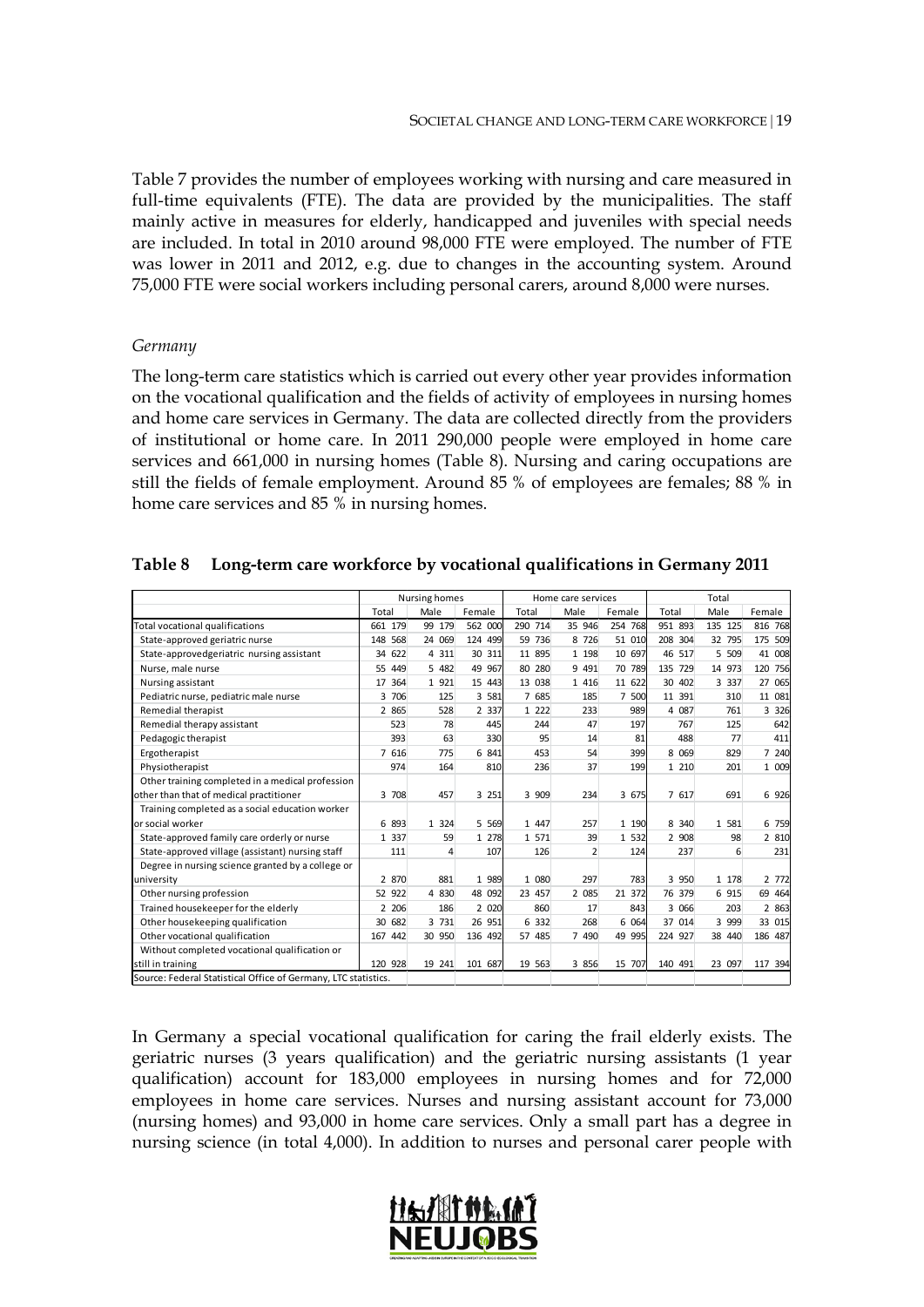#### 20 | SCHULZ AND GEYER

other qualifications are employed, in particular in housekeeping and building service activities.

In nursing and caring activities part-time employment is common. In home care services 70 % are working part-time, in nursing homes 61 % (Table 27 in appendix). In particular in housekeeping, social services, and assistant activities people working only several hours per week (working on a marginal employment contract) are widespread. Around 30 % of part-time workers in home care services have such work arrangements, and 15 % of part-time workers in nursing homes.

Under consideration of the different working hours of the staff the Table 28 and Table 29 in appendix 1 show the employment in full-time equivalents (FTE) in home care services and nursing homes by professions and fields of activity. In home care services basic care is the main activity field: 71 % of personnel are engaged in basic care (FTE). In housekeeping activities 10 % (FTE) are employed.

In nursing homes additional employees are required to run the homes, like building service sector, administration and other building related activities. In 2011 around 12,000 FTE were engaged in building service activities, 6,000 in other sectors and 27,000 in administration including management. 328,000 FTE were employed in care and nursing, that is 68 % of the total employment in nursing homes. 19,000 FTE were engaged in social care activities were and 16,000 in special measures for the people with mental disorders.

#### *Italy*

According to a survey of residential care facilities carried out by the Statistical Office of Italy (ISTAT) around 334,000 workers were engaged in residential care in 2010 (Table 9).

This number is substantially greater than the employment reported by the EU LFS, and includes also employment in homes for children, for persons with drug and alcohol problems and other institutions not directly linked to care giving to people in need of long-term care according to the OECD definition. Unfortunately the data do not allow to properly disentangling personnel engaged in long-term care from other employment. Thus, only the information on the occupational structure is used and applied to the LFS data.

There is no national statistics providing additional information on personnel of home care services.

In Italy many disabled in need rely on formal care at home. This help is provided by caretakers chosen and paid out-of-pocket directly by families. Caretakers are estimated to be at least 800,000 (Coda Moscarola, 2013). In this sector, the irregular work (out of the payroll) is widespread. Evidently we do not know much about irregular workers, but we can infer something about regular caretakers from the National Social Security System data (INPS, Osservatorio sui Lavoratori Domestici). According to the INPS data, the total number of regular domestic workers - that is workers that provide care to elderly or disabled (the so called caretakers or "Badanti") and workers employed for household chores, (the so called "colf") - in 2010 is 915,627. Most workers are women

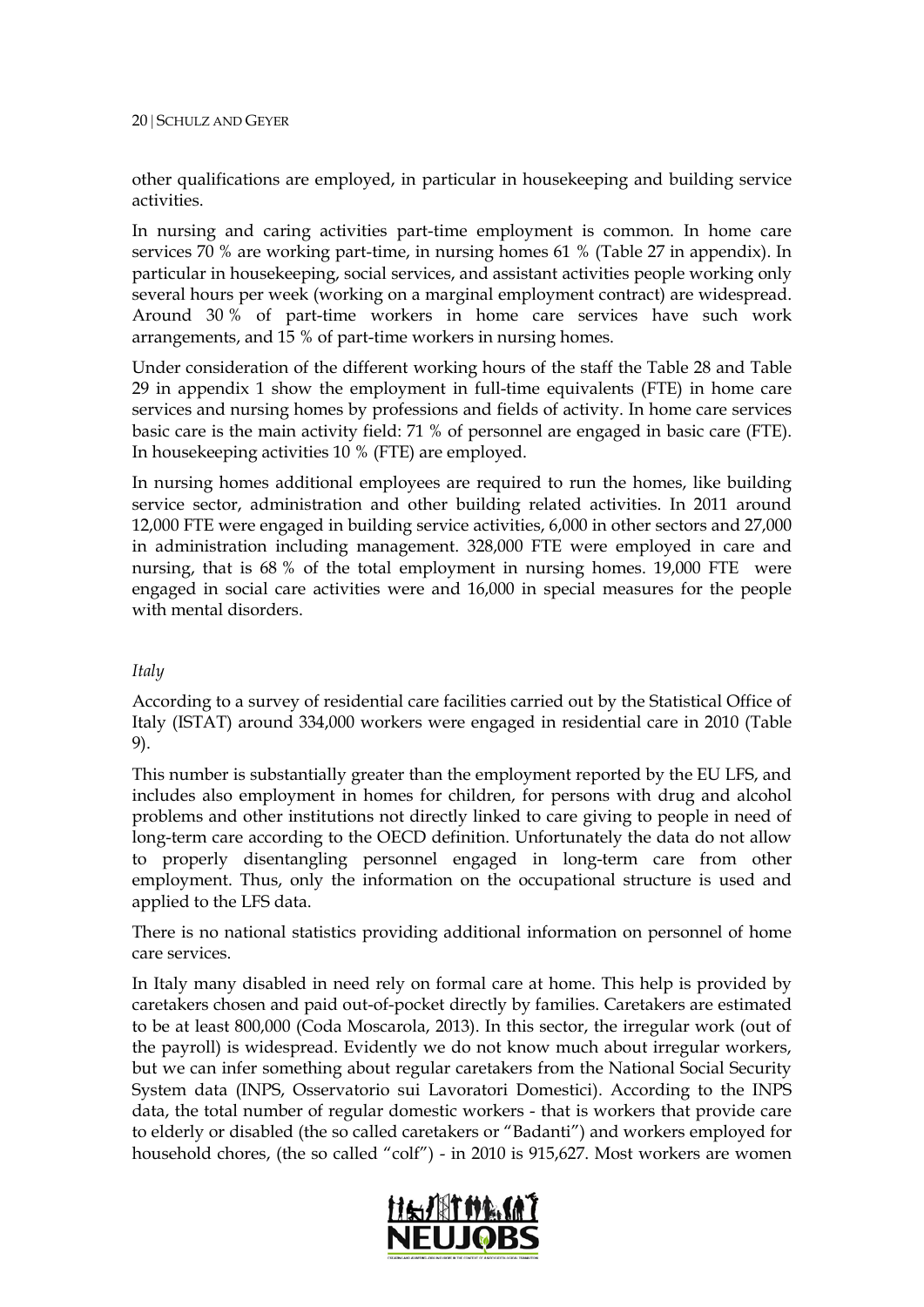(761,407 out of 915,000) and foreigners (746,984 out of 915,000). In domestic work, job spells are frequently shorter than one year (only 42 % of workers are observed working 50-52 weeks) and part-time (about 12 % works 40 hours or more). The distribution of workers by age class is bell shaped with few people younger than 19 and older than 65, around 45 % are between 30 and 45.

<span id="page-20-0"></span>

|  | Table 9 Residential care workforce by profession in Italy 2010 |  |  |  |
|--|----------------------------------------------------------------|--|--|--|
|--|----------------------------------------------------------------|--|--|--|

|                                                                                                                                 | Istat                                                                                        |      | Eurostat                             |  |  |  |  |  |
|---------------------------------------------------------------------------------------------------------------------------------|----------------------------------------------------------------------------------------------|------|--------------------------------------|--|--|--|--|--|
|                                                                                                                                 | number of<br>workers in<br>1000                                                              | $\%$ | Estimated<br>number of<br>workers in |  |  |  |  |  |
|                                                                                                                                 |                                                                                              |      | 1000                                 |  |  |  |  |  |
| <b>Nurses</b>                                                                                                                   | 46                                                                                           | 13.7 | 33                                   |  |  |  |  |  |
| Physioterapists and rehabilitation therapists                                                                                   | 10                                                                                           | 3.1  | 7                                    |  |  |  |  |  |
| Social care workers and other personal care workers                                                                             | 146                                                                                          | 43.7 | 104                                  |  |  |  |  |  |
| Others                                                                                                                          | 132                                                                                          | 39.6 | 94                                   |  |  |  |  |  |
| Total                                                                                                                           | 334                                                                                          | 100  | 239                                  |  |  |  |  |  |
| Source: ISTAT (2012), Indagine sui Presidi residenziali socio assistenziali; Eurostat website, LFS,<br>Last update: 30-10-2013. |                                                                                              |      |                                      |  |  |  |  |  |
| Note: The category "others" includes: Management, Clerks, GPs, Specialists, Psychologists,                                      |                                                                                              |      |                                      |  |  |  |  |  |
| Sociologists, Social Workers, Teachers and trainers, Professional Educators, Other educators,                                   |                                                                                              |      |                                      |  |  |  |  |  |
|                                                                                                                                 | Pedagogues, Animators, Cultural mediators, Speech therapists, General service workers, Civil |      |                                      |  |  |  |  |  |
| servants, Parental figures, Others.                                                                                             |                                                                                              |      |                                      |  |  |  |  |  |

Source: Coda Moscarola (2013).

#### *Poland*

In Poland the Ministry of Labour and Social Policy, the Central Statistical Office and the Centre of Information Systems of Health Protection provide administrative data on nursing and care in the health care sector and in the social sector (Golinowska et al., 2013). The health sector provides home nursing care by professional family community nurses (in liaison with primary care physicians). Within the social assistance activities home care services are provided in the form of general and specialist care mostly for single elderly. Residential nursing care is provided by physicians, nurses and medical workers within the health care system. The social assistance system provides residential care in social care homes. In total 71,000 persons are employed in nursing and caring activities in residential care and some 19,000 in home (nursing) care activities (Table 10). These administrative data differ significantly from the data provided by the EU LFS.

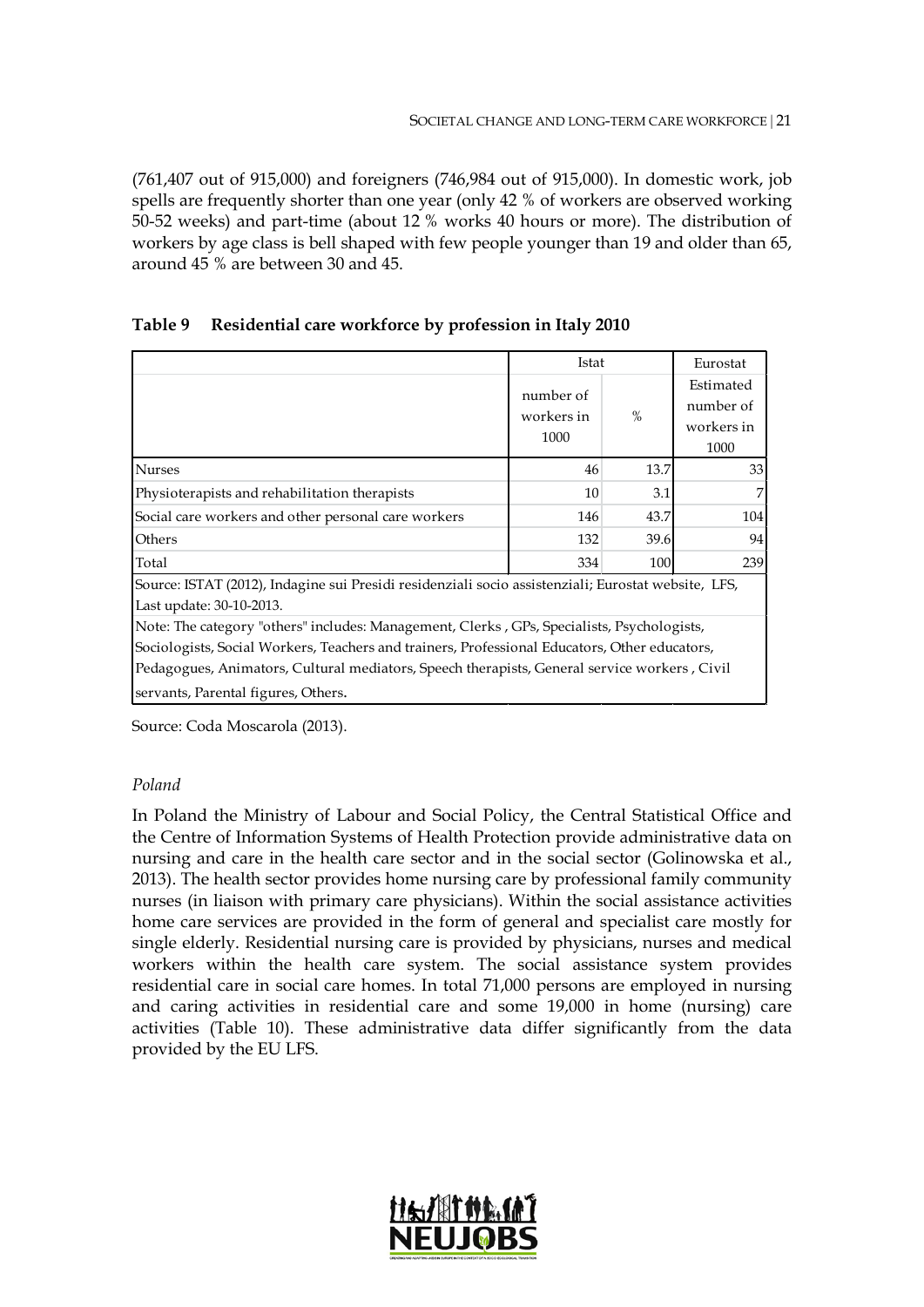#### 22 | SCHULZ AND GEYER

|                                        | 2004     | 2009    | 2010                                   | 2011    |
|----------------------------------------|----------|---------|----------------------------------------|---------|
|                                        |          |         | Residential care in health care sector |         |
| Residential nursing care               | 9 9 3 3  | 16 626  | 16 691                                 | 18 958  |
| thereof                                |          |         |                                        |         |
| Physicians                             | 810      | 1 6 1 0 | 1 9 2 9                                | 2 4 6 9 |
| <b>Nurses</b>                          | 5 1 38   | 8 3 0 9 | 8898                                   | 9758    |
| Psychologists                          | 171      | 495     | 581                                    | 654     |
| Educators                              | 43       | 66      | 31                                     | 28      |
| Physiotherapists                       | 589      | 1 102   | 495                                    | 398     |
| Medical workers                        | 663      | 1745    | 1 699                                  | 2 2 7 6 |
| Social workers                         | 239      | 324     | 249                                    | 279     |
| Nursing assistant                      | 2 2 8 0  | 2 9 7 5 | 2 8 0 9                                | 3 0 9 6 |
|                                        |          |         | Residential care in social sector      |         |
| Total employment                       | 32 044   | 35 899  | 36 693                                 | 36 982  |
| thereof                                |          |         |                                        |         |
| Medical and physiotherapist activities | 8717     | 7 308   | 7 1 1 9                                | 7 2 1 4 |
| Care and therapeutic activities        | 23 327   | 28 591  | 29 574                                 | 29 768  |
|                                        |          |         | Home nursing care in health sector     |         |
| Family community nurses                | 10 962   | 12 001  | 11 727                                 | 11 796  |
|                                        |          |         | Home care in social assistance sector  |         |
| Total employment                       | 7 436    | 7 228   | 7 286                                  | 6 861   |
| General care services                  | 6 334    | 6 3 5 0 | 6 3 5 8                                | 5874    |
| Specialized care services              | 102<br>1 | 878     | 928                                    | 987     |
| Source: Golinowska et al. (2013).      |          |         |                                        |         |

#### <span id="page-21-0"></span>**Table 10 Personnel in residential care and social work in Poland**

#### *Slovakia*

In Slovakia information on personnel engaged in long-term care is rare. As long-term care activities are splinted between the health care sector and the social care sector, no statistics showing the employment in long-term care activities exist. Radvansky and Palenik (2010) estimated that around 32,000 persons are employed in long-term care, 22,000 in institutional care and 10,000 in home based care. Radvansky and Lichner (2013) provide similar data for 2011: formal employment in institutions 22,900 and formal employees in home care around 2,500 (Figure 2). Additional around 58,000 informal caregiver received care allowances (allowance for assistance and allowance for personal care) for care giving to almost family members. The calculated employment in institutions is significant higher than the numbers provided by the EU LFS, around 6,000 employees in nursing homes due to the fact that also homes for the disabled or for people with drug abuse are included. Contrary the employment in home care services is significant lower than the numbers published by the EU LFS, 2,500 compared to 20,000.

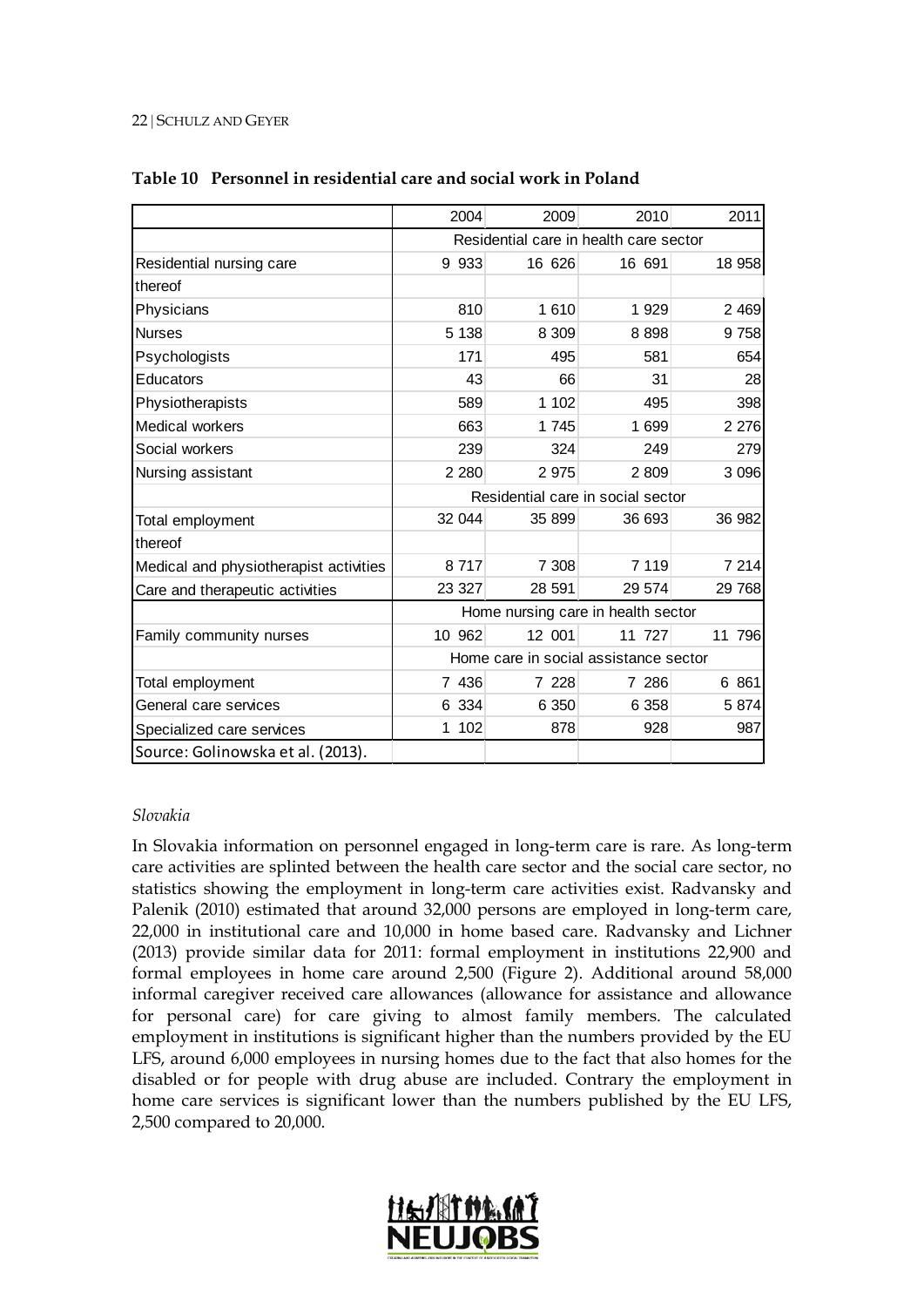

<span id="page-22-0"></span>**Figure 2 Long-term care workers in Slovakia**

## **4 Factors influencing future long-term care workforce need**

## **4.1 Ageing populations and changes in dependency**

#### **4.1.1 Significant increase in the number of elderly and oldest old**

All European countries will face an increase in the number and share of the elderly and in particular the oldest old. This trend can be traced back to a) the continuing increase in life expectancy and b) fertility rates which are well below the replacement level. The NEUJOBS demographic scenarios tough and friendly assume a further increase in life expectancy (LE) for males and females until 2030 (Huisman et al., 2013). The increase in LE at birth is caused by a reduction in mortality rates in the middle and in particular in the higher ages. The Netherlands Interdisciplinary Demographic Institute (NIDI) which has carried out the demographic scenarios provides the calculations of the LE at birth, at the age of 65, and at the age of 80 for the base year and the year 2025 (Van Der Gaag, internal provision of data). In 2010 the LE at 65 ranges for men between 14.5 years in Slovakia to 19.1 years in Italy and for women from 18.5 years in Slovakia to 22.7 years in Italy (Table 11). Men aged 80 years can expect to live another 6.7 years in Slovakia and 8.9 years in Italy. Females can expect to live another 7.9 years in Slovakia and 10.6 years in Italy. LE is assumed to increase for the elderly and oldest old in all countries in particular in the friendly scenario. Countries with a currently relatively low LE at 65 or 80 are expected to show a higher dynamic compared to countries with already high LE. In Italy LE at age 65 will increase by 0.9 (men) and 0.7 (women) years in the tough and 3.1 (men) and 2.6 (women) years in the friendly scenario. In Slovakia LE at age 65 will increase by 2.2 (men) and 2.1(women) in the tough and 4.4 (men) and



Source: Radvansky and Lichner (2013).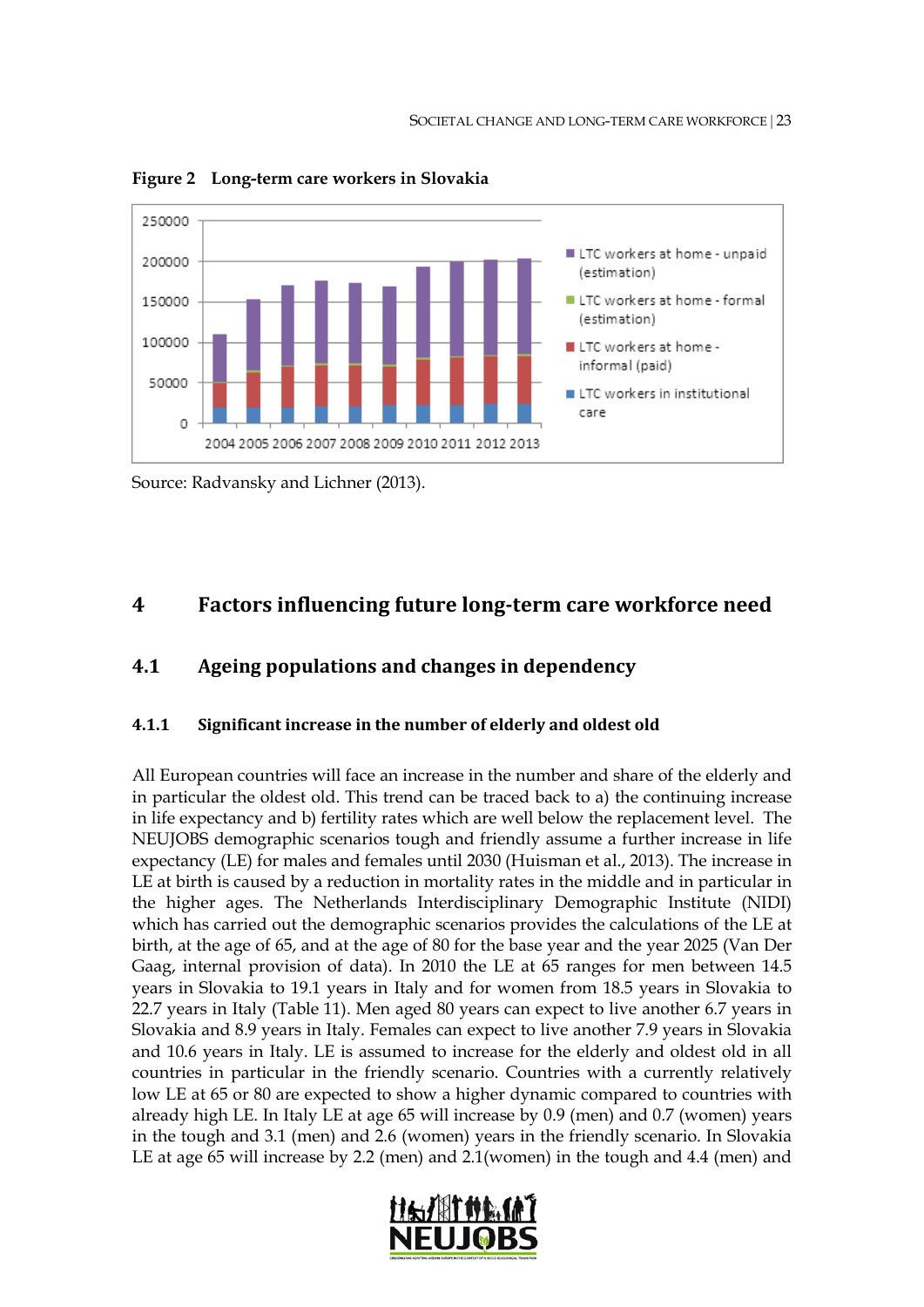4.1 (women) years in the friendly scenario. The increase in the other countries lies inbetween. LE at age 80 is assumed to increase by around half a year in the tough and around 1.9 years in the friendly scenario, with the exception of Slovakia with an increase of more than one year in the tough and 2.6 (2.8) years in the friendly scenario.

|                                                                |                 | 2010    |       | 2025 tough     |       | 2025 friendly |       | Changes 2025/2010 in years |          |         |
|----------------------------------------------------------------|-----------------|---------|-------|----------------|-------|---------------|-------|----------------------------|----------|---------|
|                                                                |                 |         |       |                |       |               |       | tough                      | friendly |         |
|                                                                | Males           | Females | Males | <b>Females</b> | Males | Females       | Males | Females                    | Males    | Females |
|                                                                |                 |         |       |                |       | LE at birth   |       |                            |          |         |
| Denmark                                                        | 77.2            | 81.4    | 78.9  | 82.7           | 81.6  | 85.1          | 1.7   | 1.3                        | 4.4      | 3.6     |
| Germany                                                        | 78.0            | 83.0    | 79.6  | 84.1           | 82.4  | 86.5          | 1.6   | 1.1                        | 4.4      | 3.5     |
| Italy                                                          | 79.7            | 84.8    | 81.0  | 85.8           | 83.9  | 88.1          | 1.3   | 1.0                        | 4.2      | 3.3     |
| Poland                                                         | 72.1            | 80.7    | 74.2  | 82.1           | 77.5  | 84.4          | 2.1   | 1.4                        | 5.4      | 3.7     |
| Slovakia                                                       | 71.7            | 79.3    | 75.3  | 82.2           | 78.5  | 84.6          | 3.6   | 2.9                        | 6.8      | 5.3     |
|                                                                | LE at age<br>65 |         |       |                |       |               |       |                            |          |         |
| Denmark                                                        | 17.4            | 20.1    | 18.5  | 21.1           | 20.5  | 22.9          | 1.1   | 1.0                        | 3.1      | 2.8     |
| Germany                                                        | 18.0            | 21.3    | 19.0  | 22.1           | 21.2  | 24.0          | 1.0   | 0.8                        | 3.1      | 2.7     |
| Italy                                                          | 19.1            | 22.7    | 19.9  | 23.4           | 22.2  | 25.3          | 0.9   | 0.7                        | 3.1      | 2.6     |
| Poland                                                         | 15.4            | 19.9    | 16.5  | 20.9           | 18.6  | 22.6          | 1.1   | 0.9                        | 3.2      | 2.7     |
| Slovakia                                                       | 14.5            | 18.5    | 16.7  | 20.6           | 18.9  | 22.6          | 2.2   | 2.1                        | 4.4      | 4.1     |
|                                                                |                 |         |       |                |       | LE at age 80  |       |                            |          |         |
| <b>Denmark</b>                                                 | 7.7             | 9.4     | 8.2   | 9.9            | 9.6   | 11.2          | 0.5   | 0.4                        | 1.9      | 1.8     |
| Germany                                                        | 8.2             | 9.5     | 8.6   | 10.0           | 10.1  | 11.4          | 0.5   | 0.5                        | 1.9      | 1.9     |
| Italy                                                          | 8.9             | 10.6    | 9.2   | 11.0           | 10.8  | 12.5          | 0.4   | 0.4                        | 2.0      | 1.9     |
| Poland                                                         | 7.3             | 8.9     | 7.6   | 9.4            | 9.1   | 10.8          | 0.4   | 0.5                        | 1.8      | 1.8     |
| Slovakia                                                       | 6.7             | 7.9     | 7.7   | 9.3            | 9.2   | 10.8          | 1.1   | 1.4                        | 2.6      | 2.8     |
| Source: Huisman et al. (2013); Van Der Gaag (additional data). |                 |         |       |                |       |               |       |                            |          |         |

<span id="page-23-0"></span>**Table 11 Life expectancy at birth, at age 65, and at age 80 in 2010 and 2025**

In addition to this trend is the increase in the share of elderly in total population influenced by the shrinking size of following generations due to low fertility rates. For example, the fertility rate of 1.4 which is realized in 2010 in our studied countries with the exception of Denmark means that the following generation is one third smaller than the current once (Table 30 in appendix 1). In the tough scenario the fertility rates are assumed not to change, in the friendly scenario an increase is assumed, however future fertility rates are still below the replacement level (2.1 children per women). Thus, it is assumed that all future generations will be smaller than their preceding generations.

In 2010, Germany had the oldest population. Every fifth person was at least 65 years old. Italy also had a high share of elderly people, around 20 % (Table 12). Lower shares can be observed in Denmark (16 %), Poland (14 %) and Slovakia (12 %). According to the population forecast the number and the share of elderly (65+) will increase significantly in particular in the friendly scenario with an assumed markedly increase in LE at birth. In 2025, in Germany every fourth person is expected to be at least 65 years old (friendly scenario). The proportion is only marginally lower in Italy (23 %). In Denmark and Poland every fifth person will be 65+, and in Slovakia around 18 %. The share of the elderly is expected to be only slightly lower in the tough scenario.

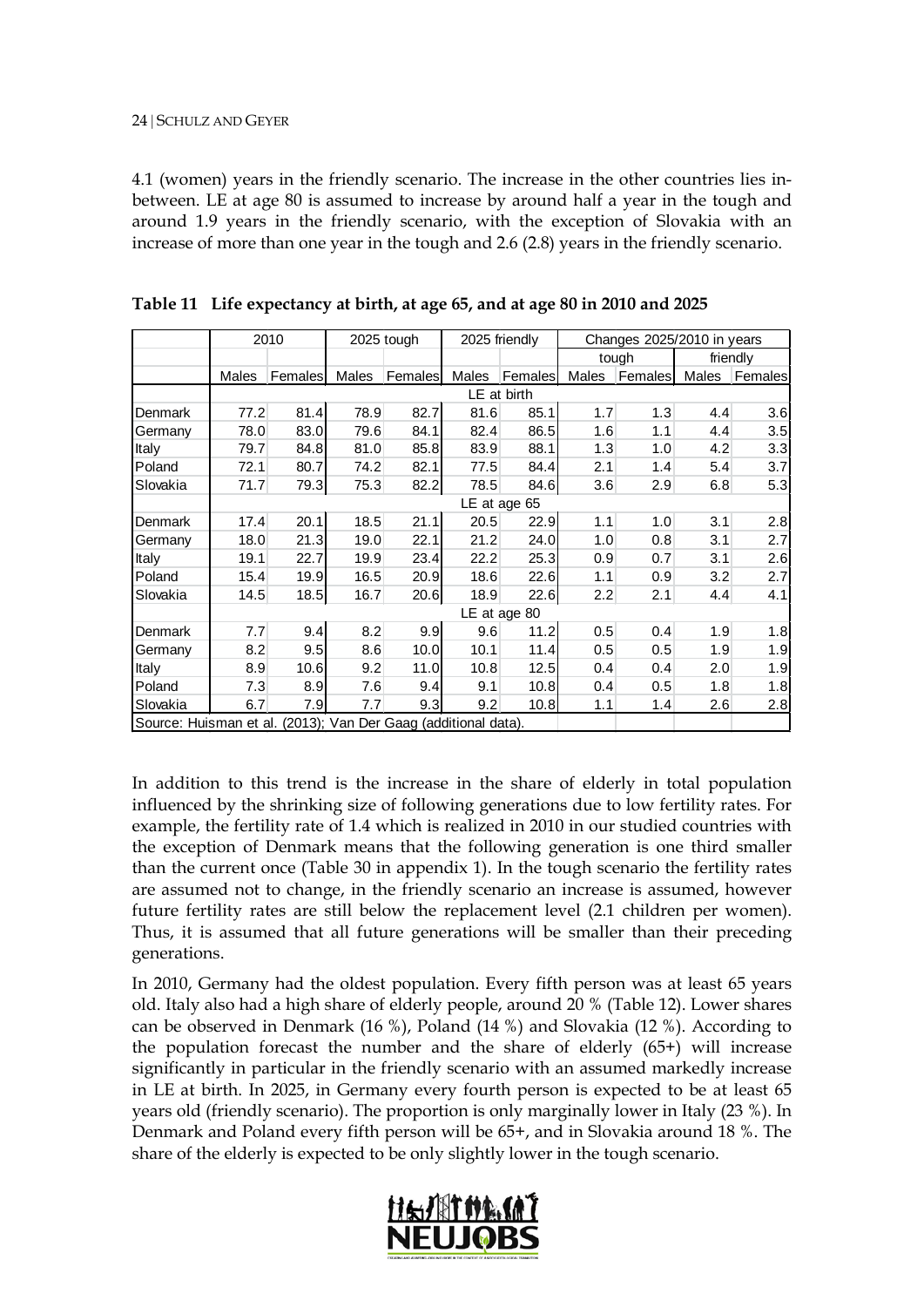|                                                           | 2010     | 2025     |          |                                     |          | Changes 2025/2010 Changes 2025/2010 |        |
|-----------------------------------------------------------|----------|----------|----------|-------------------------------------|----------|-------------------------------------|--------|
|                                                           |          | Friendly | Tough    | Friendly                            | Tough    | Friendly                            | Tough  |
|                                                           | in 1000  | in 1000  |          | in 1000                             |          | in %                                |        |
|                                                           |          |          |          | All age-groups                      |          |                                     |        |
| Denmark                                                   | 5 535    | 5 829    | 5 657    | 294                                 | 122      | 5.3                                 | 2.2    |
| Germany                                                   | 81 802   | 80 082   | 75 250   | $-1$ 721                            | $-6$ 552 | $-2.1$                              | $-8.0$ |
| Italy                                                     | 60 340   | 65 159   | 61 212   | 4 8 19                              | 872      | 8.0                                 | 1.4    |
| Poland                                                    | 38 167   | 38 174   | 36 194   | 7                                   | $-1$ 973 | 0.0                                 | $-5.2$ |
| Slovakia                                                  | 5 4 2 5  | 5 618    | 361<br>5 | 193                                 | $-64$    | 3.6                                 | $-1.2$ |
| Total                                                     | 191 270  | 194 862  | 183 674  | 3 5 9 2                             | $-7$ 596 | 1.9                                 | $-4.0$ |
| <b>EU27</b>                                               | 499 200  | 522 197  | 495 159  | 22 997                              | $-4041$  | 4.6                                 | $-0.8$ |
|                                                           |          |          |          | Elderly (65 years old and older)    |          |                                     |        |
| Denmark                                                   | 903      | 1 187    | 1 107    | 284                                 | 204      | 31.4                                | 22.6   |
| Germany                                                   | 16 902   | 19 489   | 18 005   | 2 587                               | 1 1 0 3  | 15.3                                | 6.5    |
| Italy                                                     | 12 206   | 15 227   | 14 163   | 3 0 2 0                             | 1 956    | 24.7                                | 16.0   |
| Poland                                                    | 5 161    | 7 7 18   | 7 154    | 2 5 5 7                             | 1 993    | 49.5                                | 38.6   |
| Slovakia                                                  | 665      | 1 0 1 5  | 943      | 350                                 | 278      | 52.6                                | 41.8   |
| Total                                                     | 35 838   | 44 636   | 41 372   | 8 798                               | 5 535    | 24.5                                | 15.4   |
| <b>EU27</b>                                               | 86 886   | 112 211  | 104 328  | 25 325                              | 17 442   | 29.1                                | 20.1   |
|                                                           |          |          |          | Oldest old (80 years old and older) |          |                                     |        |
| Denmark                                                   | 228      | 312      | 261      | 85                                  | 34       | 37.2                                | 14.9   |
| Germany                                                   | 181<br>4 | 6 197    | 5 169    | 2 0 16                              | 988      | 48.2                                | 23.6   |
| Italy                                                     | 3 478    | 5 0 9 1  | 4 356    | 1 613                               | 878      | 46.4                                | 25.3   |
| Poland                                                    | 1 257    | 1 627    | 1 333    | 370                                 | 75       | 29.4                                | 6.0    |
| Slovakia                                                  | 147      | 207      | 171      | 60                                  | 24       | 40.6                                | 16.0   |
| Total                                                     | 9 291    | 13 435   | 11 290   | 4 1 4 4                             | 1 999    | 44.6                                | 21.5   |
| <b>EU27</b>                                               | 23 284   | 32 587   | 27 489   | 9 303                               | 4 205    | 40.0                                | 18.1   |
| Source: Huisman et al. (2013); calculation by DIW Berlin. |          |          |          |                                     |          |                                     |        |

<span id="page-24-0"></span>**Table 12 Demographic development 2010 to 2025**

As the need of long-term care increases significantly from the age 75 onwards, the size and share of the oldest old, in general defined as people aged 80+, are of particular interest. In 2010, 9.3 million people in the five studied countries in total were aged 80+, thereof 228,000 in Denmark, 4.2 million in Germany, 3.5 million in Italy, 1.3 million in Poland, and 150,000 in Slovakia. The share in total population was highest in Italy (5.8 %) due to the high life expectancy of males and females. Until 2025, the number of the oldest old is expected to increase by 4.1 million (friendly) and 2 million (tough) in the five studied countries. The growth is highest in Germany (+48 % in the friendly scenario) followed by Italy (46 %). In Slovakia the number of oldest old will increase by 40 %, in Denmark by 37 %, and in Poland by 29 %. In the tough scenario the increase in

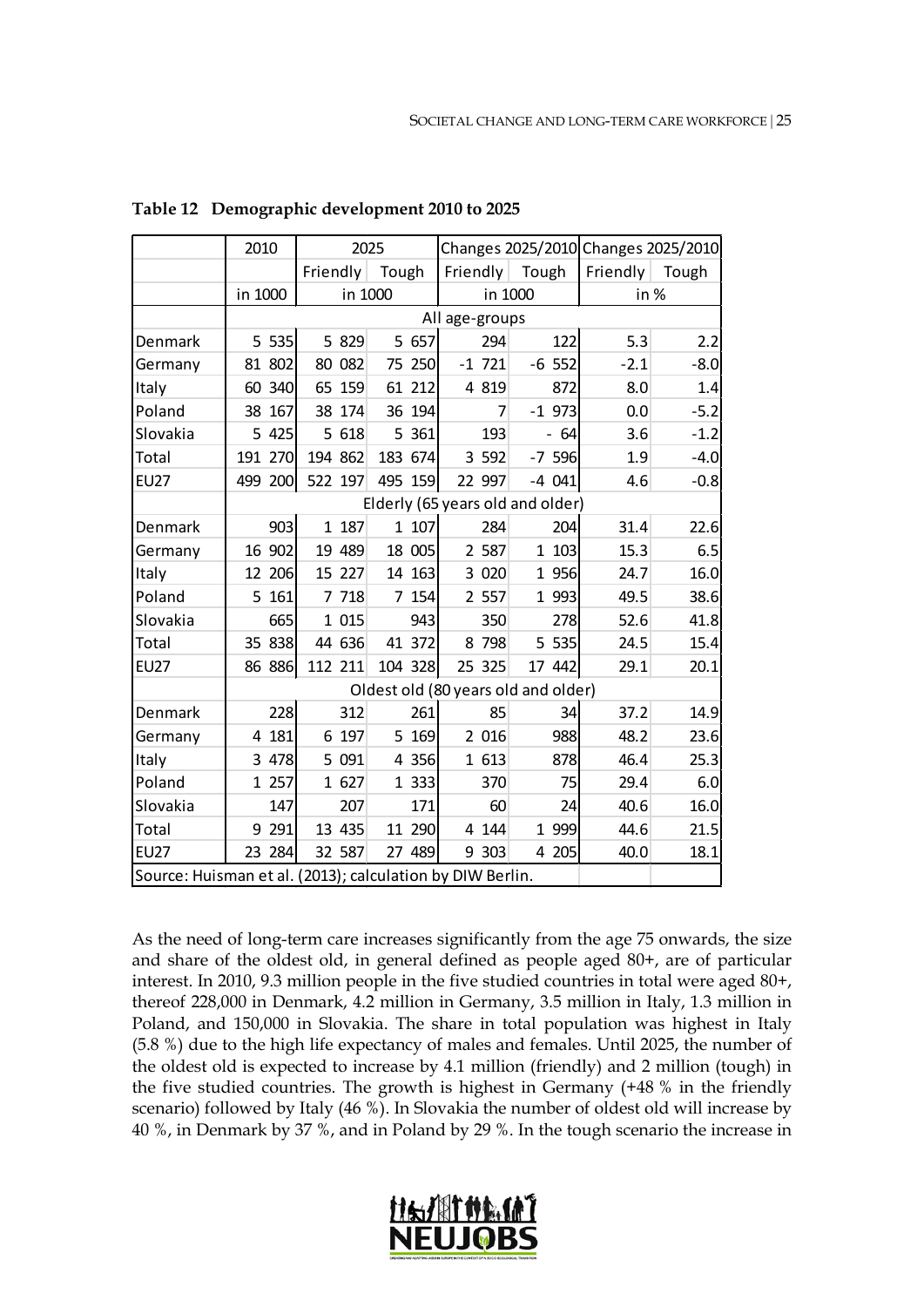the number of oldest old is significantly lower ranging from 25 % in Italy to 6 % in Poland.

### **4.1.2 Changes in dependency**

The continuing increase in LE in the past on the one hand and the increase in the number of dependent people in particular among the elderly and oldest old on the other hand have stirred the discussion on the relationship between these two trends. The literature provides contradictory theoretical positions on this question. There are three hypotheses: Fries et al (1980, 1989) stated that the additional years are to a high share years in good health, thus the share of the life span in bad health will decline as the LE increases due to the postponed onset of chronic diseases. This hypothesis is called 'compression of morbidity'. In contrast, Gruenberg (1977) stated that the additional years are to a higher share years in bad health ('expansion of morbidity' hypothesis). The medical progress leads to an expansion of the life span due to reduction in mortality of several diseases, but the additional life span is not free of illnesses. Chronic diseases will expand. The third hypothesis stated by Manton (1982) assumes that the additional life years do not change the relation of years in good health and years in bad health ('dynamic equilibrium' hypothesis).

Several authors carried out studied to show the empirical relevance of the mentioned hypotheses (for example Lafortune et al., 2007, Robine et al., 1993, Manton et al., 1998). Robine et al., (2003) and the REVES (International Network on Health expectancy and disability Process) network provide an overview of international research and empirical results. But no clear trend across the studied countries could be shown. Some European countries showed evidence for a compression of morbidity while in other countries the data supported an expansion of morbidity (Robine et al., 2009). Studies for Germany showed in general a positive trend of healthy LE (Klein and Unger, 2002; Ziegler and Doblhammer-Reiter, 2007).

We decided to use constant dependency rates and constant rates of impairments in ADL to calculate the future development of people in need of care. As the EU SILC covers only people aged 16+, the dependency rate of people aged 16-19 is used for the total population aged under 20 to calculate the total number of dependent persons. Table 13 shows the development of dependent people based on the EU SILC data and the both demographic scenarios tough and friendly. As the share of people reporting severe impairments due to longstanding illnesses is held constant, the changes in dependent people show the pure demographic effect. The number of dependent people is expected to increase by 2.5 million in the friendly and by 1.2 million in the tough scenario in the five studied countries. Significant differences in the growth of dependent people can be seen among the five countries. The highest increase is expected for Slovakia with 19 % in the tough and 27 % in the friendly scenario. Due to the assumed high increase in LE for males and females the number of elderly will show a high dynamic that influences the growth in dependent people.

In Italy the number of dependent people is expected to increase by around 16% in the tough and 26 % in the friendly scenario. Coda Moscarola (2013) calculated an increase

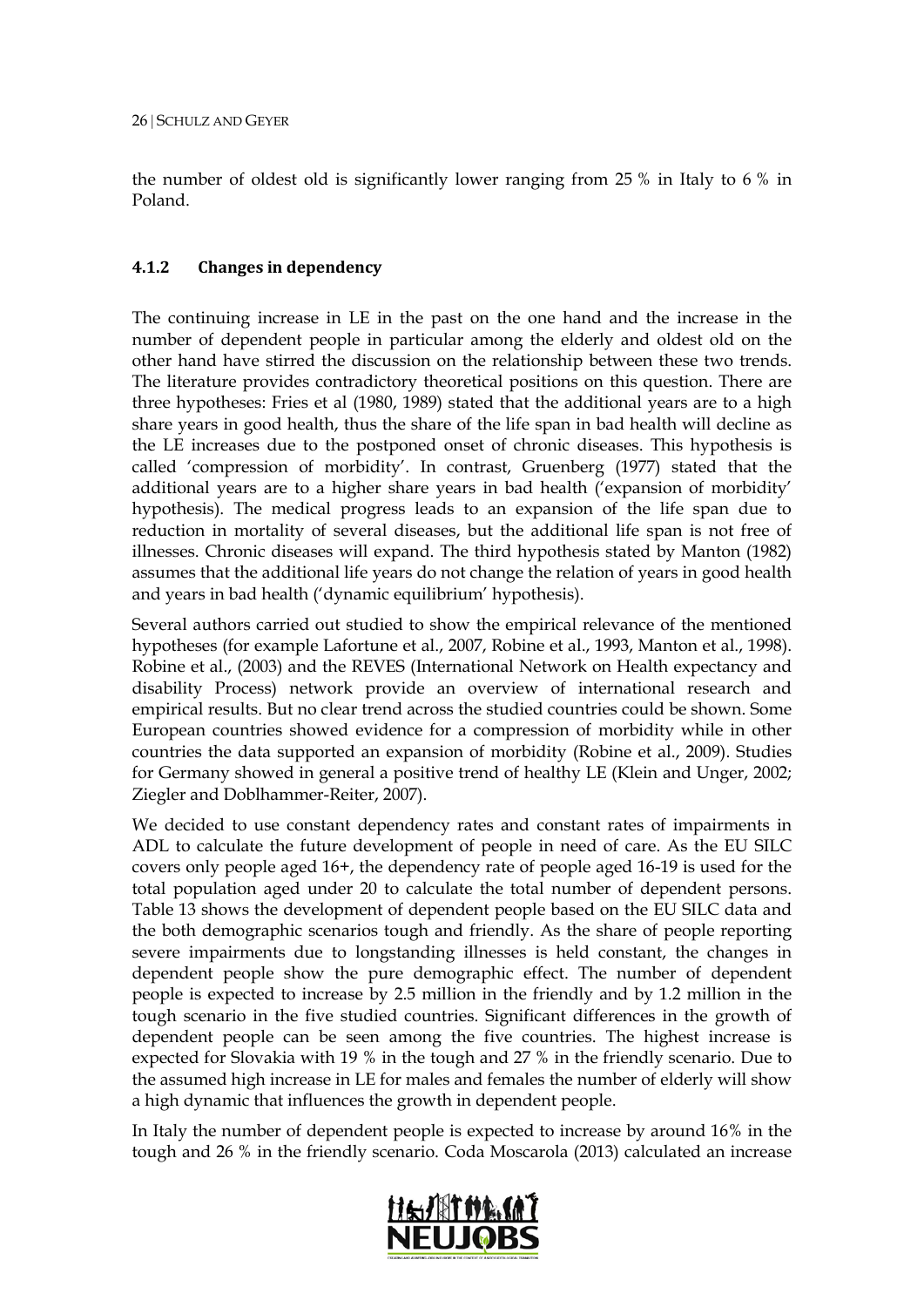in dependent people of 19 % (tough) and 32 % (friendly) based on the national survey on people with disability carried out in 2004/5. This survey used a different definition of disability and included also people in institutions.

|                                                                    | 2010  | 2025            |          |                 | Changes between 2010 and 2025 |       |          |  |
|--------------------------------------------------------------------|-------|-----------------|----------|-----------------|-------------------------------|-------|----------|--|
|                                                                    |       | tough           | friendly | tough           | friendly                      | tough | friendly |  |
|                                                                    |       | in 1000 persons |          | in 1000 persons |                               | in %  |          |  |
|                                                                    |       |                 |          | Total           |                               |       |          |  |
| Denmark                                                            | 371   | 383             | 396      | 11              | 24                            | 3.1   | 6.6      |  |
| Germany                                                            | 7847  | 8178            | 8856     | 331             | 1009                          | 4.2   | 12.9     |  |
| <b>Italy</b>                                                       | 3143  | 3640            | 3956     | 496             | 813                           | 15.8  | 25.9     |  |
| Poland                                                             | 2490  | 2801            | 3016     | 312             | 527                           | 12.5  | 21.2     |  |
| Slovakia                                                           | 475   | 564             | 603      | 90              | 128                           | 18.9  | 27.0     |  |
| Total                                                              | 14326 | 15566           | 16827    | 1240            | 2501                          | 8.7   | 17.5     |  |
|                                                                    |       |                 |          | $55+$           |                               |       |          |  |
| Denmark                                                            | 157   | 181             | 190      | 23              | 33                            | 14.9  | 20.7     |  |
| Germany                                                            | 5390  | 6270            | 6842     | 880             | 1452                          | 16.3  | 26.9     |  |
| <b>Italy</b>                                                       | 2481  | 3019            | 3300     | 538             | 819                           | 21.7  | 33.0     |  |
| Poland                                                             | 1735  | 2096            | 2281     | 361             | 546                           | 20.8  | 31.5     |  |
| Slovakia                                                           | 337   | 426             | 459      | 89              | 123                           | 26.5  | 36.5     |  |
| Total                                                              | 10100 | 11992           | 13073    | 1891            | 2972                          | 18.7  | 29.4     |  |
|                                                                    |       |                 |          | $65+$           |                               |       |          |  |
| Denmark                                                            | 90    | 110             | 118      | 20              | 28                            | 22.6  | 31.8     |  |
| Germany                                                            | 3909  | 4316            | 4844     | 407             | 935                           | 10.4  | 23.9     |  |
| <b>Italy</b>                                                       | 2085  | 2516            | 2787     | 431             | 702                           | 20.7  | 33.7     |  |
| Poland                                                             | 1254  | 1679            | 1853     | 425             | 598                           | 33.9  | 47.7     |  |
| Slovakia                                                           | 235   | 322             | 353      | 87              | 119                           | 37.3  | 50.6     |  |
| Total                                                              | 7572  | 8943            | 9955     | 1370            | 2383                          | 18.1  | 31.5     |  |
| Source: Huisman et al. (2013); EU SILC; calculation of DIW Berlin. |       |                 |          |                 |                               |       |          |  |

<span id="page-26-0"></span>**Table 13 Development in the number of dependent people 2010 to 2025**

Italy has the highest LE among the five studied countries, and it is assumed that this does not change. The gap in LE between Italy and the other countries is expected to decrease, but it will remain high for Poland and Slovakia. Thus, the increase in dependent people is driven by the rise in LE also in Italy. Poland is expected to have a high increase in dependent people of 13 % (tough) and 21 % (friendly scenario). Germany (4 % and 13 %) and Denmark (3 % and 7 %) show a less dramatic increase in dependent people.

The share of dependent elderly (65+) will increase in all studied countries. In 2010, the share of elderly dependent varies across the five studied countries from 24 % in Denmark to 66 % in Italy. In 2025, the share is expected to be highest in Italy (69 % tough and 70 % friendly), and lowest in Denmark. But in Poland and Slovakia a significant increase in the share of elderly is expected. In Poland the share of dependent elderly will rise by 10 and 11 %-points, in Slovakia by 8 and 9 %-points.

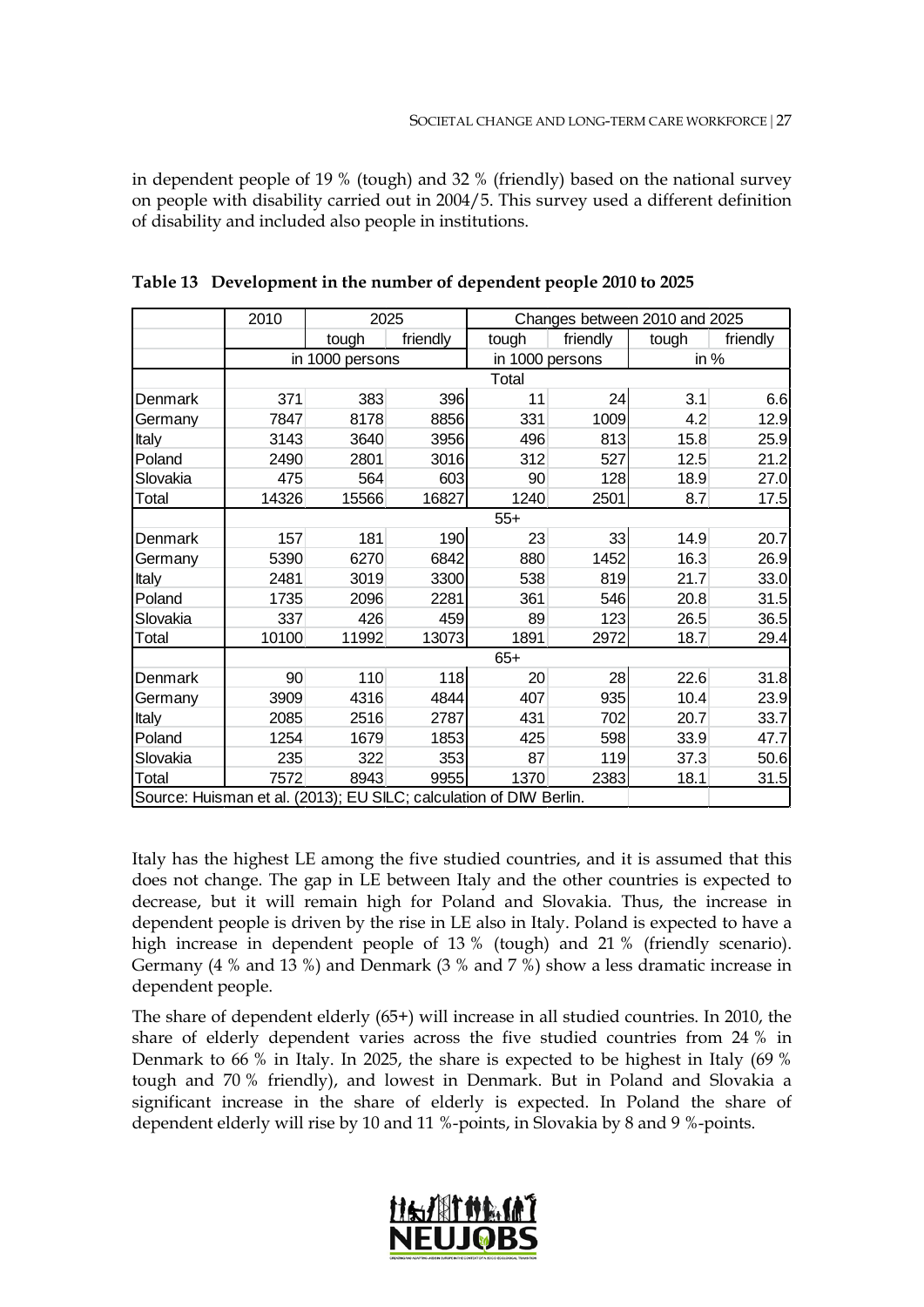The SHARE results using the share of people aged 50+ with impairments in at least 1 ADL shows a similar development of dependent people. Again, Italy shows the highest dynamic (Slovakia is not included in SHARE), whilst Germany shows the lowest dynamic in the tough scenario and Poland in the friendly scenario. However, also the SHARE data indicate a significant increase in the number of dependent people under the assumption of constant disability rates.

<span id="page-27-0"></span>

| Table 14 Changes in the number of people aged 50+ with impairments in at least 1 |
|----------------------------------------------------------------------------------|
| ADL                                                                              |
|                                                                                  |

and a

and the state of the state of the

|                                                                                                           |         |       | 2025            |       | Changes between 2010 and 2025 |       |          |  |
|-----------------------------------------------------------------------------------------------------------|---------|-------|-----------------|-------|-------------------------------|-------|----------|--|
|                                                                                                           | 2010    | tough | friendly        | tough | friendly                      | tough | friendly |  |
|                                                                                                           |         |       | in 1000 persons |       |                               |       |          |  |
| Denmark                                                                                                   | 180     | 208   | 225             | 28    | 46                            | 15.74 | 25.56    |  |
| Germany                                                                                                   | 4 1 61  | 4 701 | 5 177           | 540   | 1 0 16                        | 12.98 | 24.43    |  |
| Italy                                                                                                     | 2 9 5 6 | 3 533 | 3 8 6 8         | 577   | 912                           | 19.52 | 30.86    |  |
| Poland                                                                                                    | 2 4 4 5 | 2 777 | 2 9 9 1         | 332   | 546                           | 13.57 | 22.33    |  |
| Source: SHARE wave 1, 2, and 4; weighted and pooled data; Huisman et al. 2013; calculation of DIW Berlin. |         |       |                 |       |                               |       |          |  |

## **4.2 Changes in informal care potential**

The majority of informal caregivers are spouses/partners or daughters and daughters in law followed by sons/sons in law and other relatives. Friends and neighbours play only a marginal role in informal care giving in particular regarding personal care (Riedel and Kraus, 2011). The future development of informal caregivers is influenced by two trends: first, the changes in living arrangements with more singles in the middle age-groups and an increase in the oldest old living together due to the increase in LE; second, the increase in female labour force participation reducing the possibility to provide intensive informal care to elderly relatives (Vilaplana Prieto, 2011). In the appendix 4 the expected trend in changing living arrangements and in appendix 5 the impact of changing female labour force participation is discussed. The following parts summarises the results.

### **Changing living arrangements**

The changes in living arrangements lead in general to a decline in the share of elderly households living with a partner or other persons in the same household. An exception is Slovakia with a decline in single person's households. As informal caregiving is more likely inside the household, the decline will reduce the potential of informal caregivers inside the household.

We calculated the changes in informal carer aged 50+ using constant probability rates of being a caregiver by age-groups and gender, but taking into account the changes in

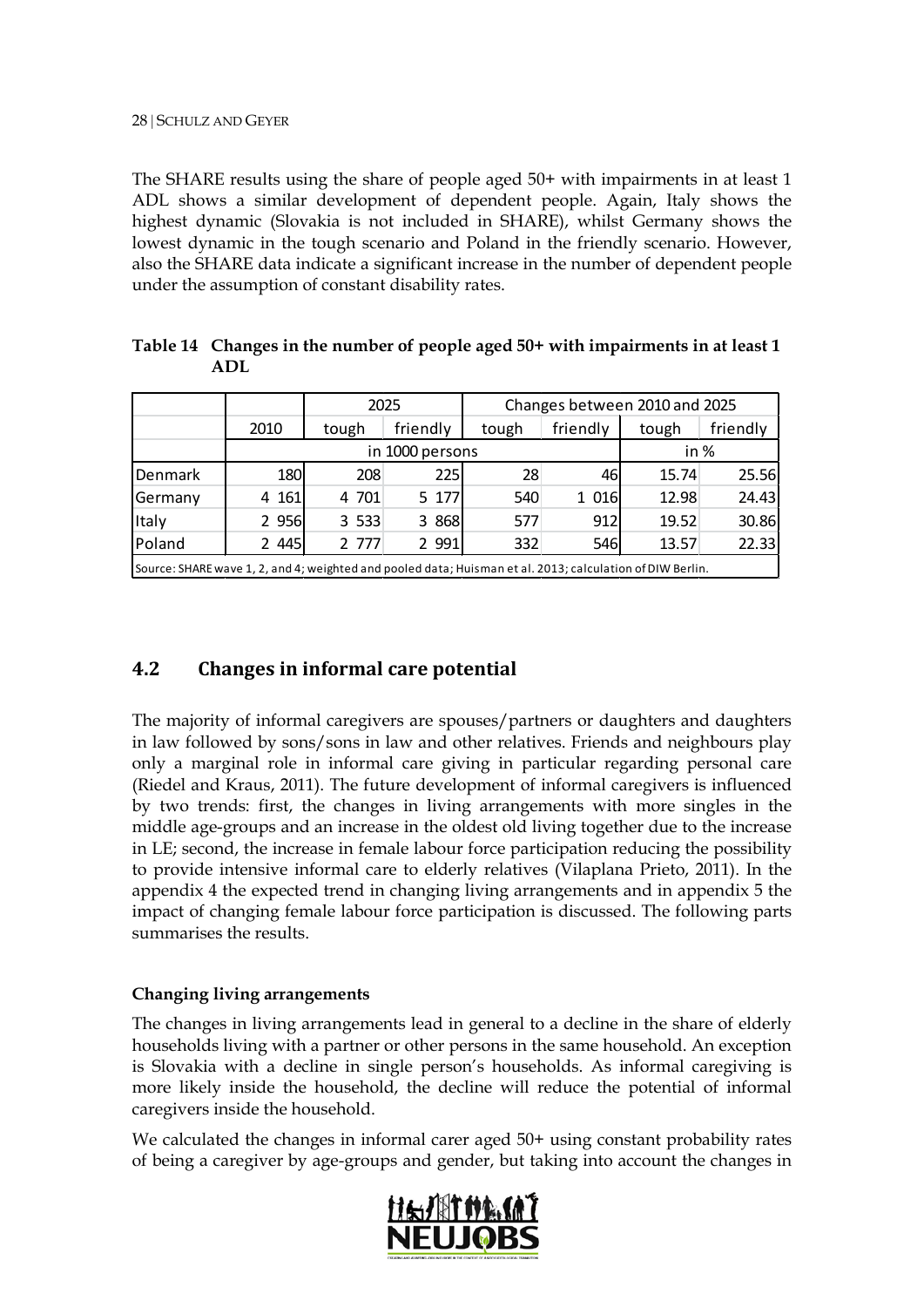living arrangements. The number of informal caregiver will increase significantly in all studied countries in both demographic scenarios. The highest increase in informal caregiver is expected for Italy with around 21%in the tough and 26 % in the friendly scenario (Table 15). Poland is expected to have the lowest increase in informal caregiver by around 5 % (tough) and 11 % (friendly scenario). The development of informal caregiver is in between these two countries in Denmark and Germany. In Denmark, Germany and Poland the dynamic is higher for informal carer inside the household than outside the household. The ageing of the population has a higher effect on the available informal care-force inside the household, because informal caregivers are mostly spouses in higher ages, whilst caregiver outside the household are in the majority aged 50-69 years. Italy shows the contrary situation: a higher dynamic in informal caregiver outside the household.

|                                                                                                           |         |         | 2025            | Changes between 2010 and 2025            |          |       |          |
|-----------------------------------------------------------------------------------------------------------|---------|---------|-----------------|------------------------------------------|----------|-------|----------|
|                                                                                                           | 2010    | tough   | friendly        | tough                                    | friendly | tough | friendly |
|                                                                                                           |         |         | in 1000 persons |                                          |          | in %  |          |
|                                                                                                           |         |         |                 | Informal caregiver total                 |          |       |          |
| Denmark                                                                                                   | 90      | 101     | 106             | 11                                       | 16       | 12.27 | 17.52    |
| Germany                                                                                                   | 2 476   | 2 729   | 2 875           | 253                                      | 399      | 10.21 | 16.11    |
| Italy                                                                                                     | 2 704   | 3 261   | 3 402           | 557                                      | 698      | 20.59 | 25.81    |
| Poland                                                                                                    | 1 385   | 1 4 4 8 | 1 535           | 63                                       | 150      | 4.55  | 10.83    |
|                                                                                                           |         |         |                 | Informal caregiver outside the household |          |       |          |
| Denmark                                                                                                   | 21      | 22      | 23              | 2                                        |          | 7.60  | 11.48    |
| Germany                                                                                                   | 864     | 948     | 980             | 83                                       | 116      | 9.64  | 13.42    |
| Italy                                                                                                     | 1 0 9 0 | 1 3 3 3 | 1 376           | 244                                      | 286      | 22.35 | 26.26    |
| Poland                                                                                                    | 325     | 339     | 349             | 15                                       | 25       | 4.49  | 7.68     |
|                                                                                                           |         |         |                 | Informal caregiver inside the household  |          |       |          |
| Denmark                                                                                                   | 70      | 79      | 83              | 9                                        | 13       | 13.65 | 19.30    |
| Germany                                                                                                   | 1 612   | 1 781   | 1 894           | 170                                      | 283      | 10.52 | 17.55    |
| Italy                                                                                                     | 1 615   | 1 928   | 2 027           | 313                                      | 412      | 19.39 | 25.50    |
| Poland                                                                                                    | 1 061   | 1 109   | 1 186           | 48                                       | 125      | 4.56  | 11.80    |
| Source: SHARE wave 1, 2, and 4; weighted and pooled data; Huisman et al. 2013; calculation of DIW Berlin. |         |         |                 |                                          |          |       |          |

<span id="page-28-0"></span>**Table 15 Changes in informal caregiver aged 50+ taken changes in living arrangements into account**

Slovakia is not included in the SHARE survey, thus no changes in living arrangement could be taken into account for estimating the future informal care supply. Radvansky and Lichner (2013) estimated the development of informal carer based on the demographic development in the both scenarios tough and friendly. According to this estimation the number of informal (unpaid) caregiver will increase from around 112,000 in 2010 to 134,000 (tough) and 143,000 (friendly) in 2025.

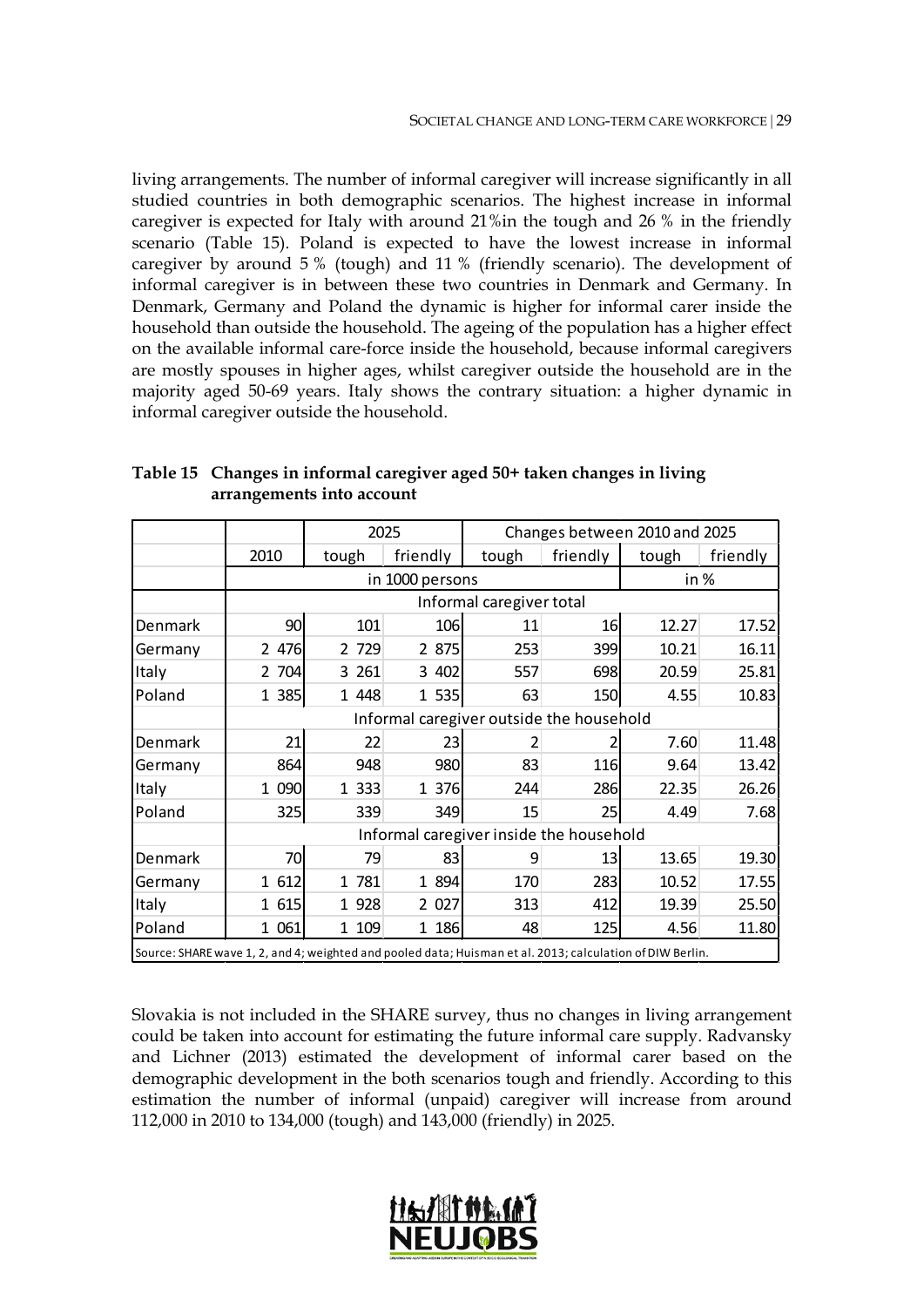#### **Increase in female labour participation**

The largest group of informal caregivers are females in prime and old working age mainly aged 40-69 (Viitanen, 2005). As care giving is often a physically and mentally demanding full-time job the impact of care giving on the labour force participation of females has dominated the political debate on this issue in the last two decades. In view of the Europe 2020 target to increase the labour force participation rate of people aged 20 to 64 years to 75 % in 2020 the reconciliation of care giving to elderly and employment remains high on the agenda. The way in which people react in the case that the need of caregiving occurs depends on the intensity of caregiving, on the available long-term care services, in particular the measures supporting informal carer to combine care tasks and formal employment, but also on the situation on the labour market (Viitanen, 2005; Gabriele, Tanda and Tediosi, 2011; Crespo and Mira, 2010). In Denmark the literature indicates that increasing female labour force participation has negligible effect on care giving due to the generous long-term care system (Unger, 2013). As in Poland and Slovakia the formal long-term services are rare and restricted, care giving is still the responsibility of the family even if female labour participation increases (Vilaplana Prieto, 2013). Thus, no significant effect of increasing activity rates is assumed. In Germany past increases in female employment had a negative effect on care giving, but his depends also on the intensity of required caregiving. As no information on intensity of caregiving is available we could not take this into account. Only for Italy changes in caregiving activities due to increasing female employment is taken into account (Coda Moscarola, 2013).

## **4.3 Impact on the need of formal care and the long-term care workforce**

The demographic development as well as the changes of available informal carer will have an impact on the required formal care and its workforce. In the following subsection we show the development of dependent people receiving formal care based on the current available services and their utilization. The difference to the number of dependent people shows the need of informal care or the number of dependent receiving no care under the current long-term care systems and their provided formal care. This is of course an approximation as normally formal and informal care are used jointly and informal care may an imperfect substitute of formal care (Bonsang, 2008)

#### **4.3.1 Changes in the number of people receiving formal care**

The pure demographic effect on the number of people receiving (publicly financed or supported) formal long-term care services in institutions or at home is shown by combining the constant age-specific (if available) utilization rates of the base year with the population by age-groups and gender for the two NEUJOBS scenarios tough and

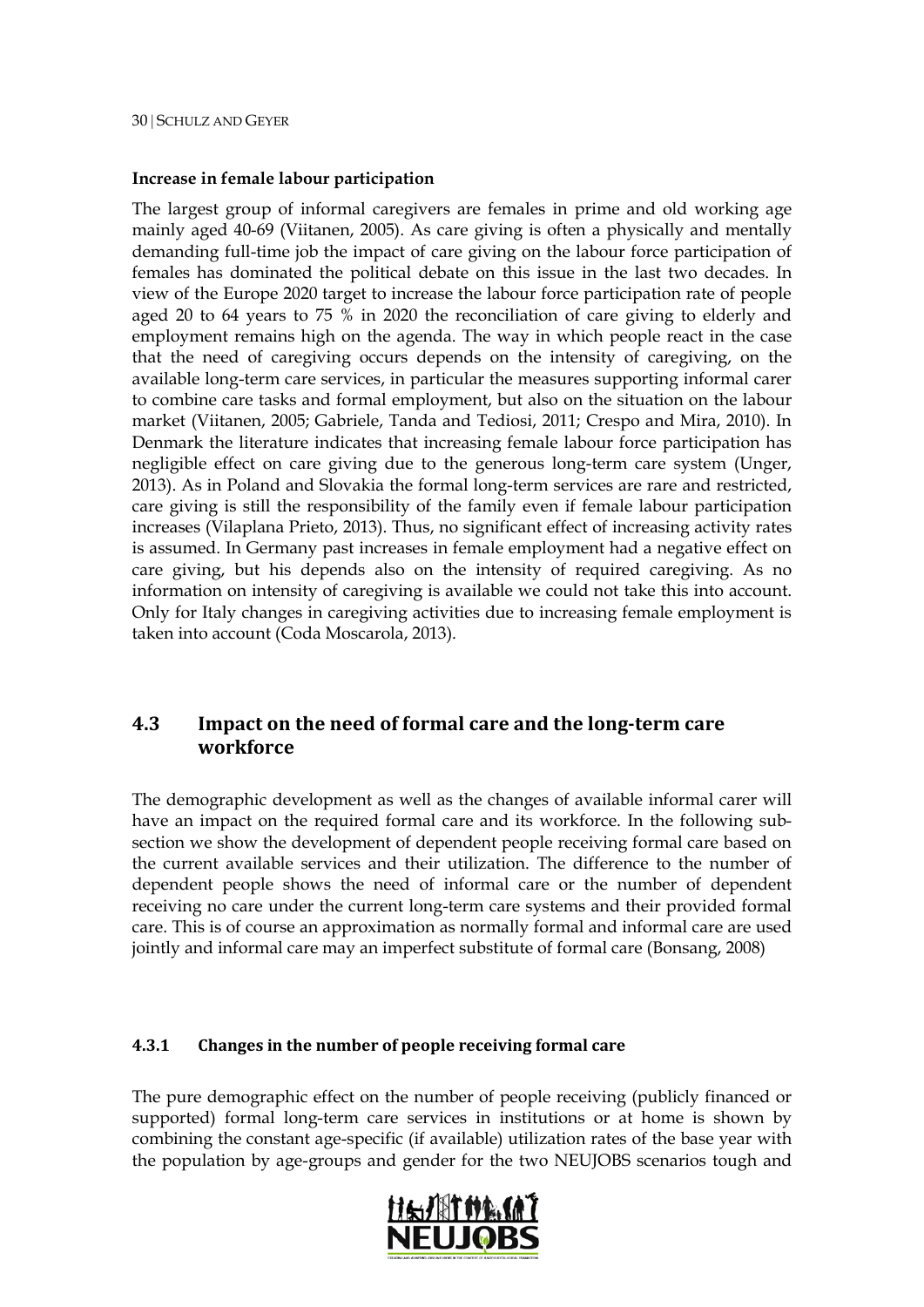friendly. No changes in the long-term care system or in the available care services are assumed. The estimations were carried out for home care and institutional care. The country specific estimations are shown in appendix 6.

In all studied countries the number of recipients of formal care is expected to increase significantly (Table 16). In Denmark and Germany the increase is higher for institutional care than for home care, while in Poland the increase is higher for home care. In Germany and Slovakia a high share of recipients receive cash benefits for selforganized informal care (Germany) or care allowances provided to persons caring relatives (Slovakia). The recipients of cash benefits will increase to a lower degree than the recipients of benefits in kind. In Italy most severe disabled receive a universal cash benefit to cope with the care expenditure. In 2010 around 498,000 received this kind of benefit (Coda Moscarola, 2013).

|            |                                                                                                                                  | 2025  |                 |                                  | Changes between 2010 and 2025                         |       |          |  |
|------------|----------------------------------------------------------------------------------------------------------------------------------|-------|-----------------|----------------------------------|-------------------------------------------------------|-------|----------|--|
|            | 2010                                                                                                                             | tough | friendly        | tough                            | friendly                                              | tough | friendly |  |
|            |                                                                                                                                  |       | in 1000 persons |                                  |                                                       | in %  |          |  |
|            |                                                                                                                                  |       |                 | Recipients of institutional care |                                                       |       |          |  |
| Denmark    | 42                                                                                                                               | 48    | 57              | 6                                | 15 <sup>1</sup>                                       | 15.00 | 35.00    |  |
| Germany    | 743                                                                                                                              | 875   | 1 0 36          | 132                              | 293                                                   | 17.77 | 39.43    |  |
| Italy      | 354                                                                                                                              | 447   | 513             | 94                               | 159                                                   | 26.47 | 44.94    |  |
| Poland     | 140                                                                                                                              | 161   | 177             | 21                               | 37                                                    | 15.00 | 26.43    |  |
| Slovakia   | 37                                                                                                                               | 43    | 46              | 6                                | $\overline{9}$                                        | 16.22 | 24.32    |  |
|            |                                                                                                                                  |       |                 | Recipients of formal home care   |                                                       |       |          |  |
| Denmark    | 177                                                                                                                              | 208   | 234             | 31                               | 57                                                    | 17.52 | 32.00    |  |
| Germany    | 576l                                                                                                                             | 671   | 785             | 95                               | 209                                                   | 16.49 | 36.28    |  |
| Italy*     | 597                                                                                                                              | 692   | 752             | 94                               | 154                                                   | 15.81 | 25.85    |  |
| Poland     | 149                                                                                                                              | 179   | 205             | 30                               | 56                                                    | 20.13 | 37.58    |  |
| Slovakia   | 26                                                                                                                               | 35    | 38              | 9                                | 12                                                    | 34.62 | 46.15    |  |
|            |                                                                                                                                  |       |                 |                                  | Recipients of cash benefits for informal care at home |       |          |  |
| Germany    | 1 182                                                                                                                            | 1299  | 1474            | 117                              | 292                                                   | 9.90  | 24.70    |  |
| Slovakia** | 57                                                                                                                               | 67    | 72              | 10                               | 15                                                    | 17.54 | 26.32    |  |
| Italy***   | 498                                                                                                                              |       |                 |                                  |                                                       |       |          |  |
|            | *) Estimation using constant shares of people receiving home care in total dependent persons.-**) People                         |       |                 |                                  |                                                       |       |          |  |
|            | receiving care by informal caregiver which receive care allowances.-***) Disabled receiving universal cash                       |       |                 |                                  |                                                       |       |          |  |
|            | benefits to cope with care expenditures.                                                                                         |       |                 |                                  |                                                       |       |          |  |
|            | Source: Schulz (2013); Coda Moscarola (2013); Golinowska et al. (2013); Radvansky and Lichner (2013); calculation of DIW Berlin. |       |                 |                                  |                                                       |       |          |  |

<span id="page-30-0"></span>**Table 16 Recipients of formal (public financed) long-term care**

The results allow comparing the number of dependent people and the number of persons receiving formal or informal regular personal care or cash benefits (Table 17). Often dependent people receive simultaneously formal personal care and informal help and care by family members. Thus, the difference is only a crude indicator for the number of people who are expected to receive no formal care (under the current longterm care systems) or no regular informal personal care from caregivers aged 50+. These people rely on informal care provided on a not regular basis or provided by

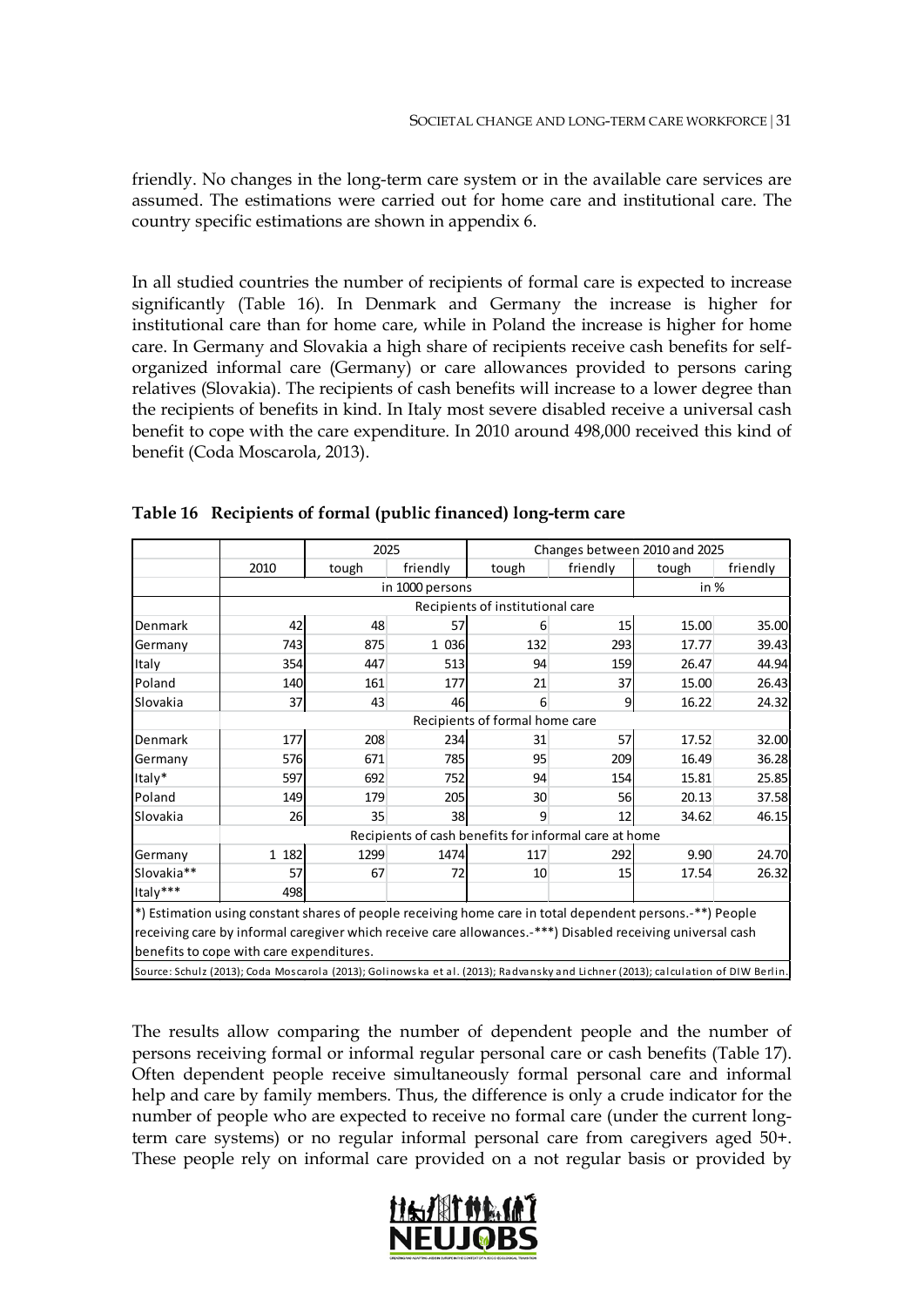people aged less than 50 years, on private financed (often illegal) formal care, or they receive no care at all. In 2010 the difference measured in percent of dependent ranged from 51 % in Slovakia to 17 % in Denmark. Similar to the results for the year 2010 shown in Table 2, in Italy all dependent people receive some kind of help and care. In 2025 these differences are lower but still high in the studied countries (expect Italy) in both demographic scenario, but higher in Poland.

|          | Dependent |                                                  |         | Persons receiving formal care                                                                                                           |                   |               | Informal caregiver 50+ |         | Difference |                |  |
|----------|-----------|--------------------------------------------------|---------|-----------------------------------------------------------------------------------------------------------------------------------------|-------------------|---------------|------------------------|---------|------------|----------------|--|
|          | persons   | in                                               |         | at home                                                                                                                                 | total             | outside       | inside                 | total   |            | in relation to |  |
|          |           | institutions                                     | in kind | cash benefits                                                                                                                           |                   | the household |                        |         |            | dependent      |  |
|          |           |                                                  |         |                                                                                                                                         | in 1000           |               |                        |         |            | in %           |  |
|          |           | 2010                                             |         |                                                                                                                                         |                   |               |                        |         |            |                |  |
| Denmark  | 371       | 42                                               | 177     |                                                                                                                                         | 219               | 21            | 70                     | 90      | 62         | 16.79          |  |
| Germany  | 7 847     | 743                                              | 576     | 1 182                                                                                                                                   | 2 501             | 864           | 1 612                  | 2 4 7 6 | 2 870      | 36.57          |  |
| Italy*   | 3 1 4 3   | 354                                              | 597     | 498                                                                                                                                     | 1 4 4 9           | 1 0 9 0       | 1 615                  | 2 704   | $-1010$    | $-32.13$       |  |
| Poland   | 2 4 9 0   | 140                                              | 149     |                                                                                                                                         | 289               | 325           | 1 0 6 1                | 1 3 8 5 | 815        | 32.75          |  |
| Slovakia | 475       | 37                                               | 26      | 57                                                                                                                                      | 120               |               |                        | 112     | 243        | 51.15          |  |
|          |           |                                                  |         |                                                                                                                                         | Tough scenario    |               |                        |         |            |                |  |
| Denmark  | 383       | 48                                               | 208     |                                                                                                                                         | 256               | 22            | 79                     | 101     | 25         | 6.64           |  |
| Germany  | 8 1 7 8   | 875                                              | 671     | 1 2 9 9                                                                                                                                 | 2 8 4 5           | 948           | 1 781                  | 2 7 2 9 | 2 604      | 31.84          |  |
| Italy*   | 3 640     | 447                                              | 692     |                                                                                                                                         | 1 1 3 9           | 1 3 3 3       | 1 9 2 8                | 3 2 6 1 | $-761$     | $-20.90$       |  |
| Poland   | 2 801     | 161                                              | 179     |                                                                                                                                         | 340               | 339           | 1 109                  | 1 4 4 8 | 1 0 1 3    | 36.16          |  |
| Slovakia | 564       | 43                                               | 35      | 67                                                                                                                                      | 145               |               |                        | 134     | 285        | 50.56          |  |
|          |           |                                                  |         |                                                                                                                                         | Friendly scenario |               |                        |         |            |                |  |
| Denmark  | 396       | 57                                               | 234     |                                                                                                                                         | 290               | 23            | 83                     | 106     | $\Omega$   | $-0.06$        |  |
| Germany  | 8 8 5 6   | 1 0 36                                           | 785     | 1 474                                                                                                                                   | 3 2 9 5           | 980           | 1 8 9 4                | 2 875   | 2 686      | 30.33          |  |
| Italy*   | 3 9 5 6   | 513                                              | 752     |                                                                                                                                         | 1 2 6 5           | 1 376         | 2 0 2 7                | 3 402   | $-711$     | $-17.98$       |  |
| Poland   | 3 0 1 6   | 177                                              | 205     |                                                                                                                                         | 382               | 349           | 1 186                  | 1 535   | 1 0 9 9    | 36.43          |  |
| Slovakia | 603       | 46                                               | 38      | 72                                                                                                                                      | 156               |               |                        | 143     | 303        | 50.32          |  |
|          |           |                                                  |         | *) In Italy most severe disabled persons receive a special transfer (universal cash benefit) to cope with the care expenditure which is |                   |               |                        |         |            |                |  |
|          |           | often used to engage privat financed caretakers. |         |                                                                                                                                         |                   |               |                        |         |            |                |  |
|          |           |                                                  |         | Source: Schulz (2013); Coda Moscarola (2013); Golinowska et al. (2013); Radvansky and Lichner (2013); calculation of DIW Berlin.        |                   |               |                        |         |            |                |  |

<span id="page-31-0"></span>**Table 17 Dependent and estimated care giving arrangements in 2010 and 2025**

#### **4.3.2 Changes in the demand for (public financed) formal care workforce**

The estimation of people receiving formal care is based on the current utilization of home care and institutional care services. The needed personal can be calculated using constant ratios of recipients related to staff employed in institutional care and home care. The underlying assumption is, that the current amount of staff engaged in nursing care activities is adequate, that means no shortage of staff exists. The future amount of personnel needed can be estimated using two approaches: a) using the employment based on national statistics provided by our partners, and b) using the information of the EU LFS for the sub-sectors residential nursing care (Q871) and social work without accommodation for the elderly and disabled (Q881) (except Denmark were the information is missing). The approach a) can be applied for Denmark, Germany, Poland and Slovakia, whereas for Italy only data on employment in residential care is available. The country specific estimations based on national

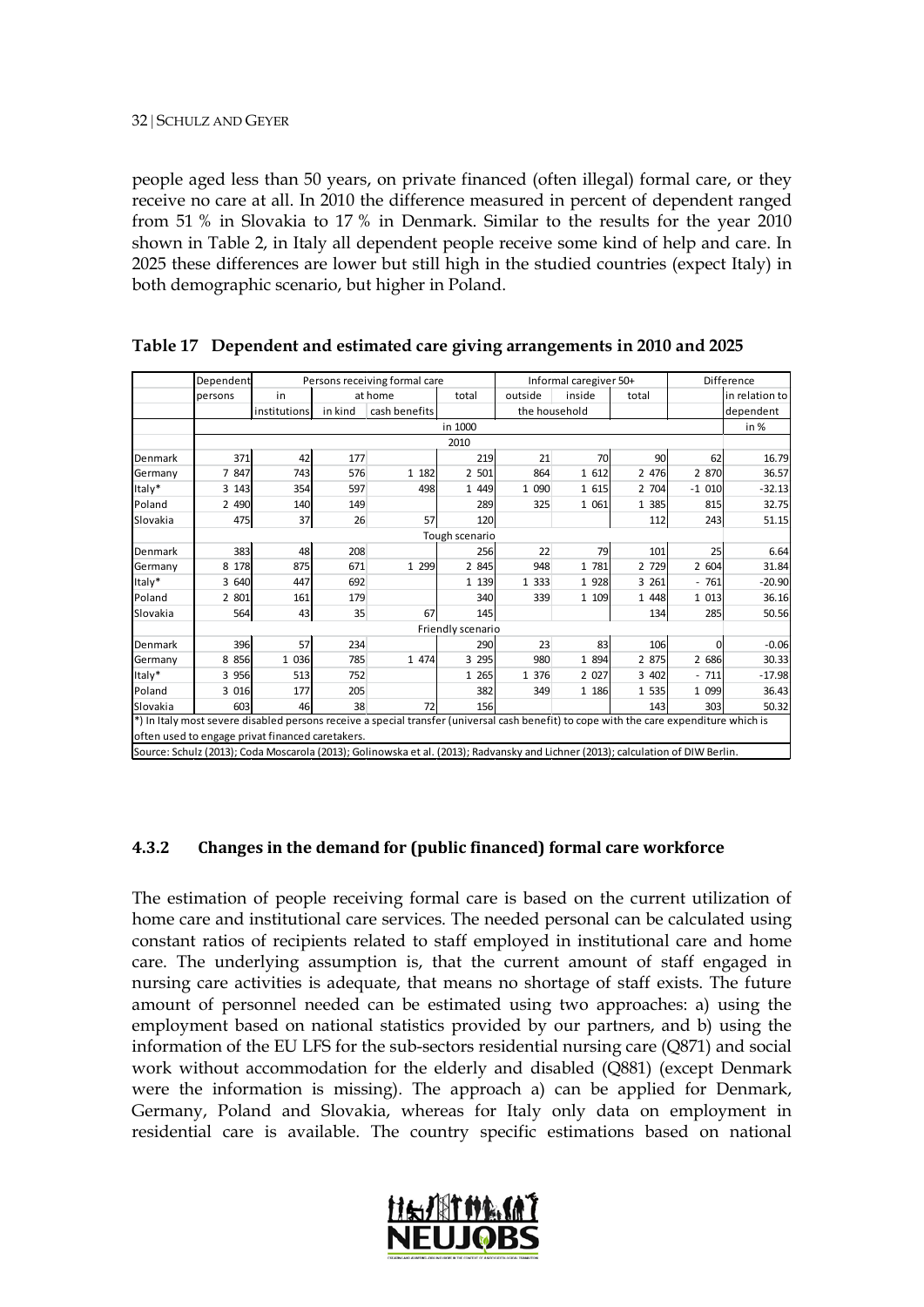employment data are shown in Table 31 to Table 35 in the appendix 1. An overview of the results provides Table 18.

In Denmark additional 24,000 (tough) and 45,000 (friendly) personnel is required to meet the increasing demand. The majority of required staff is social and health workers or assistants. In Germany around 165,000 (tough) and 366,000 (friendly) personnel is required. The majority are geriatric nurses, nurses and nursing assistants. In Poland 11,000 (tough) and 20,000 (friendly) additional personnel is required, and in Slovakia 6,000 (tough) and 8,000 (friendly). In Italy the demand for residential care personnel is expected to increase by 53,000 (tough) and 86,000 (friendly). In Italy additional private financed, but supported by the universal cash benefit for the disabled, 800,000 caretakers are employed. However, a great share of them is illegal employment (Coda Moscarola, 2013).

|                 | chipio vinchi unu |       |                 |                               |          |       |          |
|-----------------|-------------------|-------|-----------------|-------------------------------|----------|-------|----------|
|                 |                   |       | 2025            | Changes between 2010 and 2025 |          |       |          |
|                 | 2010              | tough | friendly        | tough                         | friendly | tough | friendly |
|                 |                   |       | in 1000 persons |                               | in $%$   |       |          |
| <b>IDenmark</b> | 140               | 163   | 185             | 24                            | 46       | 17.06 | 32.62    |
| <b>Germany</b>  | 952               | 1 117 | 1 318           | 165                           | 366      | 17.33 | 38.45    |

Italy\* 334 387 420 53 86 15.87 25.75 Poland 1 72 84 93 11 20 15.77 28.08 Slovakia | 25 31 33 6 8 21.83 30.56

Source: Schulz (2013); Coda Moscarola (2013); Golinowska et al. (2013); Radvansky and Lichner (2013); calculation of DIW Berlin.

<span id="page-32-0"></span>**Table 18 Demand for formal long-term care personnel based on national employment data**

\*) Only staff in residential care.

The Table 19 shows the development of staff needed based on the EU LFS employment. The expected increase is only slightly different from the estimation based on national employment data. In particular for Italy the results of the EU LFS have to be interpreted with caution because they show significant difference to the data of the national statistical office.

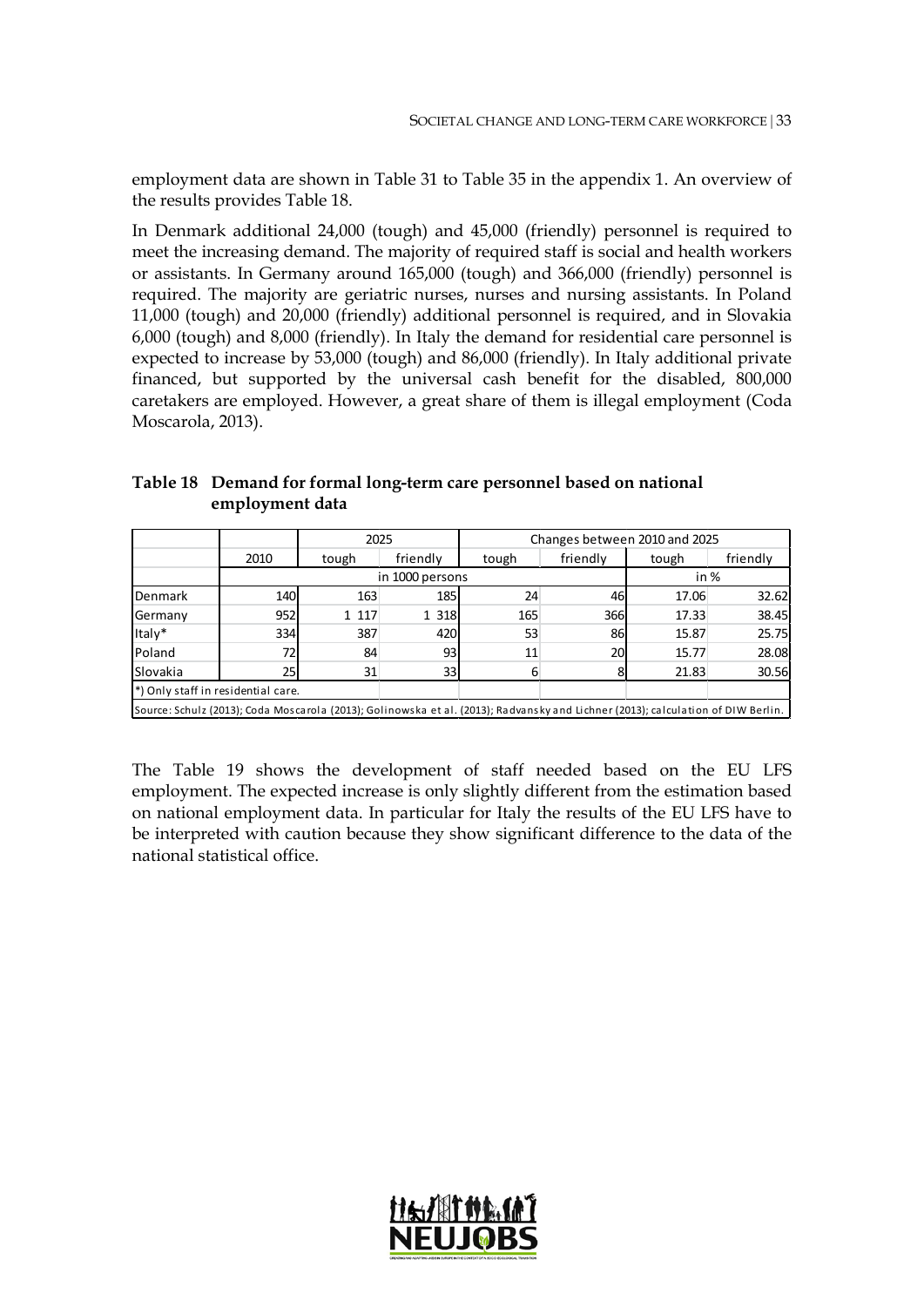|                                                                                                                                  |                          |       | 2025       | Changes between 2010 and 2025 |          |       |          |  |
|----------------------------------------------------------------------------------------------------------------------------------|--------------------------|-------|------------|-------------------------------|----------|-------|----------|--|
|                                                                                                                                  | 2010                     | tough | friendly   | tough                         | friendly | tough | friendly |  |
|                                                                                                                                  | in 1000 persons*<br>in % |       |            |                               |          |       |          |  |
| Denmark                                                                                                                          | 140                      | 163   | <b>185</b> | 23                            | 45       | 16.43 | 32.14    |  |
| Germany                                                                                                                          | 802                      | 941   | 1 108      | 139                           | 306      | 17.27 | 38.21    |  |
| Italy                                                                                                                            | 160                      | 194   | 218        | 34                            | 58       | 21.54 | 36.11    |  |
| Poland                                                                                                                           | 63                       | 75    | 84         | 12                            | 21       | 18.50 | 34.04    |  |
| Slovakia                                                                                                                         | 26                       | 31    | 35         | 5                             |          | 20.00 | 33.77    |  |
| $ $ *) Personnel in Q871 (nursing homes) and Q881 (social care for the elderly and disabled without accommodation).              |                          |       |            |                               |          |       |          |  |
| Source: Schulz (2013); Coda Moscarola (2013); Golinowska et al. (2013); Radvansky and Lichner (2013); calculation of DIW Berlin. |                          |       |            |                               |          |       |          |  |

<span id="page-33-0"></span>

|  | Table 19 Demand for formal long-term care personnel based on EU LFS data |  |  |  |  |  |
|--|--------------------------------------------------------------------------|--|--|--|--|--|
|--|--------------------------------------------------------------------------|--|--|--|--|--|

#### **4.3.3 Discussion of demand results**

As shown above, the calculation of the future demand for long-term care services indicates that under the current long-term care systems and the current division of care tasks between the state and the family, a significant increase in informal and formal care workforce is required. The projection of informal workforce takes into account further changes in living arrangements, and assumes that the increase in female labour force participation will have only a marginal effect on the provision of care. An exception is Italy. Coda Moscarola (2013) estimated that the increase in female activity rates to the national Euro2020 target of 67 % will reduce the informal caregivers by one third. This adds to the challenges for formal care provision or for privately organized formal care. In 2010 the privately financed care workforce is estimated to amount 800,000. The majority of them are irregularly employed. Also Lethbridge (2011) reported that in Italy the increasing demand for care is met through the temporary migration of some 700,000 home care workers from neighbouring countries in 2010. This is supported by the needs based allowance to pay for private services or for relatives. In 2008 around 9.5 % of persons aged 65+ received this type of universal benefit.

In Germany, around 200,000 temporary migrant workers, in the majority from Poland and other neighbouring Eastern European countries, are privately engaged as domestic workers, but providing also personal care (Schulz, 2012). The share of irregular workers is not known, but estimated to be high. In Poland and Slovakia the share of privately financed long-term care is also significant. In Poland the newly created private and for profit care facilities showed a high dynamic in the past. Currently 700 private facilities with high quality standards and payments amounting 2000 to 7000 Euro exist (Golinowska et al., 2013).

The estimation of the demand for formal care is based on the assumption that the current amount of formal care workforce is sufficient. That assumption is not strictly justified for the studied countries. A shortage of nurses and personal carers is reported. In Italy and Germany managed migration schemes lead to an increase in the number of foreign workers, but this temporary employment shows high turnover. The domestic

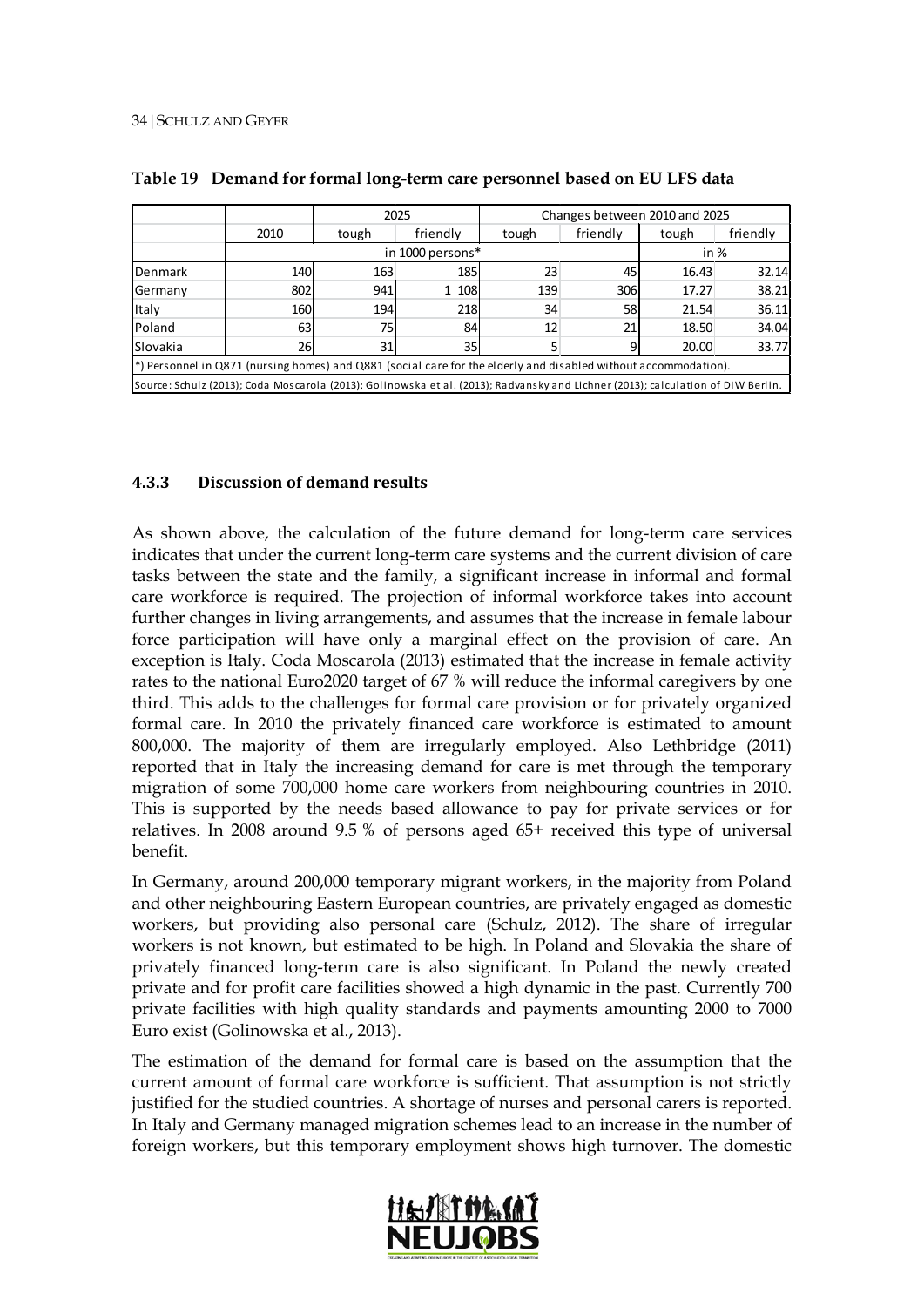recruitment strategies of the countries showed low success in the past due to unfavourable working conditions and low salary (Colombo et al., 2011).

### **5 Changes in labour force supply**

#### **5.1 Development of overall labour force**

In the NEUJOBS project the NEMESIS model (**N**ew **E**conometric **M**odel of **E**valuation by **S**ectorial **I**nterdependency and **S**upply) constructed by the ERASME team (Boitier et al., 2013) is used to show some quantitative socio-economic and environmental results to reveal the main challenges for EU in the framework of the "socio-ecological transition" without policy intervention and according to the global context. The NEMESIS model is based on detailed sectorial models for each of the EU27. It provides results for the economic development, changes in industrial structures, labour supply and sectorial employment. The NEMESIS model also provides an estimation of the labour force in the five studied countries (Table 20). As the model is based on data from National Accounts, the labour force calculation uses the employment and unemployment figures from the National Accounts. In 2010 the labour force based on National Accounts showed a significant difference to the figures provided by the LFS in particular for Germany (1.7 million) and Italy (2 million). In Germany the difference can be traced back to the incomplete coverage of marginal employment in the LFS, in Italy it is reported that the National Accounts also include an estimation of illegal employment (Eurostat, 2013). As the privately financed domestic workers (badanti) are to a high share irregular worker, the illegal employment in long-term care is significant (Coda Moscarola, 2013). Thus, for Italy the National Account data seems to be a more valid database for the total labour force. The labour force in the National Accounts is lower than the figures from the LFS in Poland and Slovakia.

An advantage of the NEMESIS model is that the model provides an estimation of the total employment as well as the employment broken down by broad industries. For countries that provide input-output-tables also a down scaling by industries according the NACE2 classification was carried out. For all studied countries estimations of the total employment and the employment in the grouped sector "non-market services" are available. The non-market sector consists of the NACE2 industries O "Public administration and defense, compulsory social security", P "Education", Q86 "Human health services", Q87+88 "residential care activities and social work activities without accommodation", R90-92 "Creative, arts and entertainment activities, libraries, museums, cultural activities etc.", R93 "Sports activities, amusement + recreation activities" and S94 "Activities of membership organizations".

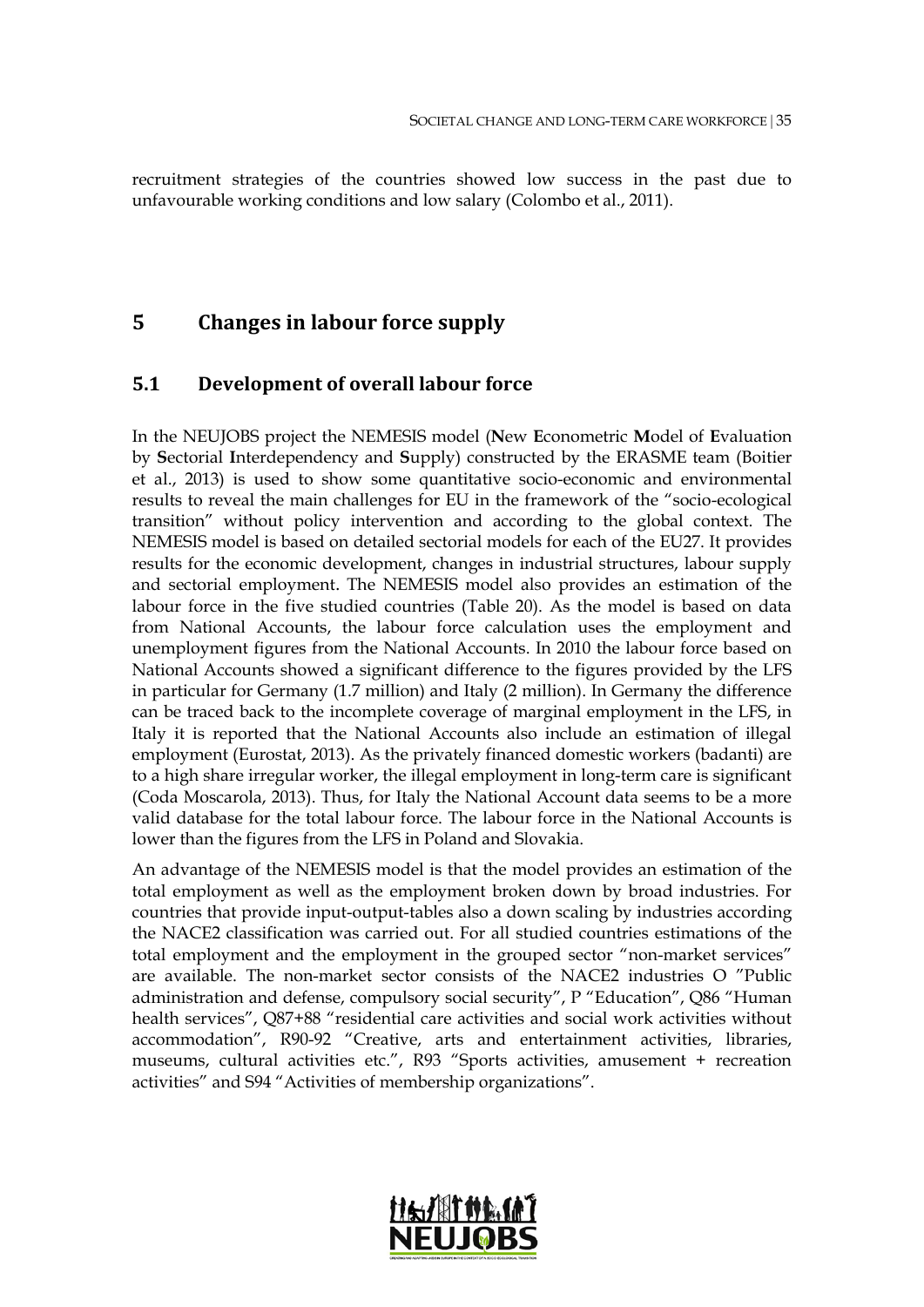|                                                                                                            | 2010                                                                 |       | 2025    |          | Changes 2025/2010 |           |   | Changes 2025/2010 |         |          |
|------------------------------------------------------------------------------------------------------------|----------------------------------------------------------------------|-------|---------|----------|-------------------|-----------|---|-------------------|---------|----------|
|                                                                                                            | Base year                                                            | tough |         | friendly |                   | tough     |   | friendly          | tough   | friendly |
|                                                                                                            | in 1000                                                              |       |         |          |                   |           |   |                   |         | in $%$   |
|                                                                                                            | based on employment and unemployment in the National Account systems |       |         |          |                   |           |   |                   |         |          |
| Denmark                                                                                                    | 2 9 8 2                                                              |       | 2 9 6 5 |          | 3 0 4 3           | $-17$     |   | 61                | $-0.57$ | 2.05     |
| Germany                                                                                                    | 43 609                                                               |       | 41 173  | 43       | 456               | $-2$ 436  |   | $-153$            | $-5.59$ | $-0.35$  |
| Italy                                                                                                      | 26 824                                                               |       | 27 805  |          | 29 426            | 981       |   | 2 602             | 3.66    | 9.70     |
| Poland                                                                                                     | 580<br>17                                                            |       | 17 493  |          | 18 349            | $-87$     |   | 769               | $-0.49$ | 4.37     |
| Slovakia                                                                                                   | 2 518                                                                |       | 2 5 21  |          | 2 636             |           | 3 | 118               | 0.12    | 4.69     |
| Total                                                                                                      | 93 513                                                               |       | 91 957  |          | 96 910            | $-1, 556$ |   | 3 3 9 7           | $-1.66$ | 3.63     |
| Source: D10.2 population projection (Version Oct 12); NEMESIS results March 13; calculation of DIW Berlin. |                                                                      |       |         |          |                   |           |   |                   |         |          |

<span id="page-35-0"></span>**Table 20 NEMESIS results – labour force in 1000**

For Germany a downscaling of NEMESIS sectors into NACE2 industries was carried out by the ERASME team using the National Accounts and the input-output-tables. Thus, information for Q86 "Human health activities" and Q87+88 "Residential care and social work" is available. For the other countries we carried out a kind of downscaling ourselves. We used the information from the National Accounts and from the LFS both based on the NACE2 classification and calculated the historic shares of Q86 and Q87+88 sectors in total employment as well as in the combined sector 'nonmarket services'. We used constant shares to calculate the employment in 2025.

In 2010, the total employment amounted to 86 million in the five countries in total, thereof 22 million in the non-market sector and 7.3 million in sector Q (Table 21). According to the NEMESIS model, in the tough scenario the total employment is expected to decline in all countries, except Slovakia (Table 22). In total, in the five studied countries a reduction of 4.2 million employees is projected. In Denmark and Poland a contrary trend is expected for the "non-market services". Germany, and Italy will have a decline also in that sector, Slovakia will realize an increase in employment. The employment in 'residential care and social work' is expected to decline in Germany and Italy, while Denmark and Poland show an increase and Slovakia shows no change in employment in 'residential care and social work'. In Denmark, Germany and Poland it is expected that the importance of 'residential care and social work' employment in total employment will increase. In Slovakia the increase in total employment is higher than in 'non-market services'. In Italy the decline 'non-market services' employment will be significant higher than in total economy.

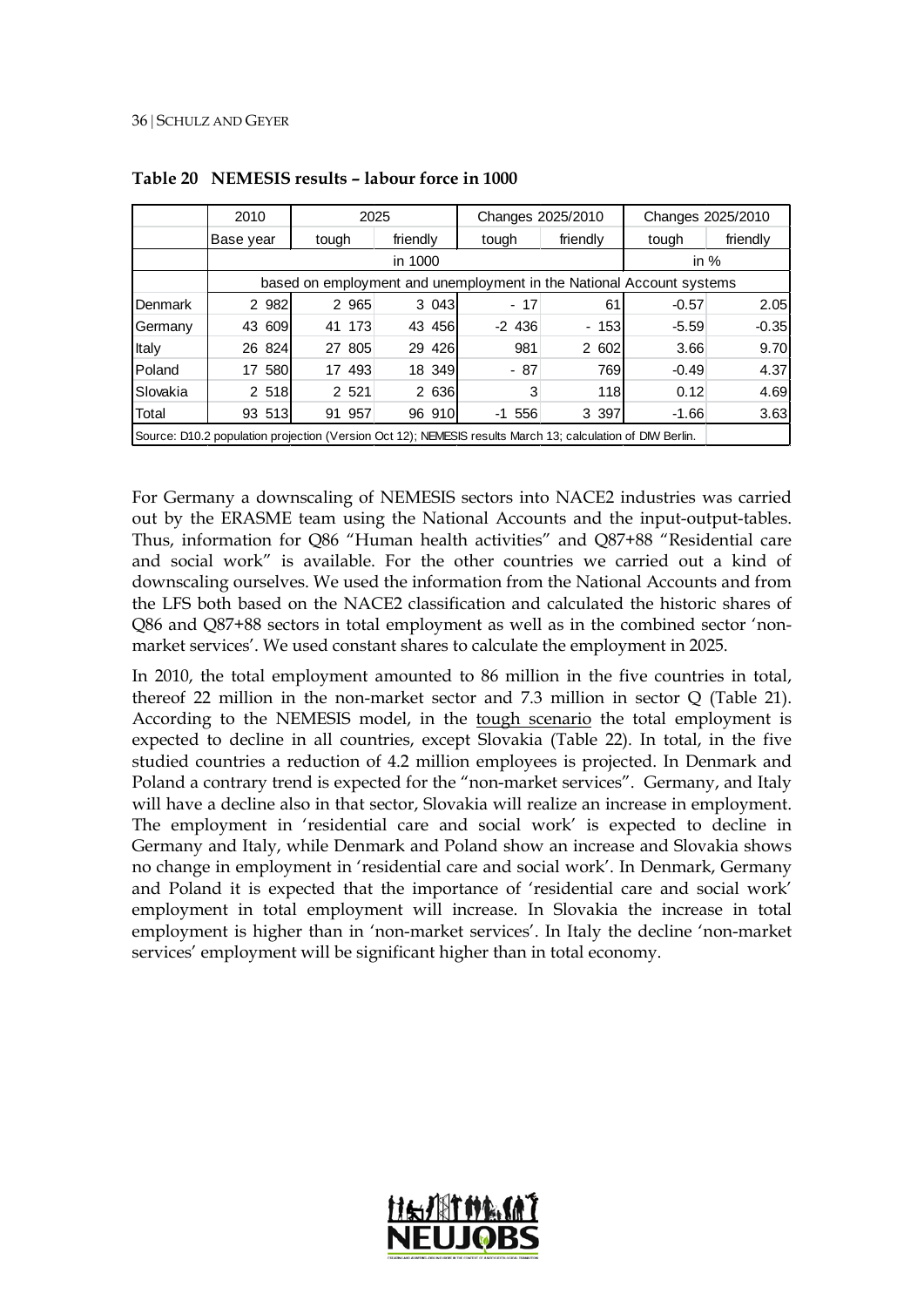|          |                       |                                                                            | Employment (in 1000)   |           |             |  |  |  |  |  |  |  |
|----------|-----------------------|----------------------------------------------------------------------------|------------------------|-----------|-------------|--|--|--|--|--|--|--|
|          |                       |                                                                            |                        |           | Residential |  |  |  |  |  |  |  |
|          |                       |                                                                            | Health care            | Human     | care and    |  |  |  |  |  |  |  |
|          |                       | Non market                                                                 | and social             | health    | social work |  |  |  |  |  |  |  |
| Country  | total                 | services                                                                   | work (Q)*              | $(0.86)*$ | $(Q87+88)*$ |  |  |  |  |  |  |  |
|          |                       |                                                                            | 2010                   |           |             |  |  |  |  |  |  |  |
| Denmark  | 2 758                 | 973                                                                        | 496                    | 169       | 327         |  |  |  |  |  |  |  |
| Germany  | 40 513                | 11 611                                                                     | 4 1 4 4                | 2 4 2 7   | 1 717       |  |  |  |  |  |  |  |
| Italy    | 24 571                | 5 632                                                                      | 1 648                  | 1 205     | 443         |  |  |  |  |  |  |  |
| Poland   | 15 875                | 3 617                                                                      | 918                    | 701       | 217         |  |  |  |  |  |  |  |
| Slovakia | 2 153                 | 508                                                                        | 132                    | 103       | 28          |  |  |  |  |  |  |  |
| total    | 85 870                | 22 340                                                                     | 7 336                  | 4 605     | 2 732       |  |  |  |  |  |  |  |
|          | 2025 tough scenario   |                                                                            |                        |           |             |  |  |  |  |  |  |  |
| Denmark  | 2 757                 | 1 0 37                                                                     | 529                    | 180       | 348         |  |  |  |  |  |  |  |
| Germany  | 37 054                | 11 366                                                                     | 3 788                  | 2 1 1 8   | 1 670       |  |  |  |  |  |  |  |
| Italy    | 24 248                | 4 633                                                                      | 1 355                  | 991       | 364         |  |  |  |  |  |  |  |
| Poland   | 15 344                | 3 975                                                                      | 1 008                  | 770       | 238         |  |  |  |  |  |  |  |
| Slovakia | 2 2 3 6               | 512                                                                        | 133                    | 104       | 28          |  |  |  |  |  |  |  |
| total    | 81 639                | 21 523                                                                     | 6 813                  | 4 1 64    | 2 650       |  |  |  |  |  |  |  |
|          |                       |                                                                            | 2025 friendly scenario |           |             |  |  |  |  |  |  |  |
| Denmark  | 2 865                 | 1 099                                                                      | 560                    | 191       | 369         |  |  |  |  |  |  |  |
| Germany  | 40 674                | 13 631                                                                     | 4 635                  | 2 5 5 8   | 2 077       |  |  |  |  |  |  |  |
| Italy    | 26 720                | 5 614                                                                      | 1 642                  | 1 201     | 441         |  |  |  |  |  |  |  |
| Poland   | 16 685                | 4 633                                                                      | 1 175                  | 897       | 278         |  |  |  |  |  |  |  |
| Slovakia | 404<br>$\overline{2}$ | 603                                                                        | 156                    | 123       | 33          |  |  |  |  |  |  |  |
| total    | 89 348                | 25 580                                                                     | 8 1 6 8                | 4 971     | 3 1 9 8     |  |  |  |  |  |  |  |
|          |                       | *) Estimation of DIW Berlin with the exception of Germany.                 |                        |           |             |  |  |  |  |  |  |  |
|          |                       | Source: Boitier, B., Lancesseur, N. and Zagamé, P. "Global scenarios for   |                        |           |             |  |  |  |  |  |  |  |
|          |                       | European socio-ecological transition", NEUJOBS Deliverable D9.2, 2013, for |                        |           |             |  |  |  |  |  |  |  |
|          |                       | scenarios results; calculations of DIW Berlin.                             |                        |           |             |  |  |  |  |  |  |  |

**Table 21 Employment by sectors – results of the NEMESIS model (in 1000)**

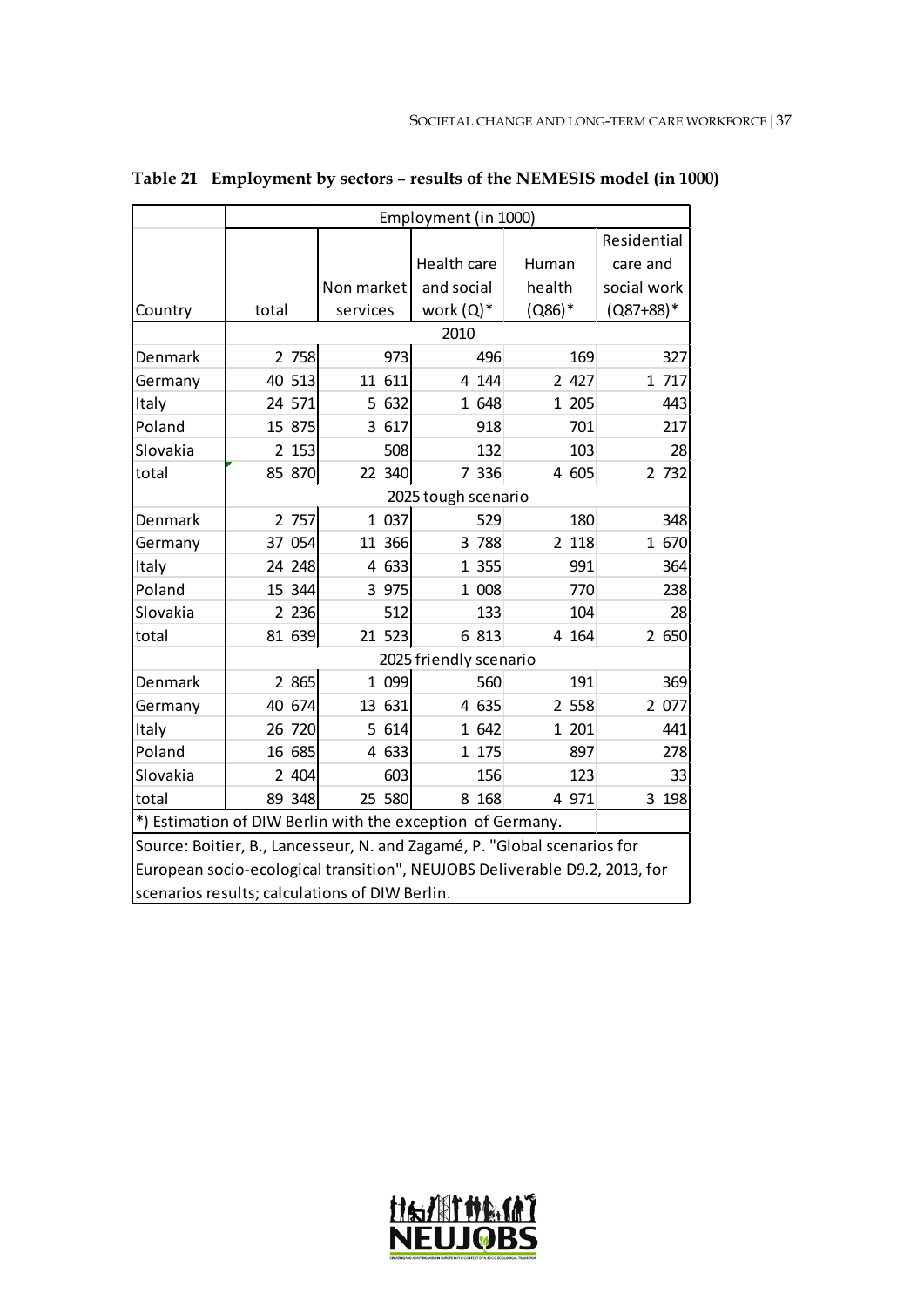|          |          |                                                | Employment (in 1000)                                                       |          |             |
|----------|----------|------------------------------------------------|----------------------------------------------------------------------------|----------|-------------|
|          |          |                                                |                                                                            |          | Residential |
|          |          |                                                | Health care                                                                | Human    | care and    |
|          |          | Non market                                     | and social                                                                 | health   | social work |
| Country  | total    | services                                       | work $(Q)^*$                                                               | $(Q86)*$ | $(Q87+88)*$ |
|          |          |                                                | Changes between 2010 and 2025 tough scenario                               |          |             |
| Denmark  | -1       | 64                                             | 33                                                                         | 11       | 22          |
| Germany  | $-3$ 459 | $-246$                                         | $-355$                                                                     | $-309$   | $-47$       |
| Italy    | $-323$   | $-999$                                         | $-292$                                                                     | $-214$   | $-79$       |
| Poland   | $-531$   | 358                                            | 91                                                                         | 69       | 21          |
| Slovakia | 83       | 4                                              | 1                                                                          | 1        |             |
| total    | $-4$ 231 | $-818$                                         | $-523$<br>$-441$                                                           |          | -82         |
|          |          |                                                | Changes between 2010 and 2025 friendly scenario                            |          |             |
| Denmark  | 107      | 126                                            | 64                                                                         | 22       | 42          |
| Germany  | 161      | 2020                                           | 491                                                                        | 132      | 359         |
| Italy    | 2 149    | 18                                             | -5                                                                         | -4       | $-1$        |
| Poland   | 810      | 1 016                                          | 258                                                                        | 197      | 61          |
| Slovakia | 251      | 96                                             | 25                                                                         | 19       |             |
| total    | 3 478    | 3 2 3 9                                        | 832                                                                        | 366      | 466         |
|          |          |                                                | *) Estimation of DIW Berlin with the exception of Germany.                 |          |             |
|          |          |                                                | Source: Boitier, B., Lancesseur, N. and Zagamé, P. "Global scenarios for   |          |             |
|          |          |                                                | European socio-ecological transition", NEUJOBS Deliverable D9.2, 2013, for |          |             |
|          |          | scenarios results; calculations of DIW Berlin. |                                                                            |          |             |

## **Table 22 Changes in employment between 2010 and 2025 – results of the NEMESIS model**

Employment in the **friendly scenario** shows a positive trend in total economy as well as in 'non-market services', except Italy (decline in non-market service employment). In 'residential care and social work' around 466,000 new jobs are expected under the friendly scenario in the five countries. The employment in 'residential care and social work' will be nearly constant in Italy. In Denmark an increase in 'residential care and social work' employment by 13%, in Germany by 21 %, in Poland by 28 %, and in Slovakia by 19 % is expected.

# **5.2 Discussion of labour supply results**

With the exception of Germany, the NEMESIS model provides information only for the pooled sector 'non-market services'. Residential care and social work has a share of 12 % in the 'non-market services'. The development of the employment in residential care and social work depends on the long-term care policy and the financial situation

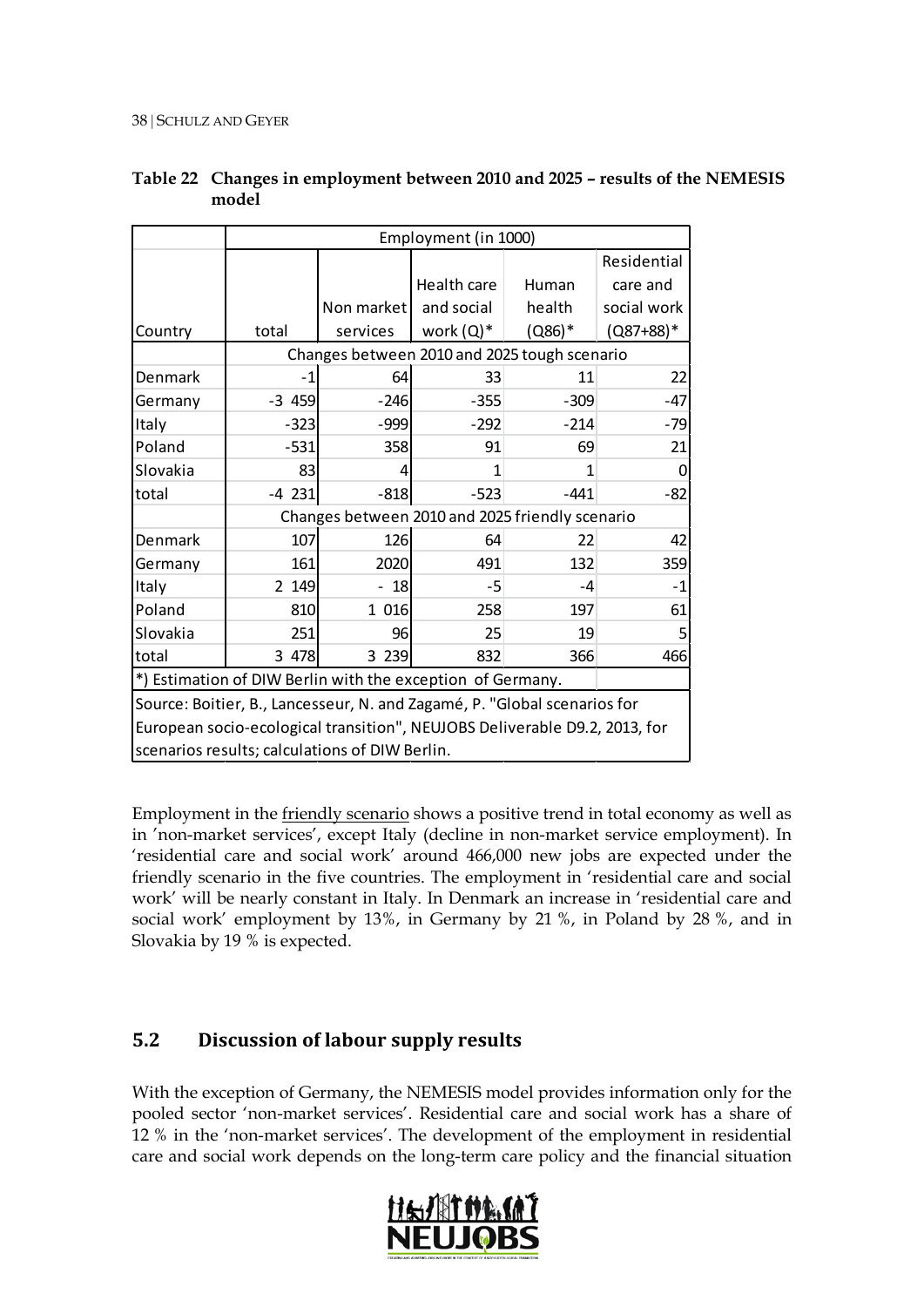of the countries respectively the municipalities which are responsible for the provision of long-term care services in the social assistance scheme. But also the share of privately financed long-term care activities is expected to increase. With the exception of Italy a high dynamic of employment in non-market services is assumed. This dynamic requires an increase in the publicly financed resources for long-term care. In particular in Poland, but also in Slovakia, investments in the long-term care infrastructure are required (Golinowska et al., 2013).

# **6 Summary and discussion**

This paper shows the impact of societal change on the demand and supply of longterm care workforce assuming constant utilization rates of long-term care services and constant care giving behaviour. No changes in the existing long-term care systems, in particular the available services and the eligibility criteria for receiving long-term care benefits are assumed. Under these assumptions, care giving will be still the tasks of family members in almost all studied countries with the exception of Denmark in which the majority of personal care is provided by the communities. Thus, the longterm care workforce consists of formal and informal caregiver. Both dependent people and informal caregiver are expected to increase until 2025; however the need of formal care and its workforce will grow significantly, by around 17 % in the tough and 35 % in the friendly scenario. Although in Denmark, Poland, Slovakia and Germany (friendly) an increase in the workforce supply in residential care and social work is estimated the gap on the nursing and care market will widen. In Italy a decline in care workforce in both scenarios is expected, while the demand for formal workforce is estimated to increase in line with the development of dependent people by around 19 % (tough) and 31 % (friendly scenario) (Table 23). But also in the other studied countries shows the demand for care workforce a higher dynamic than the supply side.

The increasing need of care workers is a challenge for all studied countries. Currently a shortage of nursing and caring personnel is reported, and the recruitment strategies showed only low success in the past. Three fields of activity are discussed to meet the future care demand (Colombo et al., 2011, Lethbridge, 2011, Carreto et al., 2012):

- a) Measures to increase the informal care potential
- b) Recruitment of long-term care workers from abroad
- c) Measures to increase the domestic long-term care workforce

Ad a) Informal caregivers are expected to remain the main care workforce also in the future. Several strategies are discussed to support informal caregivers and to encourage more people to take over informal care or to increase their caregiving engagement. The SHARE data indicates that there is a significant share of family caregivers who provide personal care, but not on a regular basis. Measures to

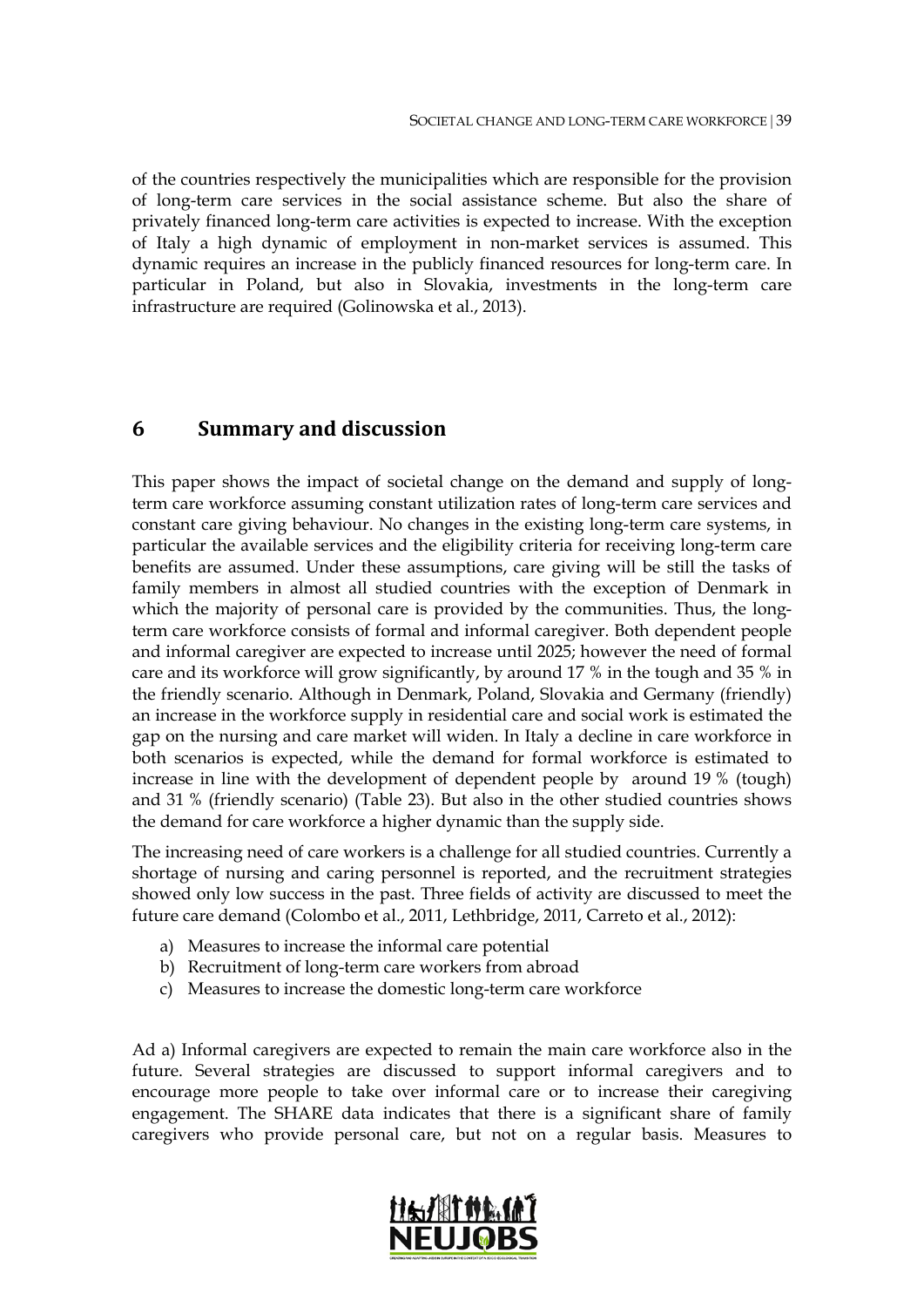encourage these caregivers to increase their caregiving activities may reduce the expected gap in nursing and care. Measures supporting informal carer are

- Care leave (in Germany family caregiver can reduce their working time for up to two years to care for their relatives)
- Financial support for family caregivers (Care allowance in Slovakia)
- Flexible working times, homework, online working places (better reconciliation of care and employment)
- Respite care, day care centres
- Training, counselling, coaching
- Support from advisory boards for example concerning psychological problems (in Germany online support is available, in Italy social care help-desks are introduced (Santo and Ceruzzi, 2010)),
- reducing the caregiving burden through ICT (CARICT project reported 52 successful ICT initiatives (Carretero et al., 2012))
- Encourage more males to be active in caregiving
- Support from professional caregivers (may be as a type of training to cope with caregiving tasks).

### **Table 23 Changes in the demand for long-term care workforce and in the supply of residential care and social work**

|                                                        | Tough scenario                                                     |          | Friendly scenario |          |  |  |  |  |  |
|--------------------------------------------------------|--------------------------------------------------------------------|----------|-------------------|----------|--|--|--|--|--|
|                                                        | demand*                                                            | supply** | demand*           | supply** |  |  |  |  |  |
| Denmark                                                | 17.1%                                                              | 6.6%     | 32.6%             | 12.9%    |  |  |  |  |  |
| Germany                                                | 17.3%                                                              | $-2.7%$  | 38.5%             | 20.9%    |  |  |  |  |  |
| Italy***                                               | 18.7%                                                              | $-17.7%$ | $-0.3%$           |          |  |  |  |  |  |
| Poland                                                 | 15.8%                                                              | 9.9%     | 28.1%             | 28.1%    |  |  |  |  |  |
| Slovakia                                               | 21.8%                                                              | 0.9%     | 30.6%             | 18.8%    |  |  |  |  |  |
| *) Demand for formal long-term care workforce based on |                                                                    |          |                   |          |  |  |  |  |  |
|                                                        | national statistiscs. -**) Results of the NEMESIS model for the    |          |                   |          |  |  |  |  |  |
|                                                        | sector non-market services; Germany for residential care and       |          |                   |          |  |  |  |  |  |
|                                                        | social work.-***) Change in dependent people as a proxy for        |          |                   |          |  |  |  |  |  |
| formal labour demand.                                  |                                                                    |          |                   |          |  |  |  |  |  |
|                                                        | Sources: Boitier et al., 2013; Schulz, 2013; Coda Moscarola, 2013; |          |                   |          |  |  |  |  |  |
|                                                        | Golinowska et al., 2013; Radvansky and Lichner, 2013;              |          |                   |          |  |  |  |  |  |
|                                                        | calculation of DIW Berlin.                                         |          |                   |          |  |  |  |  |  |

Ad b) Migrant care workers play a significant role in Italy. Lethbridge (2011) estimated that around 700,000 migrants are engaged as caretakers. In Germany it is estimated that 200,000 persons from abroad are working as domestic workers, but take over also care tasks. The challenge is that a large proportion of migrant domestic workers or caretakers are irregularly employed. Regular work requires contributions to social security systems and taxes. Employers have to pay a regular salary, have to ensure that

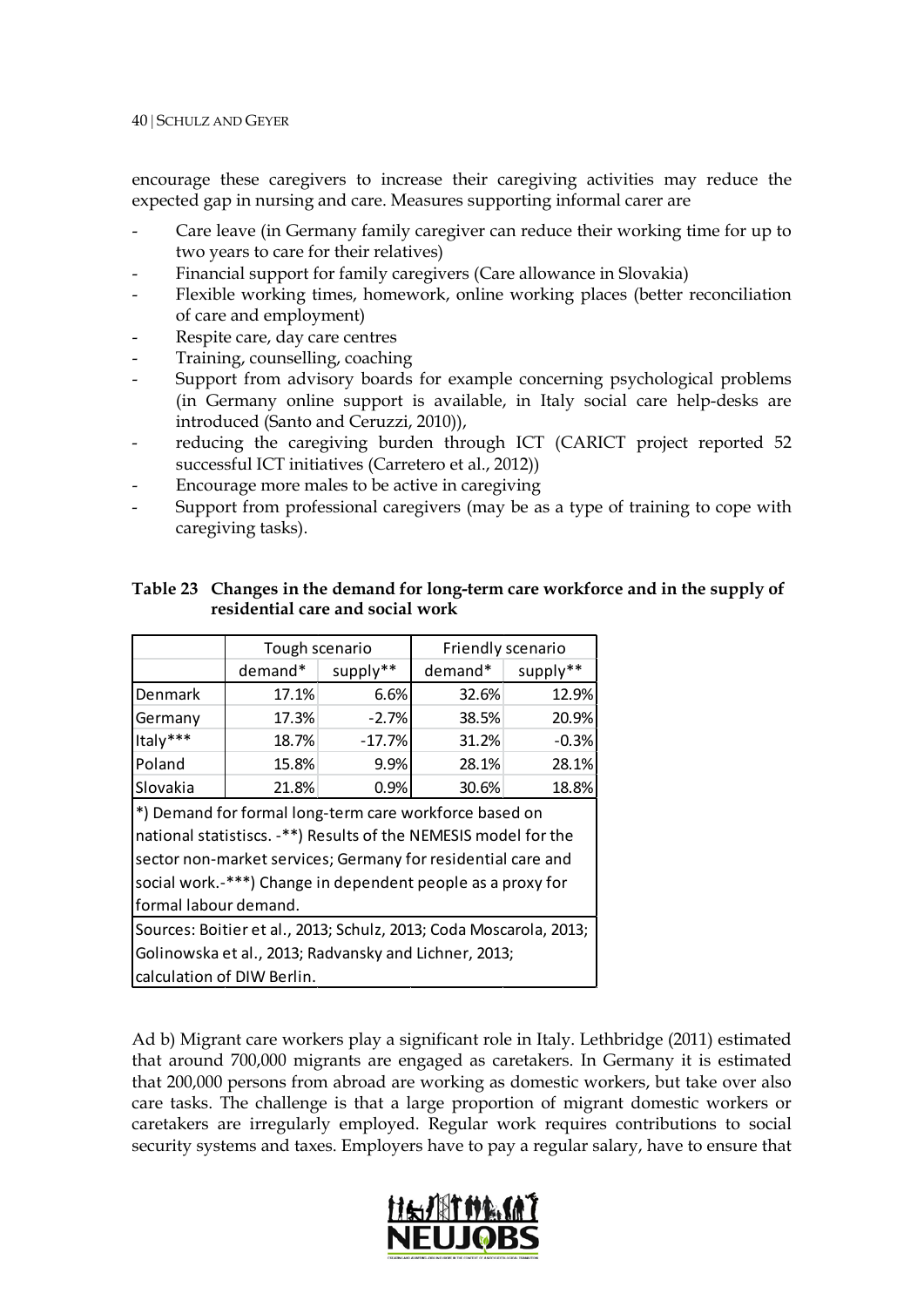the working hours do not exceed the regular maximum level. For both, the employer as well as the employees is irregular employment attractive. One measure to reduce irregular employment is the tax reduction for households employing caretakers for family members in Italy.

Ad c) Employees in long-term care facilities experience unfavourable working conditions, like working time at night, high time pressure, low competences, low salaries and low image of nursing professions (Colombo et al., 2011). The improvement of working conditions has a high priority for the recruitments and retention strategy of nursing homes and home care services. Relevant measures are:

- An increase in salaries: qualified nurses working in acute care facilities like hospitals have on average a higher salary than qualified nurses working in nursing homes. This leads to high turnover of qualified personnel in long-term care facilities. In Germany, for example, the average duration of nurses in hospitals is 8 years, in nursing homes only 5 years. An increase in earning may help to reduce high turnover.
- Flexible working times, but reduction in part-time work and marginal employment: In all countries part-time employment is common in nursing and caring activities. In particular low qualified personnel are often working in part-time or in marginal employment. Low wages combined with low amounts of monthly working hours lead to low earnings. Often employees do not voluntary work part-time. A shift to flexible working time arrangements is required.
- Using ICT to reduce caregiving burden: The introduction of ITC can reduce the caregiving burden as well as the time spend for documentation and 'paper work'. The CARICT project showed best practice examples (Carretero et al., 2012).
- More competences and reorganization of care tasks: Changes in the division of tasks for example between qualified nurses and personnel carers and nursing and caring assistance may help to improve the satisfaction of employees and may increase the productivity.
- Increase in the image of care professionals: May be public campaigns can help to increase the image of nursing and caring personnel.

The future development of formal care workforce depends not at least on the financial resources of the communities who are responsible for social care provision and the national and regional politics on long-term care. To cope with the ageing population strict priority to measures supporting family caregiver and measures to provide formal care supplementary or complementary to family has to be giving by politicians. In Germany a new definition of 'care need' is required. Currently, care personnel is under high time pressure in particular in home care services as they are reimbursed according to fixed amount of time (minutes) spend for specific care activities, for example combing. A new reimbursement system has been discussed for several years, but not jet introduced.

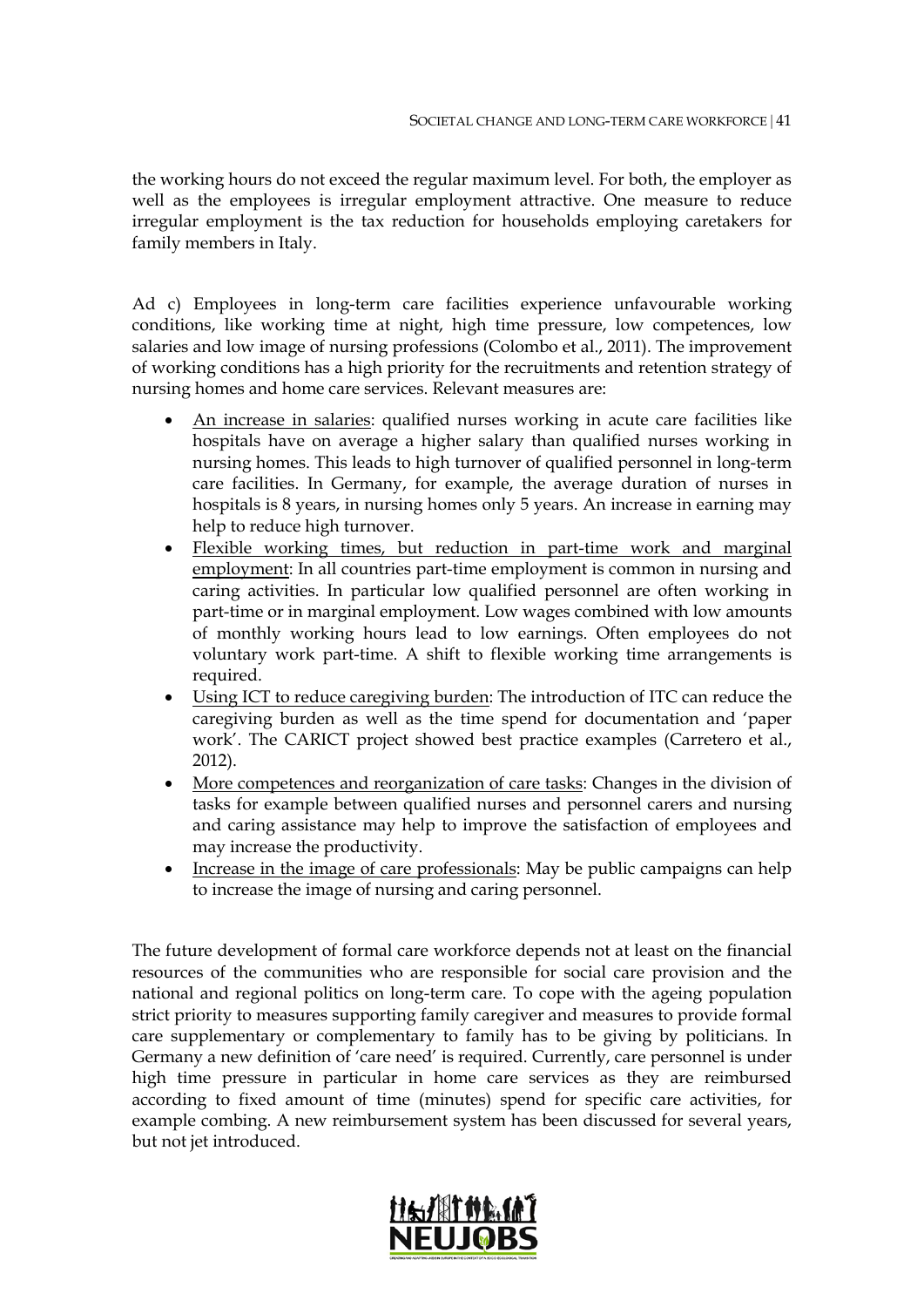### **References**

- Allen, K. et al. (2011), Governance and Finance of Long-Term Care across Europe. Overview report. Birmingham and Vienna. www.euro.centre.org and [http://interlinks.euro.centre.org.](http://interlinks.euro.centre.org/)
- Angermann, A. and W. Eichhorst (2013), Who cares for you at home? Personal and household services in Europe. IZA Policy Paper No. 71. Bonn.
- Bebbington, A. and J. Shapiro (2006), Incidence of poor health and long-term care. Health transitions in Europe – Results from the European Community Household Panel survey and Institutional Data. ENEPRI research report No. 34. [www.enepri.eu/AHEAD.](http://www.enepri.eu/AHEAD)
- Bednarik, R., L. Brichtova, K. Repkova (2011), National report on informal care in the Long-term care system - Slovakia. INTERLINKS project report, Bratislava.
- Boitier, B., N. Lancesseur and P. Zagamé (2013), Global scenarios for European socioecological transition, NEUJOBS working paper D 9.2.
- Bonsang, E. (2008), Does informal care from children to their elderly parents substitute for formal care in Europe? CREPP Working Papers 2008/01.
- Brodsky, J., J. Habib and M.J. Hirschfeld (eds) (2003), Key policy issues in long-term care, World Health Organisation, Geneva.
- Carretero, S. et al. (2012), Can technology-based services support long-term care challenges in home care? European commission Joint Research Centre (JRC) Scientific and Policy Reports. Luxembourg.
- Coda Moscarola, F. (2013), Long-term care workforce in Italy. Country report.
- Colombo, F., A. Llena-Nozal, J. Mercier and F. Tjadens (2011), Help Wanted? Providing and Paying for Long-Term Care. OECD Health Policy Studies. OECD Publishing.
- Crespo, L. and P. Mira (2010), Caregiving to elderly parents and employment status of European mature women. CEMFI working paper No. 1007. Madrid. www.cemfi.es.
- Da Roit, B. and B. Le Bihan (2008), Cash-for-care Schemes in Austria, Italy, France and the Netherlands. Effects on family support and care workers. Paper presented at the international conference at the Danish national centre for social research, Copenhagen, 26-28 June.
- Da Roit, B. and B. Le Bihan (2010), Similar and yet so different: Cash-for-care in six European countries' long-term care policies. Milbank Quarterly, 88(3): 286-309.
- Di Santo, P. and F. Ceruzzi (2010), Migrant care workers in Italy. A case study. INTERLINKS report, Rome/Vienna.
- EC EPC (2006), The impact of ageing on public expenditure: projections for the EU25 Member States on pensions, health care, long-term care, education and unemployment transfers (2004-2050). Special Report No. 1/2006. Brussels
- EC EPC (2009), 2009 Ageing Report: Economic and budgetary projections for the EU27 Member States (2008-2060). European Economy 2/2009. Brussels.

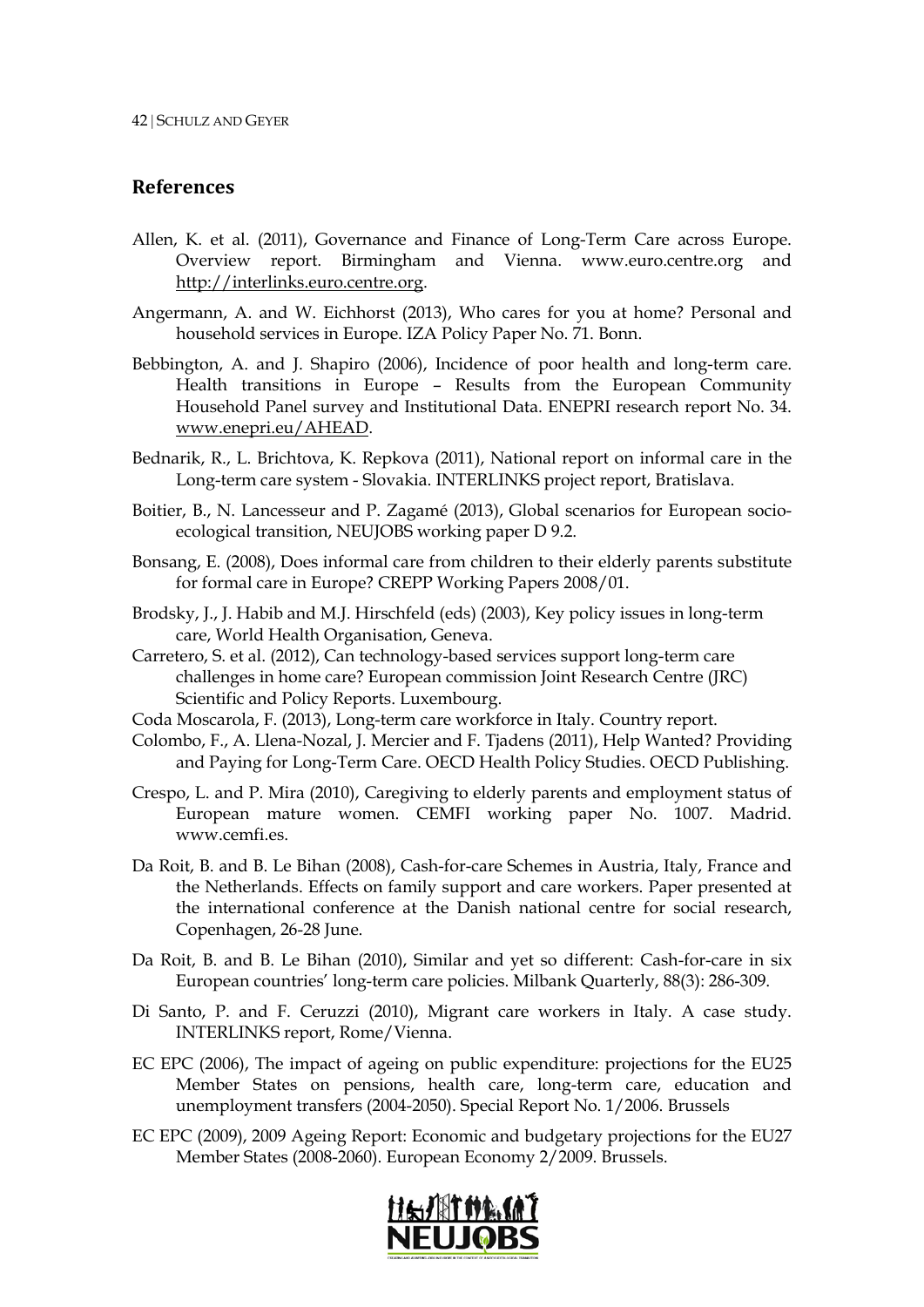- EPC (2001), Budgetary challenges posed by ageing populations. Brussels (EPC/ECFIN/655/01-EN final)
- EUROBAROMETER (2007), Health and long-term care in the European Union. Special Eurobarometer 283/wave 67.3. Brussels (EC DG Employment and Social Affairs).
- EUROFAMCARE (2006), Services for supporting family carers of older dependent people in Europe: Characteristics, coverage and usage. The trans-European survey report. Hamburg.
- European Commission DG ECFIN and Economic Policy Committee (EC EPC) (2012), The 2012 Ageing Report. Economic and budgetary projections for the 27 EU Member States (2010-2060). Brussels.
- Eurostat (2013), National Account Classification of Economy, Definition of country specific employment data. Hppt://epp.eurostat.ec.europa.eu
- Fries, J.F. (1980), Aging, natural death, and the compression of morbidity. New England Journal of Medicine, 3: 130-135.
- Fries, J.F: (1989), The compression of morbidity. Near or far? Milbank Memorial Fund Quarterly/Health and Society 67: 208-232.
- Fujisawa, R. and F. Colombo (2009), The long-term care workforce: Overview and strategies to adapt supply to a growing demand. OECD Health Working Papers, No. 44, OECD Publishing.
- Gabriele, S., P. Tanda and F. Tediosi (2011), The impact of long-term care on caregivers' participation in the labour market. ENEPRI research report No. 98, Brussels. [www.ancien-longtermcare.eu/node/27.](http://www.ancien-longtermcare.eu/node/27)
- Geerts, J. (2011), The long-term care workforce: Description and perspectives. ENEPRI research report No. 93. Brussels. [www.ancien-longtermcare.eu](http://www.ancien-longtermcare.eu/)
- Geerts, J., P. Willemé and E. Mot (2012), Long-term care use and supply in Europe: projections for Germany, the Netherlands, Spain and Poland. ENEPRI research report No. 116, Brussels. [www.ancien-longtermcare.eu](http://www.ancien-longtermcare.eu/)
- Golinowska, S. (2010), The long-term care system for the elderly in Poland. ENEPRI research report No. 83, Brussels. [www.ancien-longtermcare.eu/node/27.](http://www.ancien-longtermcare.eu/node/27)
- Golinowska, S. and A. Sowa (2012), Health status, functional limitations and disability: changes in Poland. CASE Network Studies & analyses, No. 447/2012, Warsaw.
- Golinowska, S., E. Kocot and A. Sowa (2013), Employment in long-term care. Report of Poland.
- Gruenberg, E.M. (1977), The failures of success. Milbank Memorial Fund Quarterly/Health and Society 55: 3-24.
- Huisman, C., J. de Beer, R. van der Erf, N. van der Gaag and D. Kupiszewska (2013), Demographic scenarios 2010 – 2030. NEUJOBS working paper D10.1

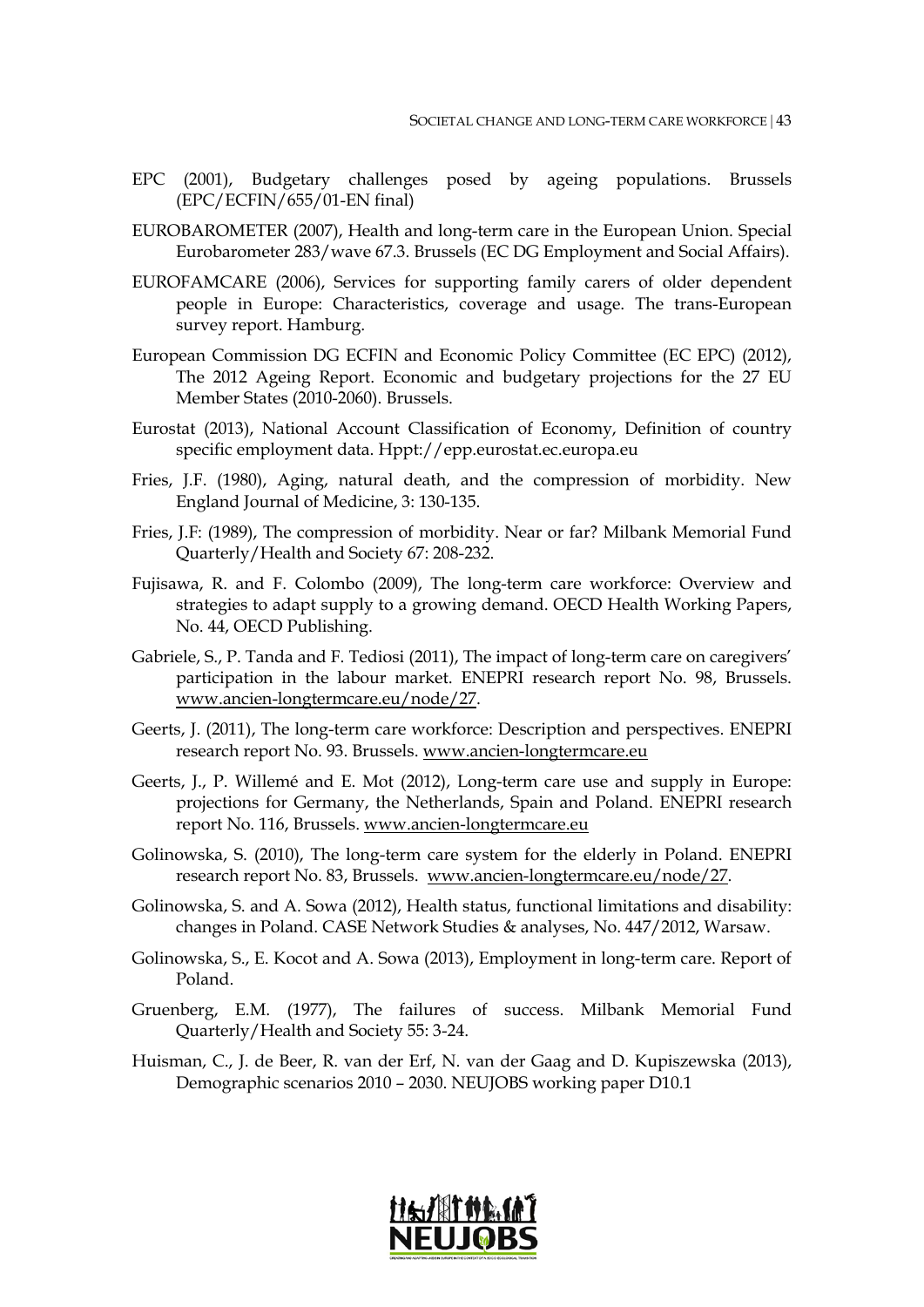- Klein, T. and R. Unger (2002), Aktive Lebenserwartung in Deutschland und in den USA (Active life expectancy in Germany and the USA). Kohortenbezogene Analysen auf Basis des Sozio-ökonomischen Panels und der Panel Study of Income Dynamics. Zeitschrift für Gerontologie und Geriatrie 35:528-539.
- Kraus, M., M. Riedel, E. Mot, P. Willeme, G. Röhrling and T. Czypionka (2010) A typology of systems of long-term care in Europe. ANCIEN research report.
- Lafortune, G., G. Balestat et al. (2007), Trends in severe disability among elderly people: Assessing the evidence in 12 OECD countries and the future implications. OECD Health Working Papers, No. 26, OECD, Paris.
- Lethbridge, J. (2011), Care Services for Older People in Europe Challenges for Labour. www.psiru.org.
- Manton, K.G. (1982), Changing concepts of morbidity and mortality in the elderly population. Milbank Memorial Fund Quarterly/Health and Society 60: 183-244.
- Manton, K.G. et al. (1998), The dynamics of dimensions of age-related disability 1982 to 1994 in the U.S. elderly population. Journal of Gerontology: Biological Science 53A (1): 59-70.
- Mortensen, J. (2005), Ageing, Health and Retirement in Europe. The AGIR project: Final Report on Scientific Achievements. ENEPRI research report No. 11. [www.enepri.eu/Agir.](http://www.enepri.eu/Agir)
- Mot, E., R. Faber, J. Geerts and P. Willeme (eds.) (2012), Performance of Long-term Care Systems in Europe. ENEPRI research report, No. 117. Brussels. [www.ancien-longtermcare.eu](http://www.ancien-longtermcare.eu/)
- OECD (2005), Long-term care for older people, OECD, Paris.
- OECD (2013), A Good Life in Old Age? Monitoring and Improving Quality in Long-Term Care. OECD Health Policy Studies. OECD Publishing.
- Pickard, L. (2011), The supply of informal care in Europe. ENEPRI research report No. 94, Brussels. [www.ancien-longtermcare.eu](http://www.ancien-longtermcare.eu/)
- Pickard, L. and D. King (2012), Modelling the future supply of informal care for older people in Europe. In: Geerts, J. et al (2012), Long-term care use and supply in Europe: projections for Germany, the Netherlands, Spain and Poland. ENEPRI research report No. 116, 76-128.
- Radvansky, M. and I. Lichner (2013), Impact of ageing on long-term care demand and supply in Slovakia. Country report.
- Radvansky, M. and V. Palenik (2010), The long-term care system for the elderly in Slovakia. ENEPRI research report No. 86. Brussels. [www.ancien](http://www.ancien-longtermcare.eu/node/27)[longtermcare.eu/node/27.](http://www.ancien-longtermcare.eu/node/27)
- Riedel, M. and M. Kraus (2011), Informal care provision in Europe: Regulation and profile of providers. ENEPRI research report No. 96, Brussels. www.ancienlongtermcare.eu

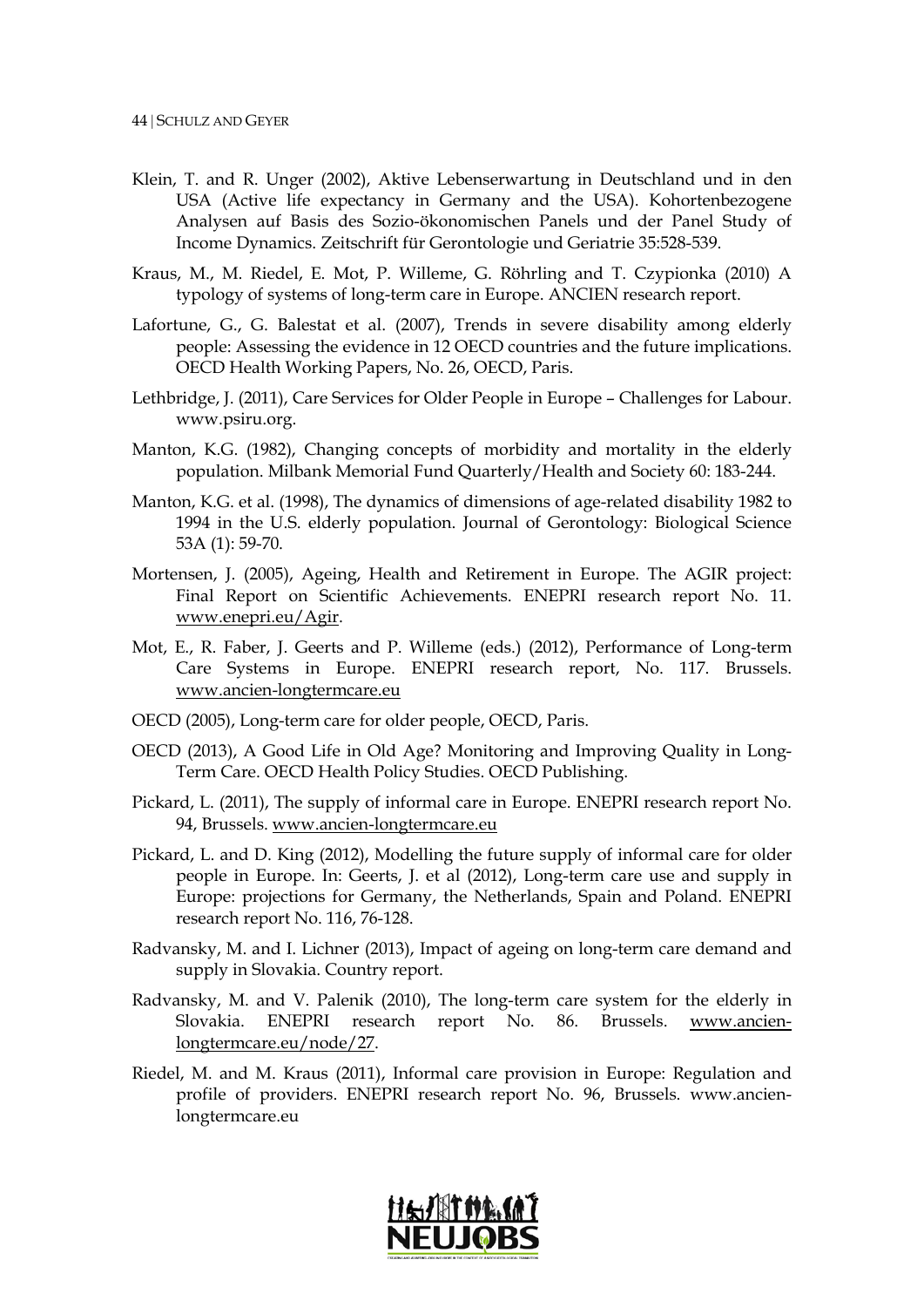- Robine, J.-M. et al. (1993) Calculation of health expectancies, harmonization, consensus achieved in future perspective. Paris: Libbey.
- Robine, J.-M. et al. (2003), Determining Health expectancies. Chichester: John Wiley & Sons Ltd.
- Robine, J.-M., Y. Saito and C. Jagger (2009), The relationship between longevity and healthy life expectancy. Quality in Ageing, 10 (2): 5-14.
- Schulz, E. (2004), Use of health and nursing care by the elderly. ENEPRI research report No. 2, Brussels. [www.enepri.eu/Agir.](http://www.enepri.eu/Agir)
- Schulz, E. (2010a), The long-term care system for the elderly in Denmark. ENEPRI research report No. 73, Brussels. [www.ancien-longtermcare.eu/node/27.](http://www.ancien-longtermcare.eu/node/27)
- Schulz, E. (2010b), The long-term care system for the elderly in Germany. ENEPRI research report No. 78, Brussels. [www.ancien-longtermcare.eu/node/27.](http://www.ancien-longtermcare.eu/node/27)
- Schulz, E. (2010c), Projection of care need and family resources in Germany. In: Doblhammer, G. and R. Scholz (eds) (2010), Ageing, Care Need and Quality of Life. The perspective of caregivers and people in . Wiesbaden: Springer: 61-81.
- Schulz, E. (2012), Pflegemarkt: Drohendem Arbeitskräftemangel kann entgegengewirkt warden. DIW Wochenbericht 51/52 (Long-term care market: Imminent shortage of care personnel can be counteracted)
- Schulz, E. (2013), Long-term Care workforce in Germany. Country report.
- Strandberg-Larsen, M., M.B. Nielsen, S. Vallgarda, A. Krasnik and K. Vrangbaek (2007), "Denmark – Health system review", Health Systems in Transition, Vol. 9, No. 6.
- Tediosi, F. and S. Gabriele (2010), The long-term care system for the elderly in Italy. ENEPRI research report No. 80, Brussels. [www.ancien](http://www.ancien-longtermcare.eu/node/27)[longtermcare.eu/node/27.](http://www.ancien-longtermcare.eu/node/27)
- Unger, M. (2013), Effects of informal parental care on labor force participation in the Nordic countries. University of Oslo.
- Viitanen, T.K. (2005), Informal elderly care and female labour force participation across Europe. . ENEPRI research report No. 13. www.enepri.eu
- Vilaplana Prieto (2011), Informal care, labour force participation and unmet needs for formal care in the EU27, Croatia and Turkey. ENEPRI research report No. 97. www.ancien-longtermcare.eu.
- Ziegler, U. and G. Doblhammer-Reiter (2007), Cohort changes in the incidence of care need in West Germany between 1986 and 2005. Rostock Center – Discussion Paper No. 12, Rostock.

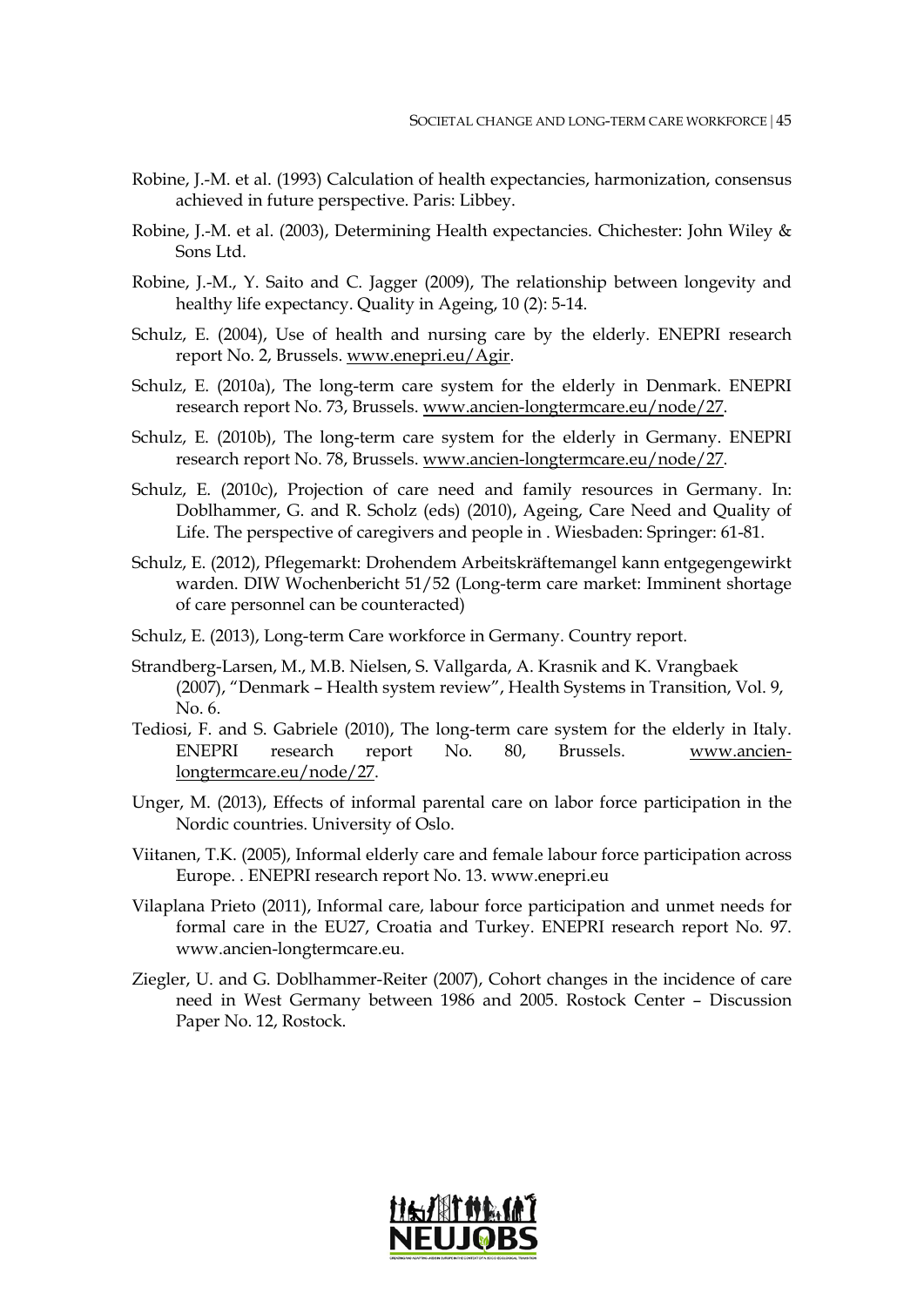# **Appendix 1: Tables and figures**

| Age-   |                            |                 |            |        |          |
|--------|----------------------------|-----------------|------------|--------|----------|
| groups |                            | Denmark Germany | Italy      | Poland | Slovakia |
|        |                            |                 | Both sexes |        |          |
| 15-24  | 2.9                        | 1.7             | 0.7        | 1.7    | 1.5      |
| 25-34  | 5.0                        | 3.3             | 1.3        | 1.8    | 2.3      |
| 35-44  | 9.1                        | 5.5             | 2.1        | 3.2    | 4.3      |
| 45-54  | 7.9                        | 8.7             | 3.1        | 5.3    | 7.5      |
| 55-64  | 9.4                        | 15.1            | 5.4        | 9.7    | 15.4     |
| 65-74  | 9.8                        | 15.1            | 9.3        | 18.3   | 25.9     |
| 75-84  | 9.7                        | 27.4            | 21.7       | 28.2   | 42.7     |
| $85+$  | 10.8                       | 48.6            | 34.3       | 43.1   | 65.7     |
| Total  | 7.8                        | 10.2            | 6.2        | 7.9    | 10.4     |
|        |                            |                 | Males      |        |          |
| 15-24  | 2.8                        | 2.1             | 0.9        | 1.6    | 1.3      |
| 25-34  | 3.7                        | 2.9             | 1.2        | 2.2    | 2.5      |
| 35-44  | 8.6                        | 5.6             | 2.1        | 4.4    | 4.1      |
| 45-54  | 7.3                        | 9.1             | 2.8        | 5.7    | 7.6      |
| 55-64  | 9.5                        | 17.3            | 5.0        | 10.6   | 14.4     |
| 65-74  | 7.2                        | 16.0            | 8.3        | 18.9   | 22.2     |
| 75-84  | 12.0                       | 24.1            | 20.6       | 27.7   | 34.9     |
| $85+$  | 10.6                       | 40.0            | 27.6       | 42.5   | 57.0     |
| Total  | 7.1                        | 10.1            | 5.0        | 7.5    | 8.3      |
|        |                            |                 | Females    |        |          |
| 15-24  | 2.9                        | 1.2             | 0.4        | 1.7    | 1.8      |
| 25-34  | 6.2                        | 3.6             | 1.3        | 1.5    | 2.0      |
| 35-44  | 9.6                        | 5.4             | 2.0        | 2.0    | 4.5      |
| 45-54  | 8.5                        | 8.3             | 3.4        | 4.9    | 7.5      |
| 55-64  | 9.3                        | 13.2            | 5.7        | 9.0    | 16.3     |
| 65-74  | 12.2                       | 14.3            | 10.2       | 17.9   | 28.2     |
| 75-84  | 8.1                        | 30.6            | 22.4       | 28.4   | 47.7     |
| $85+$  | 11.0                       | 54.1            | 37.5       | 43.3   | 70.4     |
| Total  | 8.4                        | 10.3            | 7.2        | 8.2    | 12.2     |
|        | Source: Eurostat, EU SILC. |                 |            |        |          |

**Table 24 Share of people reporting severe impairments in daily living by sex and age-groups in 2010**

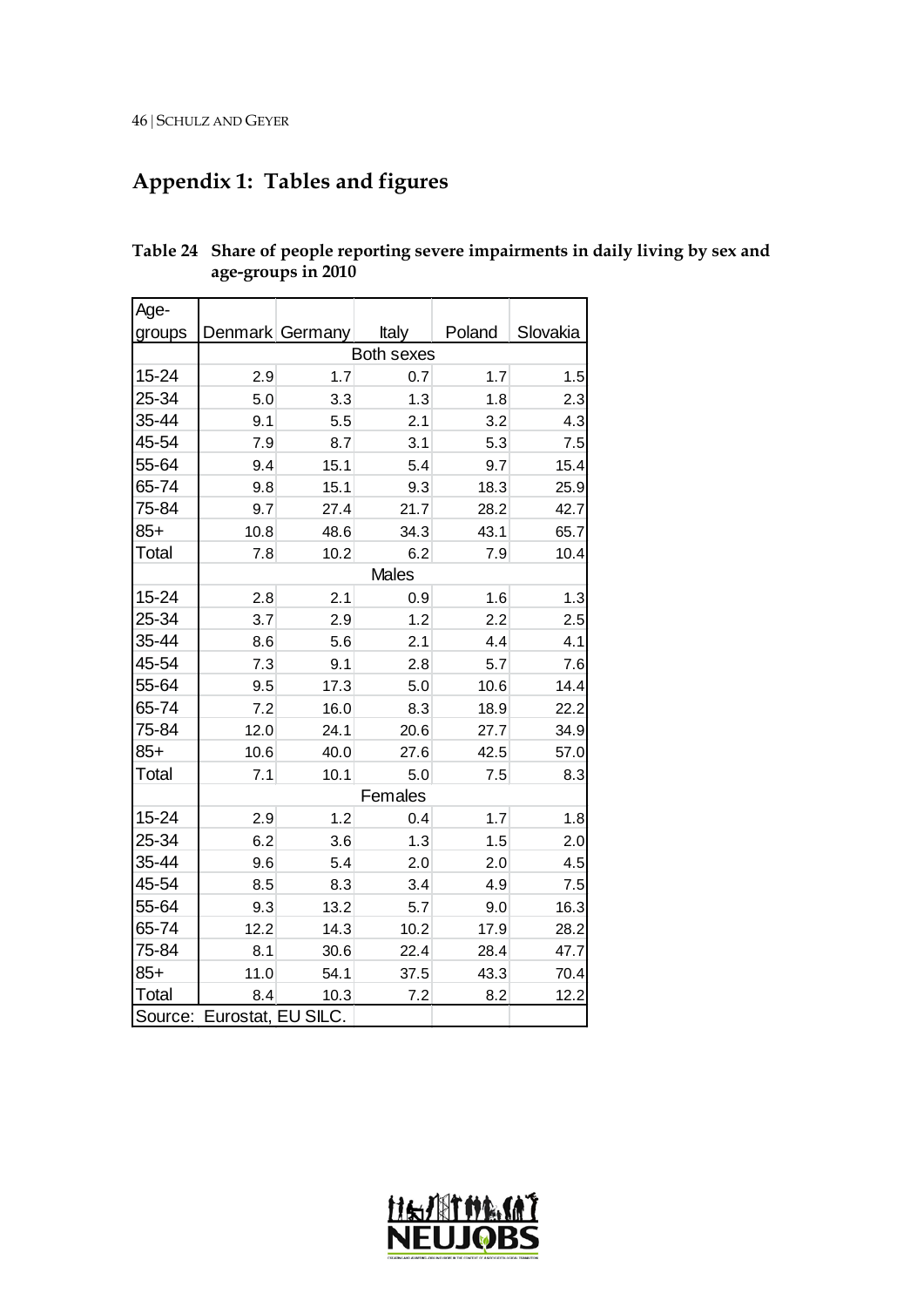| Age-     |                                                                           | Denmark Germany     | Italy           | Poland                | Slovakia | All                   |  |  |  |  |  |  |  |
|----------|---------------------------------------------------------------------------|---------------------|-----------------|-----------------------|----------|-----------------------|--|--|--|--|--|--|--|
| groups   |                                                                           |                     | in 1000 persons |                       |          |                       |  |  |  |  |  |  |  |
|          |                                                                           |                     | Total           |                       |          |                       |  |  |  |  |  |  |  |
| $0 - 24$ | 48                                                                        | 337                 | 96              | 186                   | 25       | 691                   |  |  |  |  |  |  |  |
| 25-44    | 106                                                                       | 981                 | 297             | 277                   | 54       | 715<br>1              |  |  |  |  |  |  |  |
| 45-64    | 128                                                                       | 2 6 2 0             | 666             | 773                   | 161      | 348<br>4              |  |  |  |  |  |  |  |
| 65-74    | 51                                                                        | $\mathbf{1}$<br>453 | 578             | 504                   | 98       | $\overline{2}$<br>683 |  |  |  |  |  |  |  |
| 75-84    | 27                                                                        | 515<br>1            | 956             | 544                   | 98       | 3<br>140              |  |  |  |  |  |  |  |
| $85+$    | 12                                                                        | 941                 | 551             | 207                   | 38       | 749<br>1              |  |  |  |  |  |  |  |
| Total    | 371                                                                       | 7 847               | 3<br>143        | $\overline{2}$<br>490 | 475      | 14 326                |  |  |  |  |  |  |  |
|          |                                                                           | <b>Males</b>        |                 |                       |          |                       |  |  |  |  |  |  |  |
| $0 - 24$ | 24                                                                        | 218                 | 67              | 92                    | 11       | 412                   |  |  |  |  |  |  |  |
| 25-44    | 47                                                                        | 488                 | 150             | 181                   | 28       | 894                   |  |  |  |  |  |  |  |
| 45-64    | 62                                                                        | 1 434               | 300             | 398                   | 74       | 268<br>$\overline{2}$ |  |  |  |  |  |  |  |
| 65-74    | 18                                                                        | 725                 | 239             | 216                   | 34       | 232<br>1              |  |  |  |  |  |  |  |
| 75-84    | 14                                                                        | 523                 | 368             | 186                   | 27       | 118<br>1              |  |  |  |  |  |  |  |
| $85+$    | 4                                                                         | 198                 | 132             | 54                    | 9        | 397                   |  |  |  |  |  |  |  |
| Total    | 169                                                                       | 3 587               | 255<br>1        | 1<br>128              | 183      | 322<br>6              |  |  |  |  |  |  |  |
|          |                                                                           |                     | Females         |                       |          |                       |  |  |  |  |  |  |  |
| $0 - 24$ | 24                                                                        | 119                 | 28              | 94                    | 14       | 279                   |  |  |  |  |  |  |  |
| 25-44    | 59                                                                        | 493                 | 147             | 96                    | 26       | 821                   |  |  |  |  |  |  |  |
| 45-64    | 66                                                                        | 186<br>1            | 367             | 374                   | 87       | 080<br>$\overline{2}$ |  |  |  |  |  |  |  |
| 65-74    | 33                                                                        | 728                 | 339             | 287                   | 64       | 450<br>1              |  |  |  |  |  |  |  |
| 75-84    | 13                                                                        | 992                 | 589             | 357                   | 71       | 2<br>022              |  |  |  |  |  |  |  |
| $85+$    | 8                                                                         | 743                 | 419             | 153                   | 29       | 352<br>1              |  |  |  |  |  |  |  |
| Total    | 202                                                                       | 4 260               | 889<br>1        | 362<br>$\mathbf{1}$   | 291      | 8<br>004              |  |  |  |  |  |  |  |
|          | Source: Eurostat, EU SILC; Huisman et al 2013; calculation of DIW Berlin. |                     |                 |                       |          |                       |  |  |  |  |  |  |  |

**Table 25 Dependent people by gender and age-groups 2010**

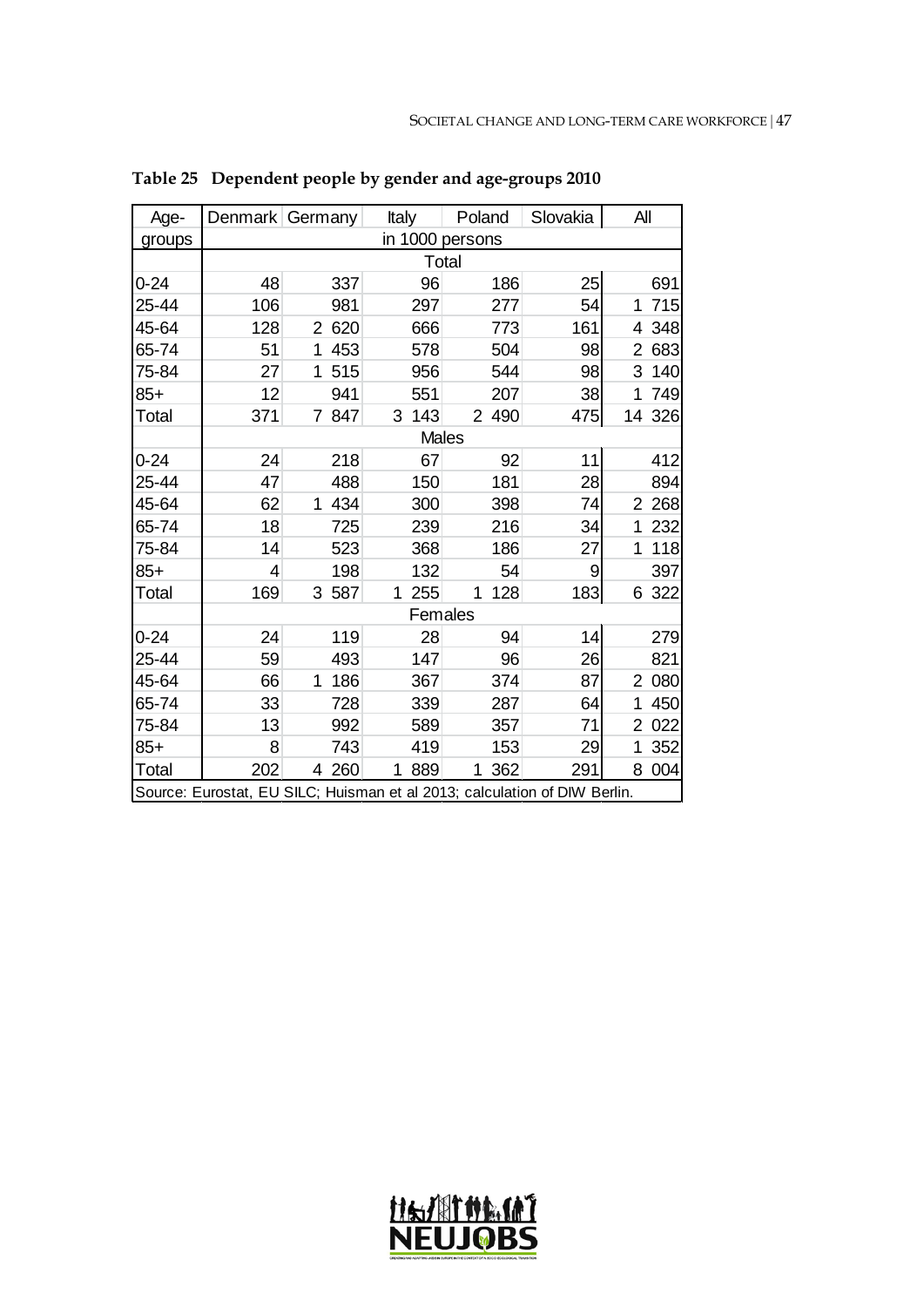|                                | 2000                 | 2001   | 2002                 | 2003   | 2004                 | 2005                     | 2006                                                        | 2007   | 2008                 | 2009   | 2010                 | 2011   |
|--------------------------------|----------------------|--------|----------------------|--------|----------------------|--------------------------|-------------------------------------------------------------|--------|----------------------|--------|----------------------|--------|
|                                |                      |        |                      |        |                      |                          | total (at home and in institutions)                         |        |                      |        |                      |        |
|                                |                      |        |                      |        |                      |                          | nurses and personal carers (in persons)                     |        |                      |        |                      |        |
| Denmark                        | 69616                | 72249  | 72544                | 73117  | 75206                | 77696                    | 76698                                                       | 76083  | 77334                | 79067  |                      |        |
| Germany                        |                      | 468665 | $\ddot{\phantom{0}}$ | 511414 | $\ddot{\phantom{a}}$ | 556095                   |                                                             | 594616 | $\ddot{\phantom{a}}$ | 642110 | $\ddot{\phantom{a}}$ | 683291 |
| Italy                          | $\ddot{\phantom{a}}$ |        | $\ddot{\phantom{a}}$ | 406669 | l,                   |                          |                                                             |        | $\ddot{\phantom{a}}$ |        |                      |        |
| Slovak                         |                      |        |                      |        |                      |                          |                                                             |        |                      |        |                      |        |
| Republic                       | $\ddotsc$            | Ġ,     | Ϋ.                   | ÷.     | 19791                | 15048                    | 11549                                                       | 10439  | 10573                | 11049  | 10730                | 10920  |
|                                |                      |        |                      |        |                      | nurses                   |                                                             |        |                      |        |                      |        |
| Denmark                        | 24293                | 25534  | 26276                | 26725  | 28418                | 29530                    | 29171                                                       | 28399  | 29337                | 31050  | $\ddotsc$            |        |
| Germany                        | $\ddotsc$            | 135467 | Ġ,                   | 146047 | Ţ,                   | 158642                   |                                                             | 167684 | $\ddotsc$            | 169058 | $\ddot{\phantom{0}}$ | 163317 |
| Italy                          |                      |        | Ġ,                   | 23209  | $\ddot{\phantom{a}}$ |                          | $\ddotsc$                                                   |        | $\ddot{\phantom{a}}$ |        | ä,                   |        |
| Slovak                         |                      |        |                      |        | 2780                 | 2207                     | 2524                                                        | 2524   | 2438                 | 2499   | 2649                 | 2691   |
| Republic                       | $\ddotsc$            | ä,     | Ϋ.                   |        |                      |                          |                                                             |        |                      |        |                      |        |
| Denmark                        | 45323                | 46715  | 46268                | 46392  | 46788                | personal carers<br>48166 | 47527                                                       | 47684  | 47997                | 48017  |                      |        |
| Germany                        |                      |        |                      |        |                      |                          |                                                             |        |                      |        | J.                   |        |
| Italy                          | $\ddot{\phantom{a}}$ | 333198 |                      | 365367 |                      | 397453                   |                                                             | 426932 | ä,                   | 473052 | $\ddotsc$            | 519974 |
| Slovak                         | J,                   |        | $\ddotsc$            | 383460 | $\ddotsc$            |                          | $\ddotsc$                                                   | J.     | $\ddot{\phantom{a}}$ |        | ä,                   |        |
| Republic                       |                      |        |                      |        | 17011                | 12841                    | 9025                                                        | 7915   | 8135                 | 8550   | 8081                 | 8229   |
|                                |                      |        |                      |        |                      | in institutions          |                                                             |        |                      |        |                      |        |
|                                |                      |        |                      |        |                      |                          | nurses and personal carers (in persons)                     |        |                      |        |                      |        |
| Denmark                        | 51285                | 52993  | 53843                | 56499  | 58071                | 60070                    | 59663                                                       | 55981  | 55089                |        | $\ddotsc$            |        |
| Germany                        |                      | 331941 |                      | 363088 |                      | 394369                   |                                                             | 416177 |                      | 438705 |                      | 461825 |
| Italy                          | $\ddot{\phantom{a}}$ | 106794 | 111510               | 117901 | 119240               | 125717                   | $\ddot{\phantom{a}}$                                        | ä,     | $\ddot{\phantom{a}}$ |        | ä,                   |        |
| Slovak                         |                      |        |                      |        |                      |                          |                                                             |        |                      |        |                      |        |
| Republic                       |                      |        |                      |        | 3717                 | 3065                     | 3419                                                        | 3430   | 3366                 | 3963   | 4330                 | 4646   |
|                                |                      |        |                      |        |                      | nurses                   |                                                             |        |                      |        |                      |        |
| Denmark                        | 16709                | 17571  | 18328                | 19566  | 20463                | 21451                    | 21302                                                       | 19485  | 19385                |        | $\ddotsc$            |        |
| Germany                        | ä,                   | 69534  |                      | 74166  |                      | 79471                    |                                                             | 79734  | J.                   | 76001  | ä,                   | 71062  |
| Italy                          | $\ddot{\phantom{a}}$ | 20908  | 21906                | 23209  | 24001                | 24169                    | $\ddot{\phantom{a}}$                                        | Ŀ.     | $\ddot{\phantom{a}}$ |        | ÷.                   |        |
| Slovak                         |                      |        |                      |        |                      |                          |                                                             |        |                      |        |                      |        |
| Republic                       |                      |        |                      |        | 2780                 | 2207                     | 2524                                                        | 2524   | 2438                 | 2499   | 2649                 | 2691   |
|                                |                      |        |                      |        |                      | personal carers          |                                                             |        |                      |        |                      |        |
| Denmark                        | 34576                | 35422  | 35515                | 36933  | 37608                | 38619                    | 38361                                                       | 36496  | 35704                |        | ä,                   |        |
| Germany                        |                      | 262407 |                      | 288922 |                      | 314898                   |                                                             | 336443 | J.                   | 362704 | $\ddot{\phantom{a}}$ | 390763 |
| Italy                          | $\ddot{\phantom{a}}$ | 85886  | 89604                | 94692  | 95239                | 101548                   | $\ddot{\phantom{a}}$                                        |        | $\ddotsc$            |        | ä,                   |        |
| Slovak                         |                      |        |                      |        |                      |                          |                                                             |        |                      |        |                      |        |
| Republic                       |                      |        |                      |        | 937                  | 858                      | 895                                                         | 906    | 928                  | 1464   | 1681                 | 1955   |
|                                |                      |        |                      |        |                      |                          | Share of formal long-term care workers in institutions in % |        |                      |        |                      |        |
|                                |                      |        |                      |        |                      |                          | nurses and personal carers (in persons)                     |        |                      |        |                      |        |
| Denmark                        | 73.67                | 73.35  | 74.22                | 77.27  | 77.22                | 77.31                    | 77.79                                                       | 73.58  | 71.24                |        |                      |        |
| Germany                        |                      | 70.83  |                      | 71.00  |                      | 70.92                    |                                                             | 69.99  |                      | 68.32  |                      | 67.59  |
| Italy                          |                      |        |                      | 28.99  |                      |                          |                                                             |        |                      |        |                      |        |
| Slovak                         |                      |        |                      |        | 18.78                | 20.37                    | 29.60                                                       | 32.86  | 31.84                | 35.87  | 40.35                | 42.55  |
| Republic                       |                      |        |                      |        |                      | nurses                   |                                                             |        |                      |        |                      |        |
| Denmark                        | 68.78                | 68.81  | 69.75                | 73.21  | 72.01                | 72.64                    | 73.02                                                       | 68.61  | 66.08                |        |                      |        |
| Germany                        |                      | 51.33  |                      | 50.78  |                      | 50.09                    |                                                             | 47.55  |                      | 44.96  | $\ddot{\phantom{0}}$ | 43.51  |
| Italy                          | $\ddotsc$            |        | $\ddot{\phantom{a}}$ |        |                      |                          | $\ddotsc$                                                   |        | $\ddotsc$            |        | $\ddotsc$            |        |
| Slovak                         | $\ddotsc$            |        |                      | 100.00 |                      |                          | $\ddotsc$                                                   |        | $\ddot{\phantom{a}}$ |        | à,                   |        |
| Republic                       |                      |        |                      |        | 100                  | 100                      | 100                                                         | 100    | 100                  | 100    | 100                  | 100    |
|                                |                      |        |                      |        |                      | personal carers          |                                                             |        |                      |        |                      |        |
| Denmark                        | 76.29                | 75.83  | 76.76                | 79.61  | 80.38                | 80.18                    | 80.71                                                       | 76.54  | 74.39                |        | ä,                   |        |
| Germany                        | $\ddot{\phantom{a}}$ | 78.75  | ÷.                   | 79.08  |                      | 79.23                    |                                                             | 78.80  | $\ddot{\phantom{a}}$ | 76.67  | ÷.                   | 75.15  |
| Italy                          |                      |        |                      | 24.69  |                      |                          |                                                             |        | $\ddot{\phantom{a}}$ |        |                      |        |
| Slovak                         |                      |        |                      |        |                      |                          |                                                             |        |                      |        |                      |        |
| Republic                       |                      |        |                      |        | 5.51                 | 6.68                     | 9.92                                                        | 11.45  | 11.41                | 17.12  | 20.80                | 23.76  |
| Source: OECD Health Data 2013. |                      |        |                      |        |                      |                          |                                                             |        |                      |        |                      |        |

# **Table 26 Formal long-term care workforce (nurses and personal carers)**

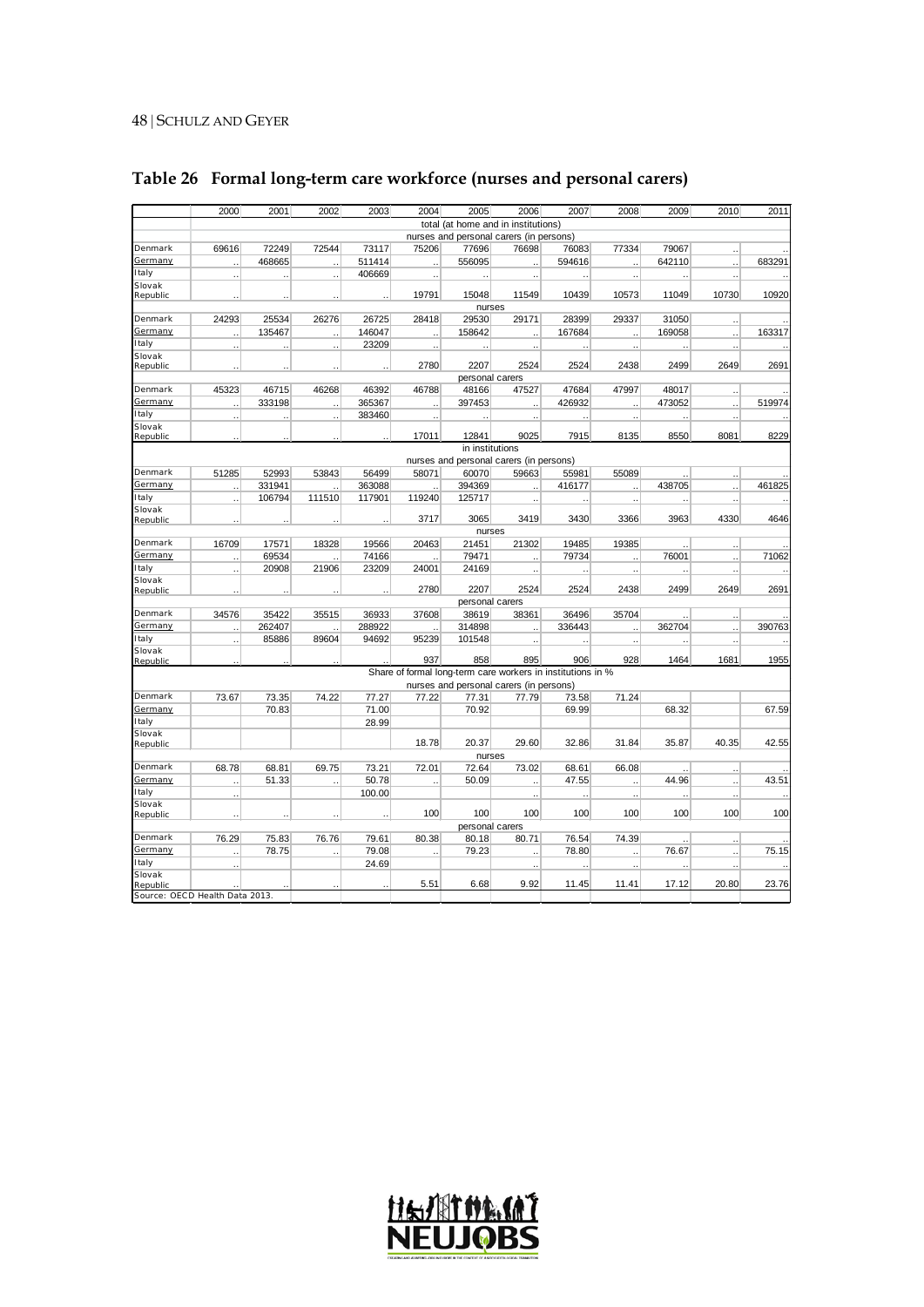|                                                                | Home    |                |         |
|----------------------------------------------------------------|---------|----------------|---------|
|                                                                | care    | <b>Nursing</b> |         |
|                                                                | service | homes          | Total   |
| Total employment contracts                                     | 290 714 | 661 179        | 951 893 |
| Full-time                                                      | 79 755  | 212 416        | 292 171 |
| Total part-time                                                | 204 672 | 405 234        | 609 906 |
| over 50%                                                       | 100 514 | 241 000        | 341 514 |
| 50% and less, but not insignificant employment                 | 42 487  | 101 863        | 144 350 |
| insignificant employment                                       | 61 671  | 62 371         | 124 042 |
| other employment contracts                                     | 6 287   | 43 529         | 49 816  |
| Intern, student, trainee                                       | 5 3 2 6 | 37 158         | 42 484  |
| Assistant in voluntary social year                             | 460     | 3 628          | 4 0 8 8 |
| Civilian service conscript                                     | 64      | 256            | 320     |
| Assistant in voluntary civilian service                        | 437     | 2 487          | 2 9 2 4 |
| Source: Federal Statistical Office of Germany, LTC statistics. |         |                |         |

| Table 27 Employment in long-term care by term of work agreement in Germany |
|----------------------------------------------------------------------------|
| 2011                                                                       |

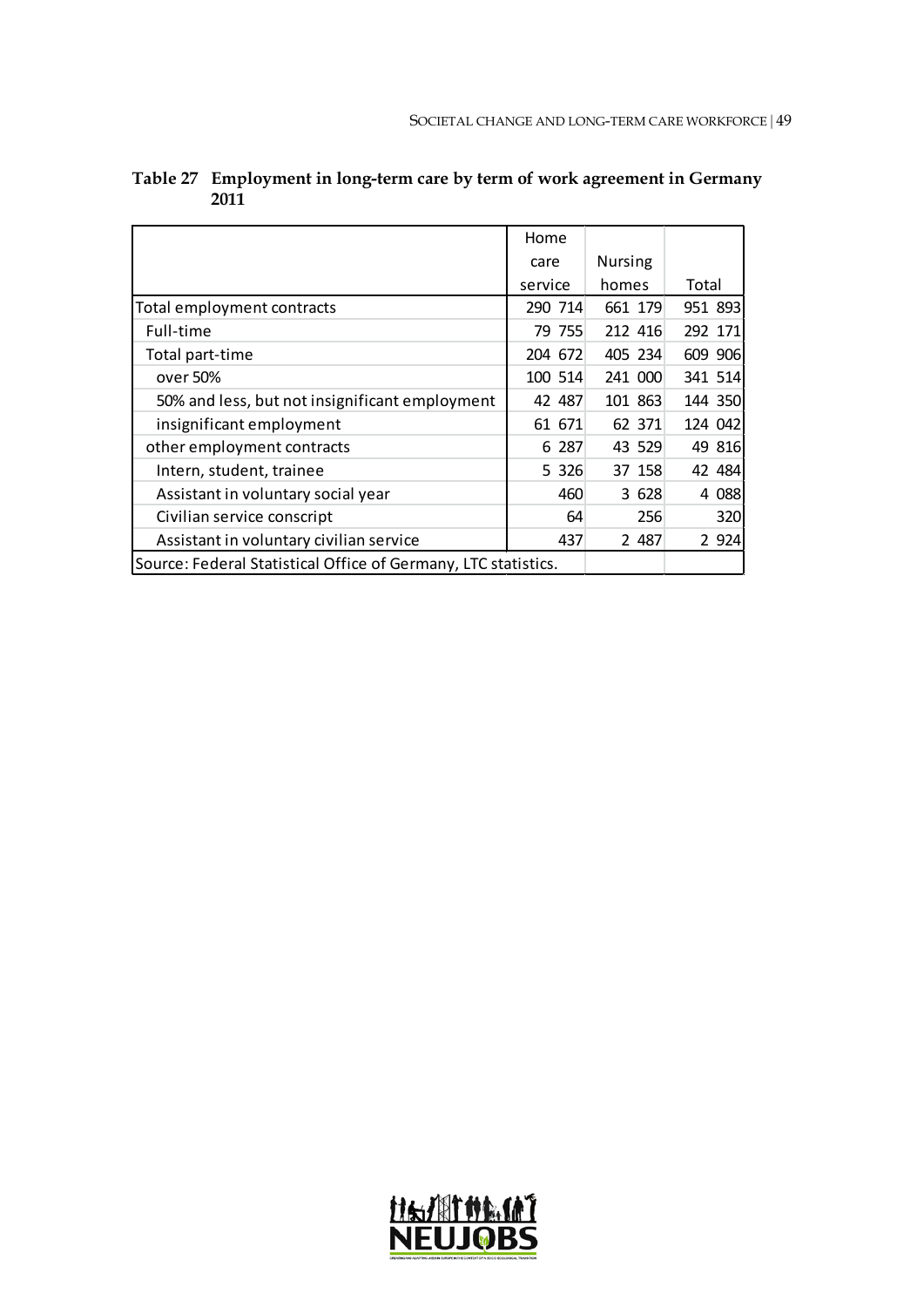|                                                                |           | <b>Nursing</b> |            |                |             |         |  |
|----------------------------------------------------------------|-----------|----------------|------------|----------------|-------------|---------|--|
|                                                                |           | care           |            |                | Administra- |         |  |
|                                                                | Total     | service        |            |                | tion,       |         |  |
|                                                                | fields of | manage-        |            | House-         | manage-     | Other   |  |
|                                                                | activity  | ment           | Basic care | keeping        | ment        | sectors |  |
| Total vocational qualifications                                | 193 301   | 15776          | 137734     | 19511          | 10536       | 9744    |  |
| State-approved geriatric nurse                                 | 45 469    | 4176           | 38555      | 332            | 899         | 1506    |  |
| State-approvedgeriatric nursing assistant                      | 8 4 5 2   | 134            | 7695       | 435            | 47          | 141     |  |
| Nurse, male nurse                                              | 096<br>54 | 9910           | 39441      | 342            | 1991        | 2412    |  |
| Nursing assistant                                              | 8 8 5 0   | 44             | 8031       | 589            | 81          | 104     |  |
| Pediatric nurse, pediatric male nurse                          | 5 0 57    | 796            | 3770       | 42             | 157         | 292     |  |
| Remedial therapist                                             | 850       | 15             | 674        | 68             | 22          | 70      |  |
| Remedial therapy assistant                                     | 163       | 0              | 136        | 11             | 3           | 14      |  |
| Pedagogic therapist                                            | 60        | 0              | 41         | $\overline{2}$ | 8           | 8       |  |
| Ergotherapist                                                  | 319       | $\mathbf{1}$   | 188        | 15             | 5           | 110     |  |
| Physiotherapist                                                | 148       | $\mathbf{1}$   | 94         | 12             | 13          | 29      |  |
| Other training completed in a medical                          |           |                |            |                |             |         |  |
| profession other than that of medical practitioner             | 2 3 9 6   | 24             | 1831       | 214            | 229         | 98      |  |
| Training completed as a social education                       |           |                |            |                |             |         |  |
| worker or social worker                                        | 999       | 32             | 325        | 65             | 314         | 263     |  |
| State-approved family care orderly or nurse                    | 1 1 1 7   | 8              | 822        | 220            | 14          | 54      |  |
| State-approved village (assistant) nursing staff               | 77        | 3              | 35         | 30             | 3           | 5       |  |
| Degree in nursing science granted by a college                 |           |                |            |                |             |         |  |
| or university                                                  | 921       | 463            | 137        | 24             | 251         | 46      |  |
| Other nursing profession                                       | 15 454    | 49             | 12822      | 1783           | 156         | 644     |  |
| Trained housekeeper for the elderly                            | 554       | 3              | 170        | 355            | 11          | 16      |  |
| Other housekeeping qualification                               | 3 806     | $\overline{7}$ | 997        | 2621           | 57          | 124     |  |
| Other vocational qualification                                 | 32 966    | 106            | 14487      | 9636           | 5949        | 2787    |  |
| Without completed vocational qualification or                  |           |                |            |                |             |         |  |
| still in training                                              | 11 548    | 4              | 7483       | 2715           | 326         | 1021    |  |
| Source: Federal Statistical Office of Germany, LTC statistics. |           |                |            |                |             |         |  |

## **Table 28 Employment in home care services by profession and field of activity in Germany 2011 - Full-time equivalents**

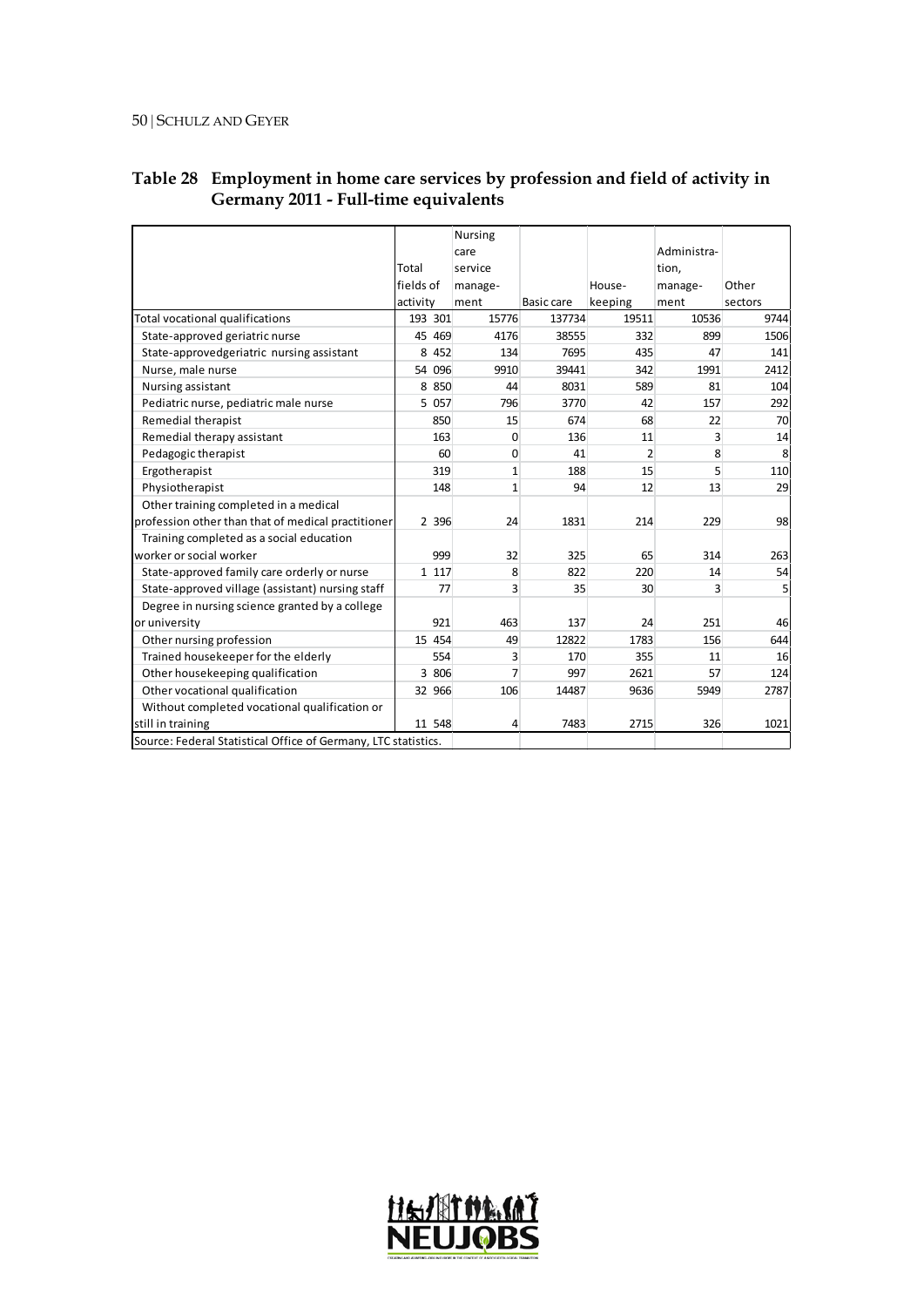|                                                                |           |         |                     |  |         | additional          |                             |                  |                |                |  |
|----------------------------------------------------------------|-----------|---------|---------------------|--|---------|---------------------|-----------------------------|------------------|----------------|----------------|--|
|                                                                |           |         |                     |  |         | care and            |                             |                  | Administr      |                |  |
|                                                                | Total     |         | Care and<br>nursing |  |         |                     | attendan- Housekee Building |                  | ation,         |                |  |
|                                                                | fields of |         |                     |  |         | ce (§ 87b           | ping                        | services         | managem Other  |                |  |
|                                                                | activity  | care    |                     |  |         | Social care SGB XI) | sector                      | sector           | ent            | sectors        |  |
| Total vocational qualifications                                | 479 547   | 327 544 |                     |  | 18 431  | 15 820              | 73 065                      | 11 942           | 27 170         | 5 5 7 9        |  |
| State-approved geriatric nurse                                 | 123 713   | 118 968 |                     |  | 1 321   | 446                 | 157                         | 31               | 2 5 2 4        | 267            |  |
| State-approvedgeriatric nursing assistant                      | 26 054    |         | 25 329              |  | 221     | 248                 | 137                         | 6                | 51             | 62             |  |
| Nurse, male nurse                                              | 42 812    |         | 39 251              |  | 554     | 209                 | 98                          | 12               | 2 4 9 0        | 199            |  |
| Nursing assistant                                              | 13 008    |         | 12 601              |  | 130     | 136                 | 98                          | $\overline{4}$   | 24             | 15             |  |
| Pediatric nurse, pediatric male nurse                          | 2 818     |         | 2 497               |  | 66      | 26                  | 32                          | $1\overline{ }$  | 179            | 17             |  |
| Remedial therapist                                             | 2 272     |         | 1 733               |  | 387     | 90                  | 15                          | $\overline{2}$   | 39             | $\overline{7}$ |  |
| Remedial therapy assistant                                     | 373       |         | 279                 |  | 60      | 21                  | 6                           | $1\vert$         | $\overline{a}$ | $\mathbf{2}$   |  |
| Pedagogic therapist                                            | 291       |         | 100                 |  | 148     | 12                  | $\overline{2}$              | $\Omega$         | 26             | $\overline{4}$ |  |
| Ergotherapist                                                  | 5 911     |         | 1 0 5 4             |  | 4 100   | 583                 | 18                          | 6                | 20             | 130            |  |
| Physiotherapist                                                | 696       |         | 287                 |  | 224     | 33                  | 6                           | $2 \overline{ }$ | 13             | 132            |  |
| Other training completed in a medical                          |           |         |                     |  |         |                     |                             |                  |                |                |  |
| profession other than that of medical practitioner             | 2 633     |         | 1 687               |  | 301     | 129                 | 117                         | 45               | 316            | 38             |  |
| Training completed as a social education                       |           |         |                     |  |         |                     |                             |                  |                |                |  |
| worker or social worker                                        | 5 125     |         | 609                 |  | 3 1 3 8 | 196                 | 37                          | 8                | 1 0 5 5        | 82             |  |
| State-approved family care orderly or nurse                    | 995       |         | 840                 |  | 59      | 31                  | 43                          | $\Omega$         | 11             | 10             |  |
| State-approved village (assistant) nursing staff               | 76        |         | 48                  |  | 6       | 4                   | 14                          | 1                | $\overline{2}$ | $1\vert$       |  |
| Degree in nursing science granted by a college                 |           |         |                     |  |         |                     |                             |                  |                |                |  |
| or university                                                  | 2 511     |         | 807                 |  | 168     | 14                  | 16                          | 5                | 1 4 3 4        | 68             |  |
| Other nursing profession                                       | 36 711    |         | 25 096              |  | 1 629   | 9 100               | 719                         | 29               | 67             | 72             |  |
| Trained housekeeper for the elderly                            | 1 752     |         | 198                 |  | 19      | 13                  | 1 474                       | 11               | 25             | 13             |  |
| Other housekeeping qualification                               | 22 398    |         | 1 742               |  | 138     | 101                 | 19 775                      | 311              | 187            | 143            |  |
| Other vocational qualification                                 | 112 241   |         | 42 571              |  | 3 899   | 3 688               | 30 679                      | 10 373           | 17 820         | 3 211          |  |
| Without completed vocational qualification or                  |           |         |                     |  |         |                     |                             |                  |                |                |  |
| still in training                                              | 77 155    |         | 51 847              |  | 1 863   | 740                 | 19 622                      | 1 0 9 4          | 883            | 1 106          |  |
| Source: Federal Statistical Office of Germany, LTC statistics. |           |         |                     |  |         |                     |                             |                  |                |                |  |

### **Table 29 Employment in nursing homes by profession and field of activity in Germany 2011 – Full-time equivalents**

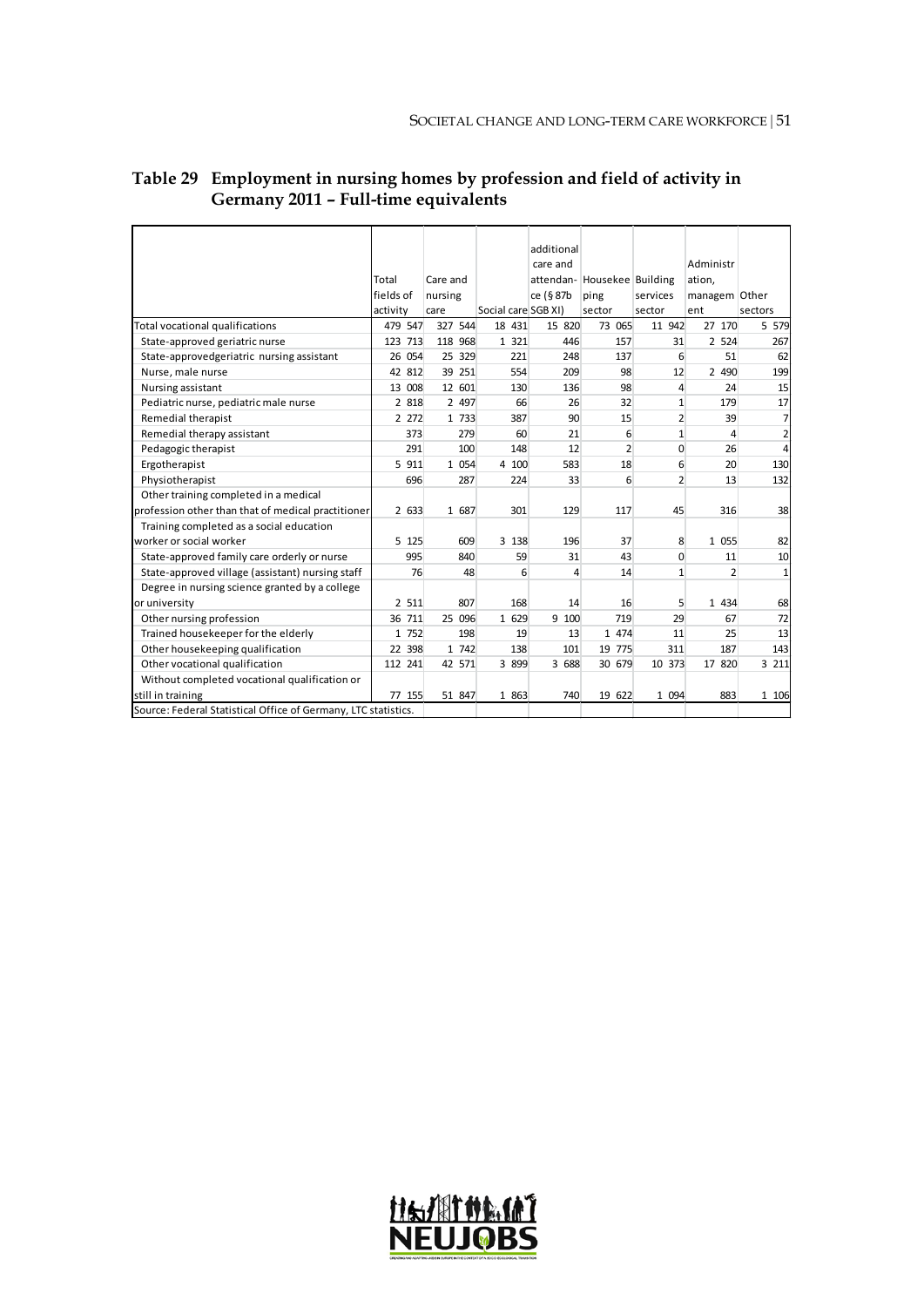|                                | 2010 | 2030                             |                 |          | Changes 2030/2010 |  |  |  |  |  |  |  |
|--------------------------------|------|----------------------------------|-----------------|----------|-------------------|--|--|--|--|--|--|--|
|                                |      | Friendly                         | Tough           | Friendly | Tough             |  |  |  |  |  |  |  |
|                                |      |                                  | Fertility rates |          |                   |  |  |  |  |  |  |  |
| Denmark                        | 1.87 | 1.94                             | 1.87            | 0.07     | 0.00              |  |  |  |  |  |  |  |
| Germany                        | 1.39 | 1.70                             | 1.39            | 0.31     | 0.00              |  |  |  |  |  |  |  |
| Italy                          | 1.41 | 1.71                             | 1.41            | 0.30     | 0.00              |  |  |  |  |  |  |  |
| Poland                         | 1.38 | 1.69                             | 1.38            | 0.31     | 0.00              |  |  |  |  |  |  |  |
| Slovakia                       | 1.40 | 1.70                             | 1.40            | 0.30     | 0.00              |  |  |  |  |  |  |  |
|                                |      | Life expectancy at birth males   |                 |          |                   |  |  |  |  |  |  |  |
| Denmark                        | 77.2 | 83.1                             | 79.4            | 5.90     | 2.20              |  |  |  |  |  |  |  |
| Germany                        | 78.0 | 83.9                             | 80.1            | 5.90     | 2.10              |  |  |  |  |  |  |  |
| Italy                          | 79.4 | 85.3                             | 81.5            | 5.90     | 2.10              |  |  |  |  |  |  |  |
| Poland                         | 72.1 | 79.2                             | 74.9            | 7.10     | 2.80              |  |  |  |  |  |  |  |
| Slovakia                       | 71.7 | 80.7                             | 76.5            | 9.00     | 4.80              |  |  |  |  |  |  |  |
|                                |      | Life expectancy at birth females |                 |          |                   |  |  |  |  |  |  |  |
| Denmark                        | 81.4 | 86.3                             | 83.2            | 4.90     | 1.80              |  |  |  |  |  |  |  |
| Germany                        | 83.0 | 87.6                             | 84.6            | 4.60     | 1.60              |  |  |  |  |  |  |  |
| Italy                          | 84.6 | 89.2                             | 86.1            | 4.60     | 1.50              |  |  |  |  |  |  |  |
| Poland                         | 80.7 | 85.7                             | 82.6            | 5.00     | 1.90              |  |  |  |  |  |  |  |
| Slovakia                       | 79.3 | 86.4                             | 83.4            | 7.10     | 4.10              |  |  |  |  |  |  |  |
| Source: Huisman et al. (2013). |      |                                  |                 |          |                   |  |  |  |  |  |  |  |

# **Table 30 Assumptions of population forecasts**

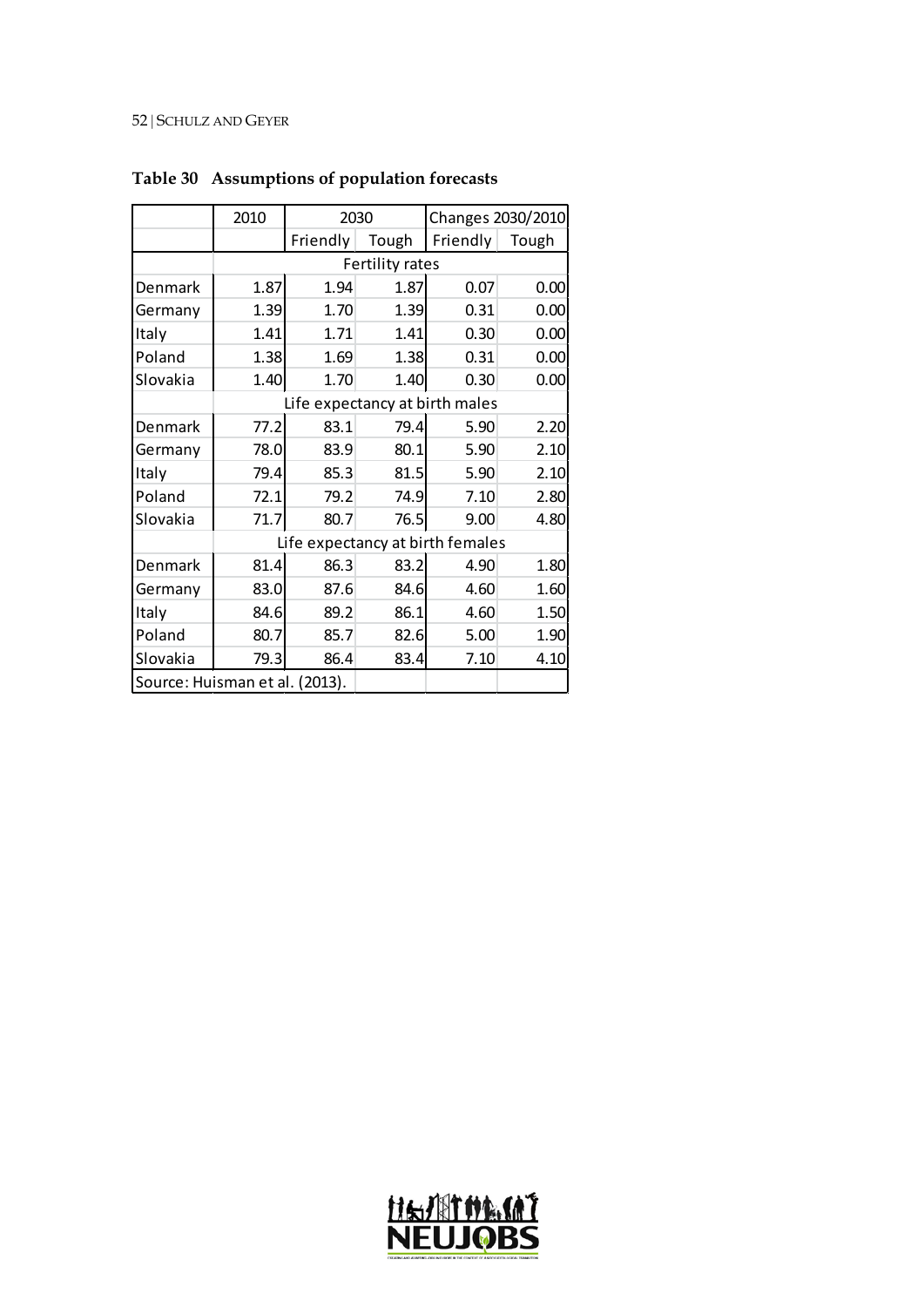| Occupations                                                                                               | 2010    |     | 2025  |         |          |     | Changes 2025/2010 |       |         |
|-----------------------------------------------------------------------------------------------------------|---------|-----|-------|---------|----------|-----|-------------------|-------|---------|
|                                                                                                           |         |     | tough |         | Friendly |     |                   |       |         |
| Total                                                                                                     | 139 547 |     |       | 163 292 | 184 956  |     | 23 745            |       | 45 409  |
| Management                                                                                                |         | 497 |       | 582     |          | 659 |                   | 85    | 162     |
| <b>Nurse</b>                                                                                              | 10 894  |     |       | 12 747  | 14 438   |     |                   | 1 854 | 3 5 4 5 |
| Physiotherapist                                                                                           |         | 581 |       | 680     |          | 771 |                   | 99    | 189     |
| Catering officer etc. (matron)                                                                            | 4 643   |     |       | 5 4 3 3 | 6 154    |     |                   | 790   | 1 511   |
| Occupational therapist                                                                                    |         | 829 |       | 970     | 1 0 98   |     |                   | 141   | 270     |
| Teacher                                                                                                   |         | 4   |       | 4       |          | 5   |                   | 1     |         |
| Pedagogue                                                                                                 | 1 572   |     |       | 1 839   | 2 083    |     |                   | 267   | 511     |
| Psychologist                                                                                              |         | 28  |       | 33      |          | 38  |                   | 5     | 9       |
| Social worker etc.                                                                                        |         | 69  |       | 81      |          | 92  |                   | 12    | 22      |
| Administrative work                                                                                       | 2 571   |     |       | 3 0 0 9 | 3 408    |     |                   | 438   | 837     |
| Office and secretary work                                                                                 | 1 834   |     |       | 2 146   | 2 431    |     |                   | 312   | 597     |
| Caretaker etc.                                                                                            | 1 775   |     |       | 2 077   | 2 3 5 2  |     |                   | 302   | 577     |
| Pedagogue assistant etc.                                                                                  |         | 121 |       | 142     |          | 160 |                   | 21    | 39      |
| Social and health workers etc.                                                                            | 67 616  |     |       | 79 122  | 89 619   |     | 11 505            |       | 22 003  |
| Social and health care assistants etc.                                                                    | 40 121  |     |       | 46 948  | 53 176   |     |                   | 6 827 | 13 055  |
| Cleaning etc.                                                                                             | 5 625   |     |       | 6 582   | 7 456    |     |                   | 957   | 1 830   |
| Assistant in kitchen etc.                                                                                 |         | 767 |       | 897     | 1 016    |     |                   | 130   | 249     |
| *) Staff in all measures for elderly, handicapped and juveniles with special problems, but no child care. |         |     |       |         |          |     |                   |       |         |
| Source: Statistics Denmark.                                                                               |         |     |       |         |          |     |                   |       |         |

**Table 31 Changes in the staff working with nursing and care in Denmark**

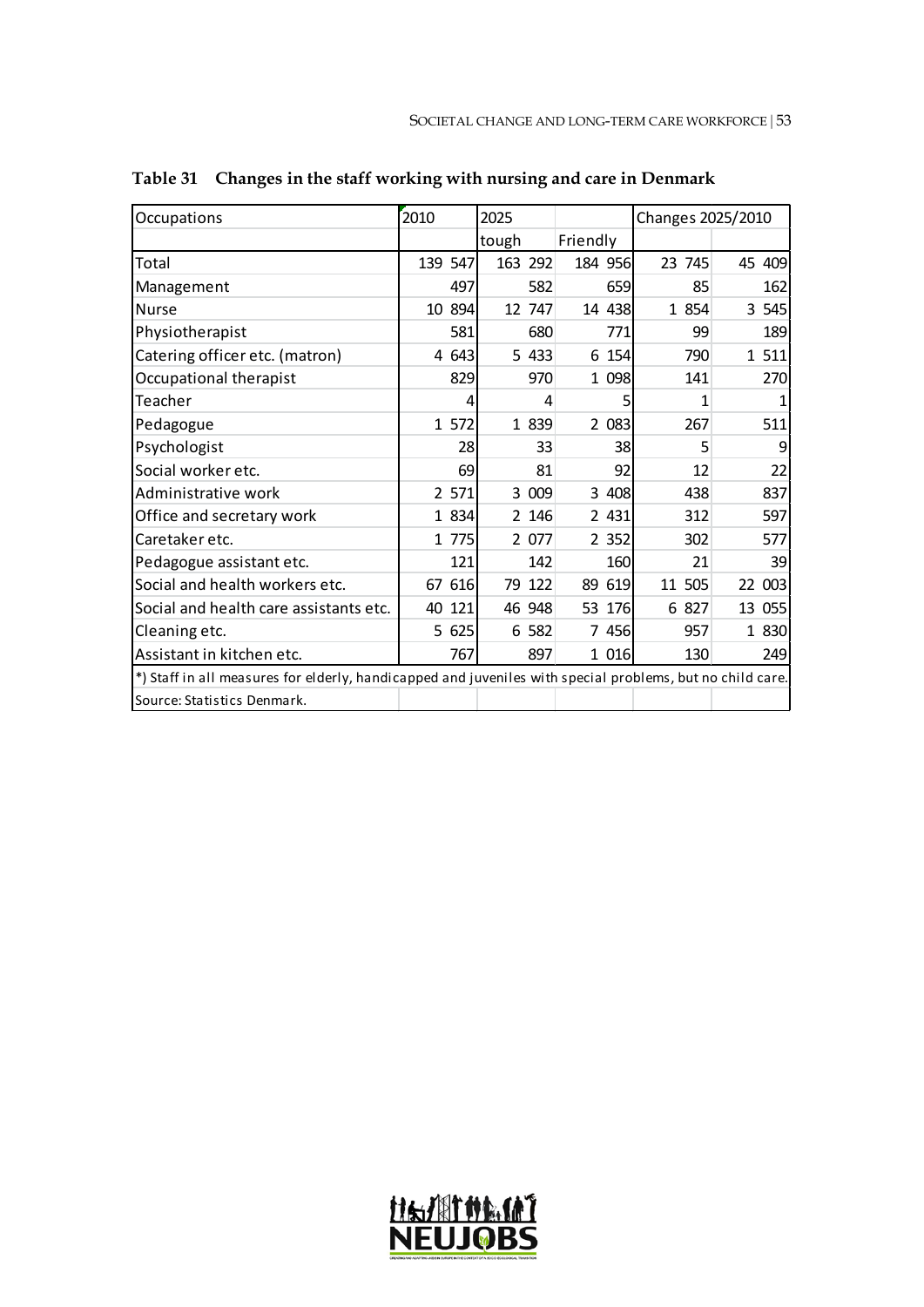|                                                                                         | Nursing homes  |                |          |                | Home care services |                |              |              | Total    |                   |                         |
|-----------------------------------------------------------------------------------------|----------------|----------------|----------|----------------|--------------------|----------------|--------------|--------------|----------|-------------------|-------------------------|
|                                                                                         |                | 2025           |          |                | 2025               |                |              | 2025         |          | Changes 2025/2011 |                         |
|                                                                                         | 2011           | Tough          | Friendly | 2011           | Tough              | Friendly       | 2011         | Tough        | Friendly | Tough             | Friendly                |
|                                                                                         |                |                |          |                |                    | in 1000        |              |              |          |                   |                         |
| Total vocational qualifications                                                         | 661            | 778            | 922      | 291            | 339                | 397            | 952          | 1 1 1 7      | 1 3 1 8  | 166               | 366                     |
| State-approved geriatric nurse                                                          | 149            | 175            | 207      | 60             | 70                 | 81             | 208          | 245          | 289      | 36                | 80                      |
| State-approvedgeriatric nursing assistant                                               | 35             | 41             | 48       | 12             | 14                 | 16             | 47           | 55           | 64       | 8                 | 18                      |
| Nurse, male nurse                                                                       | 55             | 65             | 77       | 80             | 94                 | 110            | 136          | 159          | 187      | 23                | 51                      |
| Nursing assistant                                                                       | 17             | 20             | 24       | 13             | 15                 | 18             | 30           | 36           | 42       | 5                 | 12                      |
| Pediatric nurse, pediatric male nurse                                                   | 4              | Δ              |          | 8              | 9                  | 10             | 11           | 13           | 16       | $\overline{2}$    | $\overline{4}$          |
| <b>Remedial therapist</b>                                                               | 3              | 3              |          | 1              | 1                  |                |              | 5            |          | 1                 | 2 <sup>1</sup>          |
| Remedial therapy assistant                                                              | $\mathbf{1}$   | 1              |          | $\Omega$       | $\Omega$           | $\Omega$       | $\mathbf{1}$ | 1            |          | $\Omega$          | $\Omega$                |
| Pedagogic therapist                                                                     | $\Omega$       | $\Omega$       |          | $\Omega$       | $\Omega$           | $\Omega$       | $\Omega$     | $\mathbf{1}$ |          | 0                 | $\Omega$                |
| Ergotherapist                                                                           | 8              | 9              | 11       | $\Omega$       | 1                  | $\mathbf{1}$   | 8            | 9            | 11       | 1                 | 3                       |
| Physiotherapist                                                                         | $\mathbf{1}$   | 1              |          | $\Omega$       | $\Omega$           | $\Omega$       |              | 1            |          | $\Omega$          | $\Omega$                |
| Other training completed in a medical profession                                        |                |                |          |                |                    |                |              |              |          |                   |                         |
| other than that of medical practitioner                                                 | 4              | Λ              | 5        | Λ              | 5                  | 5              | 8            | 9            | 11       | $\mathbf{1}$      | $\overline{\mathbf{3}}$ |
| Training completed as a social education worker                                         |                |                |          |                |                    |                |              |              |          |                   |                         |
| or social worker                                                                        | $\overline{7}$ | 8              | 10       | 1              | $\overline{2}$     | 2              | 8            | 10           | 12       | $\mathbf{1}$      | $\overline{\mathbf{3}}$ |
| State-approved family care orderly or nurse                                             | $\mathbf{1}$   | $\overline{2}$ | 2        | $\overline{2}$ | $\overline{2}$     | $\overline{2}$ | 3            | 3            |          | $\Omega$          | 1                       |
| State-approved village (assistant) nursing staff                                        | $\Omega$       | $\Omega$       | $\Omega$ | $\Omega$       | $\Omega$           | $\Omega$       | $\Omega$     | $\Omega$     | ŋ        | $\Omega$          | <sub>0</sub>            |
| Degree in nursing science granted by a college or                                       |                |                |          |                |                    |                |              |              |          |                   |                         |
| university                                                                              | 3              | ٦              |          | 1              | 1                  | 1              | Λ            | 5            |          | 1                 | $\overline{2}$          |
| Other nursing profession                                                                | 53             | 62             | 74       | 23             | 27                 | 32             | 76           | 90           | 106      | 13                | 29                      |
| Trained housekeeper for the elderly                                                     | $\overline{2}$ |                |          | $\mathbf{1}$   | 1                  | 1              | 3            | 4            |          | 1                 | 11                      |
| Other housekeeping qualification                                                        | 31             | 36             | 43       | 6              | $\overline{7}$     | $\overline{9}$ | 37           | 44           | 51       | 6                 | 14                      |
| Other vocational qualification                                                          | 167            | 197            | 233      | 57             | 67                 | 78             | 225          | 264          | 312      | 39                | 87                      |
| Without completed vocational qualification or                                           |                |                |          |                |                    |                |              |              |          |                   |                         |
| still in training                                                                       | 121            | 142            | 169      | 20             | 23                 | 27             | 140          | 165          | 195      | 25                | 55                      |
| Source: Federal Statistical Office of Germany, LTC statistics; estimation of DIW Berlin |                |                |          |                |                    |                |              |              |          |                   |                         |

### **Table 32 Changes in the demand for formal long-term care workforce by occupations in Germany**

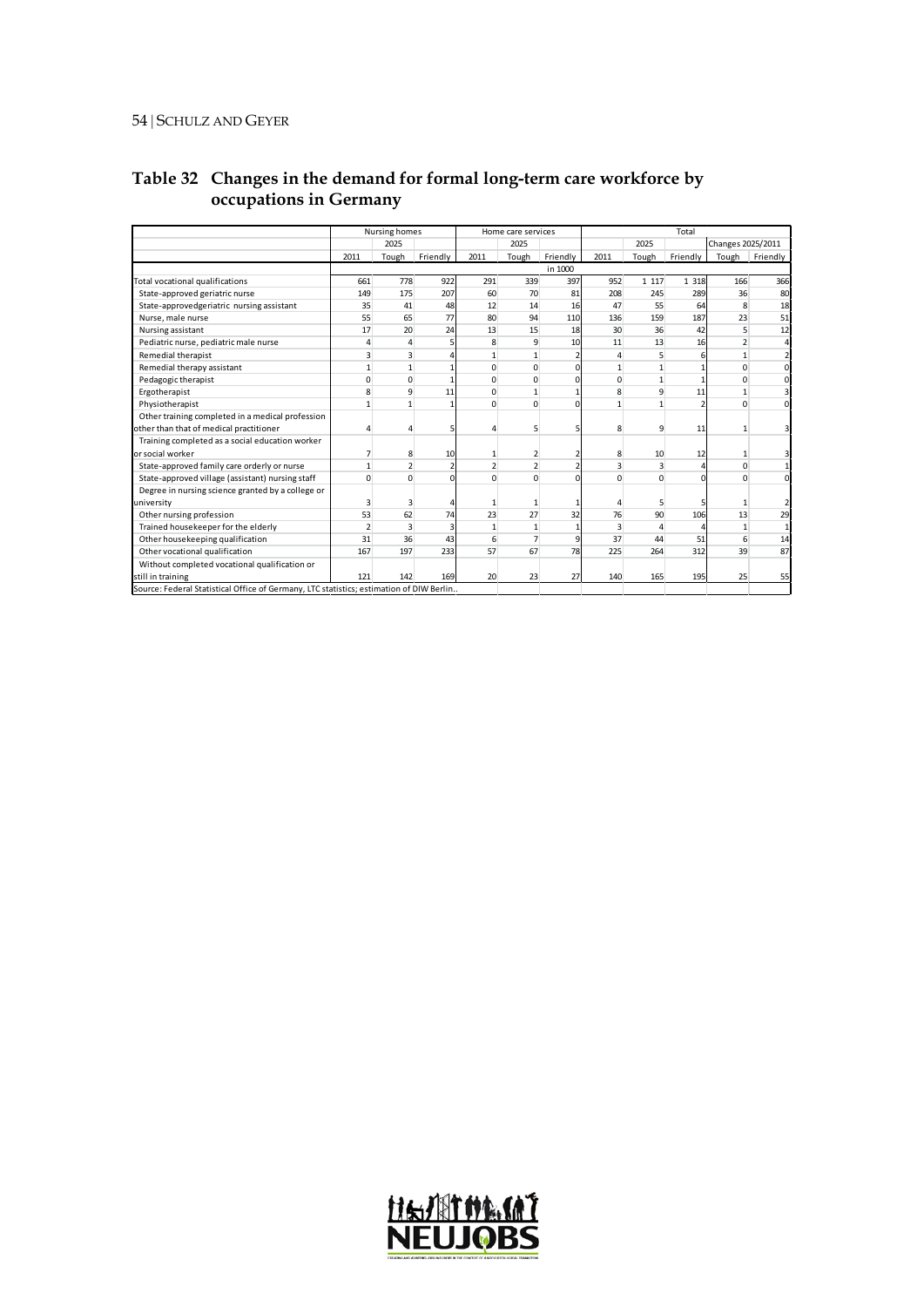|                                                             | 2010    | 2025    | Changes 2025/2010 |                                        |          |        |          |
|-------------------------------------------------------------|---------|---------|-------------------|----------------------------------------|----------|--------|----------|
|                                                             |         | tough   | friendly          | tough                                  | friendly | tough  | friendly |
|                                                             |         |         | in persons        |                                        |          | in $%$ |          |
|                                                             |         |         |                   | Residential care in health care sector |          |        |          |
| Residential nursing care                                    | 16 691  | 19 910  | 22 458            | 3 2 1 9                                | 5 767    | 19.29  | 34.55    |
| thereof                                                     |         |         |                   |                                        |          |        |          |
| Physicians                                                  | 1 9 2 9 | 2 301   | 2 5 9 5           | 372                                    | 666      | 19.28  | 34.53    |
| <b>Nurses</b>                                               | 8 8 9 8 | 10 614  | 11 972            | 1 716                                  | 3 0 7 4  | 19.29  | 34.55    |
| Psychologists                                               | 581     | 693     | 782               | 112                                    | 201      | 19.28  | 34.60    |
| Educators                                                   | 31      | 37      | 42                | 6                                      | 11       | 19.35  | 35.48    |
| Physiotherapists                                            | 495     | 590     | 666               | 95                                     | 171      | 19.19  | 34.55    |
| <b>Medical workers</b>                                      | 1 699   | 2 0 2 7 | 2 2 8 6           | 328                                    | 587      | 19.31  | 34.55    |
| Social workers                                              | 249     | 297     | 335               | 48                                     | 86       | 19.28  | 34.54    |
| Nursing assistant                                           | 2 809   | 3 3 5 1 | 3 780             | 542                                    | 971      | 19.30  | 34.57    |
|                                                             |         |         |                   | Residential care in social sector      |          |        |          |
| Total employment                                            | 36 693  | 40 967  | 43 894            | 4 274                                  | 7 201    | 11.65  | 19.62    |
| thereof                                                     |         |         |                   |                                        |          |        |          |
| Medical and physiotherapist activities                      | 7 1 19  | 7 9 4 8 | 8 5 1 6           | 829                                    | 1 3 9 7  | 11.64  | 19.62    |
| Care and therapeutic activities                             | 29 574  | 33 019  | 35 378            | 3 4 4 5                                | 5 804    | 11.65  | 19.63    |
|                                                             |         |         |                   | Home nursing care in health sector     |          |        |          |
| Family community nurses                                     | 11 727  | 14 070  | 16 159            | 2 3 4 3                                | 4 4 3 2  | 19.98  | 37.79    |
|                                                             |         |         |                   | Home care in social assistance sector  |          |        |          |
| Total employment                                            | 7 286   | 8 741   | 10 040            | 1 455                                  | 2 754    | 19.97  | 37.80    |
| General care services                                       | 6358    | 7628    | 8 761             | 1 270                                  | 2 403    | 19.97  | 37.80    |
| Specialized care services                                   | 928     | 1 1 1 3 | 1 279             | 185                                    | 351      | 19.97  | 37.80    |
|                                                             |         |         |                   | Total employment                       |          |        |          |
| Residential care                                            | 53 384  | 60877   | 66 352            | 7 493                                  | 12 968   | 14.04  | 24.29    |
| Home care                                                   | 19013   | 22811   | 26 199            | 3 798                                  | 7 18 6   | 19.98  | 37.80    |
| Source: Golinowska et al. (2013); calculation of DIW Berlin |         |         |                   |                                        |          |        |          |

### **Table 33 Demand for workforce in (public financed) long-term care activities in Poland**

## **Table 34 Changes in the demand for formal long-term care workforce and informal workforce receiving care allowances in Slovakia**

|                                                                  | 2010    |           | 2025       |           |          | Changes 2025/2010 |          |
|------------------------------------------------------------------|---------|-----------|------------|-----------|----------|-------------------|----------|
|                                                                  |         | tough     | friendly   | tough     | friendly | tough             | friendly |
|                                                                  |         |           | in persons |           |          |                   | in $%$   |
| <b>T</b> otal institutional care                                 | 22 921  | 27 484    | 29 403     | 4 5 63    | 6 482    | 19.91             | 28.28    |
| LTC workers at instutions other than hospitals                   | 19 187  | 24 103    | 25 785     | 4 9 1 6   | 6 5 9 8  | 25.62             | 34.39    |
| LTC nurses at hospitals                                          | 3 7 3 4 | 3 3 8 1   | 3 6 18     | $-353$    | $-116$   | $-9.45$           | $-3.11$  |
|                                                                  |         |           |            |           |          |                   |          |
| LTC workers at home - formal (estimation)                        | 2 3 1 5 | 3 2 2 5   | 3 4 5 0    | 910       | 1 1 3 5  | 39.31             | 49.03    |
|                                                                  |         |           |            |           |          |                   |          |
| Informal caregiver receiving care allowances                     | 55 933  | 67<br>383 | 72 086     | 450<br>11 | 16 153   | 20.47             | 28.88    |
| Source: Radvansky and Lichner (2013); calculation of DIW Berlin. |         |           |            |           |          |                   |          |

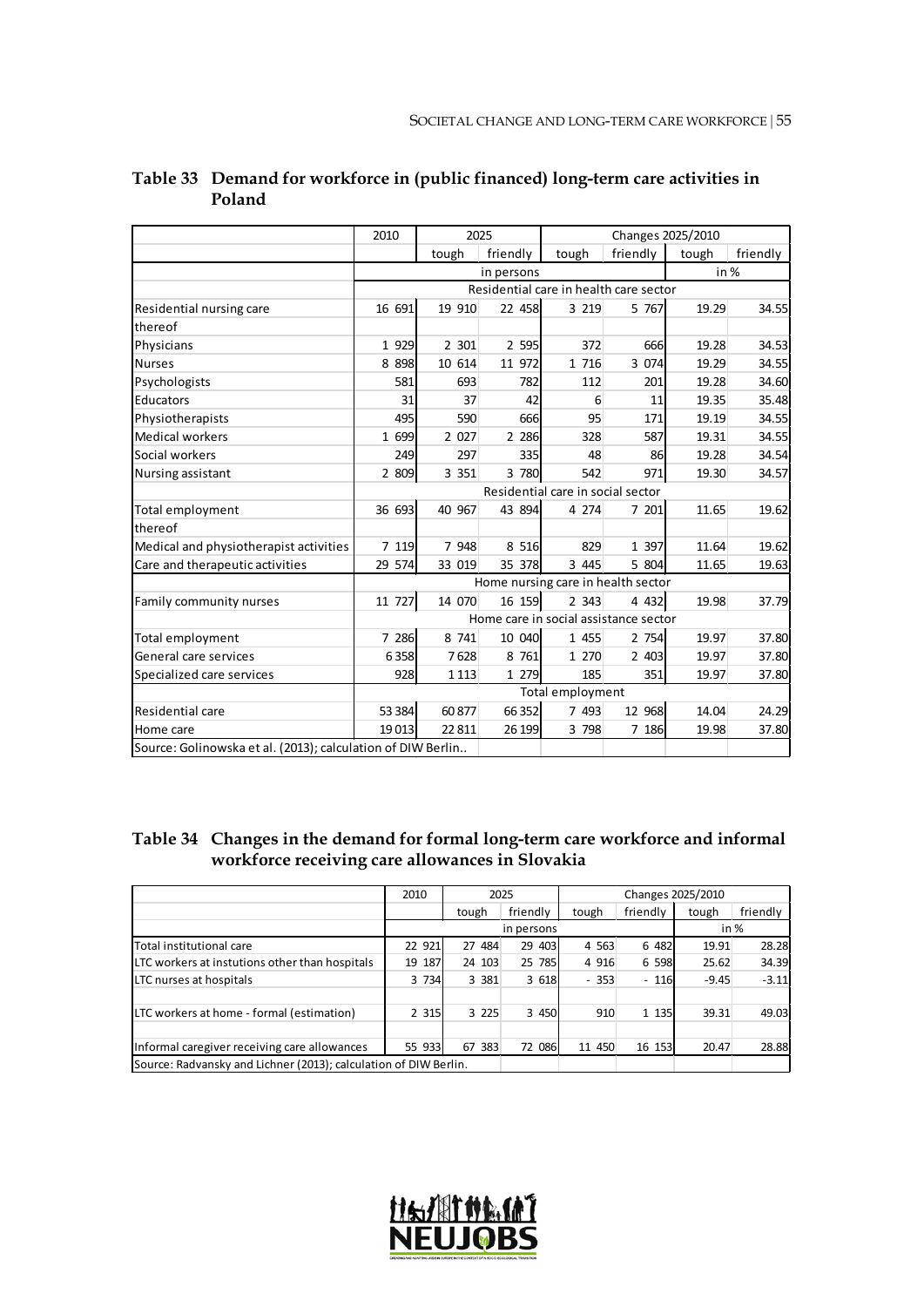|                                                                  | 2010    |           | 2025       | Changes 2025/2010  |          |       |          |  |  |
|------------------------------------------------------------------|---------|-----------|------------|--------------------|----------|-------|----------|--|--|
|                                                                  |         | tough     | friendly   | tough              | friendly | tough | friendly |  |  |
|                                                                  |         |           | in persons |                    |          | in %  |          |  |  |
|                                                                  |         |           |            | 87 - Institutional |          |       |          |  |  |
| Total                                                            | 22 921  | 27 484    | 29<br>403  | 4 5 64             | 6 482    | 19.91 | 28.28    |  |  |
| Other profesionals                                               | 3 0 6 0 | 3 670     | 3 9 2 6    | 609                | 865      | 19.91 | 28.28    |  |  |
| Nurses and health profesionals                                   | 5 240   | 6 283     | 722<br>6   | 1 0 4 3            | 1 482    | 19.91 | 28.28    |  |  |
| Social work profesionals                                         | 255     | 306       | 327        | 51                 | 72       | 19.91 | 28.28    |  |  |
| Personal care workers                                            | 9 1 2 5 | 10 941    | 705<br>11  | 1 817              | 2 5 8 0  | 19.91 | 28.28    |  |  |
| Other staff                                                      | 3 4 6 3 | 4 1 5 3   | 4 4 43     | 690                | 979      | 19.91 | 28.28    |  |  |
| Personal service workers                                         | 1 777   | 2 131     | 2 2 8 0    | 354                | 503      | 19.91 | 28.28    |  |  |
|                                                                  |         |           |            | 88 - Home          |          |       |          |  |  |
| Total                                                            | 58 248  | 70 608    | 75 536     | 12 359             | 17 287   | 21.22 | 29.68    |  |  |
| Other profesionals                                               | 1 348   | 1 635     | 1 749      | 286                | 400      | 21.22 | 29.68    |  |  |
| Nurses and health profesionals                                   | 1 802   | 2 184     | 2 3 3 6    | 382                | 535      | 21.22 | 29.68    |  |  |
| Social work profesionals                                         | 1 095   | 1 327     | 1 4 2 0    | 232                | 325      | 21.22 | 29.68    |  |  |
| Personal care workers                                            | 52 204  | 63<br>281 | 697<br>67  | 077<br>11          | 15 494   | 21.22 | 29.68    |  |  |
| Other staff                                                      | 1 799   | 2 181     | 2 3 3 3 1  | 382                | 534      | 21.22 | 29.68    |  |  |
| Personal service workers                                         | 0       | 0         | 0          | 0                  | 0        | 0.00  | 0.00     |  |  |
| Source: Radvansky and Lichner (2013); calculation of DIW Berlin. |         |           |            |                    |          |       |          |  |  |

### **Table 35 Occupational structure of formal and informal paid workforce in longterm care in Slovakia**

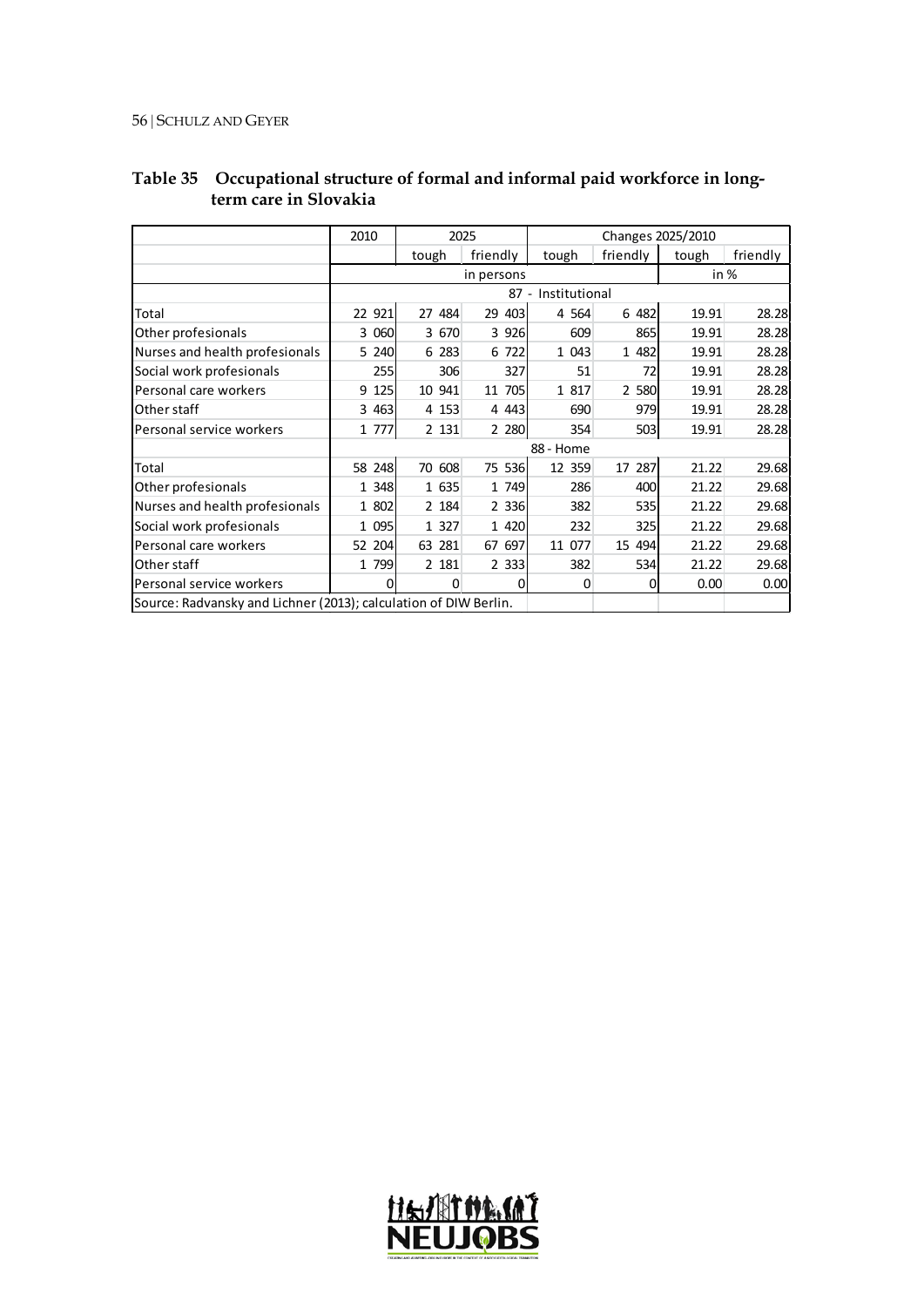# **Appendix 2: Share of people with impairments in ADL and IADL**

The SHARE survey of people aged 50+ living in private households provide information on impairments in activities of daily living (ADL) and instrumental activities of daily living (IADL). We used pooled data (wave 1, 2, and 4) to calculate the share of people reporting impairments in at least 1 ADL, people reporting only impairments in IADLs, and people reporting no impairments at all. Data for all waves are available for Germany, Denmark and Italy. For Poland data are available for wave 2 and 4. Unfortunately Slovakia is not included in the SHARE survey.

In general the SHARE survey shows similar results as the EU SILC survey: the share of people reporting impairments in ADL increases with age, and is in particular in the oldest age group higher for females than males (Table 36).

|                                                                                            |                                                      |              | Males   |       |            |             | Females |       |  |  |  |
|--------------------------------------------------------------------------------------------|------------------------------------------------------|--------------|---------|-------|------------|-------------|---------|-------|--|--|--|
|                                                                                            |                                                      |              |         |       | Share in % |             |         | Total |  |  |  |
|                                                                                            |                                                      | no ADL       |         |       |            | no ADL      |         |       |  |  |  |
|                                                                                            | with at                                              | with at      |         |       | with at    | with at     |         |       |  |  |  |
| Age-                                                                                       | least 1                                              | least 1      | no ADL, |       | least 1    | least 1     | no ADL, |       |  |  |  |
| groups                                                                                     | <b>ADL</b>                                           | <b>IADL</b>  | no IADL | Total | <b>ADL</b> | <b>IADL</b> | no IADL |       |  |  |  |
|                                                                                            |                                                      |              |         |       | Denmark    |             |         |       |  |  |  |
| 50-59                                                                                      | 4.4                                                  | 3.5          | 92.1    | 100   | 5.2        | 6.7         | 88.1    | 100   |  |  |  |
| 60-69                                                                                      | 6.5                                                  | 3.0          | 90.5    | 100   | 6.2        | 7.1         | 86.7    | 100   |  |  |  |
| 70-79                                                                                      | 10.3                                                 | 8.2          | 81.5    | 100   | 9.8        | 14.8        | 75.4    | 100   |  |  |  |
| $80+$                                                                                      | 25.9                                                 | 16.1         | 58.0    | 100   | 30.0       | 22.2        | 47.8    | 100   |  |  |  |
| $50+$                                                                                      | 8.0                                                  | 10.7<br>79.3 | 100     |       |            |             |         |       |  |  |  |
|                                                                                            | Germany                                              |              |         |       |            |             |         |       |  |  |  |
| 50-59                                                                                      | 7.6                                                  | (2, 1)       | 90.2    | 100   | 4.4        | 4.1         | 91.5    | 100   |  |  |  |
| 60-69                                                                                      | 8.5                                                  | 4.7          | 86.8    | 100   | 8.4        | 6.6         | 85.0    | 100   |  |  |  |
| 70-79                                                                                      | 10.8                                                 | 5.9          | 83.3    | 100   | 15.8       | 13.1        | 71.1    | 100   |  |  |  |
| $80+$                                                                                      | 35.9                                                 | (7, 6)       | 56.5    | 100   | 40.4       | 17.7        | 41.9    | 100   |  |  |  |
| $50+$                                                                                      | 10.9                                                 | 4.3          | 84.7    | 100   | 13.9       | 9.2         | 76.9    | 100   |  |  |  |
|                                                                                            |                                                      |              |         |       | Italy      |             |         |       |  |  |  |
| 50-59                                                                                      | (3,4)                                                | (1,3)        | 95.3    | 100   | 3.8        | 4.8         | 91.3    | 100   |  |  |  |
| 60-69                                                                                      | 4.9                                                  | 4.1          | 91.0    | 100   | 6.2        | 8.6         | 85.2    | 100   |  |  |  |
| 70-79                                                                                      | 10.6                                                 | 7.8          | 81.5    | 100   | 19.7       | 15.7        | 64.6    | 100   |  |  |  |
| $80+$                                                                                      | 29.1                                                 | 16.7         | 54.2    | 100   | 46.9       | 22.0        | 31.0    | 100   |  |  |  |
| $50+$                                                                                      | 8.3                                                  | 5.4          | 86.3    | 100   | 16.0       | 11.6        | 72.4    | 100   |  |  |  |
|                                                                                            |                                                      |              |         |       | Poland     |             |         |       |  |  |  |
| 50-59                                                                                      | 11.0                                                 | (3, 8)       | 85.2    | 100   | 9.5        | 4.0         | 86.4    | 100   |  |  |  |
| 60-69                                                                                      | 16.5                                                 | 5.3          | 78.3    | 100   | 17.6       | 10.2        | 72.2    | 100   |  |  |  |
| 70-79                                                                                      | 21.2                                                 | 12.1         | 66.6    | 100   | 30.5       | 16.5        | 53.0    | 100   |  |  |  |
| $80+$                                                                                      | 37.3                                                 | 15.9         | 46.9    | 100   | 49.3       | 19.2        | 31.4    | 100   |  |  |  |
| $50+$                                                                                      | 16.8                                                 | 6.7          | 76.5    | 100   | 21.8       | 10.7        | 67.5    | 100   |  |  |  |
|                                                                                            | Values in () are based on less than 30 observations. |              |         |       |            |             |         |       |  |  |  |
| Source: SHARE wave 1, 2, and 4; weighted results (pooled data); calculation of DIW Berlin. |                                                      |              |         |       |            |             |         |       |  |  |  |

#### **Table 36 People with and without impairments in ADL and IADL**

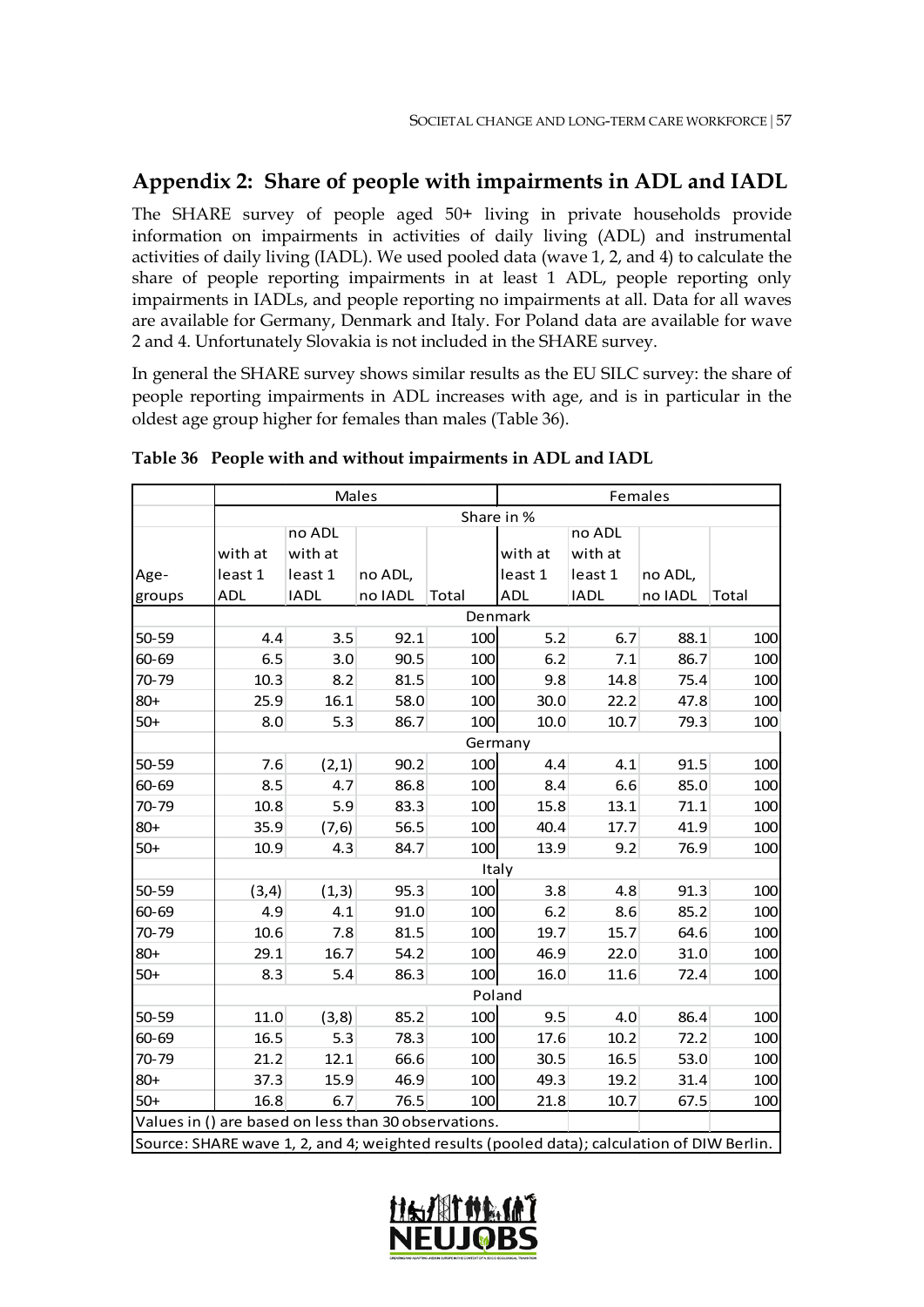The share of people aged 50+ reporting impairments in at least one ADL ranges for men from 8 % in Denmark to 17 % in Poland and for women from 10 % to 22 %. In Poland in particular the people aged 50-69 reported high shares of impairments compared to other countries. This can be partly traced back to illnesses like depression and to traffic accidents (Golinowska and Sowa, 2012).

The share of people reporting only impairments in IADL is relatively small ranging for men from 4.3 % in Germany to 6.7 % in Poland, and for women from 9.2 % in Germany to 11.6 % in Italy. The Share data show that the majority of people aged 50 to 79 living in private households have no impairments either in IADL or in ADL. People with impairments in at least one ADL are in need of care. The possibility to receive help and care by partners or other family members depends also on the living situation of the dependent. The SHARE survey provides information on the living arrangements differentiated by disability status. Table 37 shows the share of people living alone. Significant differences in the share of single elderly across the studied countries can be observed. Denmark realized the highest share of single households of males and females, and Poland the lowest. The share of people living alone increases with age in all countries with the exception of males in Poland (nearly constant share).

Surprisingly the share of people living alone is higher for persons reporting impairments in at least one ADL than for persons reporting no impairments at all. This phenomenon can be seen in all countries for females and males (expect males aged 70+ in Italy and Poland). Dependent people living alone depend on care and help from people outside the household.

Dependent people living with a partner or with together with other persons have a high probability to be cared for by members of the household. The share of dependent living in a two-or-more-person-household is corresponding to the share for single persons in Table 37. In general, the share of dependent living with others declines with age. People prefer to stay in their home even if they lost their partner. An exception is males in Poland. Widowed dependent males are living more often together with their children than in other countries.

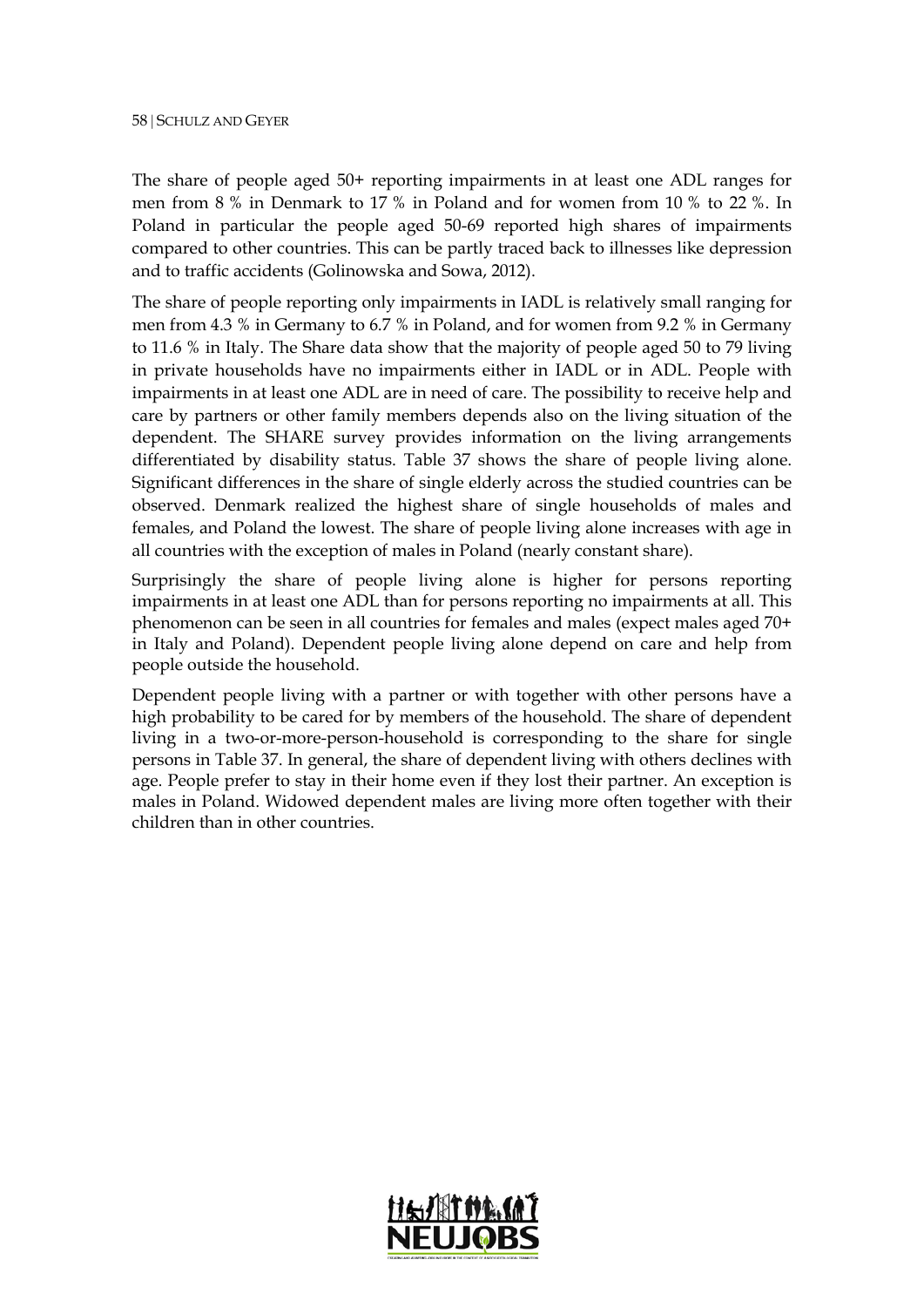|                                                                                            |                                              |             | Males   |       |                                            |             | Females |       |  |  |  |  |
|--------------------------------------------------------------------------------------------|----------------------------------------------|-------------|---------|-------|--------------------------------------------|-------------|---------|-------|--|--|--|--|
|                                                                                            |                                              | no ADL      |         |       |                                            | no ADL      |         |       |  |  |  |  |
|                                                                                            | with at                                      | with at     |         |       | with at                                    | with at     |         |       |  |  |  |  |
|                                                                                            | least 1                                      | least 1     | no ADL, |       | least 1                                    | least 1     | no ADL, |       |  |  |  |  |
| Countries                                                                                  | ADL                                          | <b>IADL</b> | no IADL | Total | ADL                                        | <b>IADL</b> | no IADL | Total |  |  |  |  |
|                                                                                            |                                              |             |         |       | Share of people (50+) living alone in %    |             |         |       |  |  |  |  |
| Denmark                                                                                    | 41,6                                         | 30,8        | 18,5    | 21,0  | 63,1                                       | 50,1        | 32,7    | 37,6  |  |  |  |  |
| Germany                                                                                    | 23,7                                         | 21,7        | 17,6    | 18,5  | 58,4                                       | 50,6        | 31,5    | 37,0  |  |  |  |  |
| Italy                                                                                      | 20,3                                         | 17,7        | 14,0    | 14,8  | 41,7                                       | 35,9        | 23,1    | 27,6  |  |  |  |  |
| Poland                                                                                     | 16,6                                         | 15,1        | 13,2    | 13,9  | 27,3                                       | 29,9        | 18,6    | 21,7  |  |  |  |  |
|                                                                                            | Share of people aged 50-69 living alone in % |             |         |       |                                            |             |         |       |  |  |  |  |
| Denmark                                                                                    | 40,7                                         | 19,1        | 16,2    | 17,6  | 35,4                                       | 25,8        | 24,1    | 24,9  |  |  |  |  |
| Germany                                                                                    | 22,4                                         | 27,4        | 17,4    | 18,2  | 37,2                                       | 27,4        | 23,1    | 24,2  |  |  |  |  |
| Italy                                                                                      | 18,4                                         | 20,9        | 10,8    | 11,4  | 18,1                                       | 14,7        | 14,8    | 14,9  |  |  |  |  |
| Poland                                                                                     | 18,4                                         | 14,6        | 13,1    | 13,9  | 16,2                                       | 18,0        | 12,6    | 13,4  |  |  |  |  |
|                                                                                            |                                              |             |         |       | Share of people aged 70+ living alone in % |             |         |       |  |  |  |  |
| Denmark                                                                                    | 42,5                                         | 40,7        | 26,2    | 30,2  | 79,5                                       | 68,2        | 55,2    | 62,0  |  |  |  |  |
| Germany                                                                                    | 25,0                                         | 14,8        | 18,2    | 19,2  | 66,6                                       | 63,2        | 50,0    | 56,1  |  |  |  |  |
| Italy                                                                                      | 21,2                                         | 16,1        | 22,3    | 21,5  | 46,9                                       | 46,5        | 43,0    | 44,8  |  |  |  |  |
| Poland                                                                                     | 14,0                                         | 15,6        | 13,8    | 14,1  | 34,6                                       | 38,6        | 38,4    | 37,0  |  |  |  |  |
| Source: SHARE wave 1, 2, and 4; weighted results (pooled data); calculation of DIW Berlin. |                                              |             |         |       |                                            |             |         |       |  |  |  |  |

**Table 37 Share of elderly living alone by disability status**

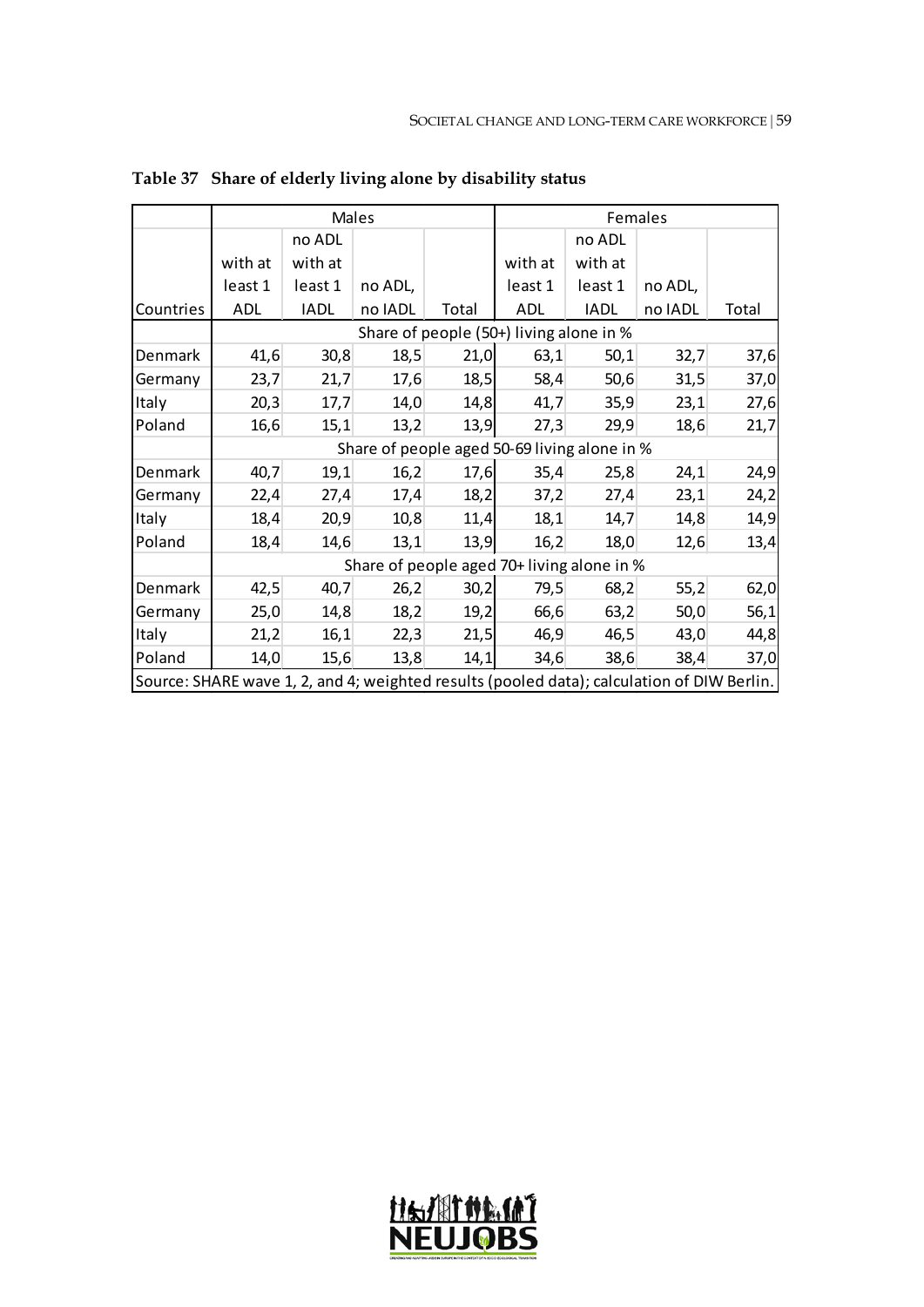# **Appendix 3: Long-term care systems and available public financed long-term care services**

#### *Denmark*

In Denmark a comprehensive social care system exists, proving e.g. help and care for persons at home by community nurses or personal care givers. All residents who need help with housework or personal care - even if the help or care is needed only for one hour per week - are eligible to receive home care irrespective of age, income, wealth or the potential of informal care givers (Schulz 2010a). Home care has given explicit priority over care giving in institutions. In 2010 around 25 % of dependent people receive home care (Table 2). If care giving at home is not possible, persons are eligible to receive institutional care. As permanent home help is given strict priority over caregiving in nursing homes, no new nursing homes have been constructed since 1987 (Strandberg-Larsen et al., 2007). Thus, nursing homes are in the process of being phased out. Various forms of service-enriched housing are being developed in their place with the active support of the municipal and national governments. The goal is to create non-institutional but supportive living arrangements for the elderly with varying levels of functioning. Such housing is often located near and linked with existing nursing homes, sheltered accommodation, day-care homes or day centers and/or community centers to maximize the use of personnel and facilities, as well as to ensure convenient access to home help, home nursing and other community services (Brodsky et al. 2003). In 2010, in Denmark in accommodation suitable for the persons in need of care (nursing homes, service enriched housing, sheltered accommodations) around 47,000 beds exist, that is 51 beds per 1000 persons aged 65+ (Table 38). Around 12 % of the dependent received nursing care in such living arrangements.

#### *Germany*

In Germany the 1995 introduced long-term care insurance system provides benefits in kind and in cash to people with at least substantial impairments, but it covers only a part of the costs (Schulz 2010b). Eligible for benefits are people with impairments in at least two activities in one or more areas of daily living (personal hygiene, feeding, and mobility) for at least 45 minutes once a day (basic care) and additional help in IADLs (in total at least 90 minutes per day). The long-term care insurance predominantly provides assistance benefits for domiciliary care, in an effort to enable beneficiaries to remain in their home and their family context for as long as possible. The costs for home care services are covered depending on the level of impairments and the prior defined care basket. Additional cash benefits are provided to the people in need of care which enable them to organize help and personal care by themselves. In total, around 1.7 million people in need of care get benefits for home care either in kind or in cash. Often cash benefits are used to support informal care givers.

Benefits for nursing home residents include only the costs for personal care and help not the costs for board and lodging. Thus, co-payments for nursing homes are high. Residents can apply for social assistance benefits (means tested) if they are not able to finance the required co-payments. In Germany, 12,354 nursing homes exist with

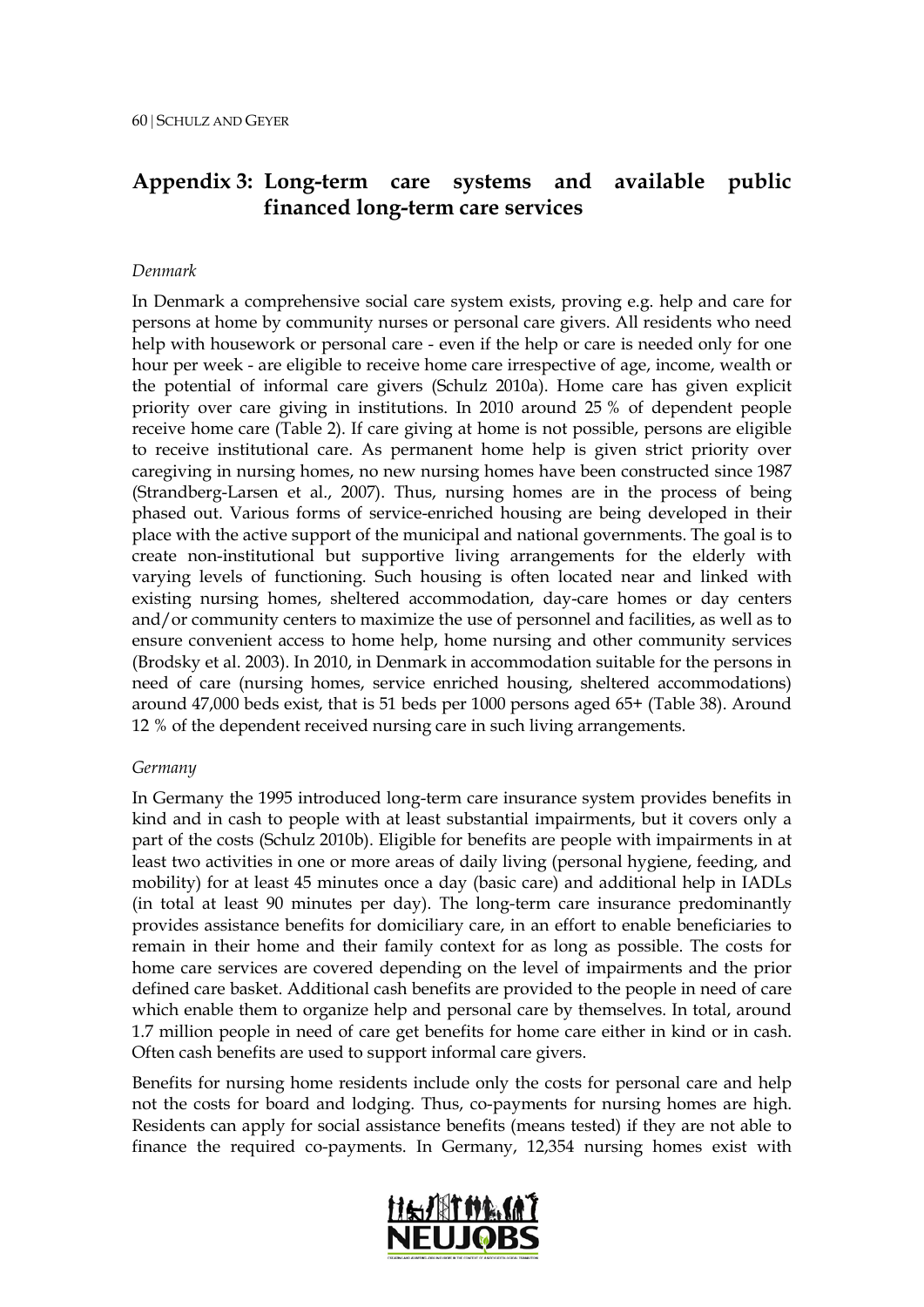around 876,000 beds that are 52 beds per 1000 persons aged 65+. In 2010, around 750,000 persons lived in nursing homes.

#### *Italy*

In Italy, public long-term care for older persons includes three main kinds of formal assistance: community care, residential care and cash benefits. The responsibility of care provision is divided between the health and social service sectors. Home health care as well as health care in institutions is the responsibility of the National Health Institute and free of charge. Social services - like community care and residential care – are the tasks of the municipalities and the provision of long-term care services is means tested (Tediosi and Gabriele 2010). There is no nationwide long-term care system in Italy, but several long-term care systems at local level. Thus, the access, the eligibility criteria, the availability and the kind of long-term care services as well as the financing of long-term care services differs markedly across the communities. In general, personal social services are underfunded and the quality and quantity of provided services vary significant across regions. According to the OECD Health data around 600,000 people receive formal home care (in kind and in cash) and 390,000 receive formal care in institutions. Coda Moscarola (2013) reported similar numbers of recipients of home and residential care: 394,000 recipients of home care and 597,000 recipients of institutional care in 2010. On average, 17 beds in nursing homes per 1000 population aged 65+ are available; on third of the capacity in Germany or Denmark. The number of beneficiaries at home includes also recipients of cash benefits. The disabled (100 %) and dependent (unable to perform tasks of daily living without permanent assistance) are eligible to receive cash benefits from a national cash benefit system. These benefits are not means tested, and the focus lies on disability, not on impairments in ADL or IADL. Some communities provide additional cash benefits for their dependent residents.

#### *Poland*

In Poland formal long-term care services are not well developed. Care activities for the disabled and dependent are divided between the health and social service sectors. Public institutional care in both the health and social sectors is provided only in marginal, dramatic situations of high levels of dependency and only for the poor and for persons with no relatives. Therefore, the public supply of institutional care is very limited (Golinowska 2010). The provision of care in social assistance homes is means tested and depends on the family situation of the applicants, for example living alone. The Barthel index is used for the assessment of dependency or need of care. Care is provided to people with an index of less than 40 points (100 points indicates independence in all 10 items of the Barthel index). That means only people with severe impairments are eligible to receive institutional care. This is also required for people applying for long-term care in facilities of the health care sector. According to the OECD health data in 2010 around 88,000 persons received institutional care. Around 90,000 beds for long-term care were available, that is 17 beds per 1000 persons aged 65+. This is a similar situation as in Italy. Golinowska et al. (2013) reported that around 47,000 people received residential care in care and nursing facilities of the health care sector and additional around 71,600 (including people with psychiatric disorders) were

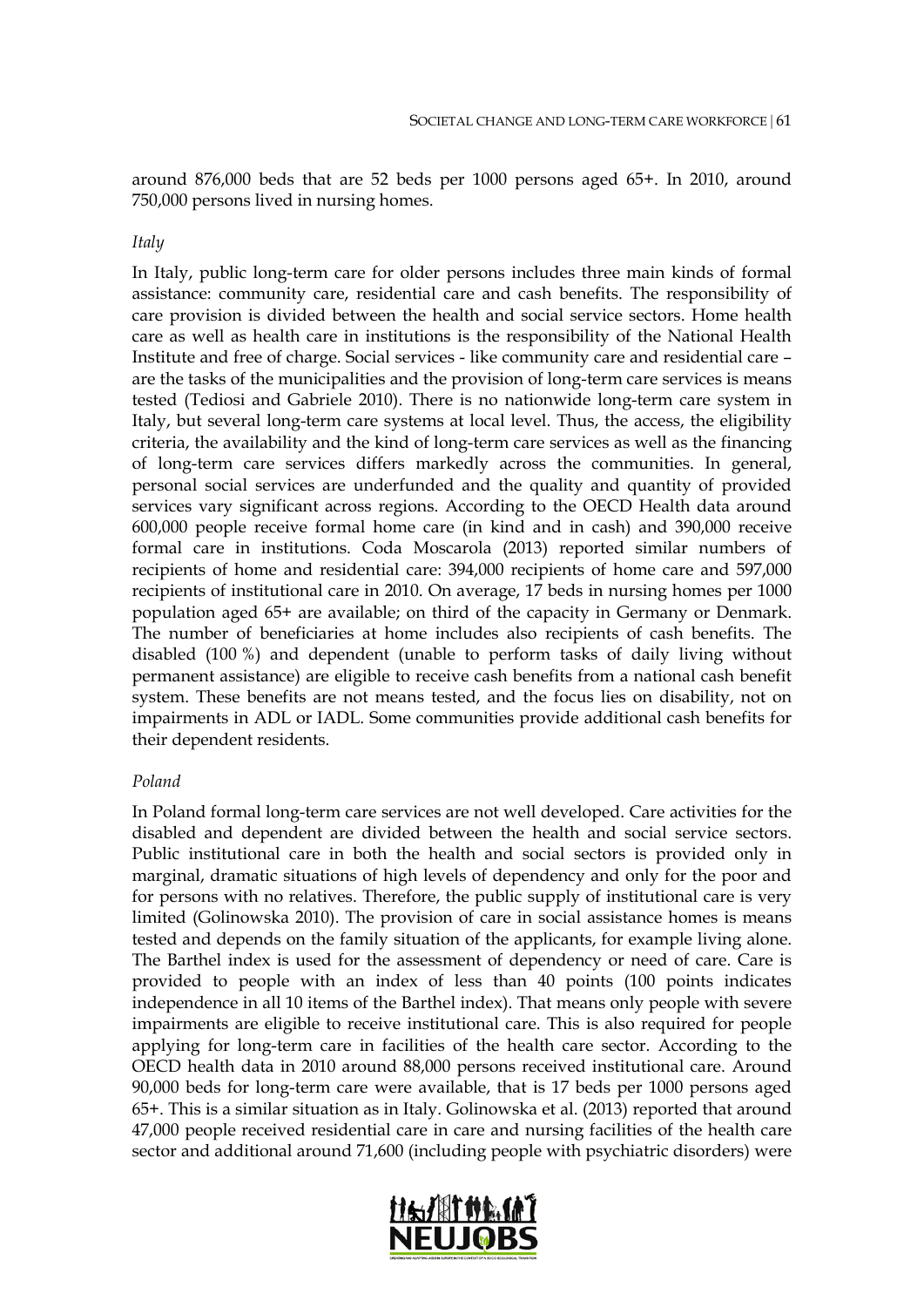residents in social assistance homes in 2010. That is a broader definition than the OECD definition of people in need of long-term care (impairments in ADL and IADL).

Home care is the responsibility of the local self-government and the eligibility criteria are the same as for institutional care. Thus, home care services are targeted to singles, dependent people in difficult economic situations receiving no care by relatives. Due to financial restrictions of the communities home care is not well developed. Only a limit number of dependent receive home care services. According to the OECD health data only around 2,000 persons received formal home care (public financed) in 2006. Golinowska et al. (2013) provide information on the number of recipients of general care services in the social assistance sector. In 2010 the number of this kind of recipients was 89,300. Additional the health care sector provides home nursing car to around 60,000 persons.

#### *Slovakia*

In Slovakia care and help for the disabled and dependent is divided between the health and the social service sector. The health sector provides medical care to the disabled, the social service sector provide institutional care, day care in institutions and home care for the dependent. The level of dependence of a patient is considered according to a six-grade scale. Act No. 448/2008 on social care defines 12 criteria (e.g. eating, drinking, sitting, walking, hygiene, washing, orientation, etc.) for which an individual score (of 0-10 points) is assessed on the performance of a particular personal activity (Radvansky and Palenik 2010). People with less than 105 points (out of 120) are classified as dependent. Additional a social worker assesses the social and family resources. Both the medical and the social assessment together determine the need of care and the amount of provided care. The provision is means tested. Social care provision is the responsibility of municipalities, and institutional as well as home care services require co-payments, while health care services are free of charge. According to the OECD health data in 2010 around 33,000 beds in residential care are available, that is 49 beds per 1000 people aged 65+ that is only marginal lower than in Denmark or Germany. But in relation to the people in need of care only 7 % of dependent people receive institutional care in Slovakia. Radvansky and Palenik (2010) reported that the supply of institutional care is not sufficient, and waiting time can last several years. Home care services are provided to 83,000 persons, that is around 18 % of people reporting severe limitations in activities of daily living.

To sum up, the five studied countries have different long-term care systems ranging from a comfortable social assistance system in Denmark to a nearly non existing longterm care system in Poland. In general, in Poland and Slovakia the vast majority of care giving to the elderly is the responsibility of the family. Formal care giving is rare, and in Poland the available places in nursing homes are often private financed. In Italy each municipality has his own LTC system with significant differences in the amount of provided services depending not at least on the financial situation of the municipality. The German LTC system provides services in kind or in cash only to people with at least substantial impairments and requires in particular for institutional care high copayments.

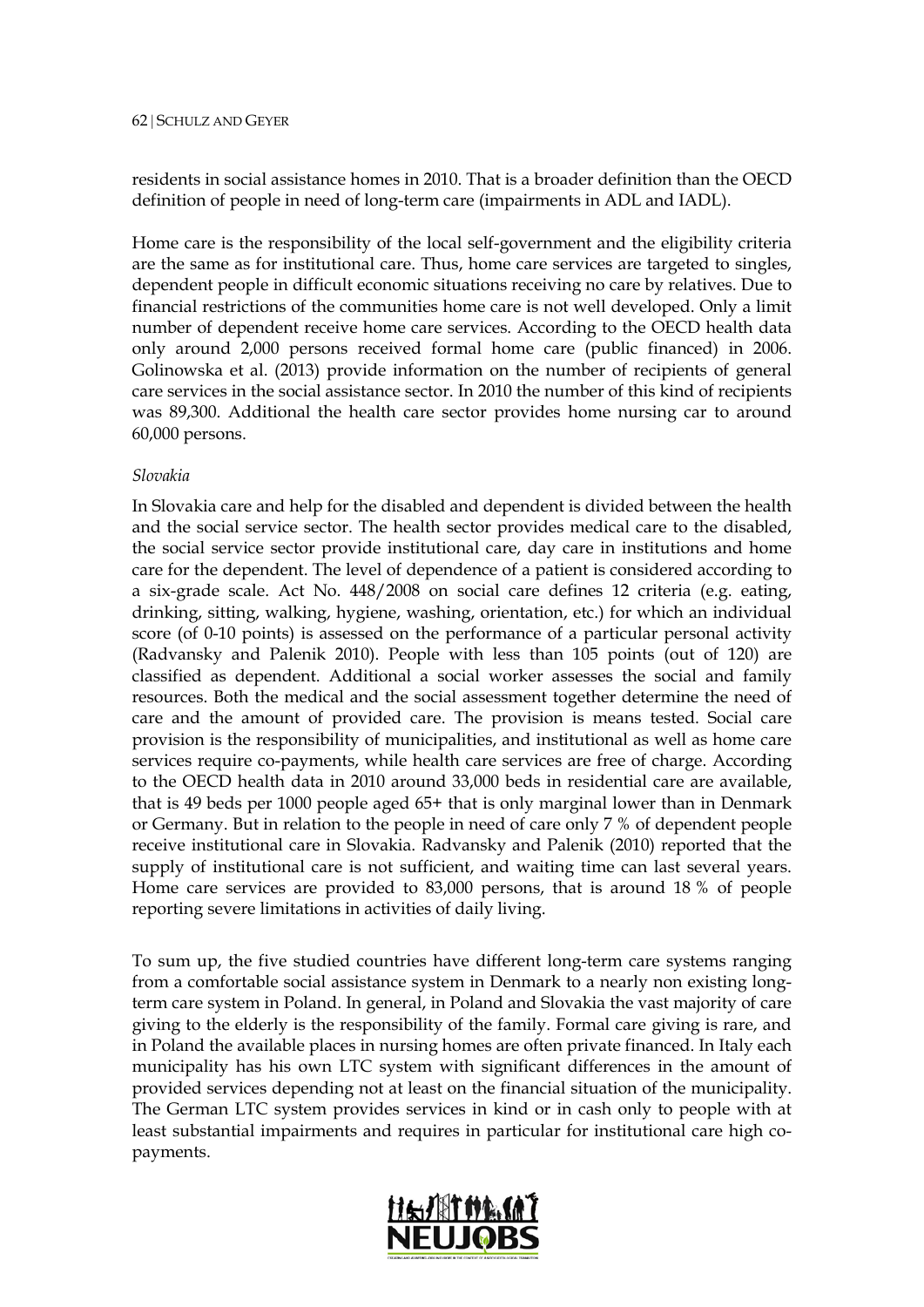|                                | 2005       | 2006      | 2007    | 2008                         | 2009       | 2010      | 2011      |  |  |  |
|--------------------------------|------------|-----------|---------|------------------------------|------------|-----------|-----------|--|--|--|
|                                |            |           |         | in numbers                   |            |           |           |  |  |  |
| Denmark                        | 280<br>44  | 45 008    | 46 222  | 46 033                       | 46<br>476  | 889<br>46 | 460<br>45 |  |  |  |
| Germany                        | 186<br>757 | . .       | 799 059 | . .                          | 845 007    | . .       | 875 549   |  |  |  |
| Italy                          | 827<br>169 | 180 626   | 188 466 | 430<br>191                   | 180<br>201 | 212 875   | 220 711   |  |  |  |
| Poland                         | 88 770     | 88 429    | 88 298  | 88 250                       | 88 217     | 89 678    | 92 089    |  |  |  |
| Slovakia                       | 29 312     | 30 182    | 30 567  | 30 548                       | 31 780     | 32 848    | 32 808    |  |  |  |
|                                |            |           |         | per 1000 population aged 65+ |            |           |           |  |  |  |
| Denmark                        | 54.1       | 54.3      | 54.8    | 53.3                         | 52.3       | 51.1      | 47.8      |  |  |  |
| Germany                        | 48.5       | $\cdot$ . | 48.7    |                              | 50.3       | . .       | 52.1      |  |  |  |
| Italy                          | 14.8       | 15.4      | 15.9    | 15.9                         | 16.6       | 17.4      | 17.8      |  |  |  |
| Poland                         | 17.6       | 17.4      | 17.2    | 17.2                         | 17.1       | 17.3      | 17.5      |  |  |  |
| Slovakia                       | 46.6       | 47.4      | 47.5    | 47                           | 48.2       | 48.9      | 47.9      |  |  |  |
| Source: OECD Health Data 2013. |            |           |         |                              |            |           |           |  |  |  |

# **Table 38 Beds in residential long-term care**

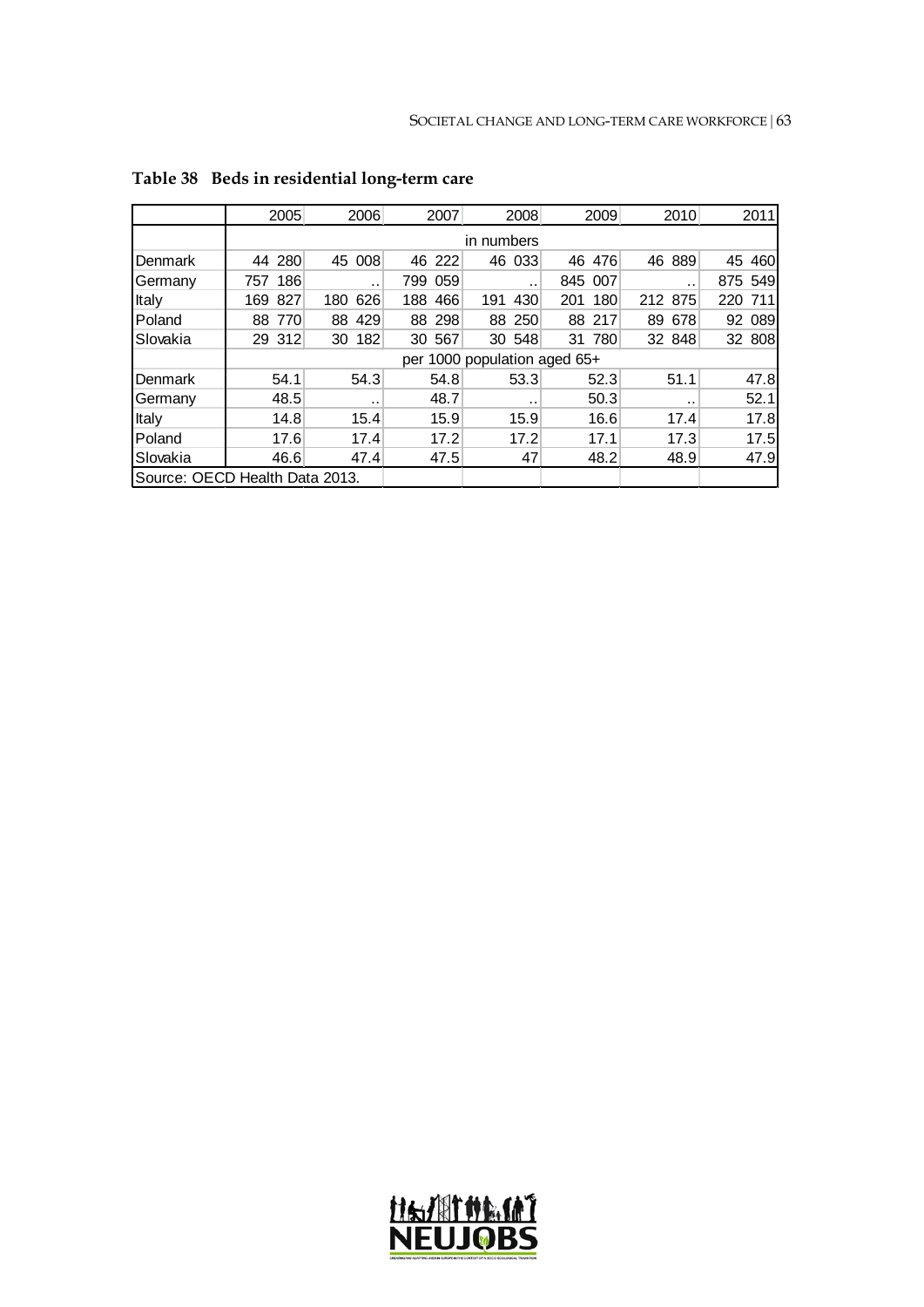# **Appendix 4: Changing living arrangements**

The living arrangements of people changed in the past significantly:

- The share of single household increased markedly a) due to young people leaving the parental home and prefer to live (for the first years) alone, b) due to the increase in divorced people, and people still prefer to live alone in the middle age-groups, and c) increasing share of elderly living in their own home even if they are widowed, divorced or still living alone
- The share of 2 person household increased a) due to the share of couples without children (or after children have left the parental home), b) increase in single parent households (in the majority single parents have one child), and c) couples growing old together
- Contrary the share of more-generation-households declined.

In general these changes in living arrangements can be seen in all European countries, but not to the same degree. One example is Italy. In Italy, in general adult children are leaving the parental home at higher ages as in other European countries due to the situation on the housing market and the economic situation. Thus, households comprising parents and their adult and economically independent children are more common. In 2010, in Italy 12 % of people aged 65+ are living in 'other households' which includes parents living with their adult, independent children (Table 39). The share of 'other households' is even higher in Poland and Slovakia accounting for 28 % and 23 %. This may be influenced by the higher share of more-generation-households, in particular by elderly and dependent parents living in their children's home. An indicator is the with age increasing share of elderly living in 'other households'. In Poland 21% of people aged 65-69 are living in 'other households', but around 50% of people aged 85+. The same is true for Slovakia.

In contrast, in Denmark only 3 % of the elderly are living in 'other households'. On the one hand is the share of couple households significant higher as in Poland and Slovakia due to the higher life expectancy. On the other hand enables the generous social assistance system more people to stay at home even if they are living alone and are in need of care and help.

|                                                           | People |        | Living arrangements |       |       |            | Living arrangements |       | Females    |        | Living arrangements |                  |
|-----------------------------------------------------------|--------|--------|---------------------|-------|-------|------------|---------------------|-------|------------|--------|---------------------|------------------|
|                                                           | aged   | Single | Couple              | Other | aged  | Single     | Couple              | Other | aged       | Single | Couple              | Other            |
|                                                           | $65+$  |        | Share in %          |       |       | Share in % |                     | $65+$ | Share in % |        |                     |                  |
| Denmark                                                   | 903    | 36.2   | 61.4                | 2.5   | 400   | 20.5       | 77.2                | 2.2   | 503        | 48.6   | 48.7                | 2.7 <sub>l</sub> |
| Germany                                                   | 16 902 | 32.0   | 59.2                | 8.7   | 200   | 16.7       | 77.0                | 6.3   | 9 702      | 43.4   | 46.0                | 10.6             |
| ltaly                                                     | 12 206 | 33.2   | 54.5                | 12.3  | 5 139 | 18.4       | 73.6                | 8.0   | 068        | 44.0   | 40.6                | 15.4             |
| Poland                                                    | 5 161  | 26.0   | 46.2                | 27.9  | 1 944 | 13.0       | 69.0                | 18.0  | 3 2 1 7    | 33.8   | 32.4                | 33.8             |
| Slovakia                                                  | 665    | 30.0   | 47.2                | 22.8  | 248   | 16.3       | 70.4                | 13.3  | 417        | 38.2   | 33.3                | 28.5             |
| Source: Huisman et al. (2013); calculation of DIW Berlin. |        |        |                     |       |       |            |                     |       |            |        |                     |                  |

**Table 39 Living arrangements of elderly (65+) by gender in 2010**

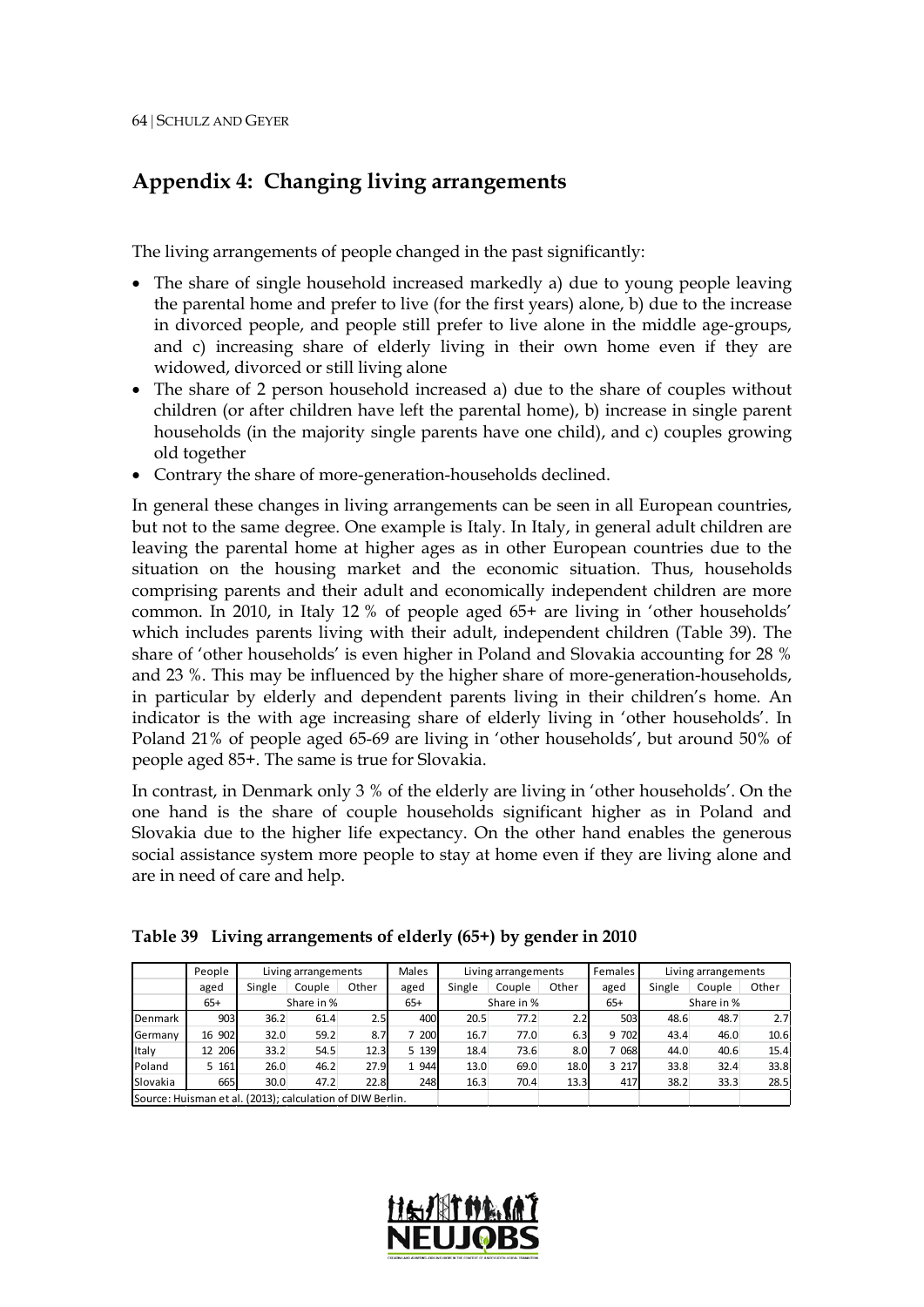The NEUJOBS demographic projections distinguish between following living arrangements: singles, children under the age of 15, children between 15 and 24 of age living in parental home and are economically dependent, single parents, couples with children, couples without children and other households. The living arrangements differ between the age-groups and gender, but they are also influenced by education levels. The projected changes in living arrangements are calculated using the changes in population by age, gender and education level. Other influencing factors, like changes in household building behaviour and changes in divorce behaviour, are not taken into account. Thus, the demographic development and the changes in education levels determine the changes in living arrangements.

According to this projection will the share of 'other households' decline in all studied countries and in both demographic scenarios (Table 40). But the development of the share of single households and people living with a partner will be different among the five countries.

- In Denmark a higher share of oldest old (80+) is expected to live alone. Among the young old the trend is non-uniform. For people aged 65 to 69 and 75 to 79 in increase in the share of partners living together is expected, whilst for people aged 70 to 74 an increase in the share of single households is calculated (Table 41).
- In Germany and Italy the share of single households will decline and the share of couple households will be corresponding increase. The increase in life expectancy of males and females will lead to more elderly couples growing old together. In particular in Germany the living arrangements in the past were influenced by the Second World War that lead to a high share of widowed women.
- In Poland both the share of people living alone and the share of people living as a couple will increase due to the reduction in 'other households', for example adults children living with their parents.
- In Slovakia a high increase in the share of couples is calculated due to the high increase in life expectancy of males and females. The share of single households will decline with the exception of the oldest age-group (85+). This can be traced back to the increase in women living alone. Women have till a higher life expectancy as men.

|                  | Population                                             |                | Structure of living arrangements |         | Population          |         | Structure of living arrangements |                                               |  |  |
|------------------|--------------------------------------------------------|----------------|----------------------------------|---------|---------------------|---------|----------------------------------|-----------------------------------------------|--|--|
|                  | aged $65+$                                             | Single         | Couple                           | Other   | aged $65+$          | Single  | Couple                           | Other                                         |  |  |
|                  | changes in                                             |                |                                  |         | changes             |         |                                  |                                               |  |  |
|                  | persons                                                |                | changes in %-points              |         | in persons          |         | changes in %-points              | $-0.12$<br>0.24<br>0.12<br>$-4.53$<br>$-2.75$ |  |  |
|                  |                                                        | Tough scenario |                                  |         |                     |         | Friendly scenario                |                                               |  |  |
| <b>I</b> Denmark | 204 100                                                | 0.42           | $-0.30$                          | $-0.12$ | 283 833             | 1.04    | $-0.92$                          |                                               |  |  |
| Germany          | 103 064                                                | 0.52           | $-0.36$                          |         | $-0.17$   2 587 458 | 1.14    | $-1.38$                          |                                               |  |  |
| Italy            | 1 956 471                                              | 0.84           | $-0.83$                          |         | -0.01 3 020 141     | 1.43    | $-1.56$                          |                                               |  |  |
| <b>Poland</b>    | 992 687                                                | 0.95           | 3.97                             |         | -4.92 556 869       | 1.02    | 3.51                             |                                               |  |  |
| <b>Slovakia</b>  | 278 341                                                | $-0.91$        | 3.91                             | $-3.00$ | 349 803             | $-0.78$ | 3.53                             |                                               |  |  |
|                  | Source: Huisman et al 2013; calculation of DIW Berlin. |                |                                  |         |                     |         |                                  |                                               |  |  |

#### **Table 40 Changes in living arrangements of the elderly between 2010 and 2025**

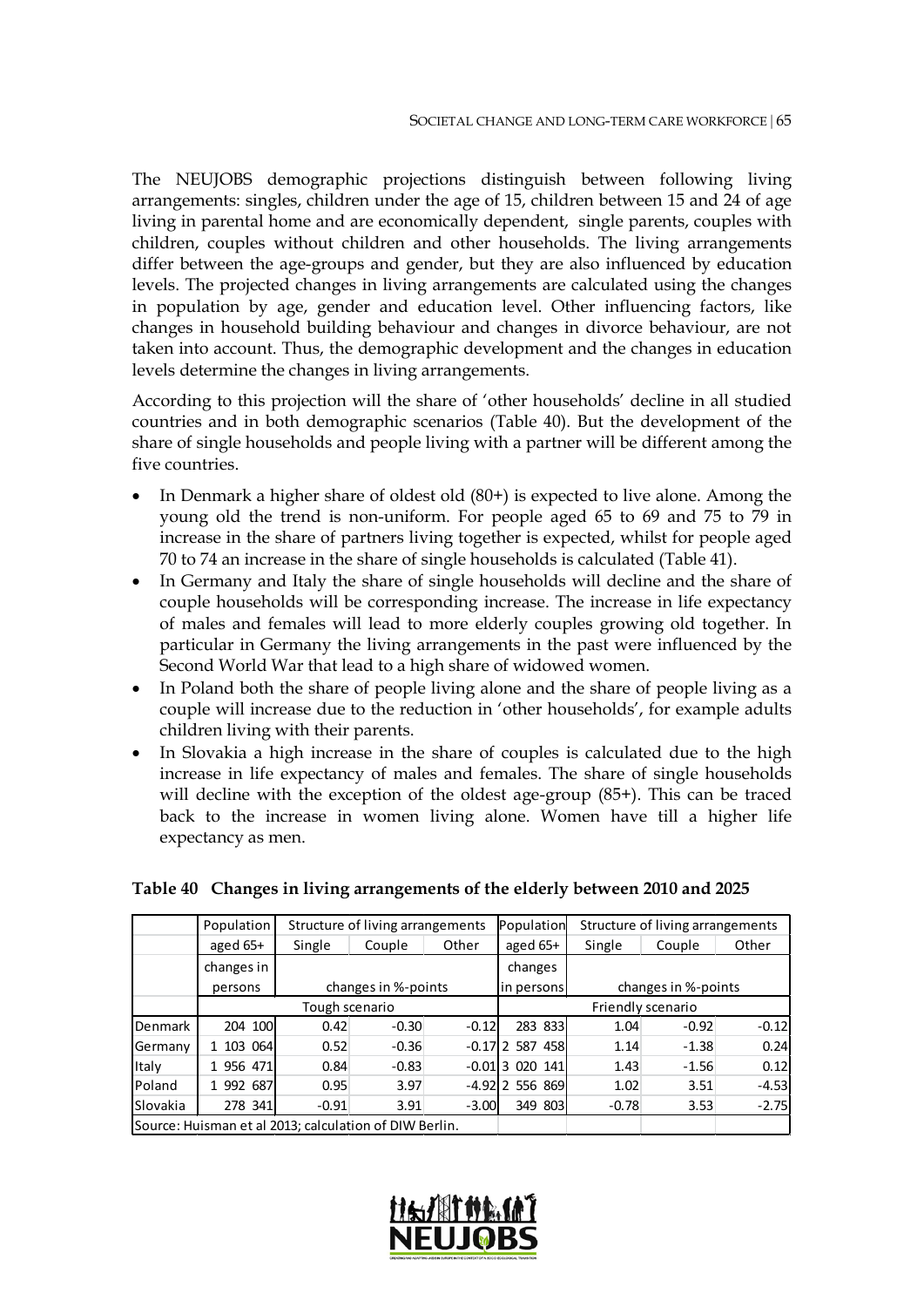|       | Population                                             |                | Living arrangements |          | Population        |  |                   | Living arrangements |         |
|-------|--------------------------------------------------------|----------------|---------------------|----------|-------------------|--|-------------------|---------------------|---------|
|       | Total                                                  | Single         | Couple              | Other    | Total             |  | Single            | Couple              | Other   |
|       | Persons                                                |                | Share in %-points   |          | Persons           |  |                   | Share in %-points   |         |
|       |                                                        | Tough scenario |                     |          |                   |  | Friendly scenario |                     |         |
|       |                                                        |                |                     | Denmark  |                   |  |                   |                     |         |
| 65-69 | 16 260                                                 | $-0.80$        | 0.90                | $-0.10$  | 22 540            |  | $-0.82$           | 0.92                | $-0.10$ |
| 70-74 | 61 553                                                 | 0.53           | $-0.55$             | 0.02     | 70 189            |  | 0.42              | $-0.43$             | 0.01    |
| 75-79 | 92 378                                                 | $-0.90$        | 0.94                | $-0.03$  | 106 361           |  | $-1.18$           | 1.22                | $-0.04$ |
| 80-84 | 29 861                                                 | 0.72           | $-0.75$             | 0.03     | 45 917            |  | 0.05              | $-0.05$             | 0.00    |
| $85+$ | 4 0 48                                                 | 2.02           | $-2.10$             | 0.07     | 38 826            |  | 0.60              | $-0.57$             | $-0.04$ |
| Sum   | 204 100                                                | 0.42           | $-0.30$             | $-0.12$  | 283 833           |  | 1.04              | $-0.92$             | $-0.12$ |
|       |                                                        |                |                     | Germany  |                   |  |                   |                     |         |
| 65-69 | 414 487                                                | $-0.07$        | 0.40                | $-0.33$  | 550 837           |  | $-0.12$           | 0.44                | $-0.32$ |
| 70-74 | -294 918                                               | 0.14           | 0.45                | $-0.59$  | $-144$ 246        |  | 0.02              | 0.58                | $-0.59$ |
| 75-79 | $-4912$                                                | $-1.00$        | 1.81                | $-0.81$  | 164 833           |  | $-1.29$           | 2.12                | $-0.83$ |
| 80-84 | 360 060                                                | $-0.62$        | 1.57                | $-0.95$  | 624 848           |  | $-1.22$           | 2.26                | $-1.04$ |
| $85+$ | 628 347                                                | $-1.61$        | 2.85                |          | $-1.25$ 1 391 186 |  | $-2.26$           | 3.76                | $-1.50$ |
| Sum   | 1 103 064                                              | 0.52           | $-0.36$             |          | $-0.17$ 2 587 458 |  | 1.14              | $-1.38$             | 0.24    |
|       | Italy                                                  |                |                     |          |                   |  |                   |                     |         |
| 65-69 | 588 818                                                | 0.27           | $-0.24$             | $-0.03$  | 679 042           |  | 0.25              | $-0.22$             | $-0.03$ |
| 70-74 | 178 651                                                | 0.57           | $-0.17$             | $-0.40$  | 280 996           |  | 0.49              | $-0.07$             | $-0.42$ |
| 75-79 | 310 848                                                | $-0.02$        | 0.53                | $-0.51$  | 446 762           |  | $-0.27$           | 0.84                | $-0.56$ |
| 80-84 | 43 049                                                 | $-0.45$        | 1.10                | $-0.65$  | 206 209           |  | $-0.98$           | 1.76                | $-0.78$ |
| $85+$ | 835 106                                                | $-0.84$        | 1.27                |          | $-0.42$ 1 407 132 |  | $-1.56$           | 2.30                | $-0.74$ |
| Sum   | 1 956 471                                              | 0.84           | $-0.83$             |          | $-0.01$ 3 020 141 |  | 1.43              | $-1.56$             | 0.12    |
|       |                                                        |                |                     | Poland   |                   |  |                   |                     |         |
| 65-69 | 1 041 540                                              | 1.29           | 1.70                |          | $-2.99$ 1 122 454 |  | 1.17              | 1.85                | $-3.02$ |
| 70-74 | 698 923                                                | 1.75           | 2.36                | $-4.11$  | 792 644           |  | 1.51              | 2.70                | $-4.21$ |
| 75-79 | 176 843                                                | 2.36           | 2.53                | $-4.90$  | 271 524           |  | 1.96              | 3.11                | $-5.07$ |
| 80-84 | $-156$ 545                                             | 3.74           | 1.12                | $-4.86$  | $-75$ 146         |  | 3.07              | 2.19                | $-5.26$ |
| $85+$ | 231 927                                                | 4.45           | 0.82                | $-5.27$  | 445 393           |  | 3.94              | 1.90                | $-5.84$ |
| Sum   | 1 992 687                                              | 0.95           | 3.97                |          | $-4.92$ 2 556 869 |  | 1.02              | 3.51                | $-4.53$ |
|       |                                                        |                |                     | Slovakia |                   |  |                   |                     |         |
| 65-69 | 109 021                                                | $-0.26$        | 1.47                | $-1.21$  | 119 199           |  | $-0.37$           | 1.63                | $-1.27$ |
| 70-74 | 111 311                                                | $-0.42$        | 3.75                | $-3.33$  | 123 741           |  | $-0.63$           | 4.05                | $-3.42$ |
| 75-79 | 34 429                                                 | $-0.65$        | 4.33                | $-3.69$  | 47 050            |  | $-1.06$           | 4.94                | $-3.88$ |
| 80-84 | $-2$ 726                                               | $-0.19$        | 2.07                | $-1.89$  | 9 9 5 5           |  | $-0.73$           | 3.12                | $-2.39$ |
| $85+$ | 26 306                                                 | 2.22           | 0.75                | $-2.97$  | 49 859            |  | 1.64              | 1.72                | $-3.35$ |
| Sum   | 278 341                                                | $-0.91$        | 3.91                | $-3.00$  | 349 803           |  | $-0.78$           | 3.53                | $-2.75$ |
|       | Source: Huisman et al 2013; calculation of DIW Berlin. |                |                     |          |                   |  |                   |                     |         |

### **Table 41 Changes in the number of elderly and their living arrangements by agegroups between 2010 and 2025**

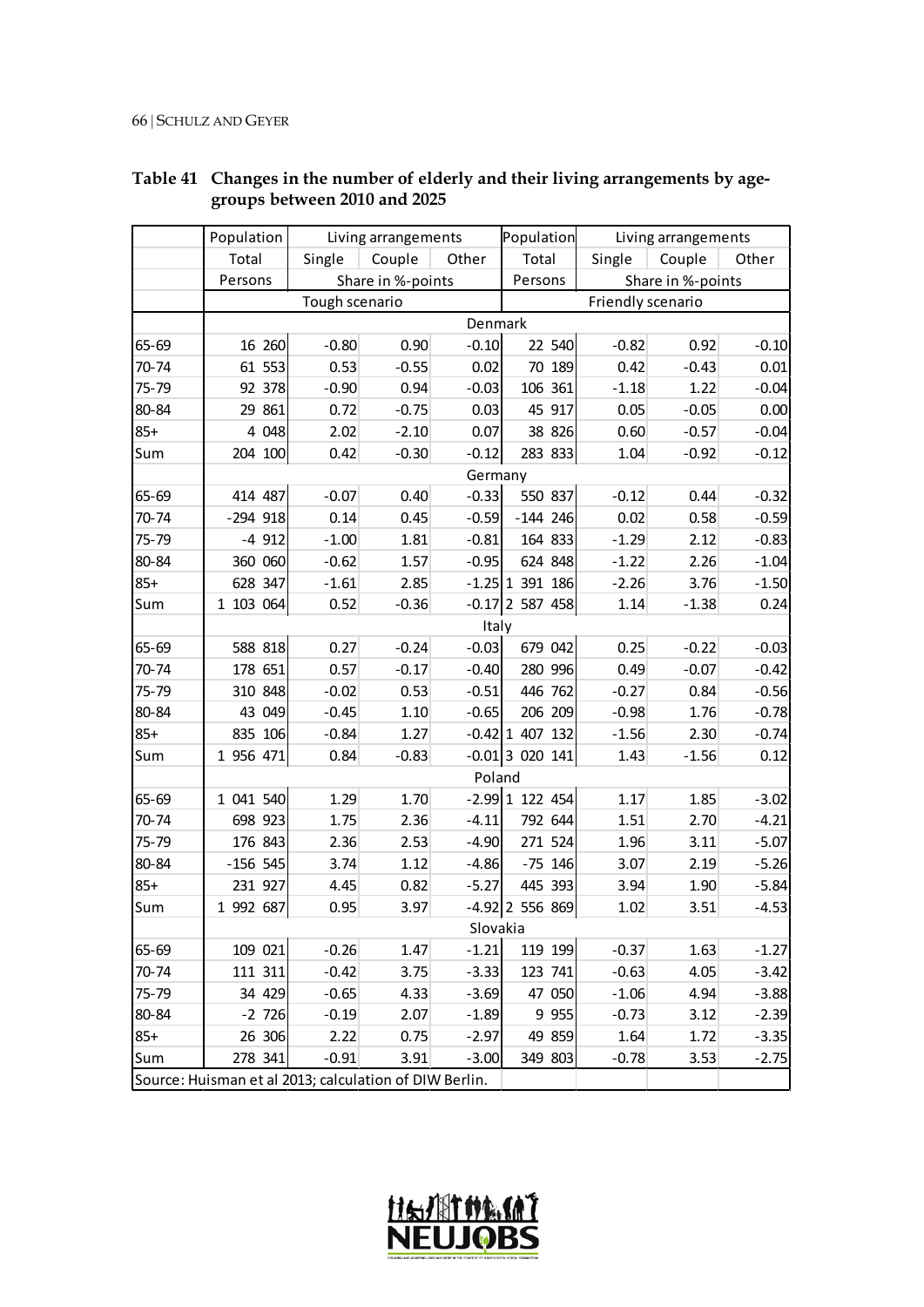# **Appendix 5: Increasing female labour force participation**

The largest group of informal care givers are females in prime and old working age mainly aged 40-69 (for example Viitanen, 2005). As care giving is often a physically and mentally hard full-time job the impact of care giving on the labour force participation of females dominated the discussion in the last two decades. In view of the Europa 2020 target to increase the labour force participation rate of people aged 20 to 64 years to 75 % in 2020 (Europe 2020 targets) the reconciliation of care giving to elderly and employment is still on the agenda. The way in which people react in the case that the need of caregiving occurs depends on the intensity of care giving, on the available long-term care services, in particular the measures supporting informal carer to combine care tasks and formal employment, but also on the situation on the labour market. Viitanen (2005) analysed the relationship between the dynamics of labour force participation and informal care to the elderly for women aged 20-59 across 13 European countries based on the European Community Household Panel (ECHP). The results indicate that informal care has a negative effect on female employment participation in most studied countries, but this is significant only for Germany and Italy. However, analysis of different sub-groups indicates that the impact is largest for middle-aged women as well as for single women in several EU countries. The study carried out by Gabriele, Tanda and Tediosi (20111) analyzing the labour market constraints due to caregiving to an adult using also the ECHP came to the result, that the extent of the effect of care giving on the labour force participation depends on the intensity of care giving and the co-residence with the people cared for. The heaviest burdens – characterized by higher informal-care intensity and co-habitation with the assisted person – hamper the caregiver from participation in the labour market as desired'.

Crespo and Mira (2010) who analyzed the impact of daily care giving on the employment using the SHARE data confirms in general the negative effect of caregiving on employment, but the authors showed that for the Northern countries the effect was negligible and only for the Southern countries significant. The impact is larger for low educated peoples and for intensive caregiving to people with severe impairments.

Vilaplana Prieta (2011) estimated the effects of problems in labour force participation and unmet needs for formal care on informal caregiving using the information of the Eurobarometer 283. Informal care givers are all persons providing any kind of help and care. The probability of having labour force participation problems depends on the professional status and varies across the countries. In general lower qualified workers receive less labour market problems than white collar workers. Among the studied countries the labour market problems are highest in Poland, followed by Italy and Slovakia. Germany and Denmark show relatively low labour market problems due to the long-term care system. In Denmark caregivers can be employed by the municipality, in Germany care giving leave is available. But even if labour market problems exist women have a high probability of being caregiver in Poland (37 %), in Italy (26 %) and in Slovakia (22 %), whilst in Germany (14 %) and Denmark (12 %) the probability is much lower.

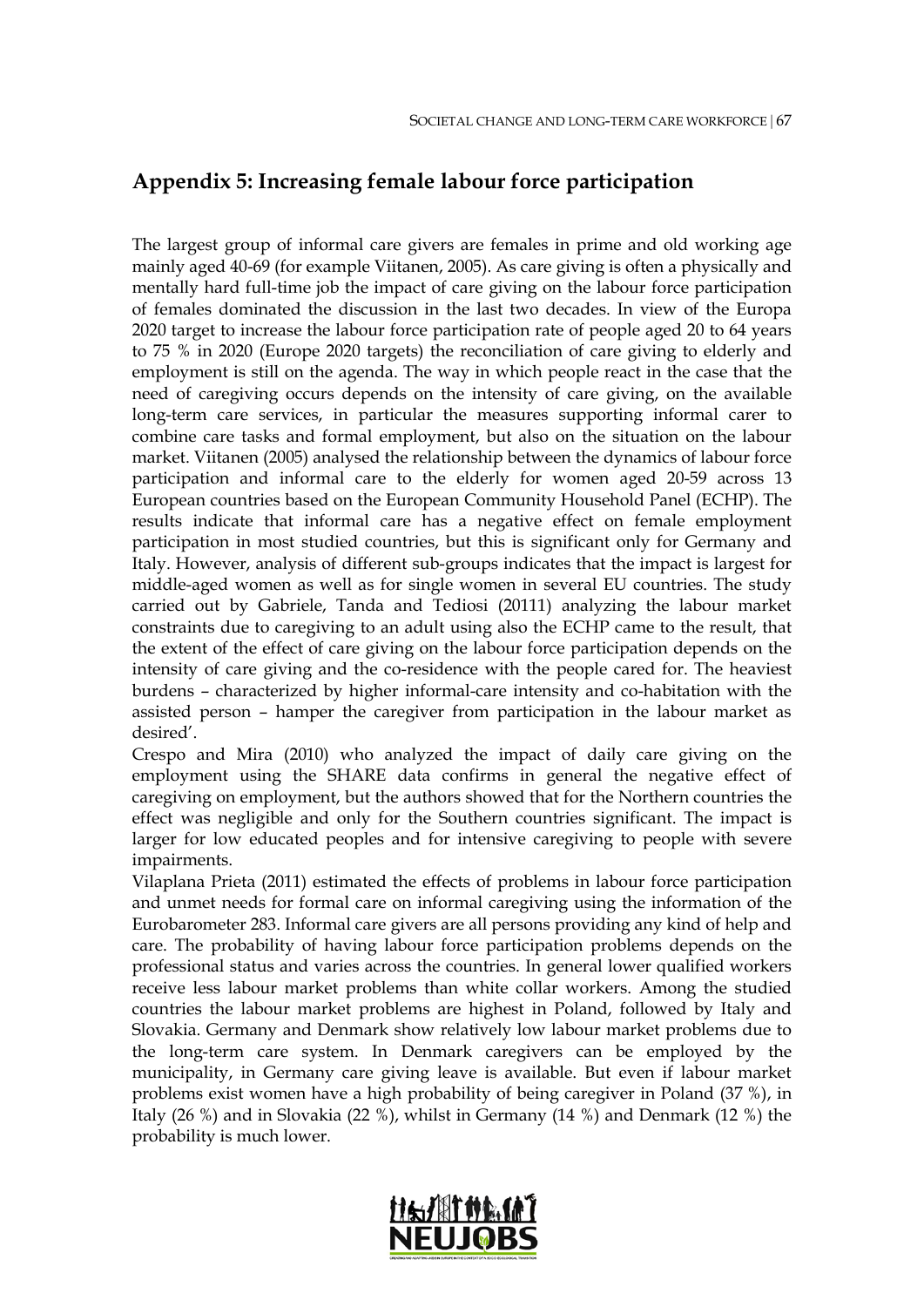Unger (2013) analysed the impact of caregiving on labour market participation in the Nordic countries. He shows that only intensive elderly care has a statistical significant negative effect on employment in Nordic countries, like Denmark. This is in line with the results of Vilaplana Prieta (2011) and Crespo (2010) that the long-term care system in Denmark which provide personal care and help with domestic tasks supports (indirect) the labour market participation of informal caregiver.

According to the literature the future increase in female labour force participation will have different effects on the reconciliation of care responsibilities and employment depending on the intensity of caregiving, the long-term care system and the characteristics of the caregiver. [Figure 3](#page-68-0) shows the female labour force participation in the fives studied countries in 2011. Females in Denmark realized a high labour force participation in all age-groups, females in Germany showed a lower labour force participation in the birth-giving age-groups and a slightly lower participation in the older age-groups than Denmark, females in Poland participate to a lower degree than Germany, and females in Slovakia realized in particular in the younger and birth giving age-groups lower participation rates as females in Denmark, Germany or Poland. While the four mentioned countries differ in their female labour force participation only in the birth giving age-groups and the older age-groups, females in Italy showed significant different labour market behaviour. Only 50 % of females aged 20 to 64 years are active at the labour market in Italy. According to the national Europe 2020 employment targets the activity rates (20-64 years, both sexes) have to increase from 75.4 % to 80 % in Denmark, from 76.7 % to 77 % in Germany, from 65.1 % to 72 % in Slovakia, from 64.7 % to 71 % in Poland and from 61 % to 67 % (low) or 69 % (high) in Italy. Thus, for females in Italy a high increase in activity rates is required, whereas in Germany and Denmark the required increase in female employment is significant lower.

In the past decade the female activity rates increased in particular in the older agegroups (50+) in all studied countries (Figure 4 in appendix), caused not at least by the increase in the regular retirement age (age eligible to receive old age pensions). As the majority of informal caregivers are aged 50+, in particular the changes in the pensions systems may increase the burden to combine employment and care giving tasks.

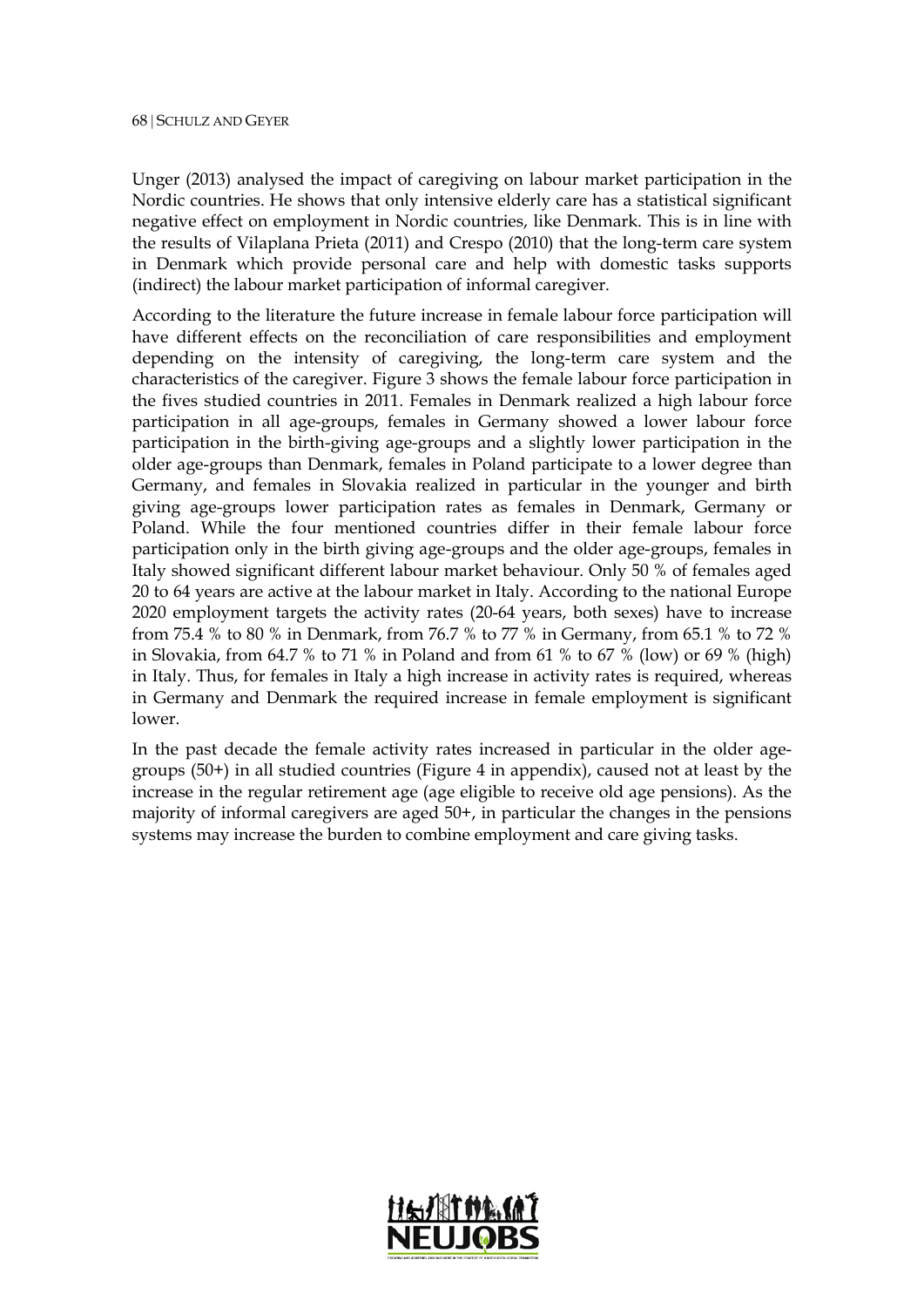

<span id="page-68-0"></span>**Figure 3 Female activity rates 2011**

Source: Eurostat; LFS, calculation of DIW Berlin.

As a result, we assume that the increase in female labour force participation will have only a marginal (negligible) effect on care giving in Denmark due to the generous longterm care system. It is assumed that in Denmark the clear division of tasks between the state responsible for personal care and the family responsible for help to remain socially active will not change. For Poland and Slovakia it is expected, that an increase in female labour force participation will have only marginal impacts on care giving due to the fact that formal care services are rare. According to Vilaplana Prieto (2013) under the condition of unmet formal care needs the probability of care giving is still high in these countries also in the cases that labour market problems occur. In Germany in the past a negative effect of care giving on employment was stated, thus in particular the increase in female activity rates in old working age may have a negative effect on the possibility to be informal caregiver. On the other side we expect that the new available leave for care giving up to 6 months will reduce this negative effect. The effect of caregiving on employment is strongly related to the intensity of caregiving, but we have no information on the intensity of caregiving of informal carer for the included countries. Thus, we cannot take into account this effect for the countries, in particular for Germany.

For Italy a possible effect of increasing female labour force participation on informal carer is estimated by our Italian partner. Coda Moscarola (2013) assumes that the female activity rates will increase from around 50 % to 67 % in 2020. The increase in female employment reduces the number of informal carer by a third.

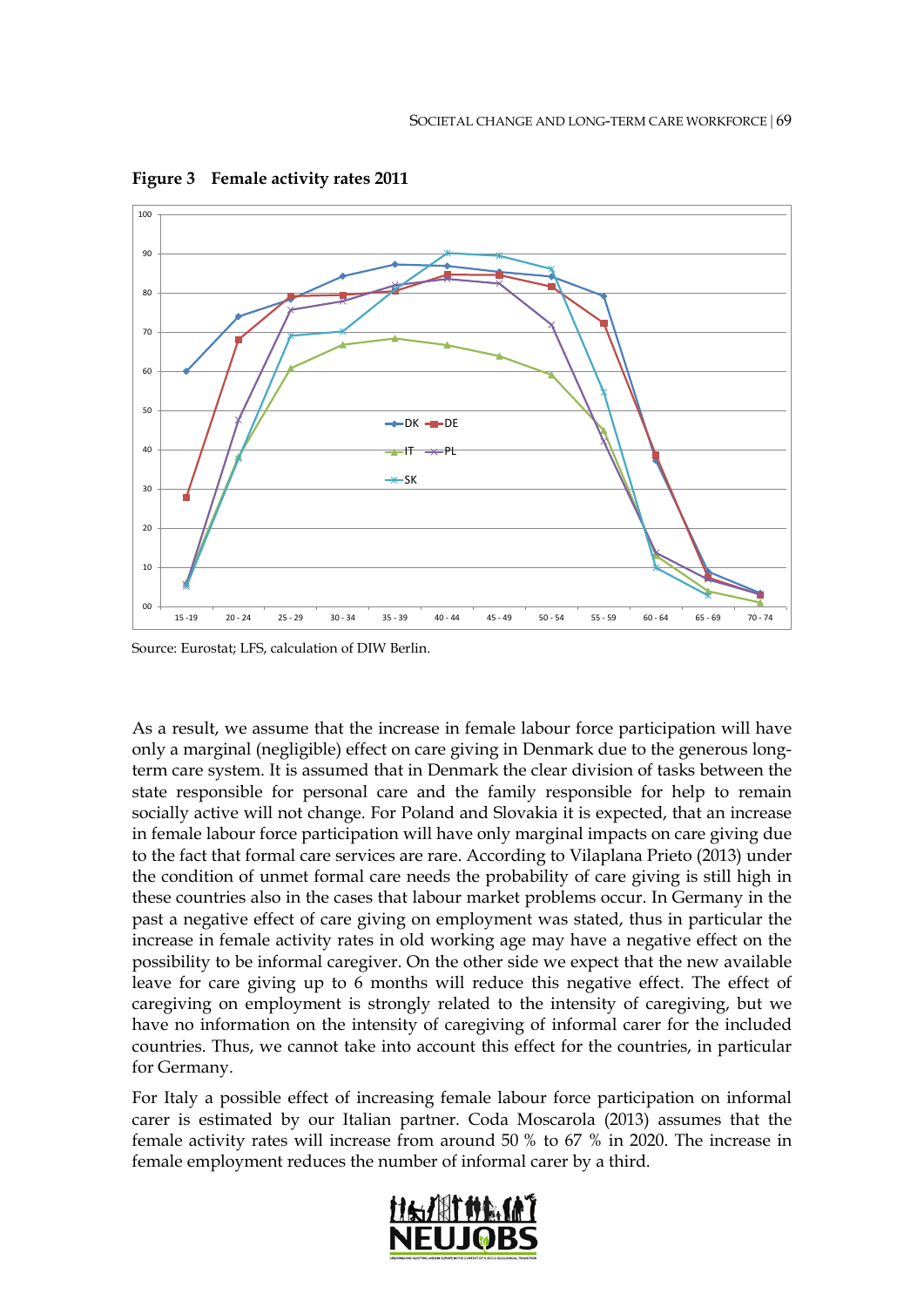

**Figure 4 Changes in female activity rates between 2000 and 2011 (%)**

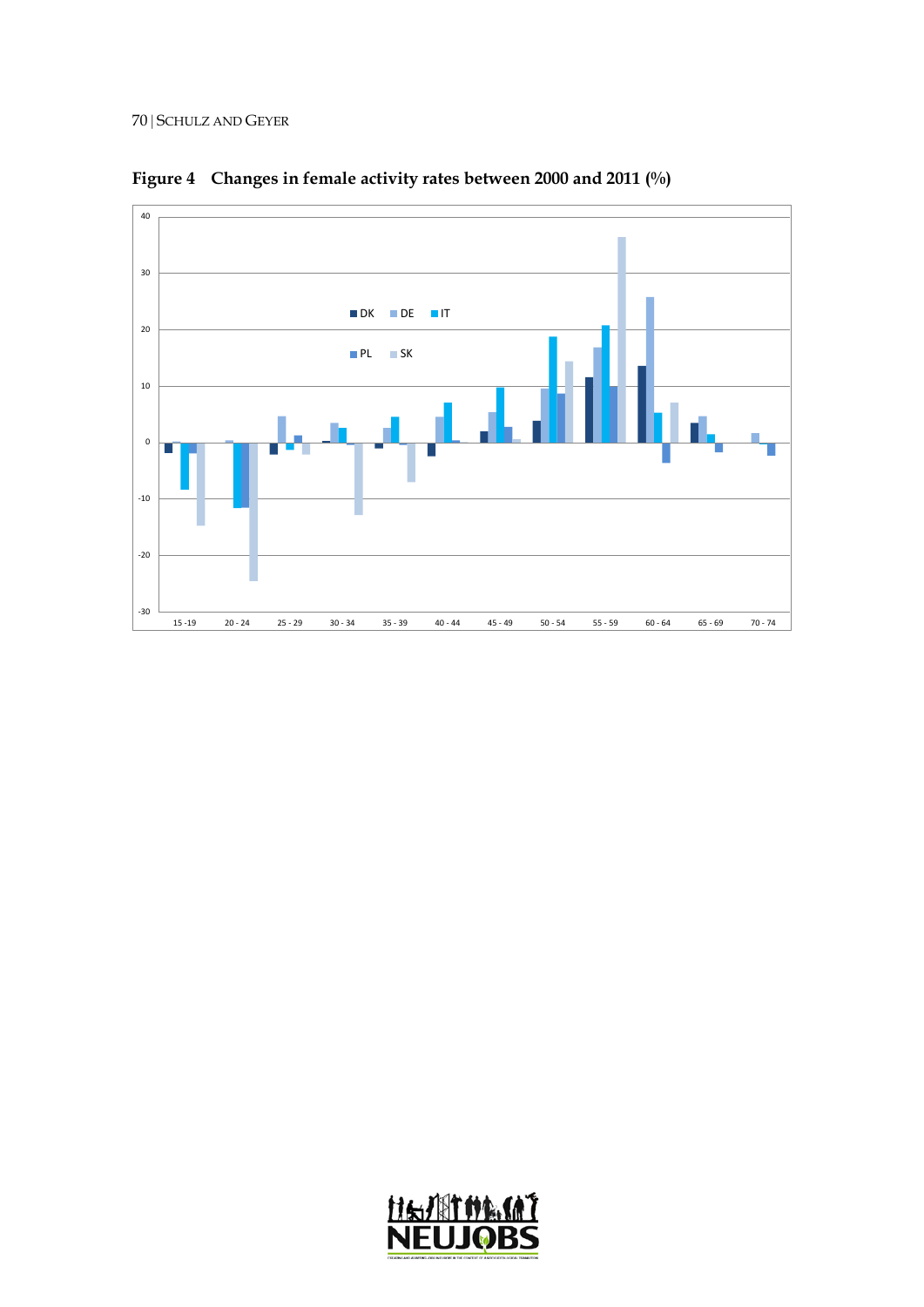# **Appendix 6: Changes in recipients of home and institutional (public financed) formal care**

The pure demographic effect on the people receiving formal long-term care services in institutions or at home is shown by combining the constant age-specific (if available) utilization rates of the base year with the population by age-groups and gender for the two NEUJOPBS scenarios tough and friendly. No changes in the long-term care system or in the available care services are assumed. The estimations were carried out for home care and institutional care, but for Italy only for institutional due to data restrictions.

#### *Denmark*

In Denmark with a generous social system all people in need of help with domestic tasks and personnel care are eligible to receive permanent home help from the municipalities. As home care has the strict priority to institutional care, also people living in nursing dwellings receive this kind of service. Statistics Denmark provides data on the recipients of permanent home help in institutions (nursing dwellings) and at home by age-groups and gender. Under constant utilization rates the number of long-term care recipients at home is expected to increase by 17.5 % (tough) and 32 % (friendly) and the number of long-term care recipients in institutions will increase by 15 % and 34.8 % (Table 42 and Table 43)

|  | Table 42 Changes in recipients of home care in Denmark |  |  |  |  |
|--|--------------------------------------------------------|--|--|--|--|
|--|--------------------------------------------------------|--|--|--|--|

|                                                                                            | 2010  | 2025  |          |         | changes 2025/2010 |         |                  | changes 2025/2010 in % |        |                            |
|--------------------------------------------------------------------------------------------|-------|-------|----------|---------|-------------------|---------|------------------|------------------------|--------|----------------------------|
|                                                                                            |       | tough | friendly | Europop | tough             |         | friendly Europop |                        |        | tough   friendly   Europop |
| Recipients of permanent home help                                                          |       |       |          |         |                   |         |                  |                        |        |                            |
| (free choice) at home (1000)                                                               | 176.9 | 207.9 | 233.5    | 237.8   | 31.0              | 56.6    | 60.9             | 17.5                   | 32.0   | 34.4                       |
| Cases per inhabitant                                                                       | 0.032 | 0.037 | 0.040    | 0.041   | 0.005             | 0.008   | 0.009            | 15.0                   | 25.3   | 28.0                       |
| Share women                                                                                | 0.68  | 0.68  | 0.67     | 0.66    | 0.00              | $-0.01$ | $-0.02$          | $-0.2$                 | $-1.4$ | $-3.1$                     |
| Share of elderly                                                                           | 0.84  | 0.87  | 0.88     | 0.88    | 0.03              | 0.04    | 0.04             | 3.1                    | 4.5    | 4.9                        |
| Source: StatBank Denmark; NEUJOBS demographic scenarios D10.1; calculations of DIW Berlin. |       |       |          |         |                   |         |                  |                        |        |                            |

### **Table 43 Changes in recipients of home help in nursing homes or nursing dwellings**

|                                                                                            | 2010  | 2025  |       |                  |         | changes 2025/2010 |                  | changes 2025/2010 in % |                  |        |
|--------------------------------------------------------------------------------------------|-------|-------|-------|------------------|---------|-------------------|------------------|------------------------|------------------|--------|
|                                                                                            |       | tough |       | friendly Europop | tough   |                   | friendly Europop | tough                  | friendly Europop |        |
| Recipients of permanent home help                                                          |       |       |       |                  |         |                   |                  |                        |                  |        |
| in nursing homes/dwellings (1000)                                                          | 42.0  | 48.3  | 56.7  | 56.8             | 6.3     | 14.6              | 14.7             | 15.0                   | 34.8             | 35.0   |
| Cases per inhabitant                                                                       | 0.008 | 0.009 | 0.010 | 0.010            | 0.001   | 0.002             | 0.002            | 12.5                   | 28.0             | 28.6   |
| Share women                                                                                | 0.70  | 0.69  | 0.68  | 0.66             | $-0.01$ | $-0.02$           | $-0.04$          | $-1.5$                 | $-2.5$           | $-5.1$ |
| Share of elderly                                                                           | 0.95  | 0.95  | 0.96  | 0.96             | 0.01    | 0.01              | 0.01             | 0.8                    | 1.4              | 1.5    |
| Source: StatBank Denmark; NEUJOBS demographic scenarios D10.1; calculations of DIW Berlin. |       |       |       |                  |         |                   |                  |                        |                  |        |

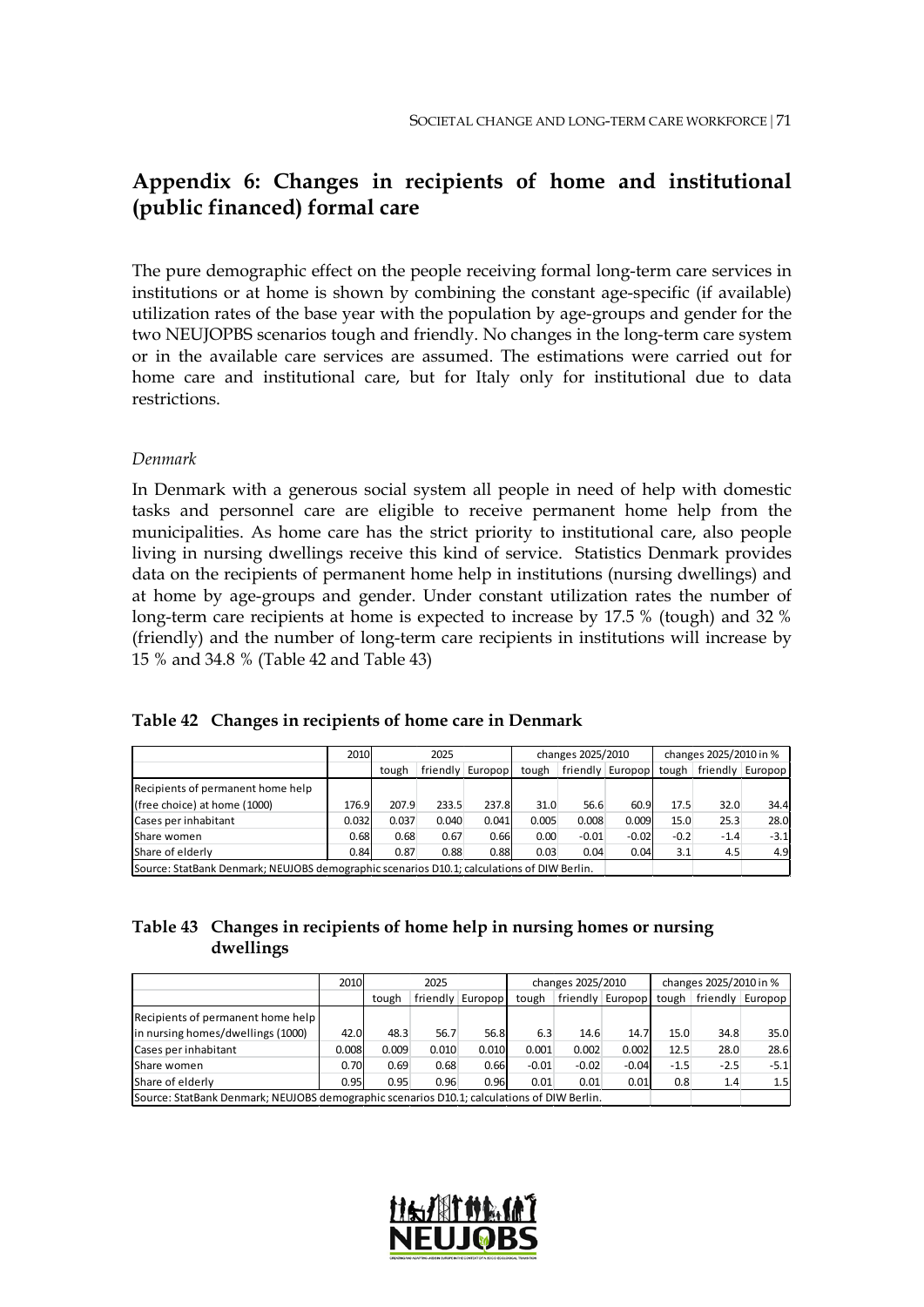#### *Germany*

In Germany the long-term care statistics carried out every second year provides information on beneficiaries of home care services, in nursing homes as well as on recipients of cash benefits for self-organized (mostly informal) caregiving by agegroups and gender. People who have at least substantial impairments in ADL and IADL are eligible to receive benefits. Under constant utilization rates the number of recipients of institutional care is expected to increase by 18 % in the tough and around 40 % in the friendly scenario (Table 44).

|                                                                                                                | 2010                                      |      | 2025 |      |         | Changes 2025 to 2010 |         | Changes 2025 to 2010 |                                                                      |       |
|----------------------------------------------------------------------------------------------------------------|-------------------------------------------|------|------|------|---------|----------------------|---------|----------------------|----------------------------------------------------------------------|-------|
|                                                                                                                |                                           |      |      |      |         | (in 1000; points)    |         | in %                 |                                                                      |       |
|                                                                                                                |                                           |      |      |      |         |                      |         |                      | Tough Friendly Europop Tough Friendly Europop Tough Friendly Europop |       |
|                                                                                                                |                                           |      |      |      |         | Total                |         |                      |                                                                      |       |
| Beneficiaries in 1000                                                                                          | 2.501                                     | 2845 | 3295 | 3310 | 344     | 793                  | 808     | 13.74                | 31.72                                                                | 32.31 |
| thereof with                                                                                                   |                                           |      |      |      |         |                      |         |                      |                                                                      |       |
| substantial impairments                                                                                        | 1.379                                     | 1570 | 1813 | 1824 | 191     | 434                  | 445     | 13.87                | 31.48                                                                | 32.31 |
| severe impaiments                                                                                              | 818                                       | 935  | 1089 | 1093 | 117     | 271                  | 275     | 14.33                | 33.09                                                                | 33.59 |
| very severe impairments                                                                                        | 305                                       | 340  | 393  | 393  | 35      | 89                   | 88      | 11.54                | 29.11                                                                | 28.83 |
| share 65+                                                                                                      | 0.83                                      | 0.85 | 0.87 | 0.87 | 0.02    | 0.04                 | 0.04    |                      |                                                                      |       |
| share 80+                                                                                                      | 0.56                                      | 0.61 | 0.65 | 0.65 | 0.06    | 0.09                 | 0.09    |                      |                                                                      |       |
| share females                                                                                                  | 0.65                                      | 0.64 | 0.64 | 0.63 | $-0.01$ | $-0.01$              | $-0.03$ |                      |                                                                      |       |
| mean age (years)                                                                                               | 79                                        | 79   | 80   | 80   | $-0.40$ | 0.77                 | 0.76    |                      |                                                                      |       |
|                                                                                                                | Institutional care                        |      |      |      |         |                      |         |                      |                                                                      |       |
| Beneficiaries in 1000                                                                                          | 743                                       | 875  | 1036 | 1033 | 132     | 293                  | 290     | 17.75                | 39.46                                                                | 39.08 |
| thereof with                                                                                                   |                                           |      |      |      |         |                      |         |                      |                                                                      |       |
| substantial impairments                                                                                        | 292                                       | 345  | 408  | 407  | 53      | 116                  | 116     | 18.15                | 39.86                                                                | 39.65 |
| severe impaiments                                                                                              | 299                                       | 354  | 421  | 420  | 55      | 121                  | 120     | 18.25                | 40.54                                                                | 40.13 |
| very severe impairments                                                                                        | 152                                       | 176  | 208  | 207  | 24      | 56                   | 55      | 16.00                | 36.59                                                                | 35.90 |
| share 65+                                                                                                      | 0.93                                      | 0.93 | 0.94 | 0.94 | 0.00    | 0.01                 | 0.01    |                      |                                                                      |       |
| share 80+                                                                                                      | 0.70                                      | 0.74 | 0.77 | 0.76 | 0.04    | 0.07                 | 0.07    |                      |                                                                      |       |
| share females                                                                                                  | 0.74                                      | 0.72 | 0.72 | 0.71 | $-0.02$ | $-0.02$              | $-0.03$ |                      |                                                                      |       |
| mean age                                                                                                       | 84                                        | 84   | 85   | 85   | 0.04    | 0.92                 | 0.73    |                      |                                                                      |       |
|                                                                                                                |                                           |      |      |      |         | Home care            |         |                      |                                                                      |       |
| Beneficiaries in 1000                                                                                          | 576                                       | 671  | 785  | 791  | 95      | 208                  | 215     | 16.43                | 36.17                                                                | 37.30 |
| thereof with                                                                                                   |                                           |      |      |      |         |                      |         |                      |                                                                      |       |
| substantial impairments                                                                                        | 324                                       | 378  | 443  | 446  | 54      | 119                  | 122     | 16.68                | 36.54                                                                | 37.48 |
| severe impaiments                                                                                              | 189                                       | 221  | 260  | 263  | 32      | 71                   | 74      | 17.16                | 37.53                                                                | 38.99 |
| very severe impairments                                                                                        | 63                                        | 137  | 82   | 83   | 74      | 19                   | 20      | 117.45               | 30.21                                                                | 31.29 |
| share 65+                                                                                                      | 0.90                                      | 0.91 | 0.92 | 0.92 | 0.01    | 0.02                 | 0.02    |                      |                                                                      |       |
| share 80+                                                                                                      | 0.62                                      | 0.67 | 0.71 | 0.71 | 0.05    | 0.09                 | 0.09    |                      |                                                                      |       |
| share females                                                                                                  | 0.68                                      | 0.66 | 0.65 | 0.63 | $-0.02$ | $-0.03$              | $-0.04$ |                      |                                                                      |       |
| mean age                                                                                                       | 82                                        | 82   | 83   | 83   | 0.58    | 1.56                 | 1.45    |                      |                                                                      |       |
|                                                                                                                | Benefits in cash for organisation of care |      |      |      |         |                      |         |                      |                                                                      |       |
| Beneficiaries in 1000                                                                                          | 1182                                      | 1299 | 1474 | 1485 | 117     | 292                  | 303     | 9.91                 | 24.68                                                                | 25.61 |
| thereof with                                                                                                   |                                           |      |      |      |         |                      |         |                      |                                                                      |       |
| substantial impairments                                                                                        | 762                                       | 847  | 962  | 971  | 84      | 199                  | 208     | 11.04                | 26.12                                                                | 27.30 |
| severe impaiments                                                                                              | 330                                       | 360  | 408  | 411  | 30      | 78                   | 81      | 9.16                 | 23.79                                                                | 24.56 |
| very severe impairments                                                                                        | 90                                        | 92   | 104  | 103  | 3       | 14                   | 14      | 3.02                 | 15.67                                                                | 15.14 |
| share 65+                                                                                                      | 0.74                                      | 0.77 | 0.78 | 0.79 | 0.03    | 0.05                 | 0.06    |                      |                                                                      |       |
| share 80+                                                                                                      | 0.43                                      | 0.50 | 0.54 | 0.54 | 0.06    | 0.10                 | 0.10    |                      |                                                                      |       |
| share females                                                                                                  | 0.59                                      | 0.58 | 0.58 | 0.57 | $-0.01$ | $-0.01$              | $-0.02$ |                      |                                                                      |       |
| mean age                                                                                                       | 74                                        | 73   | 75   | 75   | $-0.51$ | 0.73                 | 0.95    |                      |                                                                      |       |
| Source: Federal Statistical Office of Germany, LTC statistics; Huisman et al. 2013; calculation of DIW Berlin. |                                           |      |      |      |         |                      |         |                      |                                                                      |       |

#### **Table 44 Beneficiaries of the long-term care insurance in Germany in 2010 and 2025**

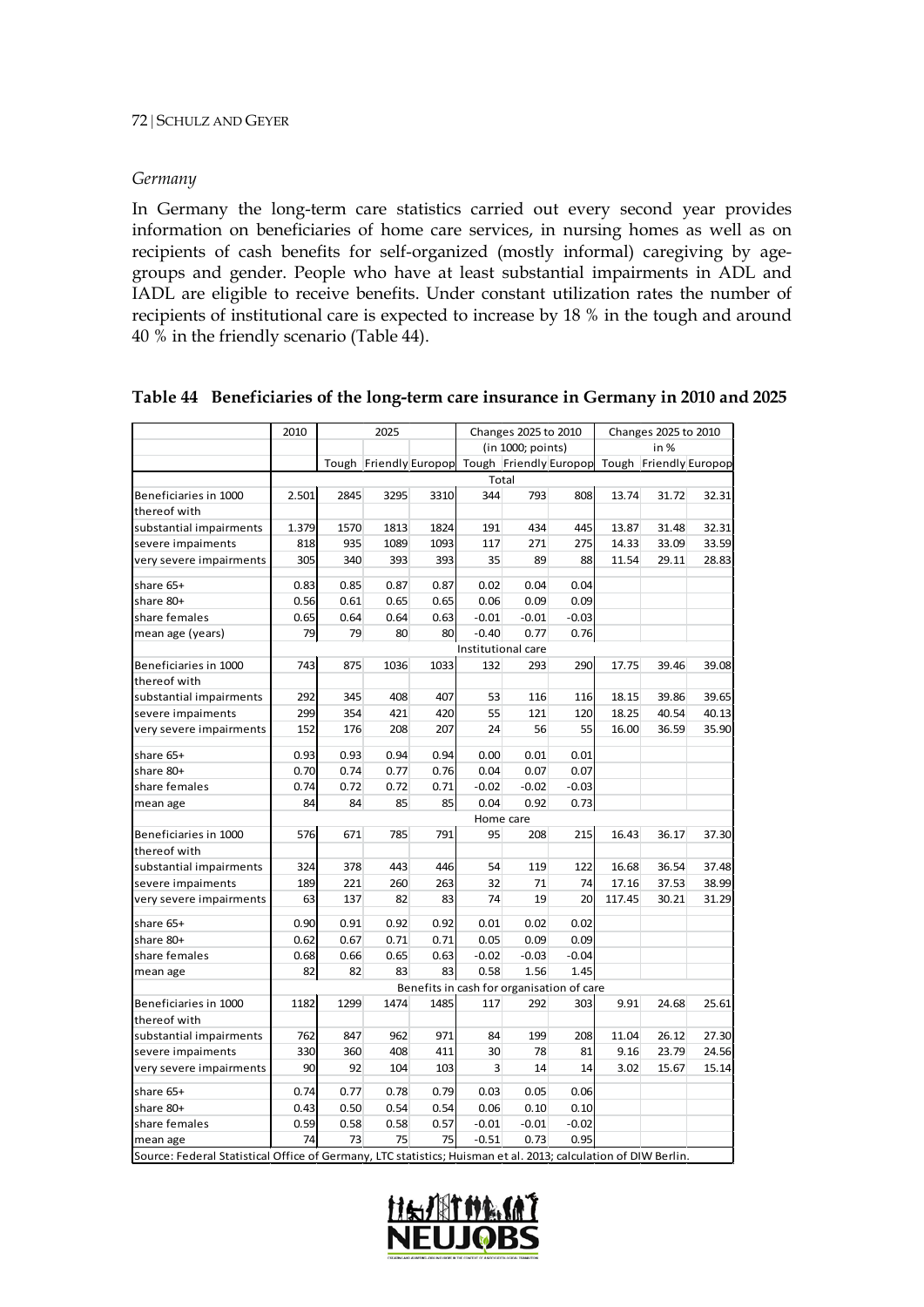The increase in home care recipients is marginal lower amounting to 16 % in the tough and 36 % in the friendly scenario. A significant share of beneficiaries of the long-term care insurance is people receiving cash benefits for self-organized caregiving. The number of people receiving cash benefits is calculated to increase by 10 % in the tough and 25 % in the friendly scenario.

### *Italy*

In Italy information on age-specific utilization of formal care is only available for residential care. For home care only the total number of recipients is available. Thus the share of home care recipients in total dependent persons is used for the estimation. In Italy most severe disabled persons receive a special transfer ( the so called 'assegno di accompagnamento') to cope with the care expenditures they have to incur in given their status, About 800,000 households resort to personal carers paid out-of-pocket. (Coda Moscarola, 2013). The caretakers are included in the table as they are partly financed through the universal cash benefits.

|                                                                                                  | 2010    | 2025    |          | Changes 2025 to 2010 |          |       |          |  |
|--------------------------------------------------------------------------------------------------|---------|---------|----------|----------------------|----------|-------|----------|--|
|                                                                                                  |         | Tough   | Friendly | Tough                | Friendly | Tough | Friendly |  |
|                                                                                                  |         |         | in %     |                      |          |       |          |  |
| Residential care*                                                                                | 353 603 | 447 197 | 512 525  | 93 594               | 158 922  | 26.5  | 44.9     |  |
| Home care**                                                                                      | 597 151 | 691 578 | 751 616  | 94 427               | 154 465  | 15.8  | 25.9     |  |
| private financed***                                                                              |         |         |          |                      |          |       |          |  |
| Caretakers (badanti)                                                                             | 800 000 | 926 503 | 1006 936 | 126 503              | 206 936  | 15.8  | 25.9     |  |
|                                                                                                  |         |         |          |                      |          |       |          |  |
| *) Estimation using constant age-specific utilization rates.-**) Estimation using the share of   |         |         |          |                      |          |       |          |  |
| dependent people receiving home care in 2010.-***) Caretakers are privately financed, but partly |         |         |          |                      |          |       |          |  |
| payed out of the universal cash benefits for disabled people.                                    |         |         |          |                      |          |       |          |  |
| Source: Coda Moscarola (2013).                                                                   |         |         |          |                      |          |       |          |  |

## **Table 45 Recipients of formal care in Italy**

## *Poland*

In Poland the recipients of home care are calculated to increase by 20% (tough) and 38 % (friendly), while the increase in recipients of stationary care is lower with 15 % (tough) and 27 % (friendly).

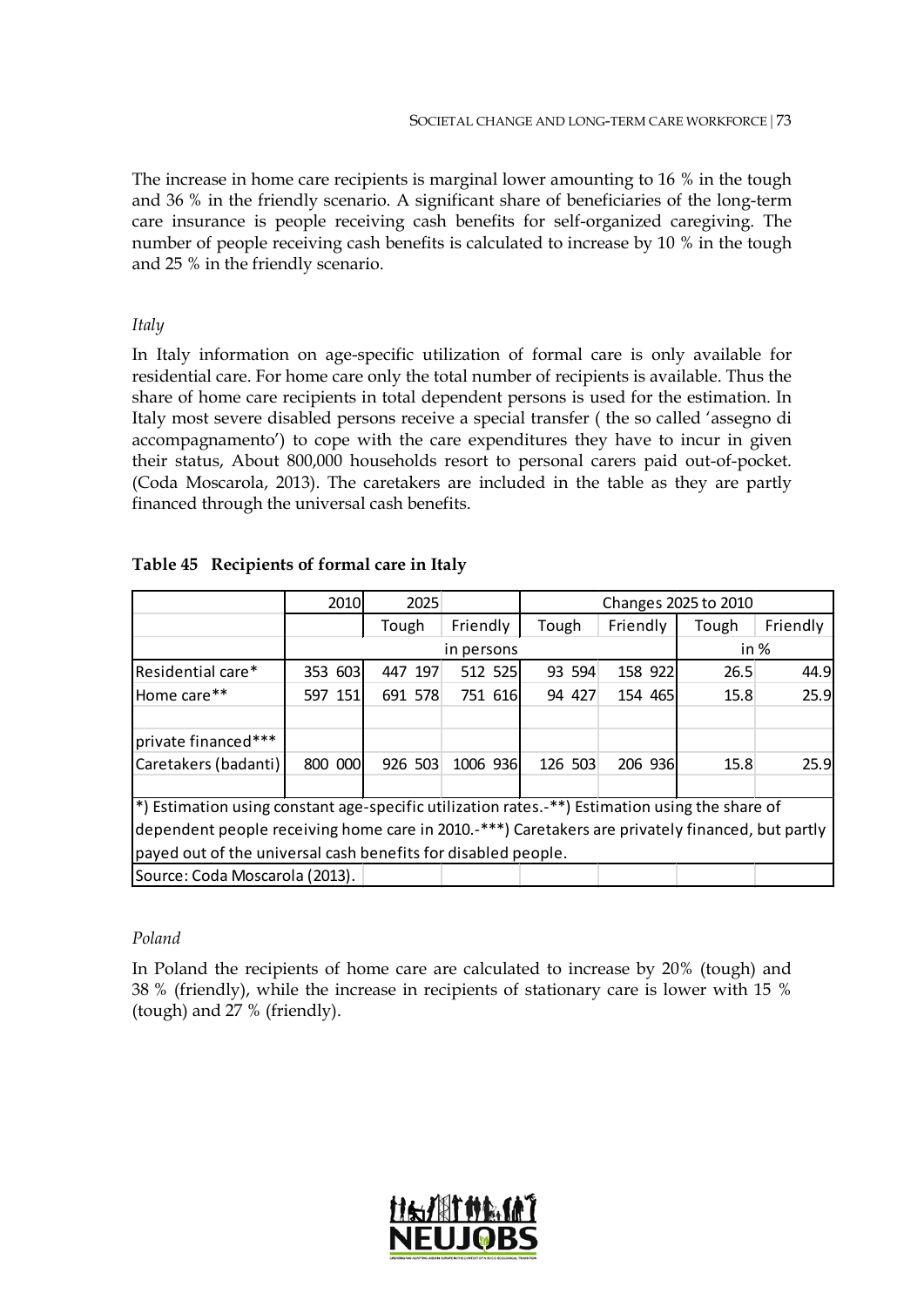#### 74 | SCHULZ AND GEYER

|                                                             | 2010    | 2025  |          | Changes 2025/2010 |           |       |          |
|-------------------------------------------------------------|---------|-------|----------|-------------------|-----------|-------|----------|
|                                                             |         | tough | friendly | tough             | friendly  | tough | friendly |
|                                                             | in 1000 |       |          |                   |           | in %  |          |
| Stationary care total                                       | 140     | 161   | 177      | 21                | 38        | 15.37 | 26.91    |
| <b>Health sector</b>                                        | 68      | 81    | 92       | 13                | 24        | 19.28 | 34.55    |
| Social sector                                               | 72      | 80    | 86       | 8                 | 14        | 11.65 | 19.62    |
| Home care total                                             | 149     | 179   | 205      | 30                | <b>56</b> | 19.98 | 37.79    |
| Health sector                                               | 60      | 72    | 82       | 12                | 23        | 19.98 | 37.79    |
| <b>Social sector</b>                                        | 89      | 107   | 123      | 18                | 34        | 19.98 | 37.79    |
| lFormal care total                                          | 289     | 340   | 383      | 51                | 94        | 17.75 | 32.52    |
| Health sector                                               | 128     | 153   | 174      | 25                | 46        | 19.61 | 36.06    |
| <b>Social sector</b>                                        | 161     | 187   | 209      | 26                | 48        | 16.27 | 29.71    |
| Source: Golinowska et al., 2013; calculation of DIW Berlin. |         |       |          |                   |           |       |          |

## **Table 46 Recipients of stationary care and home care in Poland**

## *Slovakia*

In Slovakia the number of recipients of institutional care will increase by 20 % (tough) and 28 % (friendly), but will nearly constant for people receiving long-term care in hospitals. The number of people receiving benefits in kind and in cash at home is expected in increase by 23 % (tough) and 32 % (friendly).

#### **Table 47 Development of recipients of formal long-term care services in Slovakia**

|                                                                  | 2010               | 2025    |          |        |          |         |          |
|------------------------------------------------------------------|--------------------|---------|----------|--------|----------|---------|----------|
|                                                                  |                    | tough   | friendly | tough  | friendly | tough   | friendly |
|                                                                  | in %<br>in persons |         |          |        |          |         |          |
| Institutional LTC recipients                                     | 33 360             | 40 002  | 42 794   | 6 642  | 9 4 3 4  | 19.91   | 28.28    |
| LTC recipients at home (paid service)                            | 83 358             | 102 463 | 109 615  | 19 105 | 26 257   | 22.92   | 31.50    |
| LTC at hospitals                                                 | 3 4 7 6            | 3 3 8 1 | 3 618    | $-95$  | 142      | $-2.72$ | 4.07     |
| Total                                                            | 120 194            | 145 847 | 156 026  | 25 653 | 35 832   | 21.34   | 29.81    |
| Source: Radvansky and Lichner (2013); calculation of DIW Berlin. |                    |         |          |        |          |         |          |